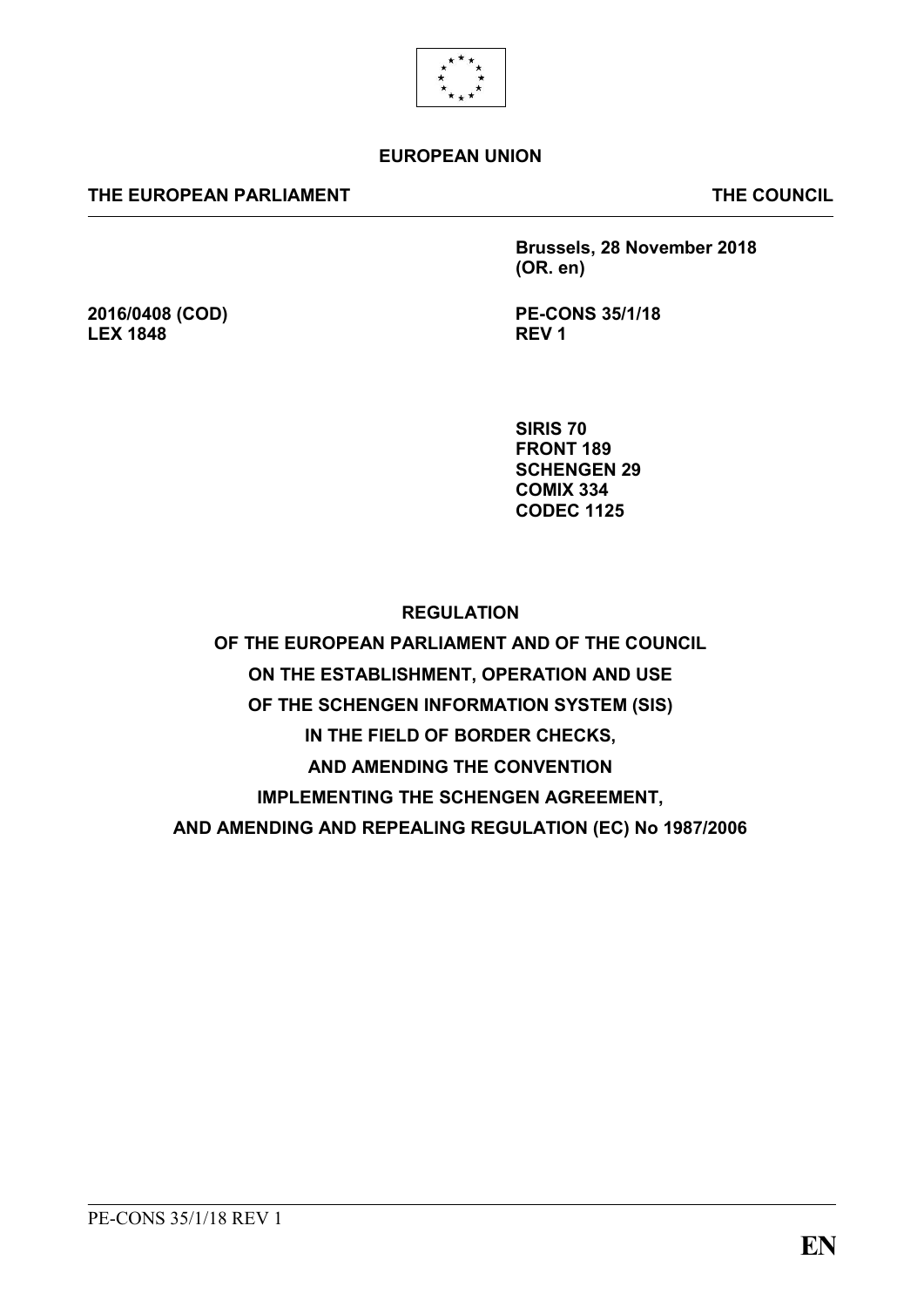## **REGULATION (EU) 2018/… OF THE EUROPEAN PARLIAMENT AND OF THE COUNCIL**

### **of 28 November 2018**

**on the establishment, operation and use of the Schengen Information System (SIS) in the field of border checks, and amending the Convention implementing the Schengen Agreement, and amending and repealing Regulation (EC) No 1987/2006**

### THE EUROPEAN PARLIAMENT AND THE COUNCIL OF THE EUROPEAN UNION,

Having regard to the Treaty on the Functioning of the of the European Union, and in particular Article 77(2)(b) and (d) and Article 79(2)(c) thereof,

Having regard to the proposal from the European Commission,

After transmission of the draft legislative act to the national parliaments,

Acting in accordance with the ordinary legislative procedure**<sup>1</sup>** ,

 $\mathbf{1}$ **<sup>1</sup>** Position of the European Parliament of 24 October 2018 (not yet published in the Official Journal) and decision of the Council of 19 November 2018.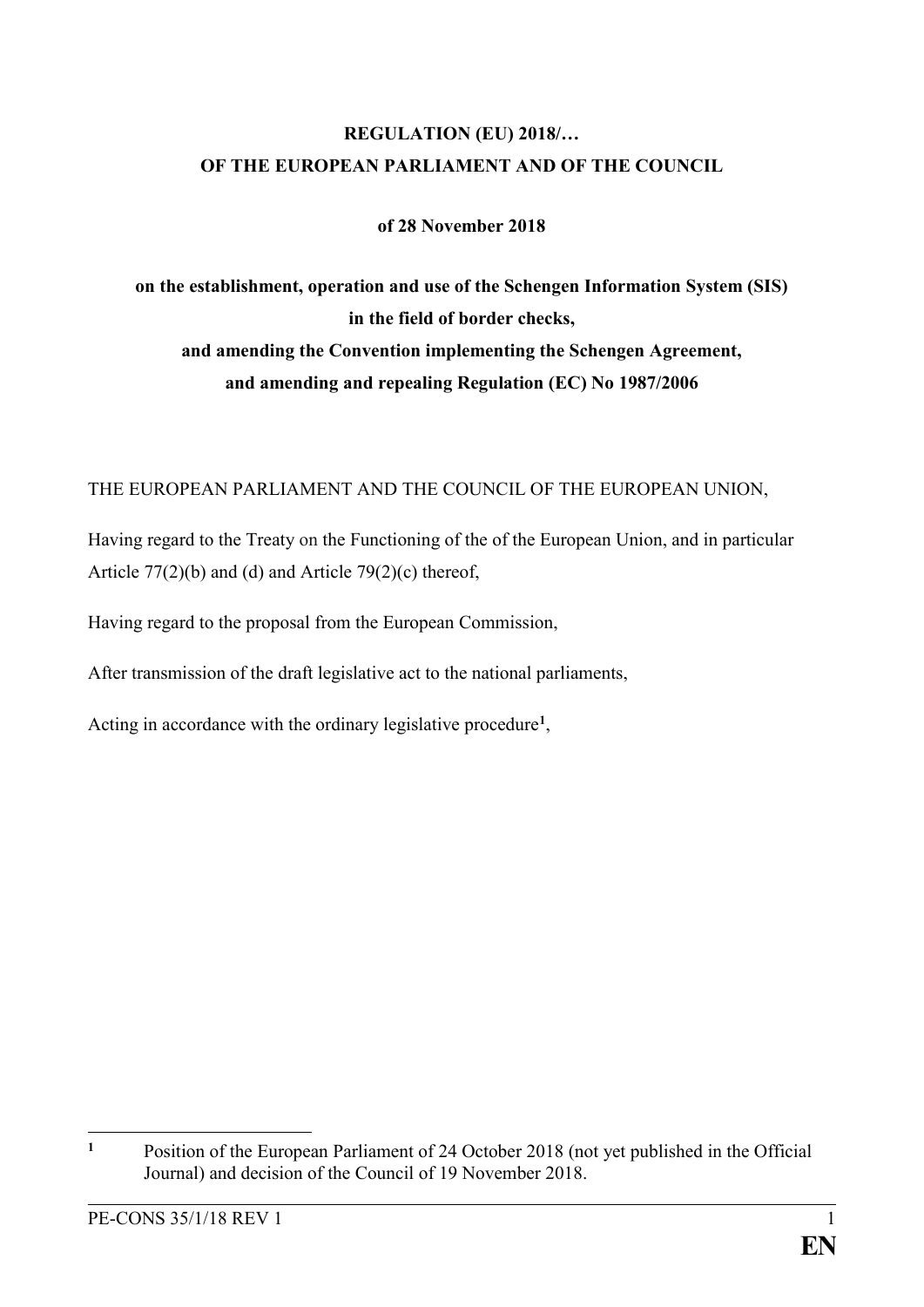### Whereas:

(1) The Schengen Information System (SIS) constitutes an essential tool for the application of the provisions of the Schengen *acquis* as integrated into the framework of the European Union. SIS is one of the major compensatory measures contributing to maintaining a high level of security within the area of freedom, security and justice of the Union by supporting operational cooperation between national competent authorities, in particular border guards, the police, customs authorities, immigration authorities, and authorities responsible for the prevention, detection, investigation or prosecution of criminal offences or execution of criminal penalties.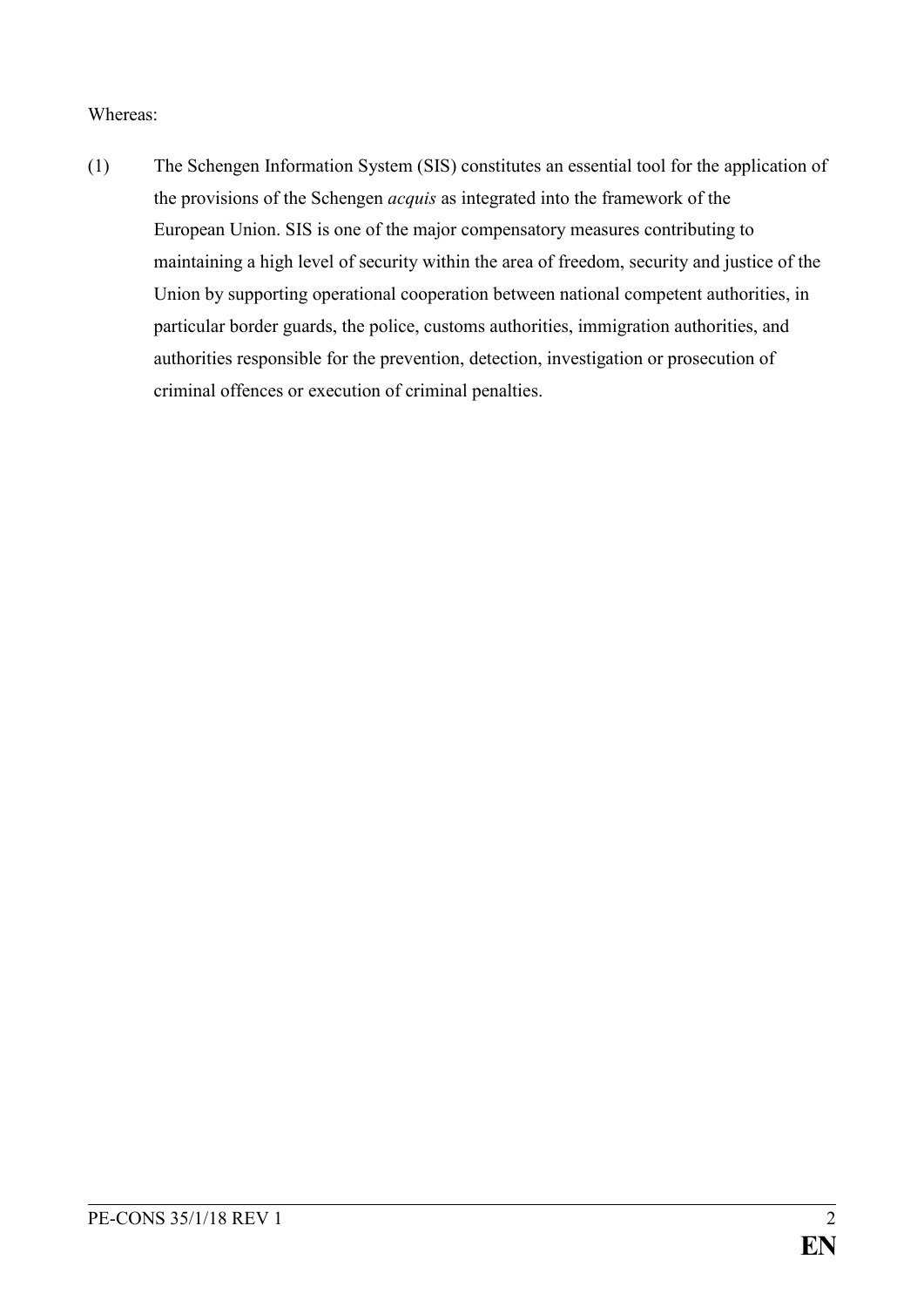(2) SIS was initially set up pursuant to the provisions of Title IV of the Convention of 19 June 1990 implementing the Schengen Agreement of 14 June 1985 between the governments of the States of the Benelux Economic Union, the Federal Republic of Germany and the French Republic on the gradual abolition of checks at their common borders**<sup>1</sup>** (the Convention implementing the Schengen Agreement). The development of the second generation of SIS (SIS II) was entrusted to the Commission pursuant to Council Regulation (EC) No 2424/2001**<sup>2</sup>** and Council Decision 2001/886/JHA**<sup>3</sup>** . It was later established by Regulation (EC) No 1987/2006 of the European Parliament and of the Council**<sup>4</sup>** and by Council Decision 2007/533/JHA**<sup>5</sup>** . SIS II replaced SIS as created pursuant to the Convention implementing the Schengen Agreement.

 $\mathbf{1}$ 1 OJ L [239, 22.9.2000, p.](http://eur-lex.europa.eu/legal-content/EN/AUTO/?uri=OJ:L:2000:239R:TOC) 19.

**<sup>2</sup>** Council Regulation (EC) No 2424/2001 of 6 December 2001 on the development of the second generation Schengen Information System (SIS II) (OJ L [328, 13.12.2001, p.](http://eur-lex.europa.eu/legal-content/EN/AUTO/?uri=OJ:L:2001:328R:TOC) 4).

**<sup>3</sup>** Council Decision 2001/886/JHA of 6 December 2001 on the development of the second generation Schengen Information System (SIS II) (OJ L [328, 13.12.2001, p.](http://eur-lex.europa.eu/legal-content/EN/AUTO/?uri=OJ:L:2001:328R:TOC) 1).

**<sup>4</sup>** Regulation (EC) No 1987/2006 of the European Parliament and of the Council of 20 December 2006 on the establishment, operation and use of the second generation Schengen Information system (SIS II) (OJ L 381, 28.12.2006, p. 4).

**<sup>5</sup>** Council Decision 2007/533/JHA of 12 June 2007 on the establishment, operation and use of the second generation Schengen Information system (SIS II) (OJ L 205, 7.8.2007, p. 63).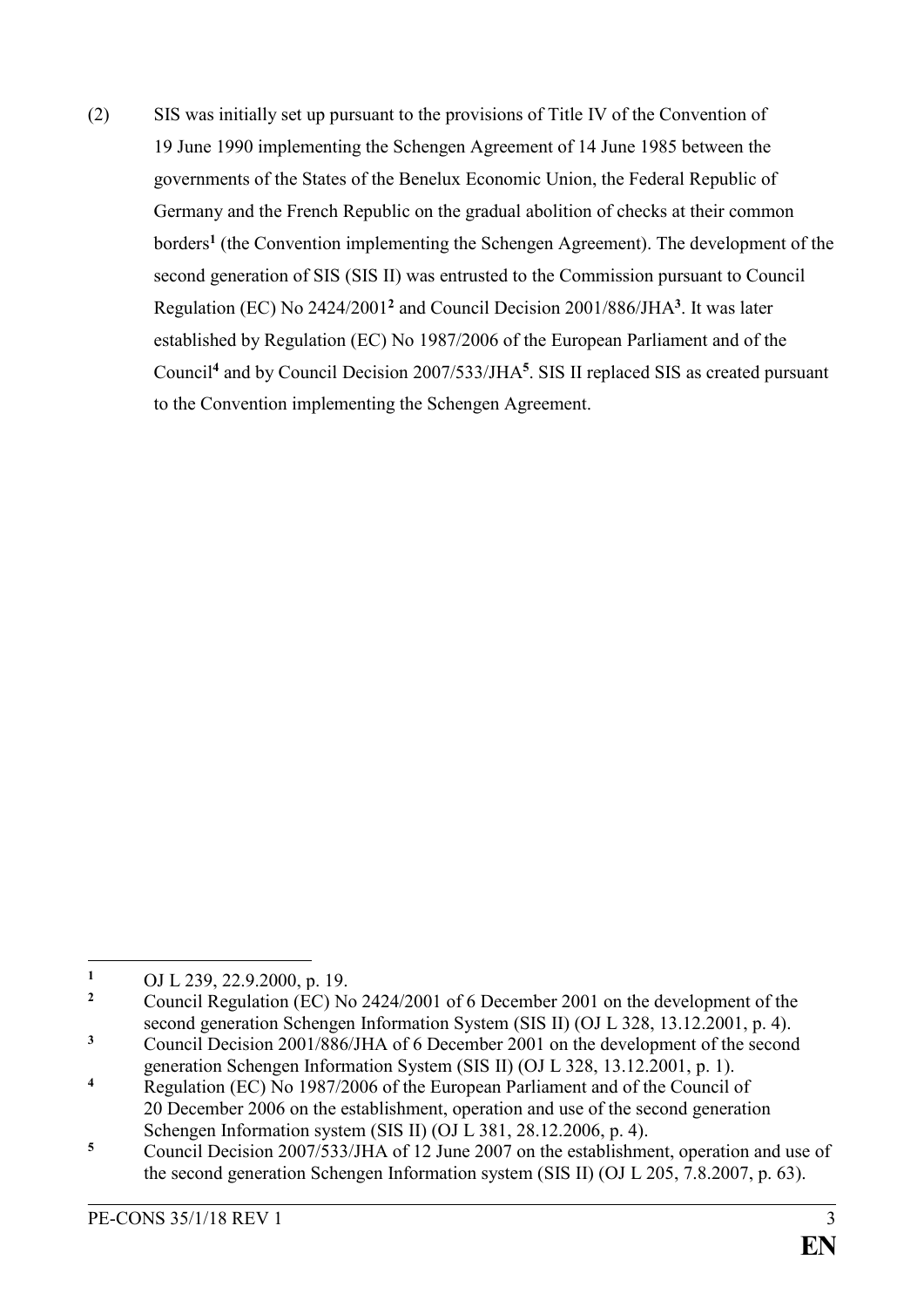- (3) Three years after SIS II was brought into operation, the Commission carried out an evaluation of the system in accordance with Regulation (EC) No 1987/2006 and Decision 2007/533/JHA. On 21 December 2016, the Commission submitted the Report on the Evaluation of the Second Generation Schengen Information System (SIS II) in accordance with Articles 24(5), 43(3) and 50(5) of Regulation (EC) No 1987/2006 and Articles 59(3) and 66(5) of Decision 2007/533/JHA and an accompanying staff working document to the European Parliament and to the Council. The recommendations set out in those documents should be reflected, as appropriate, in this Regulation.
- (4) This Regulation constitutes the legal basis for SIS in respect of matters falling within the scope of Chapter 2 of Title V of Part Three of the Treaty on Functioning of the European Union (TFEU). Regulation (EU) 2018/… of the European Parliament and of the Council**1+** constitutes the legal basis for SIS in respect of matters falling within the scope of Chapters 4 and 5 of Title V of Part Three TFEU.

 $\mathbf{1}$ **<sup>1</sup>** Regulation (EU) 2018/… of the European Parliament and of the Council of … on the establishment, operation and use of the Schengen Information System (SIS) in the field of police cooperation and judicial cooperation in criminal matters, amending and repealing Council Decision 2007/533/JHA and repealing Regulation (EC) No 1986/2006 of the European Parliament and of the Council and Commission Decision 2010/261/EU (OJ L …).

<sup>&</sup>lt;sup>+</sup> OJ: Please insert the serial number in the text and complete the publication reference in the footnote for Regulation contained in PE-CONS 36/18.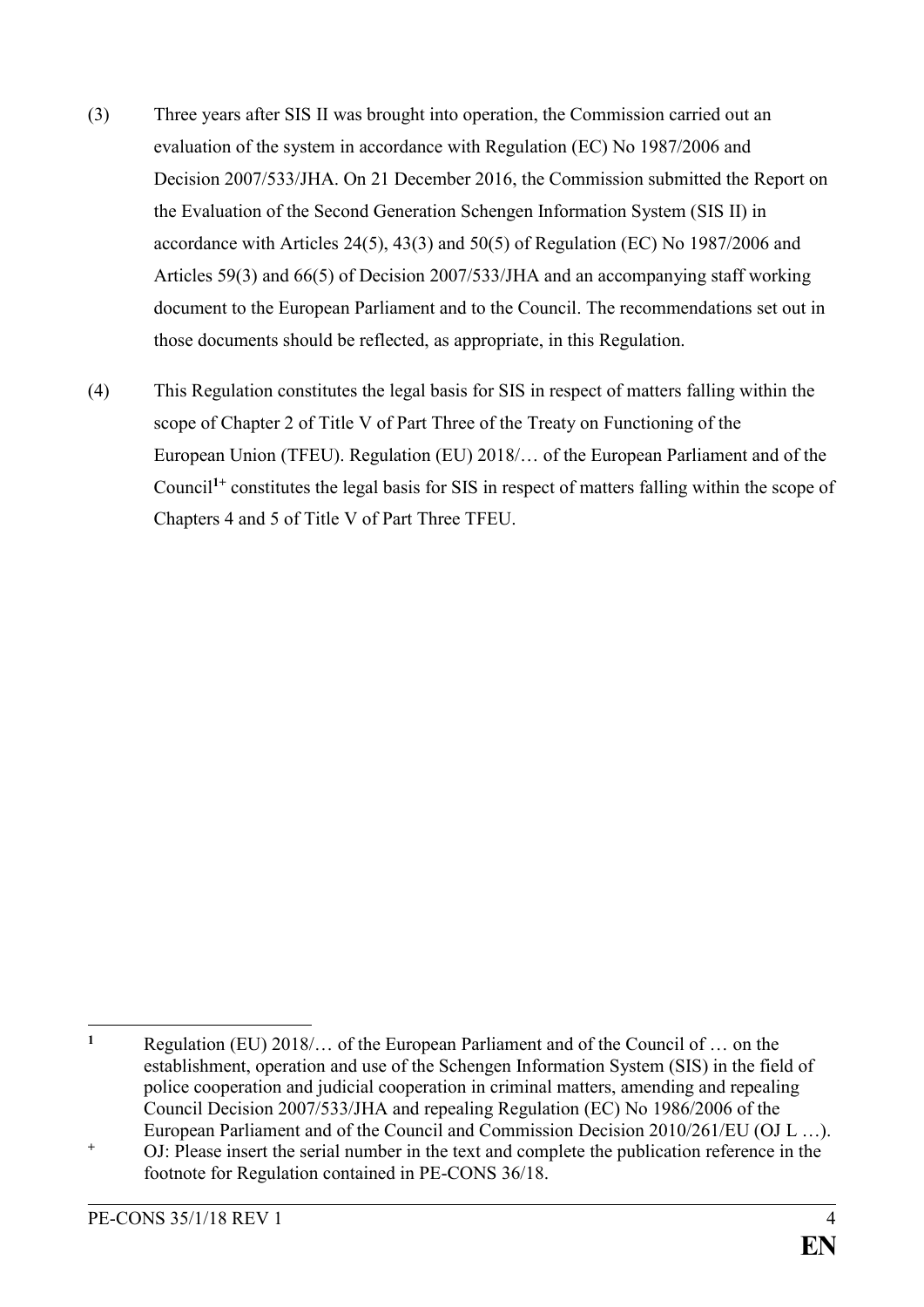- (5) The fact that the legal basis for SIS consists of separate instruments does not affect the principle that SIS constitutes one single information system that should operate as such. It should include a single network of national offices called SIRENE Bureaux for ensuring the exchange of supplementary information. Certain provisions of those instruments should therefore be identical.
- (6) It is necessary to specify the objectives of SIS, certain elements of its technical architecture and its financing, to lay down rules concerning its end-to-end operation and use and to define responsibilities. It is also necessary to determine the categories of data to be entered into the system, the purposes for which the data are to be entered and processed and the criteria for their entry. Rules are also required to govern the deletion of alerts, the authorities authorised to access the data, the use of biometric data and to further determine data protection and data processing rules.
- (7) Alerts in SIS contain only the information necessary to identify a person and for the action to be taken. Member States should therefore exchange supplementary information related to alerts where required.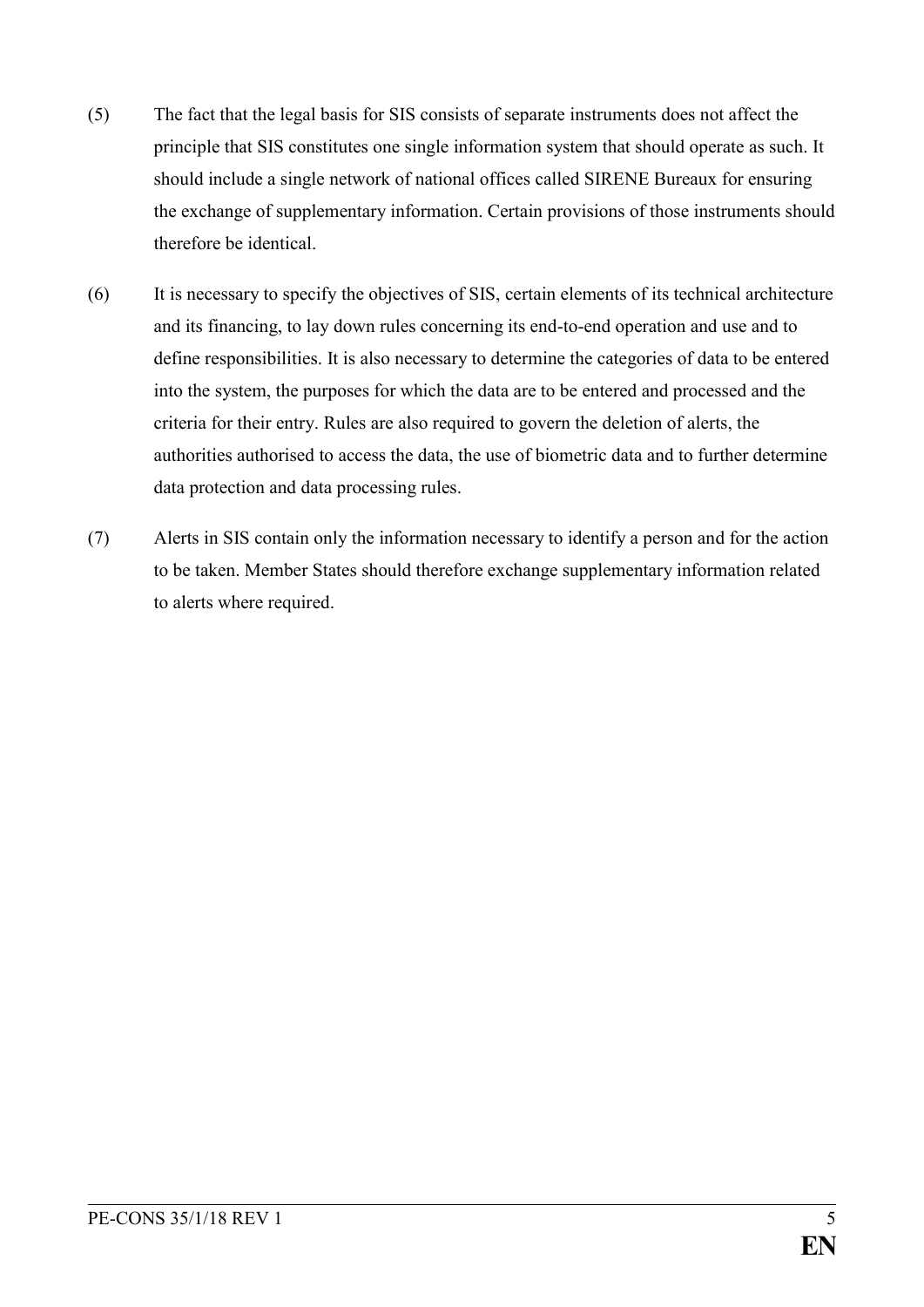(8) SIS includes a central system (Central SIS) and national systems. The national systems might contain a complete or partial copy of the SIS database, which may be shared by two or more Member States. Considering that SIS is the most important information exchange instrument in Europe for ensuring security and effective border management, it is necessary to ensure its uninterrupted operation at central as well as at national level. The availability of SIS should be subject to close monitoring at central and Member State level and any incident of unavailability for end-users should be registered and reported to stakeholders at national and Union level. Each Member State should set up a backup for its national system. Member States should also ensure uninterrupted connectivity with Central SIS by having duplicated and physically and geographically separated connection points. Central SIS and the Communication Infrastructure should be operated in such a way that their functioning 24 hours a day, 7 days a week is ensured. For that reason, the European Union Agency for the Operational Management of Large-Scale IT Systems in the Area of Freedom, Security and Justice ('eu-LISA') established by Regulation (EU) 2018/… of the European Parliament and of the Council**1+** should implement technical solutions to reinforce the uninterrupted availability of SIS, subject to an independent impact assessment and cost-benefit analysis.

 $\mathbf{1}$ **<sup>1</sup>** Regulation (EU) 2018/… of the European Parliament and of the Council of … on the European Union Agency for the Operational Management of Large-Scale IT Systems in the Area of Freedom, Security and Justice (eu-LISA), and amending Regulation (EC) No 1987/2006 and Council Decision 2007/533/JHA and repealing Regulation (EU) No 1077/2011 (OJ L …).

**<sup>+</sup>** OJ: Please insert the number and complete the publication reference in the footnote for Regulation contained in PE-CONS 29/18.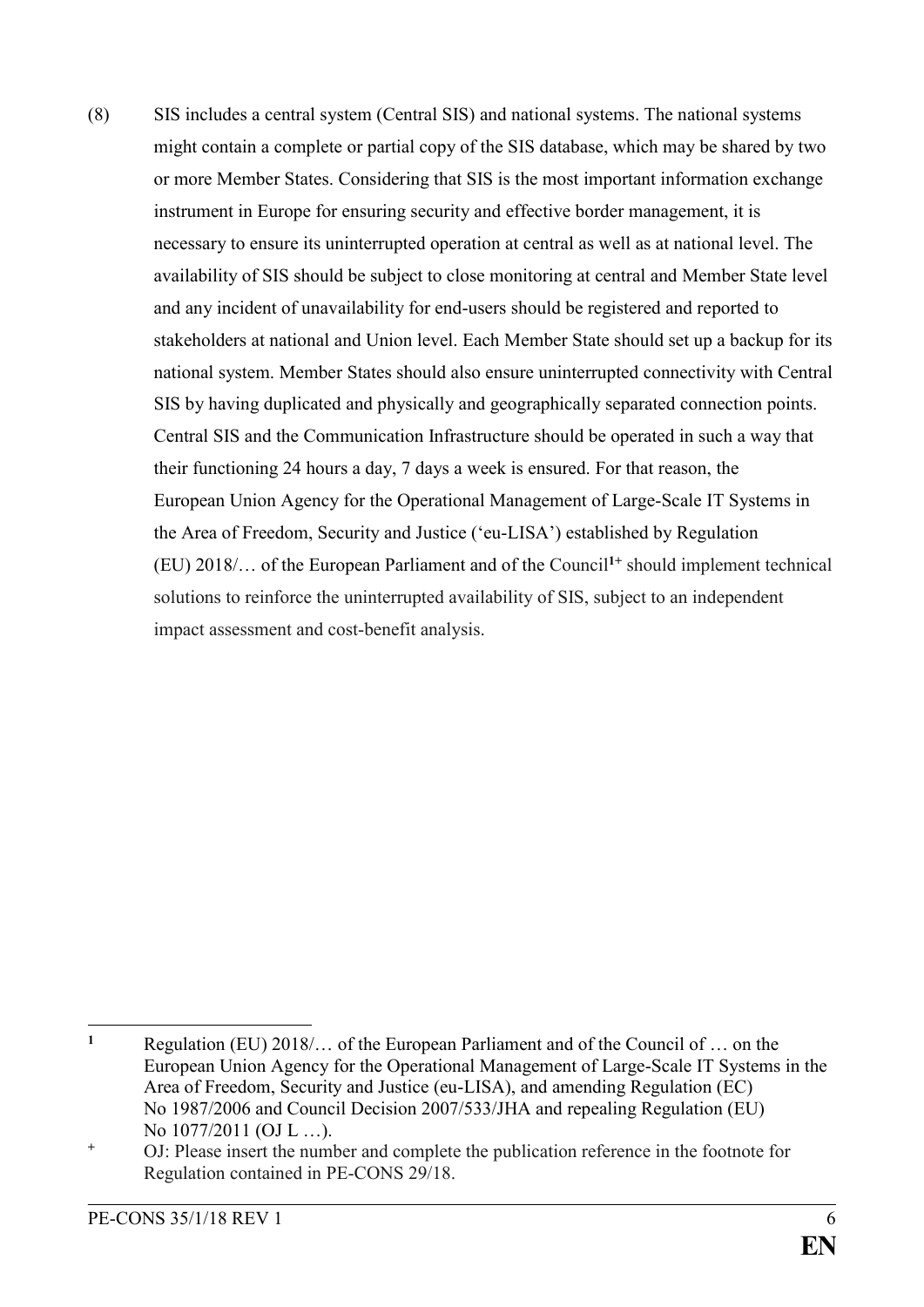- (9) It is necessary to maintain a manual setting out the detailed rules for the exchange of supplementary information concerning the actions called for by alerts ('the SIRENE Manual'). The SIRENE Bureaux should ensure the exchange of such information in a fast and efficient manner.
- (10) In order to ensure the efficient exchange of supplementary information, including on the action to be taken specified in alerts, it is appropriate to reinforce the functioning of the SIRENE Bureaux by specifying the requirements concerning the available resources and user training and the response time to inquiries they receive from other SIRENE Bureaux.
- (11) Member States should ensure that the staff of their SIRENE Bureau have the linguistic skills and knowledge of relevant law and procedural rules necessary to perform their tasks.
- (12) In order to be able to fully benefit from the functionalities of SIS, Member States should ensure that end-users and the staff of the SIRENE Bureaux regularly receive training, including on data security, data protection and data quality. SIRENE Bureaux should be involved in the development of training programmes. To the extent possible, SIRENE Bureaux should also provide for staff exchanges with other SIRENE Bureaux at least once a year. Member States are encouraged to take appropriate measures to avoid the loss of skills and experience through staff turnover.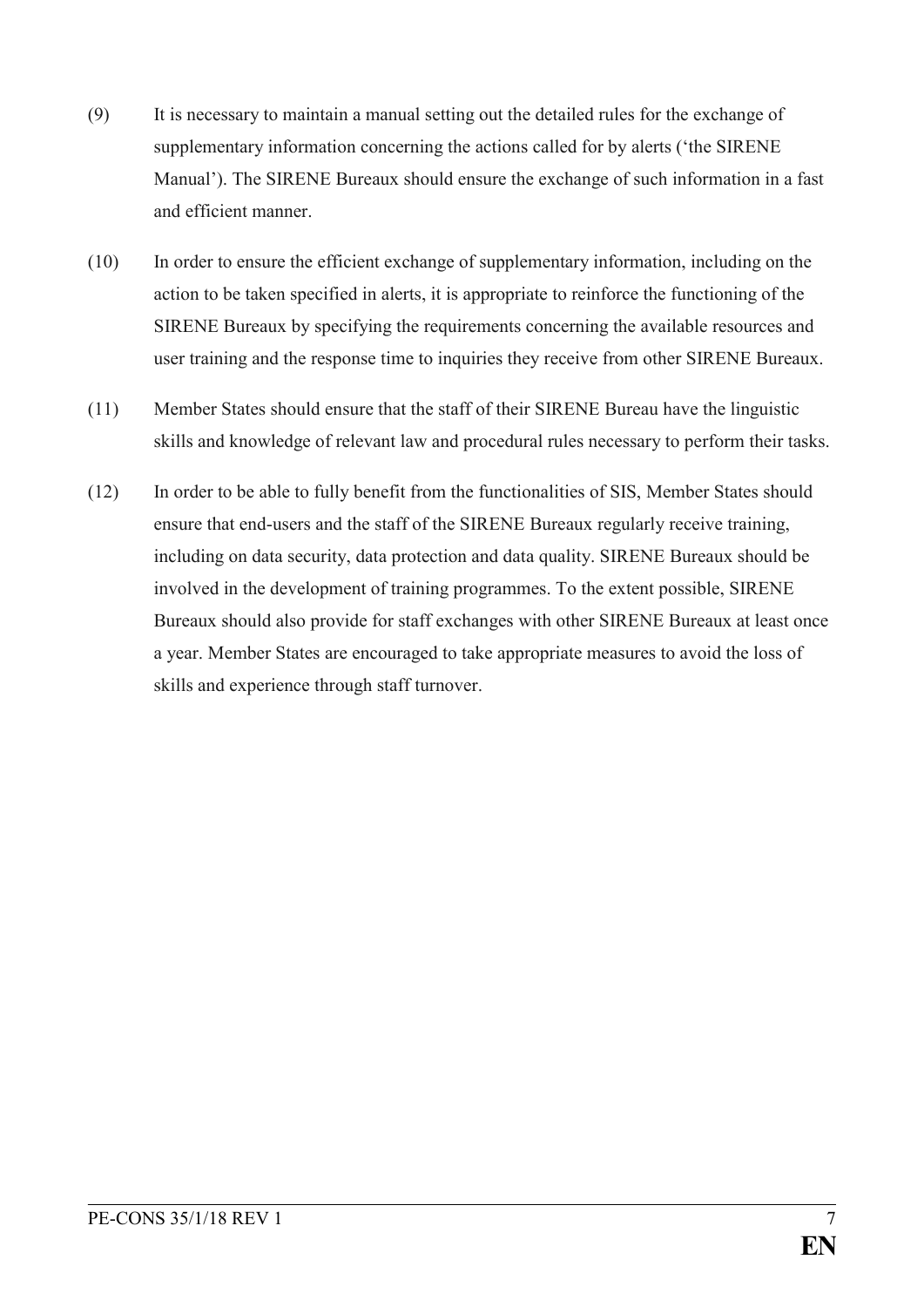- (13) The operational management of the central components of SIS are exercised by eu-LISA. In order to enable eu-LISA to dedicate the necessary financial and personal resources covering all aspects of the operational management of Central SIS and the Communication Infrastructure, this Regulation should set out its tasks in detail, in particular with regard to the technical aspects of the exchange of supplementary information.
- (14) Without prejudice to the responsibility of Member States for the accuracy of data entered into SIS and to the role of the SIRENE Bureaux as quality coordinators, eu-LISA should be responsible for reinforcing data quality by introducing a central data quality monitoring tool, and should provide reports at regular intervals to the Commission and to the Member States. The Commission should report to the European Parliament and to the Council on the data quality issues encountered. To further increase the quality of data in SIS, eu-LISA should also offer training on the use of SIS to national training bodies and, insofar as possible, to the SIRENE Bureaux and to end-users.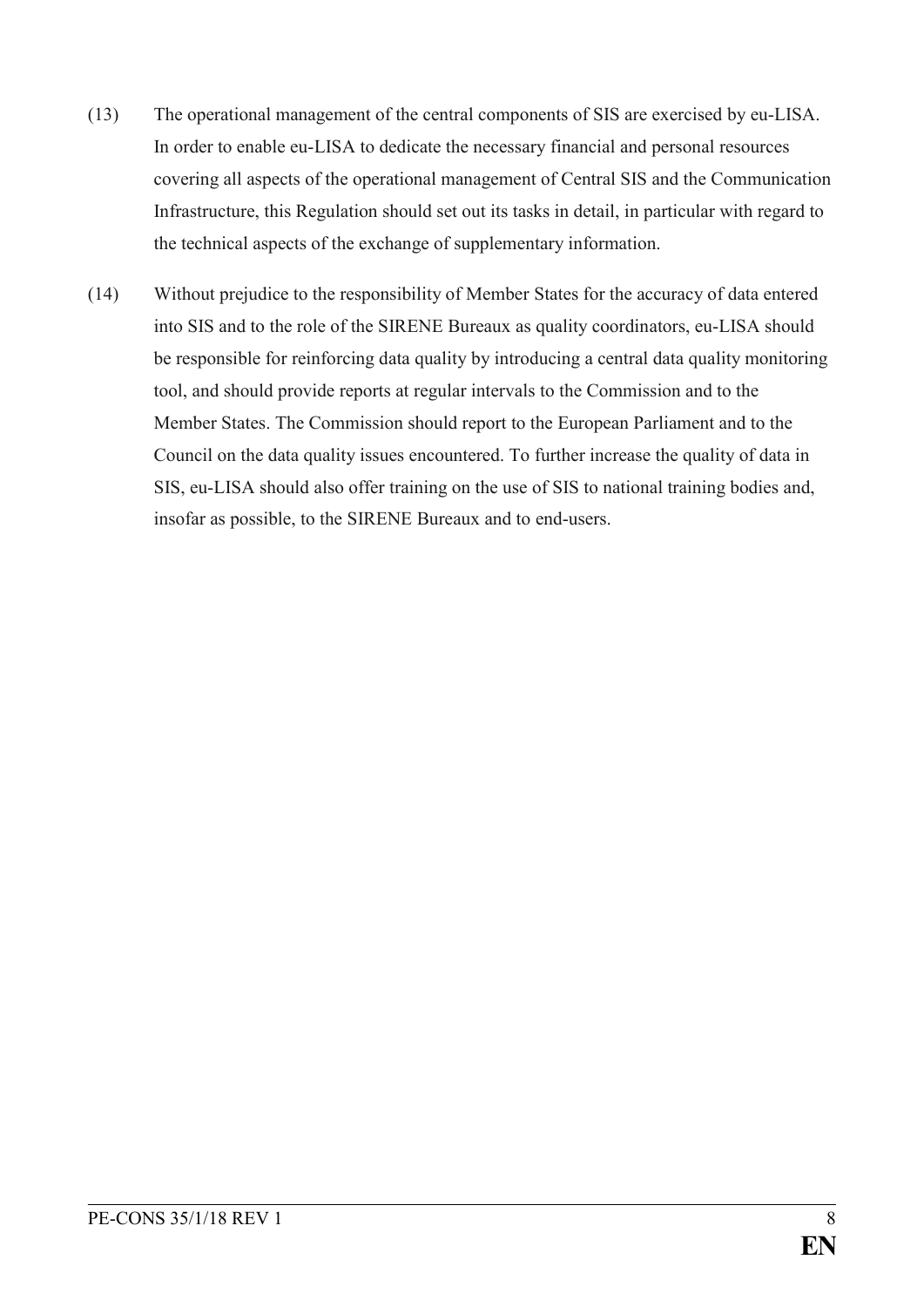- (15) In order to allow better monitoring of the use of SIS and to analyse trends concerning migratory pressure and border management, eu-LISA should be able to develop a state-of-the-art capability for statistical reporting to the Member States, to the European Parliament, to the Council, to the Commission, to Europol and to the European Border and Coast Guard Agency without jeopardising data integrity. Therefore, a central repository should be established. Statistics retained in or obtained from that repository should not contain any personal data. Member States should communicate statistics concerning exercise of the right of access, rectification of inaccurate data and erasure of unlawfully stored data in the framework of cooperation between supervisory authorities and the European Data Protection Supervisor under this Regulation.
- (16) New data categories should be introduced in SIS to allow end-users to take informed decisions based upon an alert without losing time. Therefore, alerts for refusal of entry and stay should contain information concerning the decision on which the alert is based. Furthermore, in order to facilitate identification and detect multiple identities, the alert should, where such information is available, include a reference to the personal identification document of the individual concerned or its number and a copy, if possible in colour, of the document.
- (17) Competent authorities should be able, where strictly necessary, to enter into SIS specific information relating to any specific, objective, physical characteristics of a person which are not subject to change, such as tattoos, marks or scars.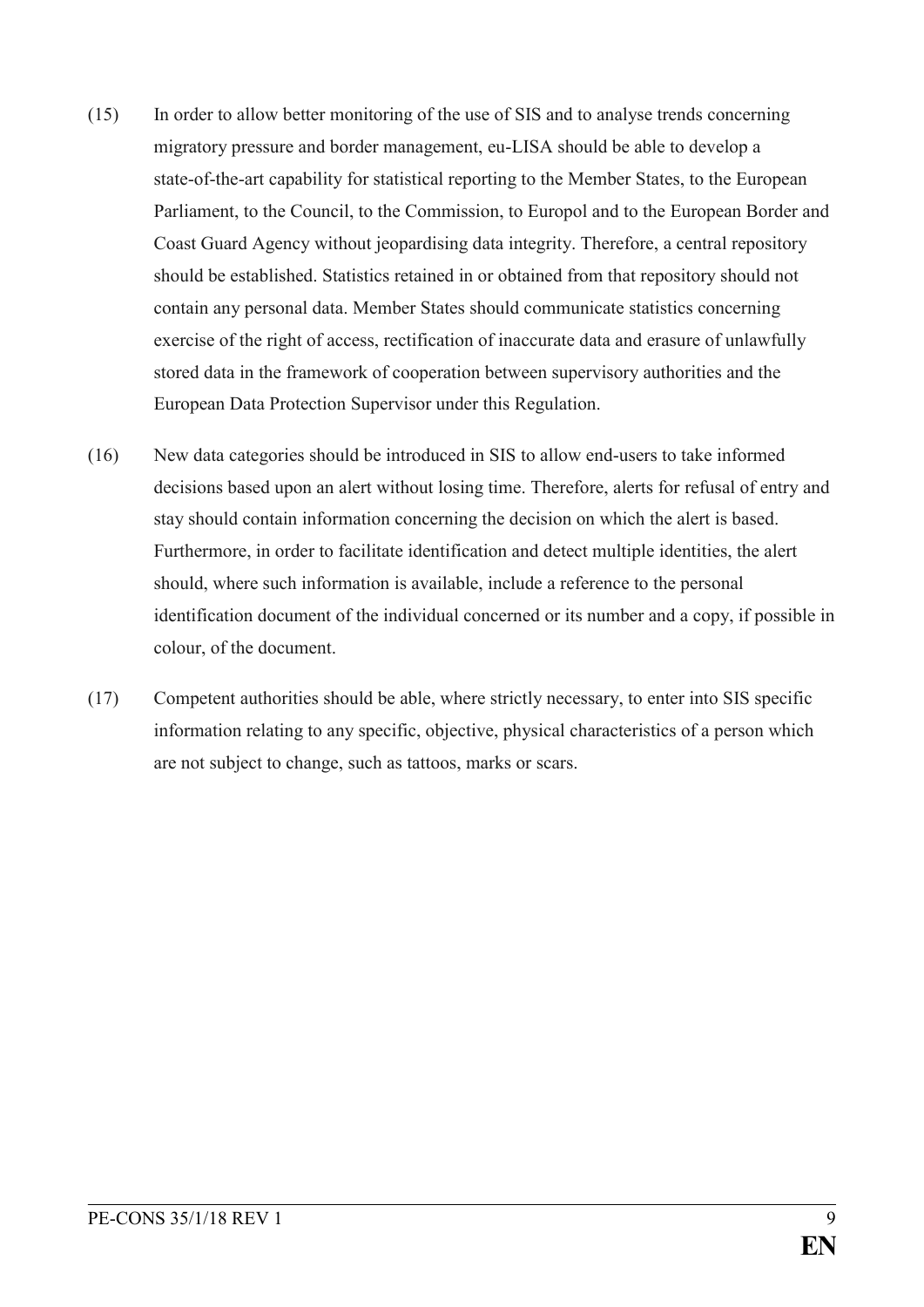- (18) Where available, all the relevant data, in particular the forename of the individual concerned, should be inserted when creating an alert, in order to minimise the risk of false hits and unnecessary operational activities.
- (19) SIS should not store any data used to carry out searches with the exception of keeping logs to verify whether the search is lawful, for monitoring the lawfulness of data processing, for self-monitoring and for ensuring the proper functioning of the national systems as well as for data integrity and security.
- (20) SIS should permit the processing of biometric data in order to assist in the reliable identification of the individuals concerned. Any entry of photographs, facial images or dactyloscopic data into SIS and any use of such data should be limited to what is necessary for the objectives pursued, should be authorised by Union law, should respect fundamental rights, including the best interests of the child, and should be in accordance with Union law on data protection, including the relevant provisions on data protection laid down in this Regulation. In the same perspective, in order to avoid inconveniences caused by misidentification, SIS should also allow for the processing of data concerning individuals whose identity has been misused, subject to suitable safeguards, to obtaining the consent of the individual concerned for each data category, in particular palm prints, and to a strict limitation of the purposes for which such personal data can be lawfully processed.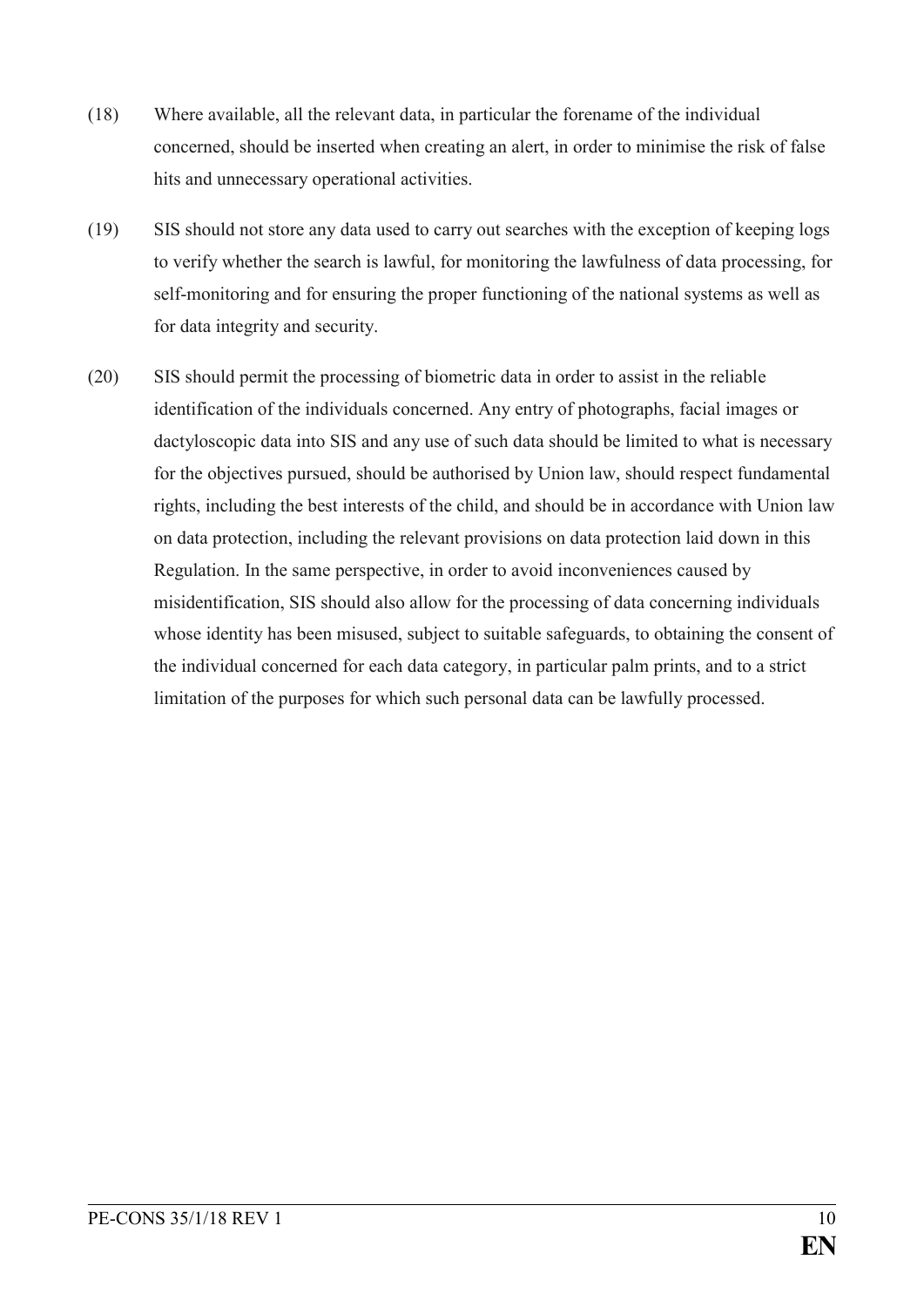- (21) Member States should make the necessary technical arrangements so that each time endusers are entitled to carry out a search in a national police or immigration database, they also search SIS in parallel, subject to the principles set out in Article 4 of Directive (EU) 2016/680 of the European Parliament and of the Council**<sup>1</sup>** and Article 5 of Regulation (EU) 2016/679 of the European Parliament and of the Council**<sup>2</sup>** . This should ensure that SIS functions as the main compensatory measure in the area without internal border controls and better addresses the cross-border dimension of criminality and the mobility of criminals.
- (22) This Regulation should set out the conditions for use of dactyloscopic data, photographs and facial images for identification and verification purposes. Facial images and photographs should, for identification purposes, initially be used only in the context of regular border crossing points. Such use should be subject to a report by the Commission confirming the availability, reliability and readiness of the technology.

<sup>&</sup>lt;u>.</u> **<sup>1</sup>** Directive (EU) 2016/680 of the European Parliament and of the Council of 27 April 2016 on the protection of natural persons with regard to the processing of personal data by competent authorities for the purposes of the prevention, investigation, detection or prosecution of criminal offences or the execution of criminal penalties, and on the free movement of such data and repealing Council Framework Decision 2008/977/JHA (OJ L 119, 4.5.2016, p. 89).

**<sup>2</sup>** Regulation (EU) 2016/679 of the European Parliament and of the Council of 27 April 2016 on the protection of natural persons with regard to the processing of personal data and on the free movement of such data, and repealing Directive 95/46/EC (General Data Protection Regulation) (OJ L 119, 4.5.2016, p. 1).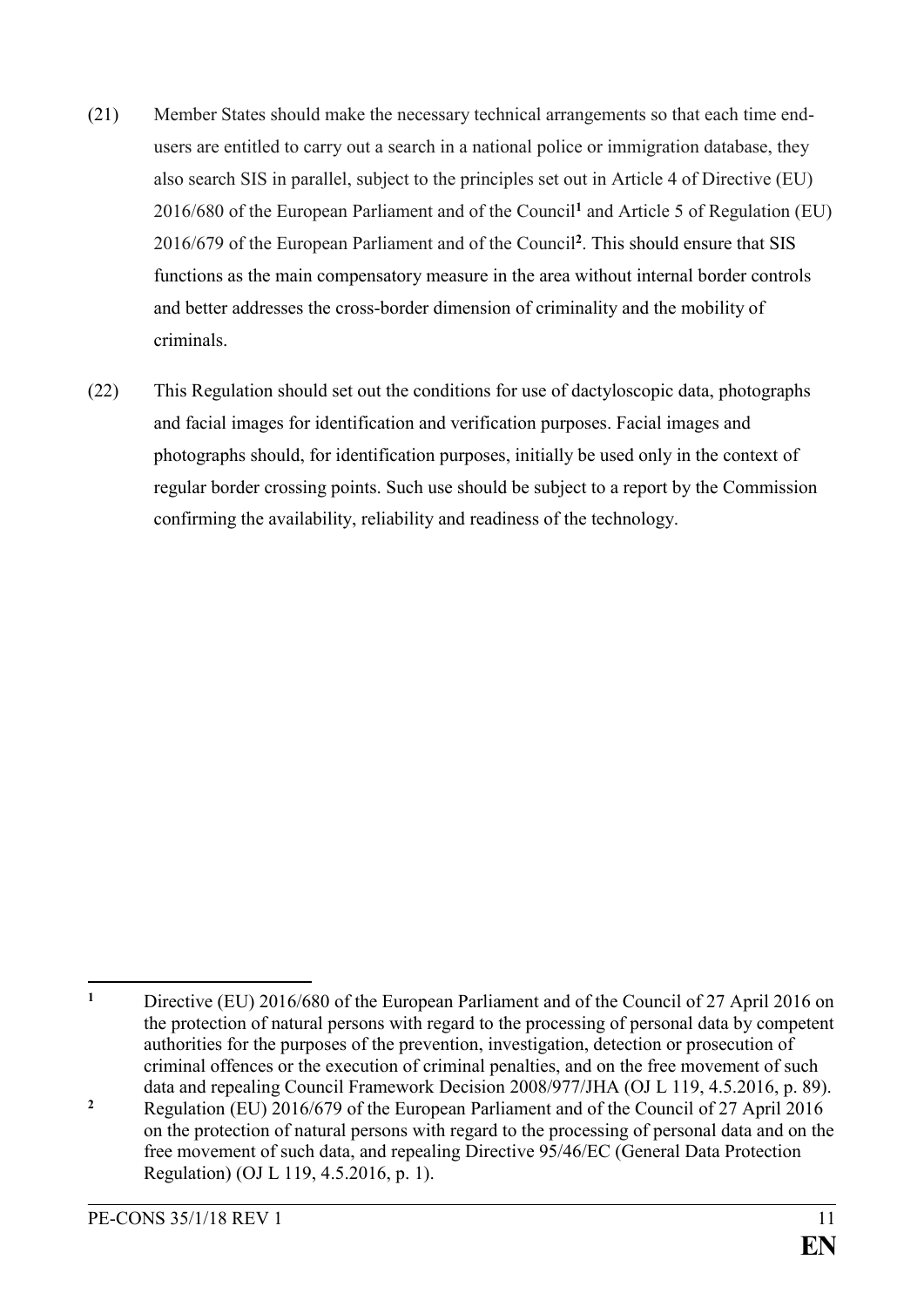- (23) It should be allowed to search dactyloscopic data stored in SIS with complete or incomplete sets of fingerprints or palm prints found at a crime scene if it can be established to a high degree of probability that they belong to the perpetrator of the serious crime or terrorist offence, provided that a search is carried out simultaneously in the relevant national fingerprint databases. Particular attention should be given to the establishment of quality standards applicable to the storage of biometric data.
- (24) Wherever the identity of a person cannot be ascertained by any other means, dactyloscopic data should be used to attempt identification. It should be allowed in all cases to identify a person by using dactyloscopic data.
- (25) It should be possible for Member States to establish links between alerts in SIS. The establishment of links between two or more alerts should have no impact on the action to be taken, the review period for alerts or the access rights to the alerts.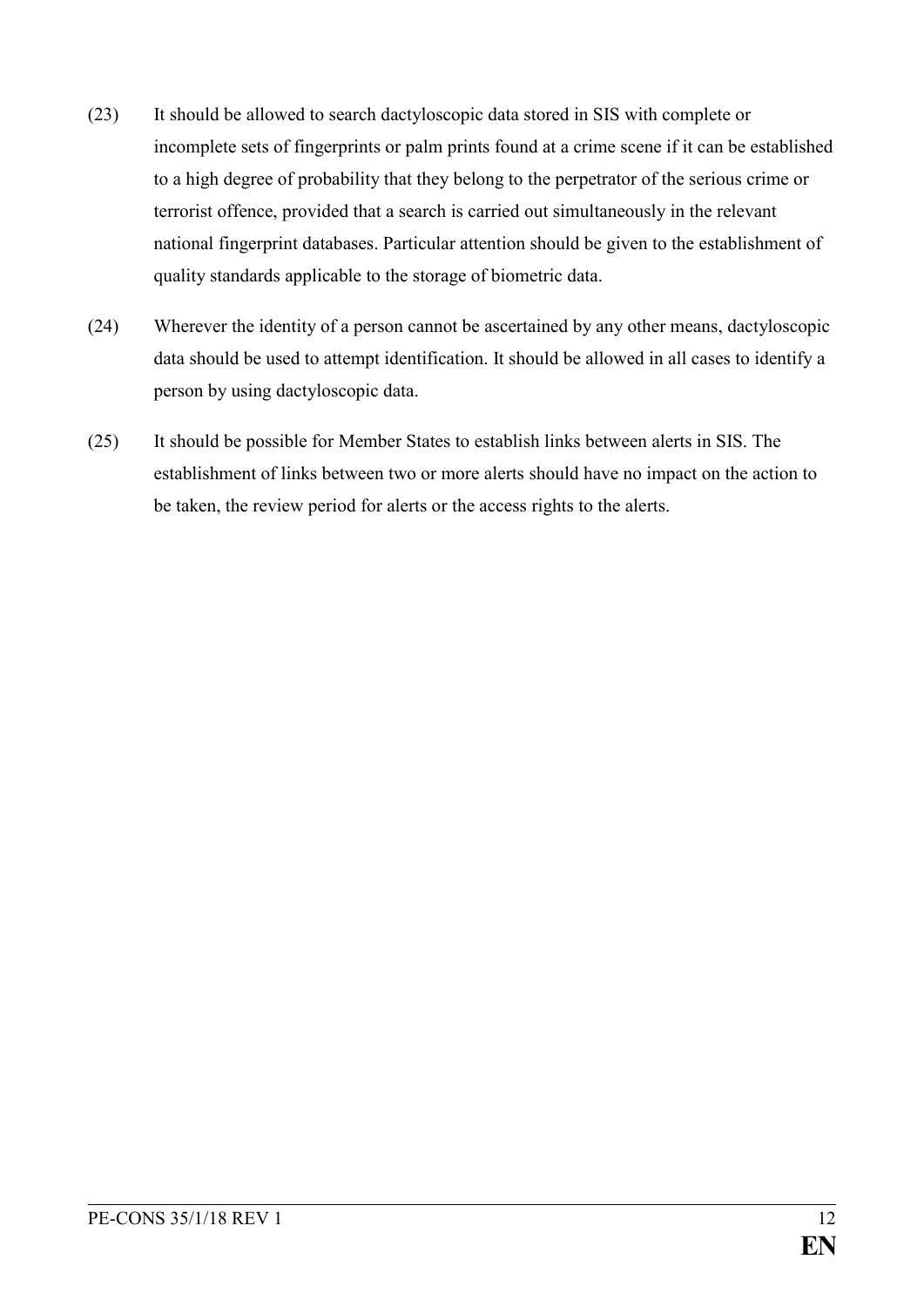- (26) A greater level of effectiveness, harmonisation and consistency can be achieved by making it mandatory to enter into SIS all entry bans issued by the national competent authorities in accordance with procedures respecting Directive 2008/115/EC of the European Parliament and of the Council**<sup>1</sup>** and by setting common rules for entering alerts for refusal of entry and stay upon the return of an illegally staying third-country national. Member States should take all necessary measures to ensure that no time-gap exists between the moment in which the third-country national concerned leaves the Schengen area and the activation of the alert in SIS. This should ensure the enforcement of entry bans at external border crossing points, effectively preventing re-entry into the Schengen area.
- (27) Persons in respect of whom a decision for refusal of entry and stay is taken should have the right to appeal against that decision. The right of appeal should comply with Directive 2008/115/EC where the decision is related to return.

<u>.</u>

**<sup>1</sup>** Directive 2008/115/EC of the European Parliament and of the Council of 16 December 2008 on common standards and procedures in Member States for returning illegally staying third-country nationals (OJ L 348, 24.12.2008, p. 98).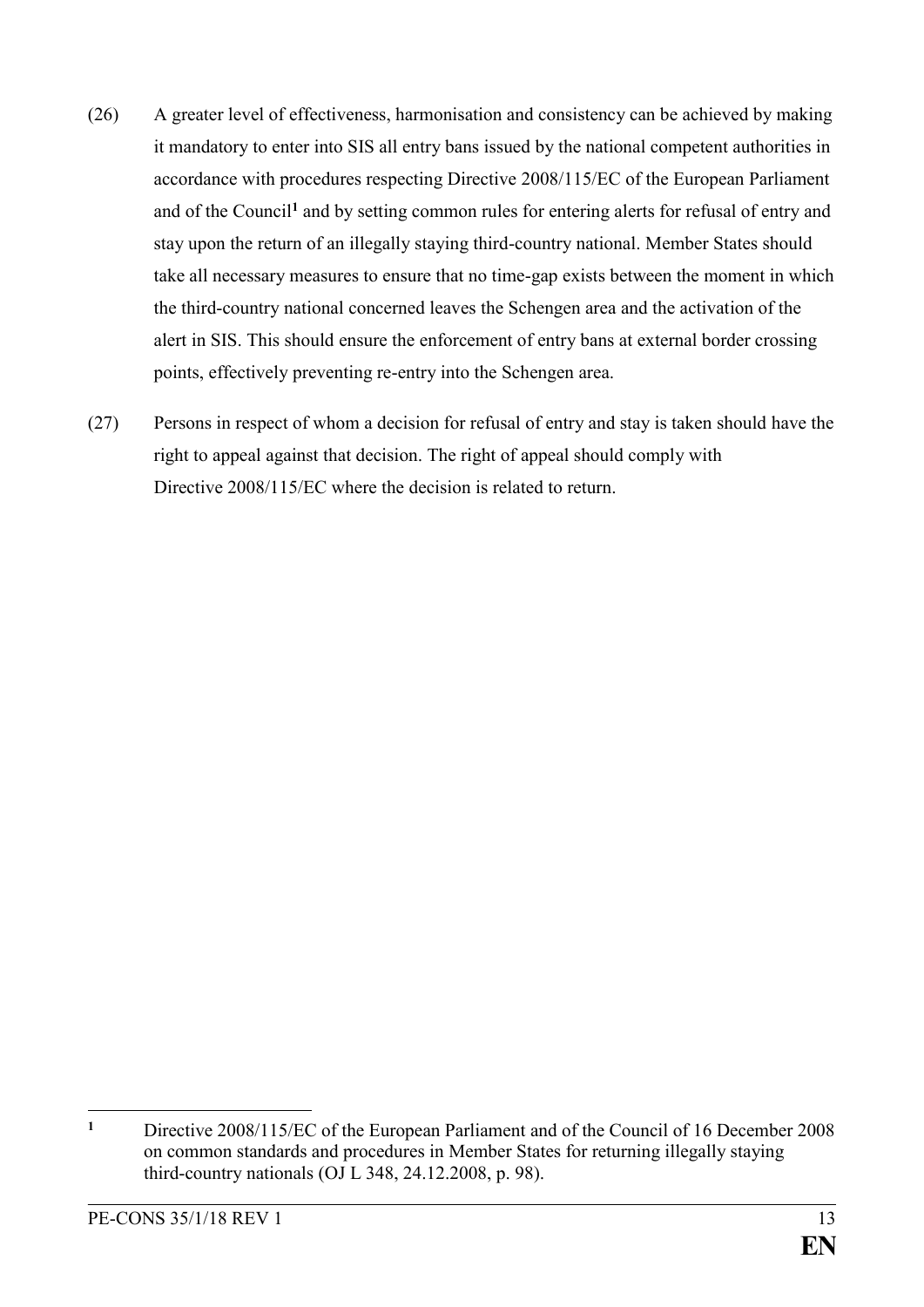- (28) This Regulation should set mandatory rules for the consultation and notification of national authorities where a third-country national holds or might obtain a valid residence permit or long-stay visa granted in one Member State, and another Member State intends to or has already entered an alert for refusal of entry and stay on that third-country national. Such situations create serious uncertainties for border guards, police and immigration authorities. Therefore, it is appropriate to provide for a mandatory timeframe for rapid consultation with a definite result in order to ensure that third-country nationals who are entitled to reside lawfully in the territory of the Member States are entitled to enter that territory without difficulty and that those who are not entitled to enter are prevented from doing so.
- (29) When deleting an alert in SIS following a consultation between Member States, the issuing Member State should be able to keep the third-country national concerned on its national list of alerts.
- (30) This Regulation should be without prejudice to the application of Directive 2004/38/EC of the European Parliament and of the Council**<sup>1</sup>** .

 $\mathbf{1}$ **<sup>1</sup>** Directive 2004/38/EC of the European Parliament and of the Council of 29 April 2004 on the right of citizens of the Union and their family members to move and reside freely within the territory of the Member States amending Regulation (EEC) No 1612/68 and repealing Directives 64/221/EEC, 68/360/EEC, 72/194/EEC, 73/148/EEC, 75/34/EEC, 75/35/EEC, 90/364/EEC, 90/365/EEC and 93/96/EEC (OJ L 158, 30.4.2004, p. 77).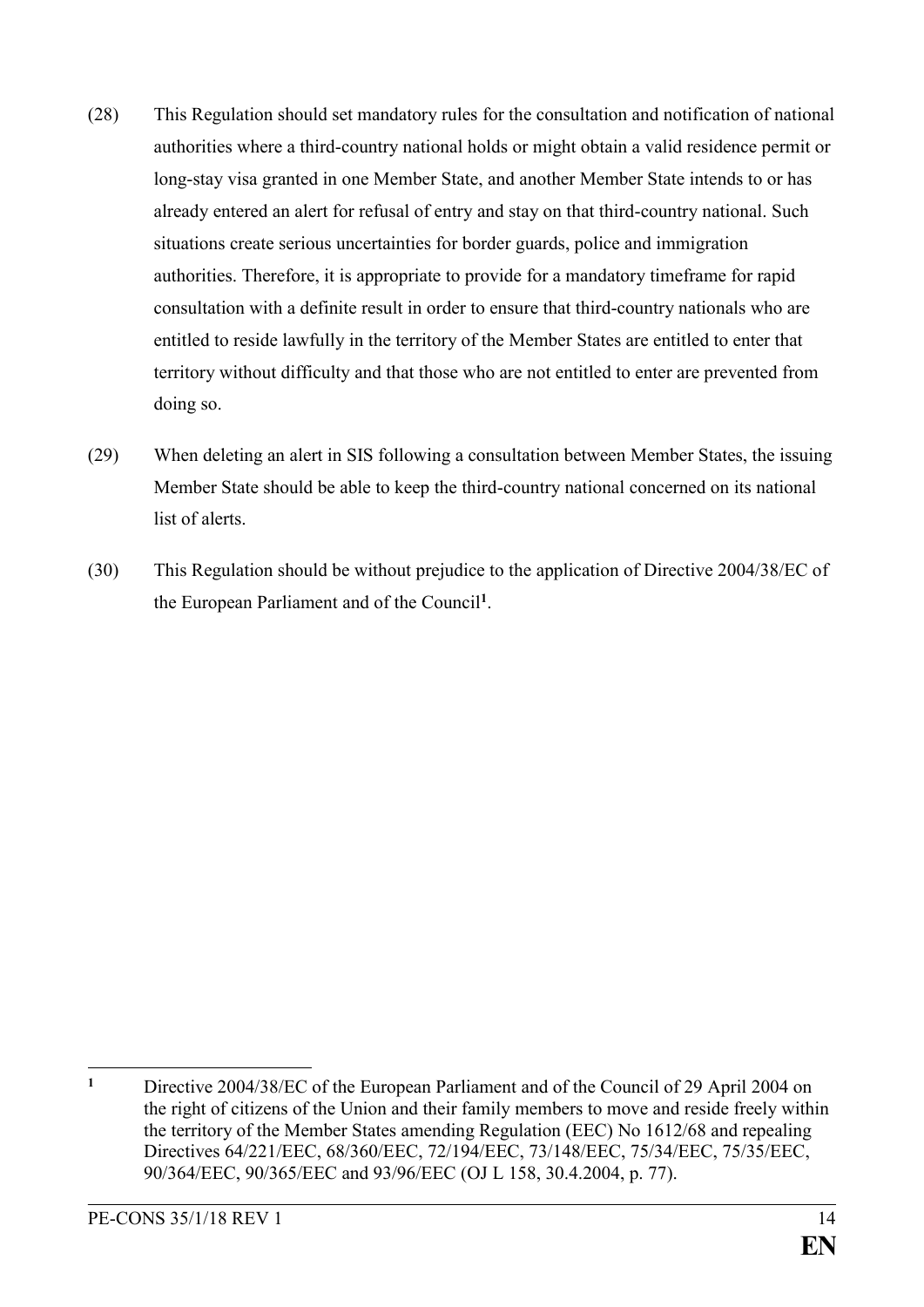- (31) Alerts should not be kept in SIS longer than the time required to fulfil the specific purposes for which they were entered. Within three years of entry of an alert into SIS, the issuing Member State should review the need to retain it. However, if the national decision on which the alert is based provides for a longer period of validity than three years, the alert should be reviewed within five years. Decisions to retain alerts on persons should be based on a comprehensive individual assessment. Member States should review alerts on persons within the prescribed review period and should keep statistics on the number of alerts on persons for which the retention period has been extended.
- (32) Entering an alert into SIS and extending the expiry date of an alert in SIS should be subject to a proportionality requirement involving examination of whether a concrete case is adequate, relevant and important enough to warrant insertion of an alert in SIS. Where terrorist offences are concerned, the case should be considered adequate, relevant and important enough to warrant an alert in SIS. For public or national security reasons, Member States should be allowed exceptionally to refrain from entering an alert into SIS when it is likely that this would obstruct official or legal inquiries, investigations or procedures.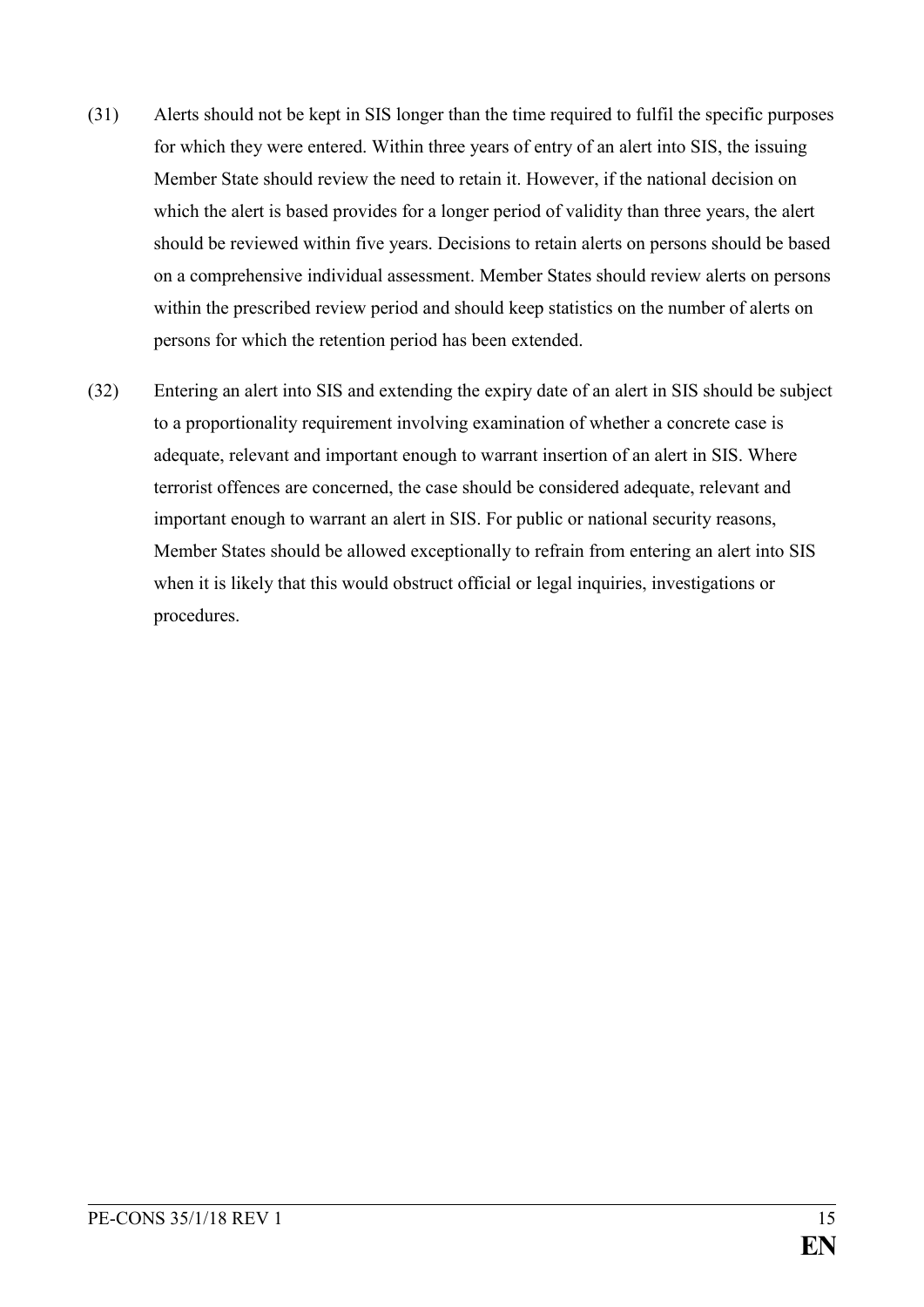- (33) The integrity of SIS data is of primary importance. Therefore, appropriate safeguards should be provided to process SIS data at central as well as at national level to ensure the end-to-end security of the data. The authorities involved in the data processing should be bound by the security requirements of this Regulation and be subject to a uniform incident reporting procedure. Their staff should be appropriately trained and be informed of any offences and penalties in this respect.
- (34) Data processed in SIS and the related supplementary information exchanged pursuant to this Regulation should not be transferred or made available to third countries or to international organisations.
- (35) To enhance the efficiency of immigration authorities' work when deciding on the right of third-country nationals to enter and stay in the territories of the Member States and on the return of illegally staying third-country nationals, it is appropriate to grant those authorities access to SIS under this Regulation.
- (36) Without prejudice to more specific rules laid down in this Regulation for the processing of personal data, Regulation (EU) 2016/679 should apply to the processing of personal data by the Member States under this Regulation unless such processing is carried out by the national competent authorities for the purposes of prevention, investigation, detection or prosecution of terrorist offences or of other serious criminal offences.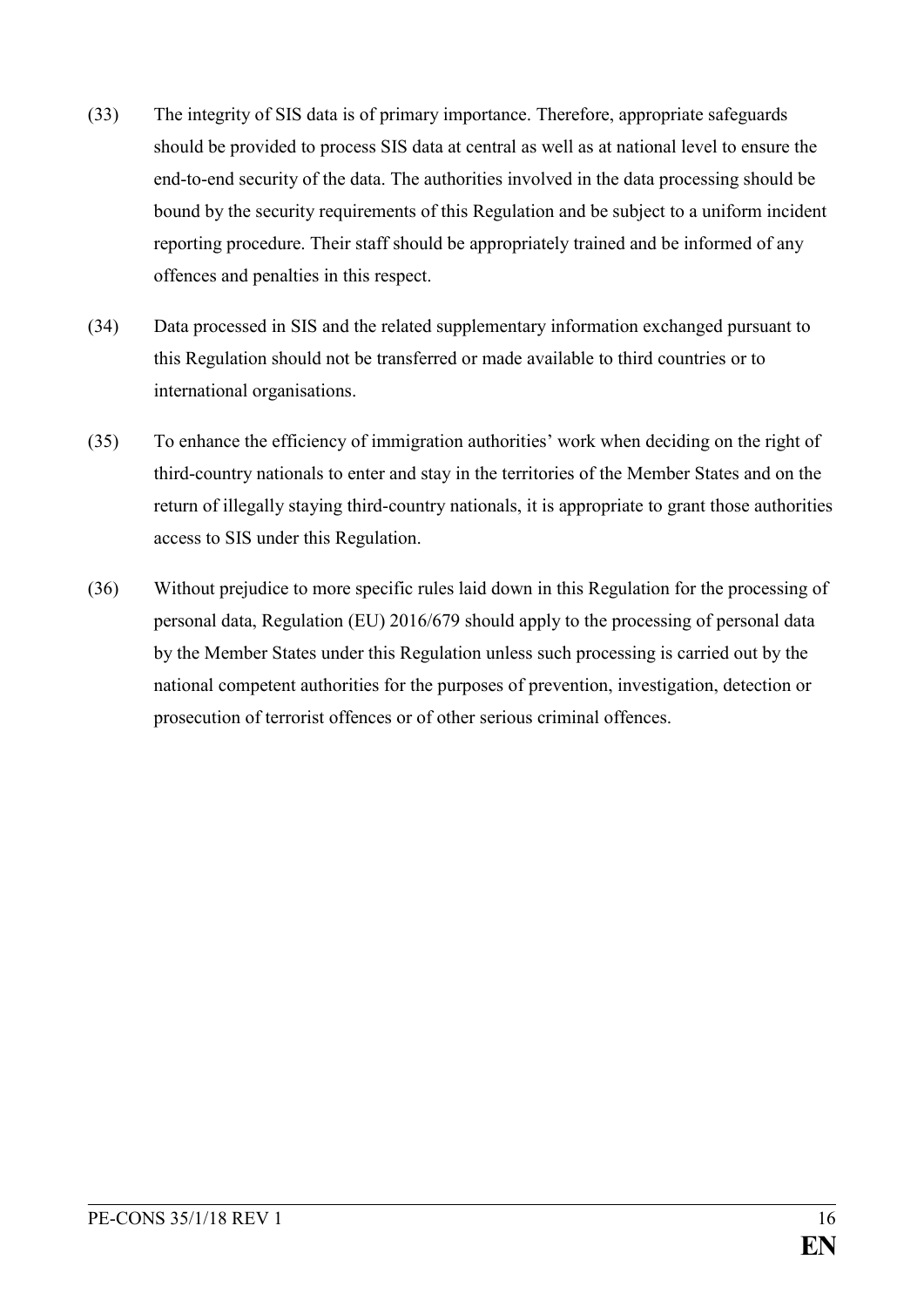- (37) Without prejudice to more specific rules laid down in this Regulation, the national laws, regulations and administrative provisions adopted pursuant to Directive (EU) 2016/680 should apply to the processing of personal data under this Regulation by the national competent authorities for the purposes of the prevention, detection, investigation or prosecution of terrorist offences or other serious criminal offences or the execution of criminal penalties. Access to data entered into SIS and the right to search such data by national competent authorities which are responsible for the prevention, detection, investigation or prosecution of terrorist offences or other serious criminal offences or the execution of criminal penalties are to be subject to all relevant provisions of this Regulation and those of Directive (EU) 2016/680 as transposed into national law, and in particular to monitoring by the supervisory authorities referred to in Directive (EU) 2016/680.
- (38) Regulation (EU) 2018/… of the European Parliament and of the Council**1+** should apply to the processing of personal data by the Union institutions and bodies when carrying out their responsibilities under this Regulation.

 $\mathbf{1}$ **<sup>1</sup>** Regulation (EU) 2018/… of the European Parliament and of the Council of … on the protection of individuals with regard to the processing of personal data by the Union institutions, bodies, offices and agencies and on the free movement of such data, and repealing Regulation (EC) No 45/2001 and Decision No 1247/2002/EC (OJ L …).

**<sup>+</sup>** OJ: Please insert the serial number in the text and complete the publication reference in the footnote of the Regulation contained in PE-CONS 31/18.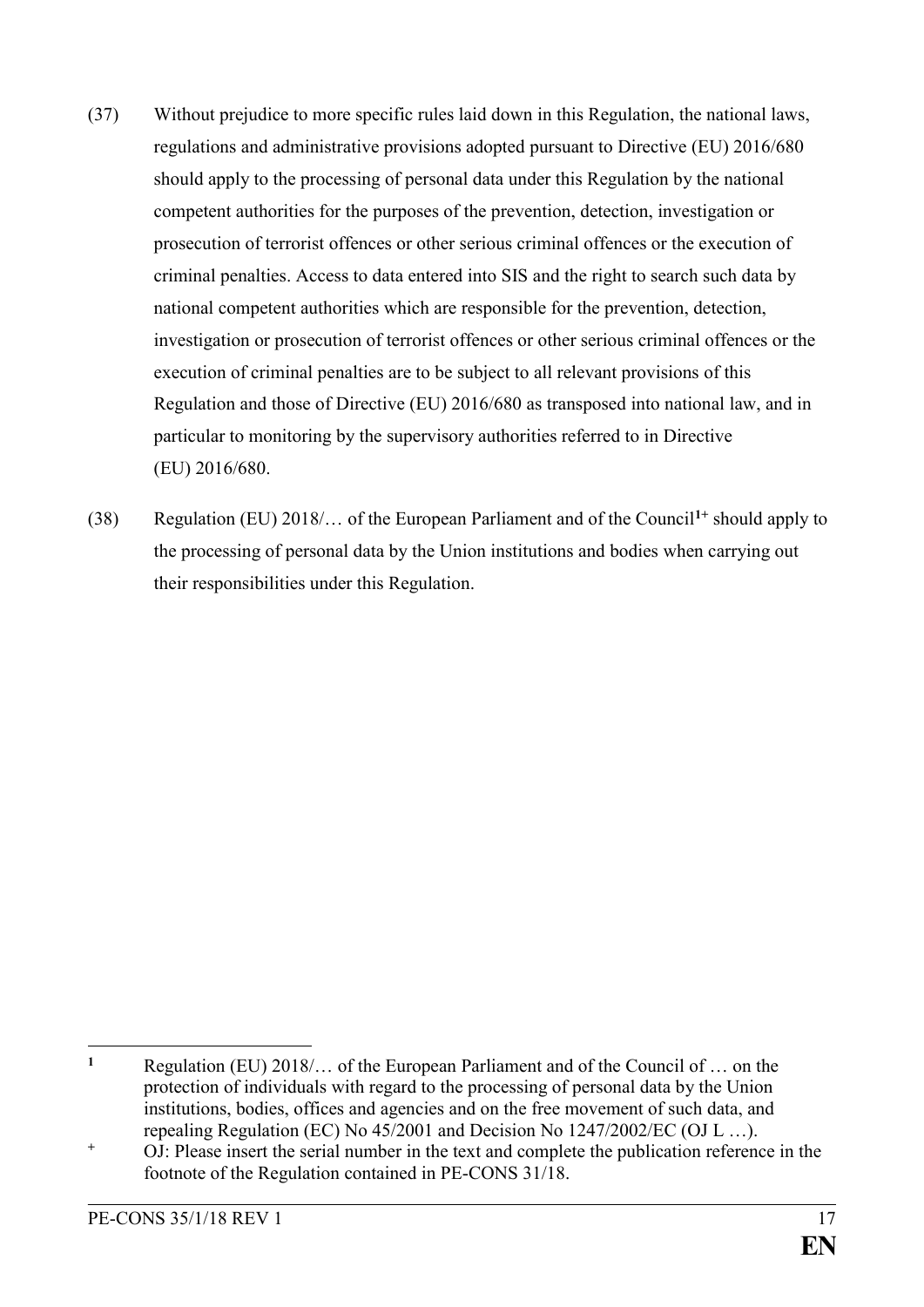- (39) Regulation (EU) 2016/794 of the European Parliament and of the Council**<sup>1</sup>** should apply to the processing of personal data by Europol under this Regulation.
- (40) When using SIS, the competent authorities should ensure that the dignity and integrity of the person whose data are processed are respected. Processing of personal data for the purposes of this Regulation is not to result in discrimination against persons on any grounds, such as sex, racial or ethnic origin, religion or belief, disability, age or sexual orientation.
- (41) Insofar as confidentiality is concerned, the relevant provisions of the Staff Regulations of Officials of the European Union and the Conditions of Employment of Other Servants of the Union laid down in Council Regulation (EEC, Euratom, ECSC) No 259/68**<sup>2</sup>** ('Staff Regulations') should apply to officials or other servants employed and working in connection with SIS.
- (42) Both the Member States and eu-LISA should maintain security plans in order to facilitate the implementation of security obligations and should cooperate with each other in order to address security issues from a common perspective.

 $\mathbf{1}$ **<sup>1</sup>** Regulation (EU) 2016/794 of the European Parliament and of the Council of 11 May 2016 on the European Union Agency for Law Enforcement Cooperation (Europol) and replacing and repealing Council Decisions 2009/371/JHA, 2009/934/JHA, 2009/935/JHA, 2009/936/JHA and 2009/968/JHA (OJ L 135, 24.5.2016, p. 53).

**<sup>2</sup>** OJ L 56, 4.3.1968, p. 1.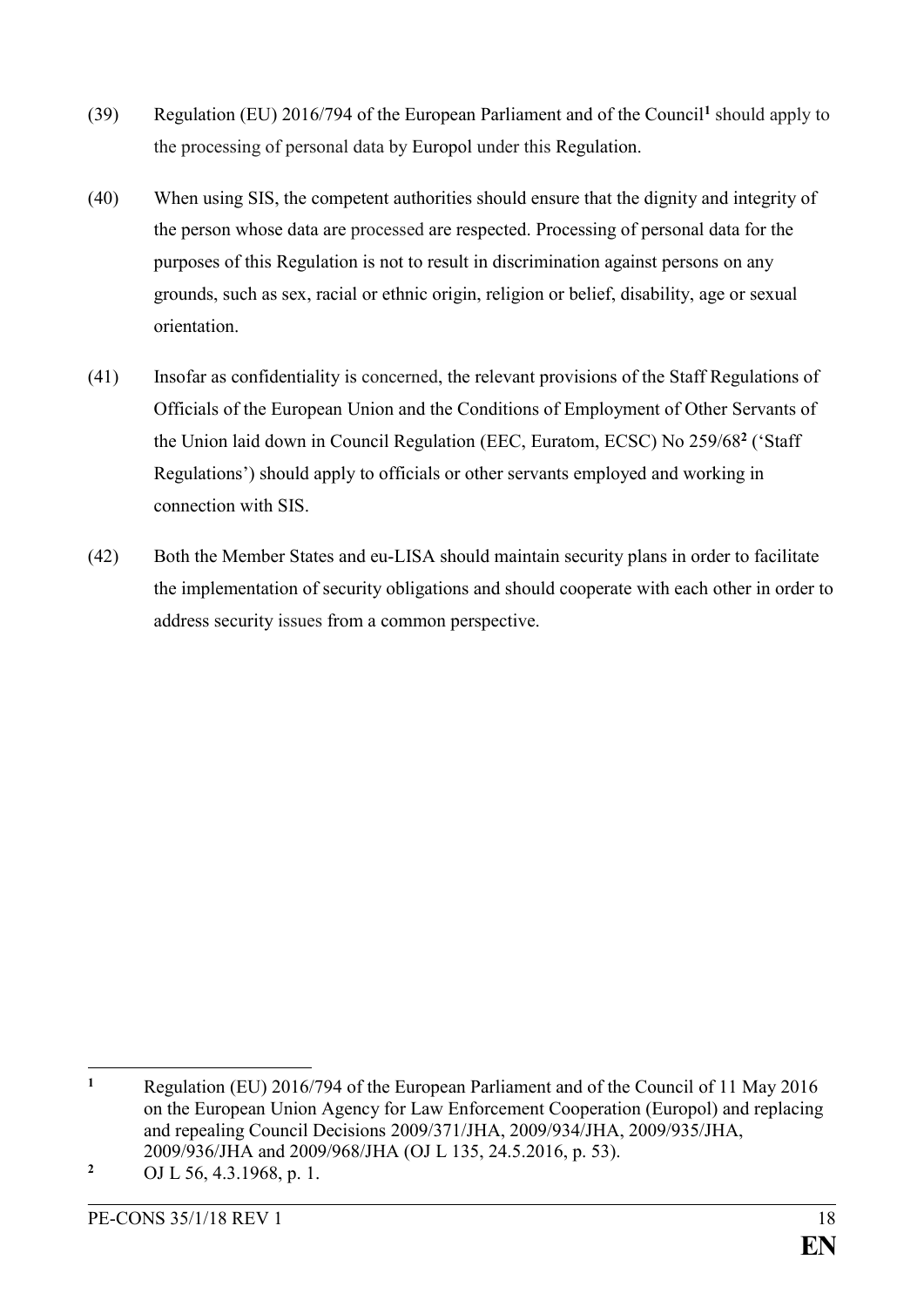- (43) The national independent supervisory authorities referred to in Regulation (EU) 2016/679 and Directive (EU) 2016/680 ('supervisory authorities') should monitor the lawfulness of the processing of personal data by the Member States under this Regulation, including the exchange of supplementary information. The supervisory authorities should be granted sufficient resources to carry out this task. The rights of data subjects to access, rectify and erase their personal data that is stored in SIS, and any subsequent remedies before national courts as well as the mutual recognition of judgments should be provided for. It is also appropriate to require annual statistics from Member States.
- (44) The supervisory authorities should ensure that an audit of the data processing operations in their Member State's national systems is carried out in accordance with international auditing standards at least every four years. The audit should either be carried out by the supervisory authorities, or the supervisory authorities should directly order the audit from an independent data protection auditor. The independent auditor should remain under the control and responsibility of the supervisory authorities concerned, which therefore should instruct the auditor themselves and provide a clearly defined purpose, scope and methodology for the audit as well as guidance and supervision concerning the audit and its final results.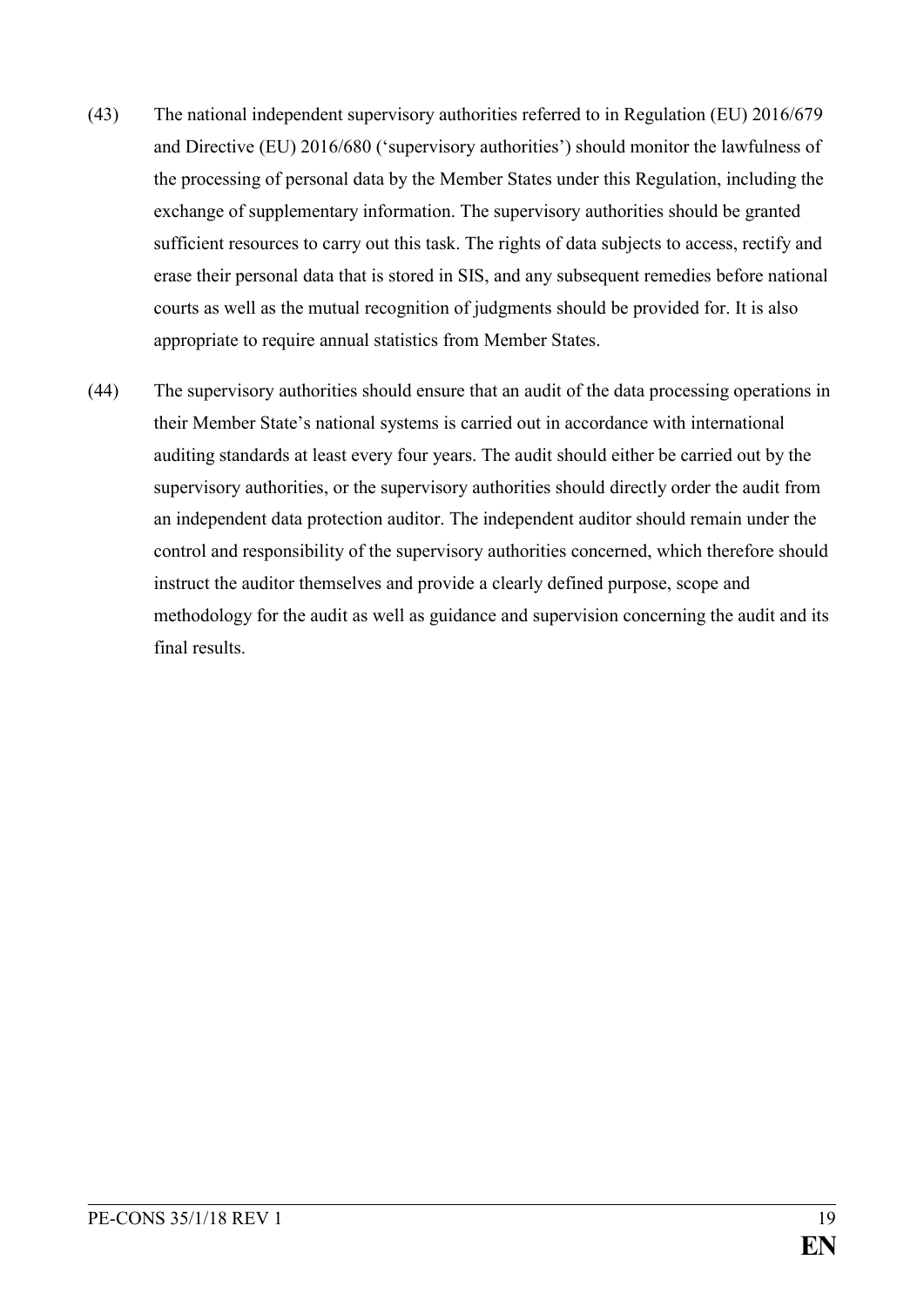- (45) The European Data Protection Supervisor should monitor the activities of the Union institutions and bodies in relation to the processing of personal data under this Regulation. The European Data Protection Supervisor and the supervisory authorities should cooperate with each other in monitoring SIS.
- (46) The European Data Protection Supervisor should be granted sufficient resources to fulfil the tasks entrusted to it under this Regulation, including assistance from persons with expertise in biometric data.
- (47) Regulation (EU) 2016/794 provides that Europol is to support and strengthen actions carried out by the national competent authorities and their cooperation in combating terrorism and serious crime and to provide analysis and threat assessments. In order to facilitate Europol in carrying out its tasks, in particular within the European Migrant Smuggling Centre, it is appropriate to allow Europol access to categories of alerts as provided for in this Regulation.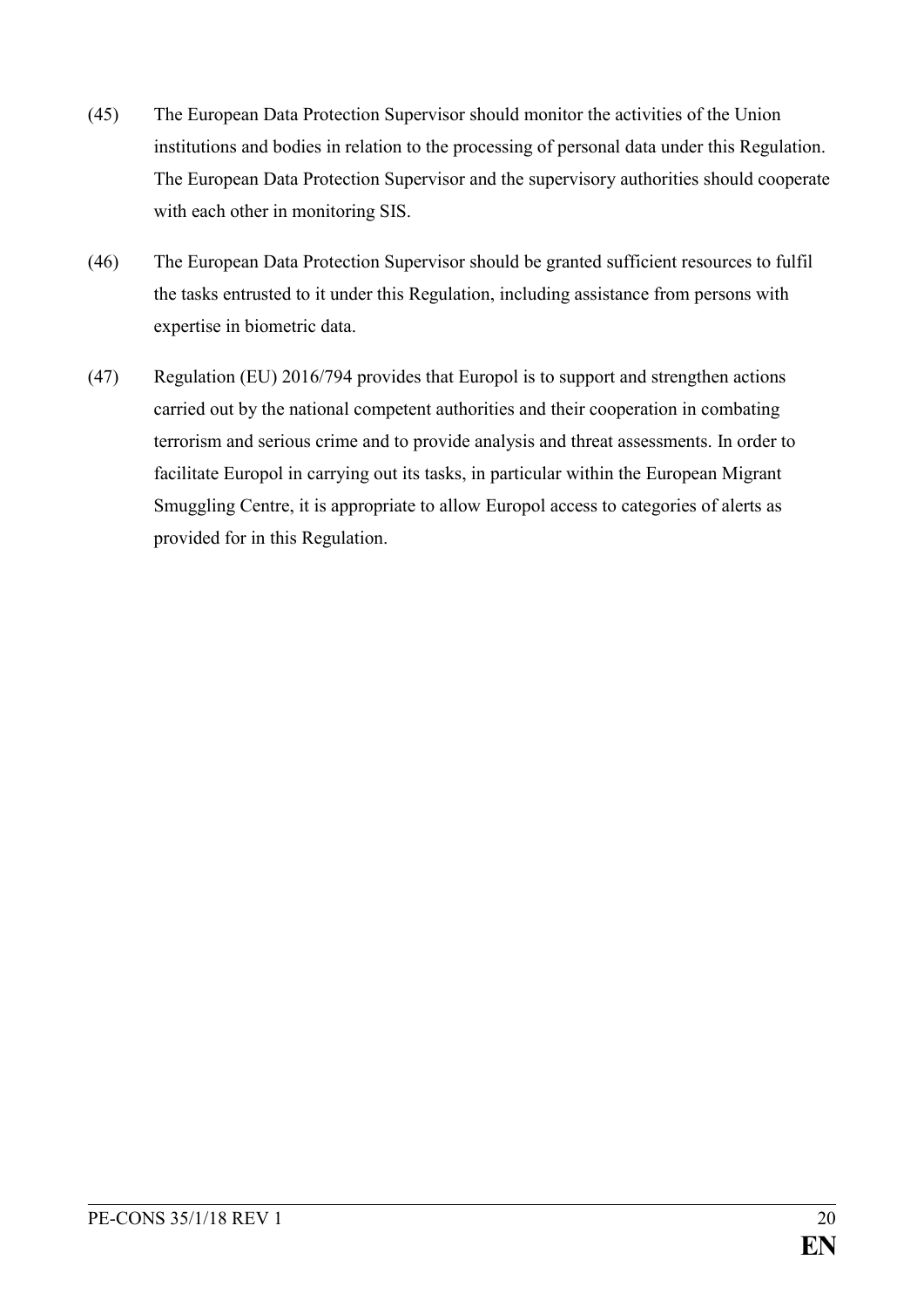- (48) In order to bridge the gap in information sharing on terrorism, in particular on foreign terrorist fighters – where monitoring of their movement is crucial – Member States are encouraged to share information on terrorism-related activity with Europol. This information sharing should be carried out through the exchange of supplementary information with Europol on the alerts concerned. For this purpose Europol should set up a connection with the Communication Infrastructure.
- (49) It is also necessary to set out clear rules for Europol on the processing and downloading of SIS data to allow it to use SIS comprehensively, provided that data protection standards are complied with as provided for in this Regulation and Regulation (EU) 2016/794. In cases where searches carried out by Europol in SIS reveal the existence of an alert entered by a Member State, Europol cannot take the required action. Therefore it should inform the Member State concerned through the exchange of supplementary information with the respective SIRENE Bureau, to allow that Member State to follow up the case.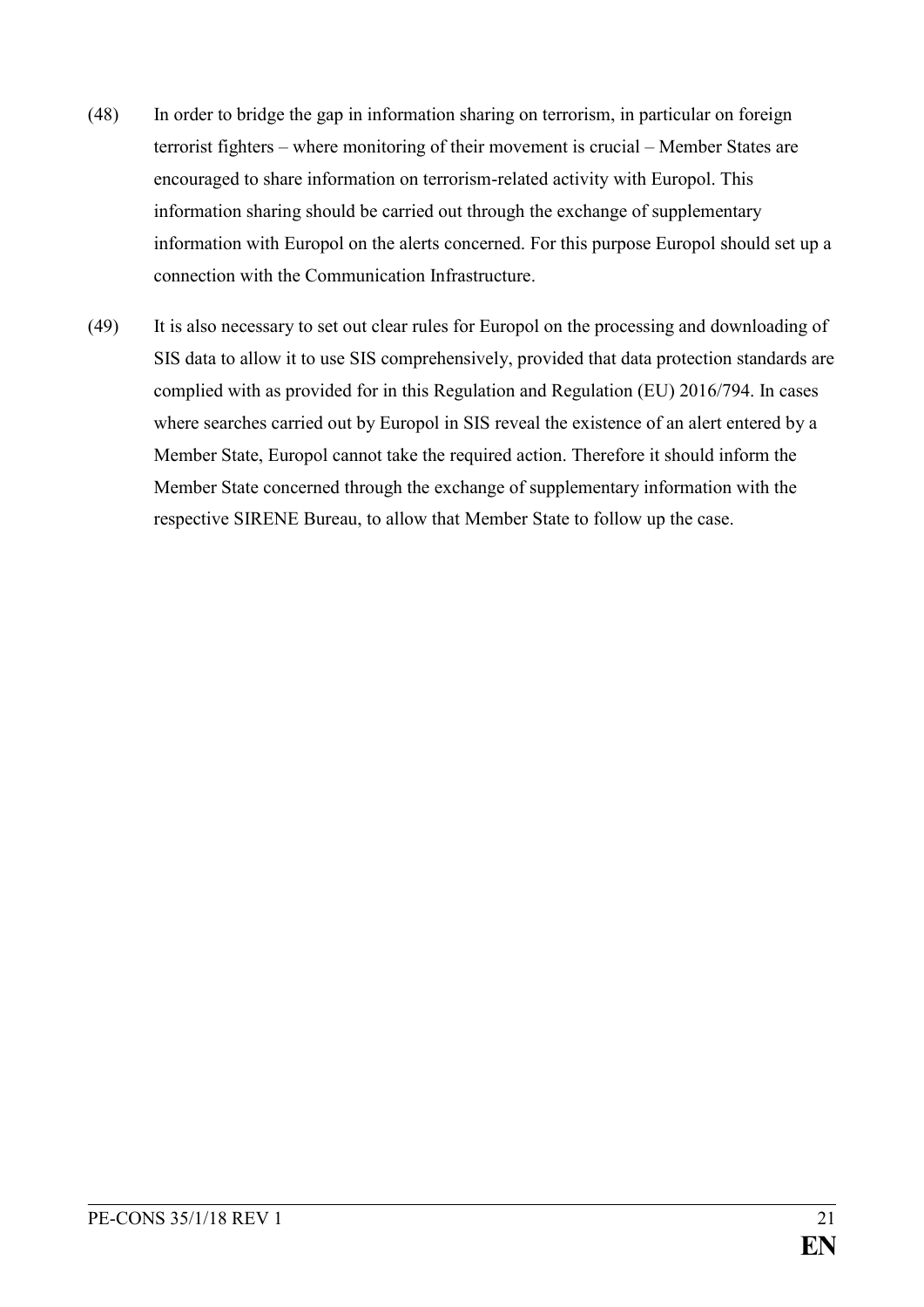(50) Regulation (EU) 2016/1624 of the European Parliament and of the Council**<sup>1</sup>** provides, for the purpose of that Regulation, that the host Member State is to authorise the members of the teams referred to in point (8) of Article 2 of that Regulation deployed by the European Border and Coast Guard Agency to consult Union databases where this consultation is necessary for fulfilling operational aims specified in the operational plan on border checks, border surveillance and return. Other relevant Union agencies, in particular the European Asylum Support Office and Europol, may also deploy experts who are not members of the staff of those Union agencies as part of migration management support teams. The objective of the deployment of the teams referred to in points (8) and (9) of Article 2 of that Regulation is to provide technical and operational reinforcement to the requesting Member States, especially to those facing disproportionate migratory challenges. For the teams referred to in points (8) and (9) of Article 2 of that Regulation to fulfil their tasks, they require access to SIS through a technical interface of the European Border and Coast Guard Agency connecting to Central SIS. In cases where searches in SIS carried out by the teams referred to in points (8) and (9) of Article 2 of Regulation (EU) 2016/1624 or by the teams of staff reveal the existence of an alert entered by a Member State, the member of the team or the staff cannot take the required action unless authorised to do so by the host Member State. Therefore, the host Member State should be informed to allow it to follow up the case. The host Member State should notify the issuing Member State of the hit through the exchange of supplementary information.

 $\mathbf{1}$ **<sup>1</sup>** Regulation (EU) 2016/1624 of the European Parliament and of the Council of 14 September 2016 on the European Border and Coast Guard and amending Regulation (EU) 2016/399 of the European Parliament and of the Council and repealing Regulation (EC) No 863/2007 of the European Parliament and of the Council, Council Regulation (EC) No 2007/2004 and Council Decision 2005/267/EC (OJ L 251, 16.9.2016, p. 1).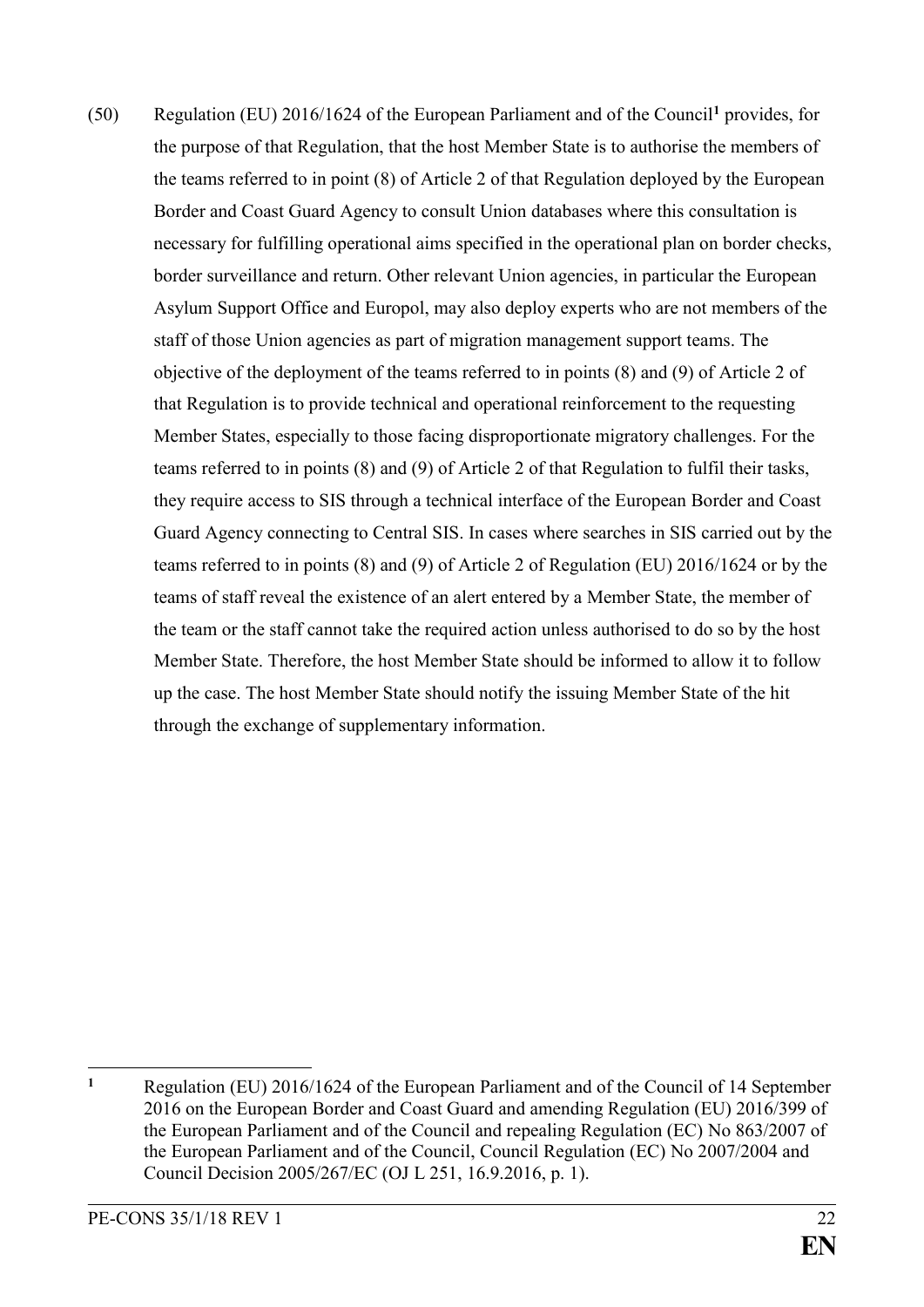- (51) Certain aspects of SIS cannot be covered exhaustively by this Regulation given their technical, highly detailed and frequently changing nature. Those aspects include, for example, technical rules on entering data, on updating, deleting and searching data and on data quality and rules related to biometric data, rules on the compatibility and order of priority of alerts, on links between alerts and on the exchange of supplementary information. Implementing powers in respect of those aspects should therefore be conferred on the Commission. Technical rules on searching alerts should take into account the smooth operation of national applications.
- (52) In order to ensure uniform conditions for the implementation of this Regulation, implementing powers should be conferred on the Commission. Those powers should be exercised in accordance with Regulation (EU) No 182/2011 of the European Parliament and of the Council**<sup>1</sup>** . The procedure for adopting implementing acts under this Regulation and Regulation (EU) 2018/…**<sup>+</sup>** should be the same.
- (53) In order to ensure transparency, two years after the start of operations of SIS pursuant to this Regulation, eu-LISA should produce a report on the technical functioning of Central SIS and the Communication Infrastructure, including their security, and on the bilateral and multilateral exchange of supplementary information. An overall evaluation should be issued by the Commission every four years.

 $\mathbf{1}$ **<sup>1</sup>** Regulation (EU) No 182/2011 of the European Parliament and of the Council of 16 February 2011 laying down the rules and general principles concerning mechanisms for control by the Member States of the Commission's exercise of implementing powers (OJ L 55, 28.2.2011, p. 13).

**<sup>+</sup>** OJ: Please insert the number of Regulation contained in PE-CONS 36/18.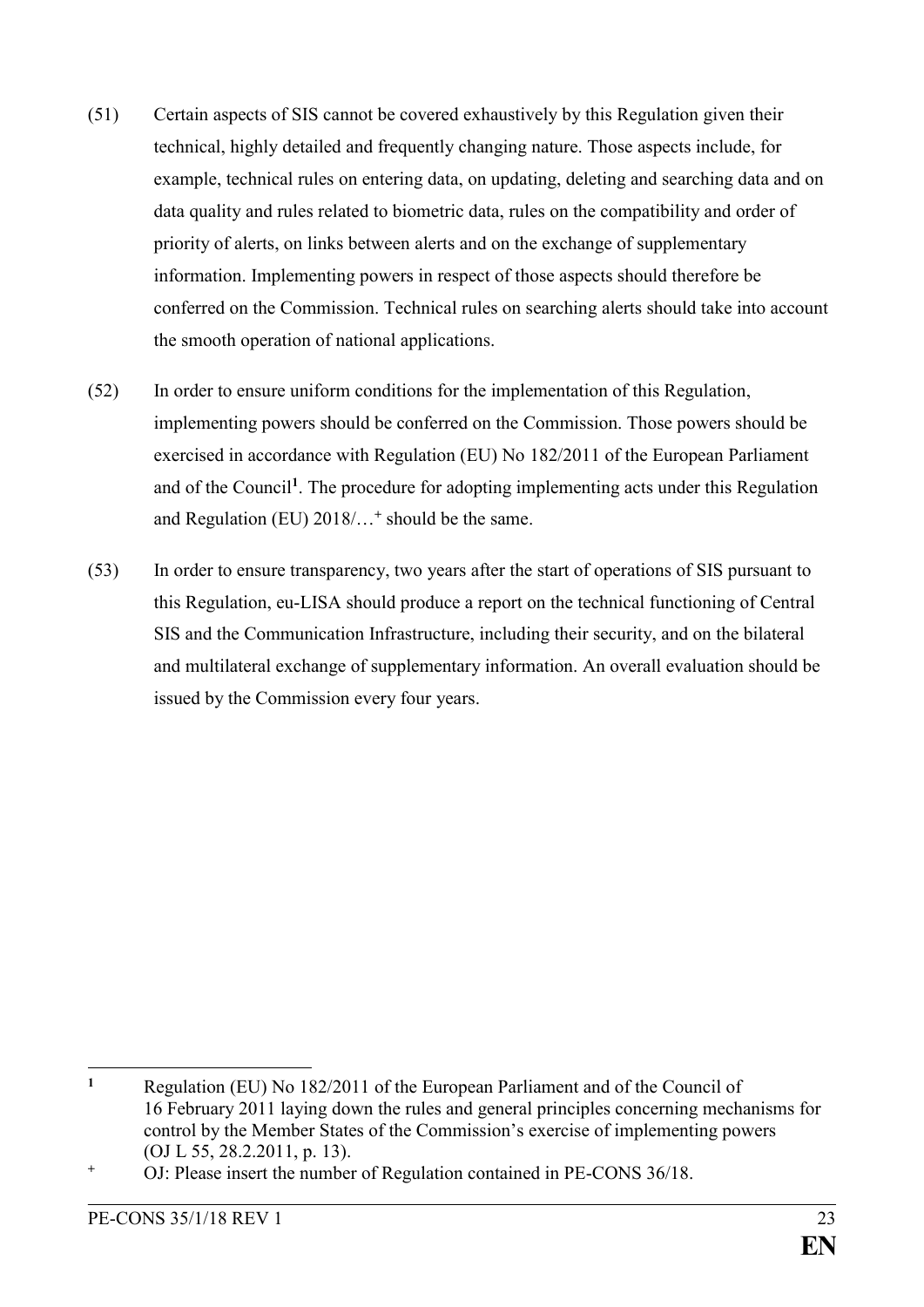- (54) In order to ensure the smooth functioning of SIS, the power to adopt acts in accordance with Article 290 TFEU should be delegated to the Commission in respect of the determination of the circumstances in which photographs and facial images may be used for the identification of persons other than in the context of regular border crossing points. It is of particular importance that the Commission carry out appropriate consultations during its preparatory work, including at expert level, and that those consultations be conducted in accordance with the principles laid down in the Interinstitutional Agreement of 13 April 2016 on Better Law-Making**<sup>1</sup>** . In particular, to ensure equal participation in the preparation of delegated acts, the European Parliament and the Council receive all documents at the same time as Member States' experts, and their experts systematically have access to meetings of Commission expert groups dealing with the preparation of delegated acts.
- (55) Since the objectives of this Regulation, namely the establishment and regulation of a Union information system and the exchange of related supplementary information, cannot be sufficiently achieved by the Member States, but can rather, by reason of their nature be better achieved at Union level, the Union may adopt measures in accordance with the principle of subsidiarity, as set out in Article 5 of the Treaty on European Union (TEU). In accordance with the principle of proportionality, as set out in that Article, this Regulation does not go beyond what is necessary in order to achieve those objectives.

1

**<sup>1</sup>** OJ L 123, 12.5.2016, p. 1.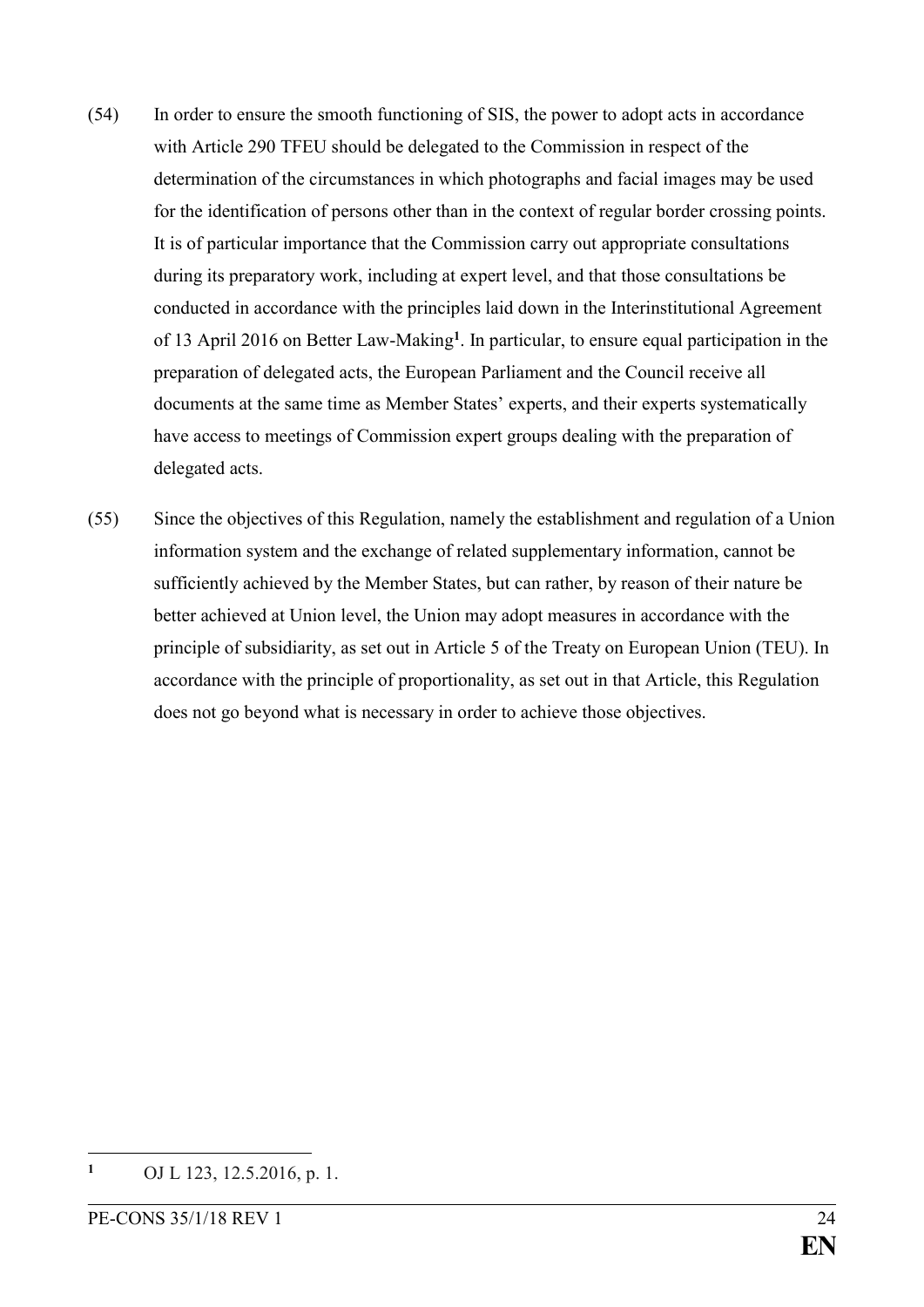- (56) This Regulation respects fundamental rights and observes the principles recognised in particular by the Charter of Fundamental Rights of the European Union. In particular, this Regulation fully respects the protection of personal data in accordance with Article 8 of the Charter of Fundamental Rights of the European Union while seeking to ensure a safe environment for all persons residing on the territory of the Union and protection of irregular migrants from exploitation and trafficking in human beings. In cases concerning children, the best interests of the child should be a primary consideration.
- (57) The estimated costs of the upgrade of the national systems and of the implementation of the new functionalities envisaged in this Regulation, are lower than the remaining amount in the budget line for Smart Borders in Regulation (EU) No 515/2014 of the European Parliament and of the Council<sup>1</sup>. Therefore, funding attributed for developing IT systems supporting the management of migration flows across the external borders in accordance with Regulation (EU) No 515/2014 should be allocated to the Member States and eu-LISA. The financial costs of upgrading SIS and the implementation of this Regulation should be monitored. If the estimated costs are higher, Union funding should be made available to support Member States in conformity with the applicable Multiannual Financial Framework.

<sup>1</sup> **<sup>1</sup>** Regulation (EU) No 515/2014 of the European Parliament and of the Council of 16 April 2014 establishing, as part of the Internal Security Fund, the instrument for financial support for external borders and visa and repealing Decision No 574/2007/EC (OJ L 150, 20.5.2014, p. 143).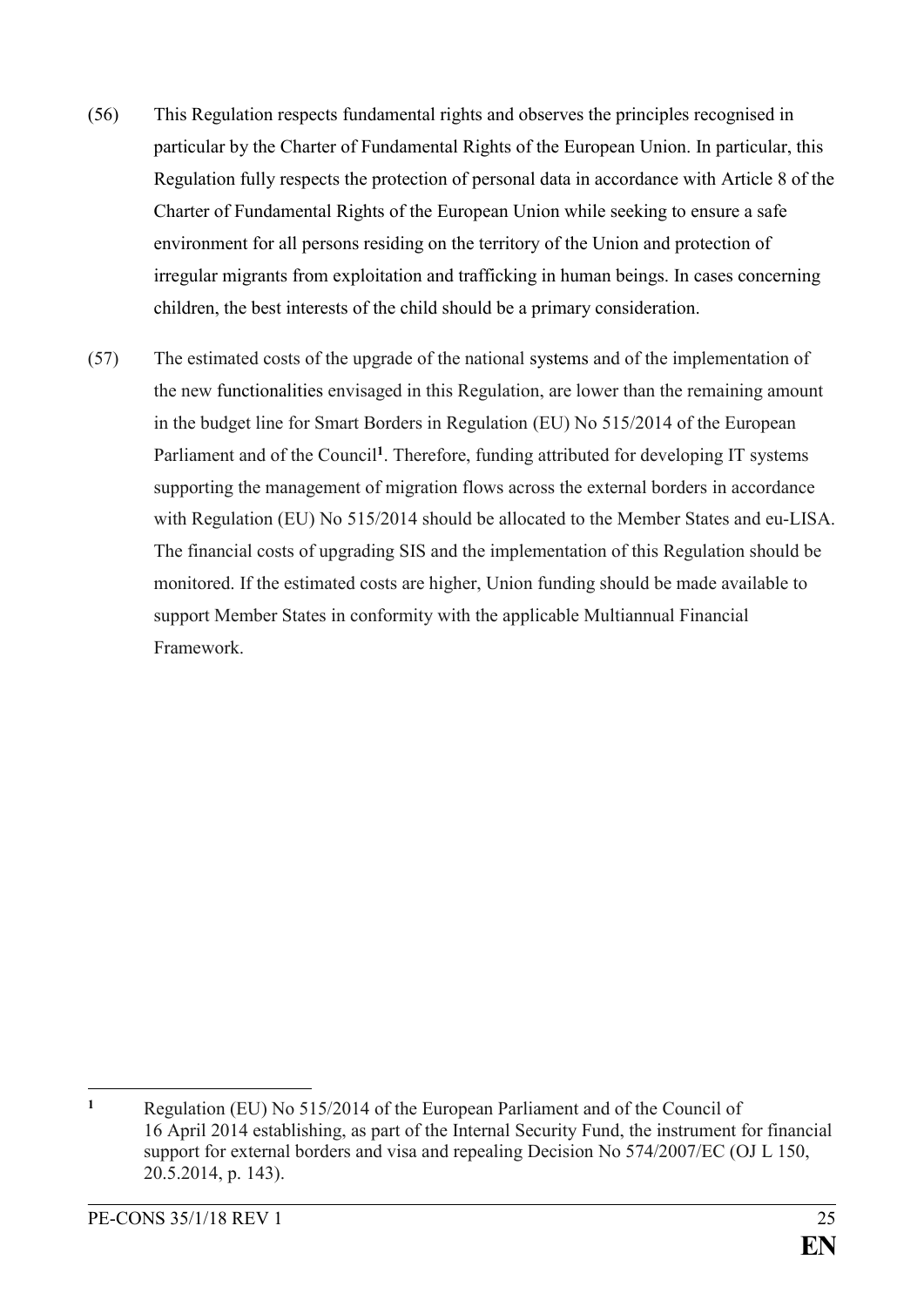- (58) In accordance with Articles 1 and 2 of Protocol No 22 on the Position of Denmark annexed to the TEU and to the TFEU, Denmark is not taking part in the adoption of this Regulation and is not bound by it or subject to its application. Given that this Regulation builds upon the Schengen *acquis*, Denmark shall, in accordance with Article 4 of that Protocol, decide within a period of six months after the Council has decided on this Regulation whether it will implement it in its national law.
- (59) This Regulation constitutes a development of provisions of the Schengen *acquis* in which the United Kingdom does not take part, in accordance with Council Decision 2000/365/EC<sup>1</sup>; the United Kingdom is therefore not taking part in the adoption of this Regulation and is not bound by it or subject to its application.
- (60) This Regulation constitutes a development of the provisions of the Schengen *acquis* in which Ireland does not take part, in accordance with Council Decision 2002/192/EC<sup>2</sup>; Ireland is therefore not taking part in the adoption of this Regulation and is not bound by it or subject to its application.

 $\mathbf{1}$ **<sup>1</sup>** Council Decision 2000/365/EC of 29 May 2000 concerning the request of the United Kingdom of Great Britain and Northern Ireland to take part in some of the provisions of the Schengen acquis (OJ L 131, 1.6.2000, p. 43).

<sup>&</sup>lt;sup>2</sup> Council Decision 2002/192/EC of 28 February 2002 concerning Ireland's request to take part in some of the provisions of the Schengen *acquis* (OJ L 64, 7.3.2002, p. 20).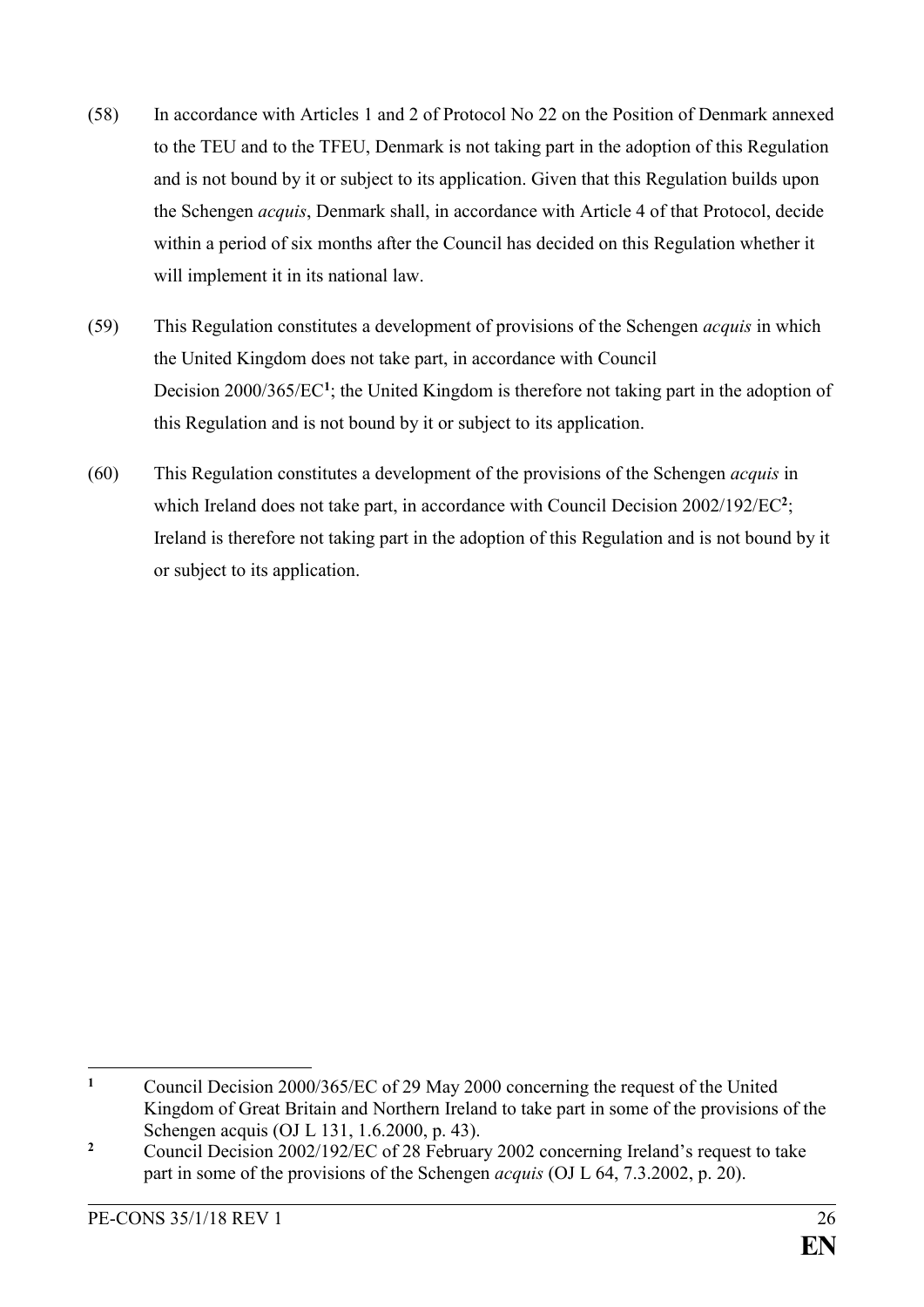- (61) As regards Iceland and Norway, this Regulation constitutes a development of the provisions of the Schengen *acquis* within the meaning of the Agreement concluded by the Council of the European Union and the Republic of Iceland and the Kingdom of Norway concerning the latters' association with the implementation, application and development of the Schengen *acquis***<sup>1</sup>** which fall within the area referred to in Article 1, point (G) of Council Decision 1999/437/EC**<sup>2</sup>** .
- (62) As regards Switzerland, this Regulation constitutes a development of the provisions of the Schengen *acquis* within the meaning of the Agreement between the European Union, the European Community and the Swiss Confederation on the Swiss Confederation's association with the implementation, application and development of the Schengen *acquis*<sup>3</sup>, which fall within the area referred to in Article 1, point (G), of Decision 1999/437/EC read in conjunction with Article 3 of Council Decision 2008/146/EC**<sup>4</sup>** .

<sup>1</sup> 1 OJ L 176, 10.7.1999, p. 36.<br>2 Council Decision 1999/437.

**<sup>2</sup>** Council Decision 1999/437/EC of 17 May 1999 on certain arrangements for the application of the Agreement concluded by the Council of the European Union and the Republic of Iceland and the Kingdom of Norway concerning the association of those two States with the implementation, application and development of the Schengen acquis(OJ L 176, 10.7.1999, p. 31).

**<sup>3</sup>** OJ L 53, 27.2.2008, p. 52.

**<sup>4</sup>** Council Decision 2008/146/EC of 28 January 2008 on the conclusion, on behalf of the European Community, of the Agreement between the European Union, the European Community and the Swiss Confederation on the Swiss Confederation's association with the implementation, application and development of the Schengen acquis (OJ L 53, 27.2.2008, p. 1).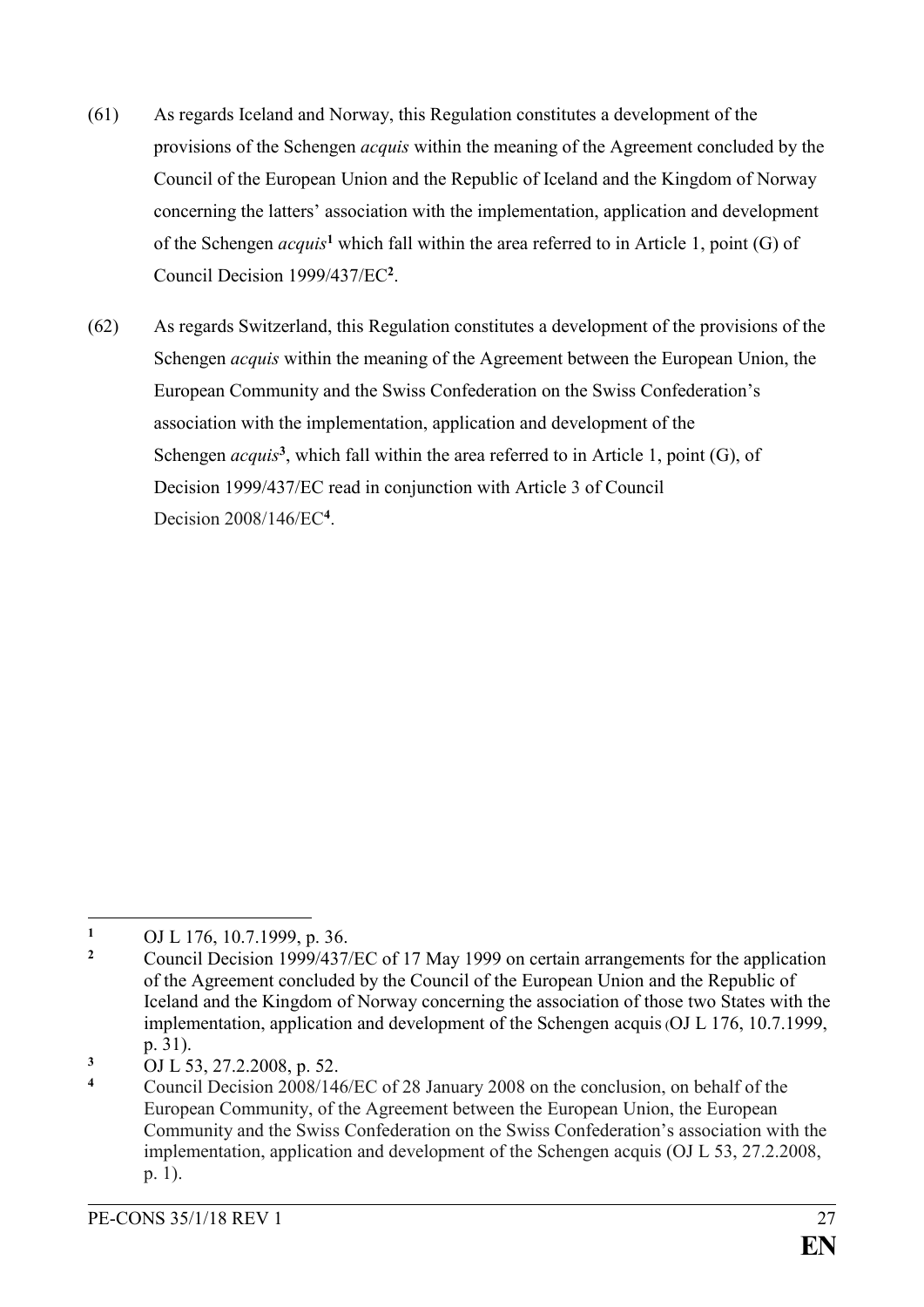- (63) As regards Liechtenstein, this Regulation constitutes a development of the provisions of the Schengen *acquis* within the meaning of the Protocol between the European Union, the European Community, the Swiss Confederation and the Principality of Liechtenstein on the accession of the Principality of Liechtenstein to the Agreement between the European Union, the European Community and the Swiss Confederation on the Swiss Confederation's association with the implementation, application and development of the Schengen  $acquis<sup>1</sup>$  which fall within the area referred to in Article 1, point  $(G)$ , of Decision 1999/437/EC read in conjunction with Article 3 of Council Decision 2011/350/EU**<sup>2</sup>** .
- (64) As regards Bulgaria and Romania, this Regulation constitutes an act building upon, or otherwise relating to, the Schengen *acquis* within the meaning of Article 4(2) of the 2005 Act of Accession and should be read in conjunction with Council Decisions 2010/365/EU**<sup>3</sup>** and (EU) 2018/934**<sup>4</sup>** .

<sup>1</sup> 1 OJ L 160, 18.6.2011, p. 21.<br>2 Council Decision 2011/250

**<sup>2</sup>** Council Decision 2011/350/EU of 7 March 2011 on the conclusion, on behalf of the European Union, of the Protocol between the European Union, the European Community, the Swiss Confederation and the Principality of Liechtenstein on the accession of the Principality of Liechtenstein to the Agreement between the European Union, the European Community and the Swiss Confederation on the Swiss Confederation's association with the implementation, application and development of the Schengen *acquis*, relating to the abolition of checks at internal borders and movement of persons (OJ L 160, 18.6.2011, p. 19).

**<sup>3</sup>** Council Decision 2010/365/EU of 29 June 2010 on the application of the provisions of the Schengen acquis relating to the Schengen Information System in the Republic of Bulgaria and Romania (OJ L 166, 1.7.2010, p. 17).

**<sup>4</sup>** Council Decision (EU) 2018/934 of 25 June 2018 on the putting into effect of the remaining provisions of the Schengen *acquis* relating to the Schengen Information System in the Republic of Bulgaria and Romania (OJ L 165, 2.7.2018, p. 37).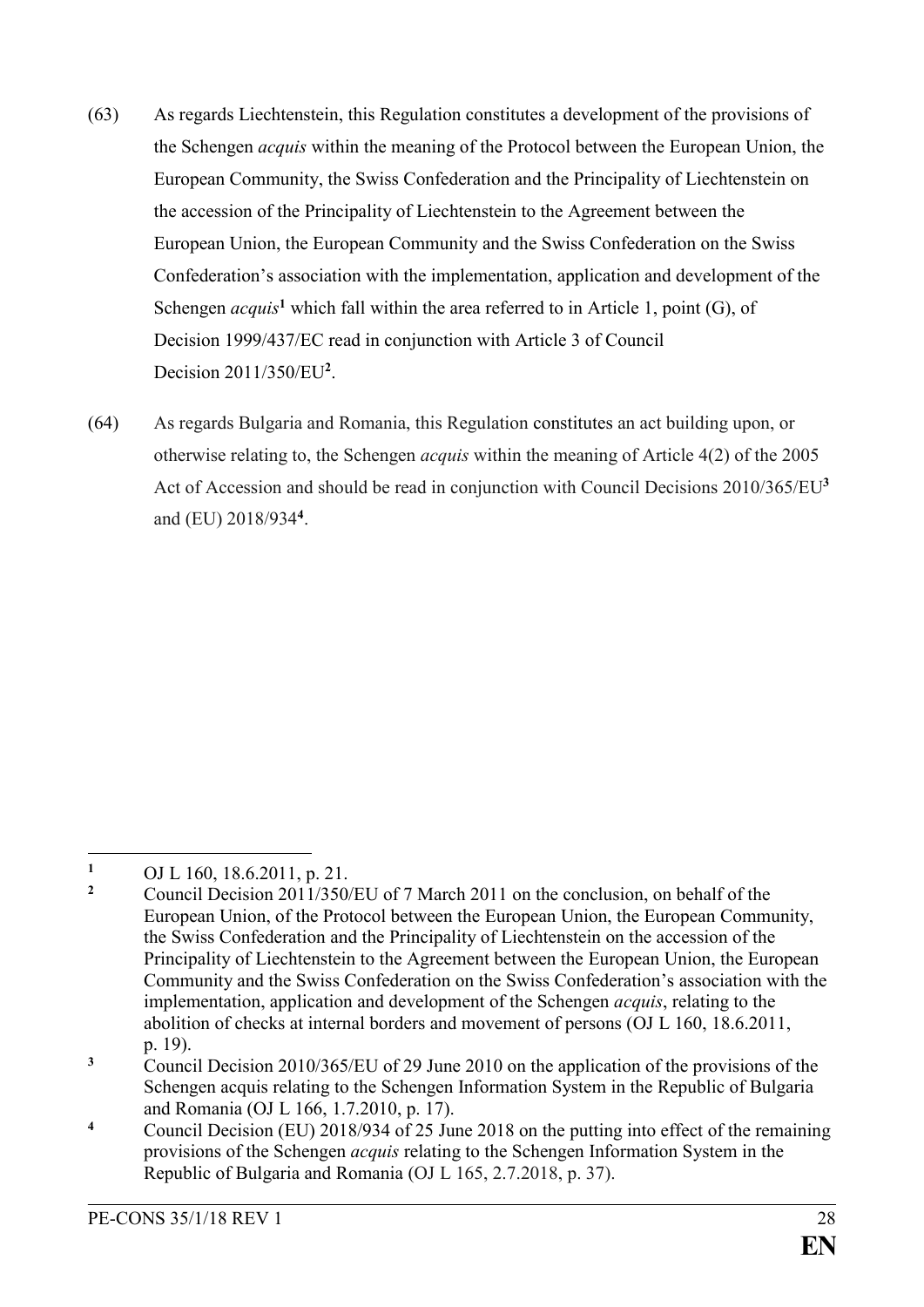- (65) As regards Croatia, this Regulation constitutes an act building upon, or otherwise relating to, the Schengen *acquis* within the meaning of Article 4(2) of the 2011 Act of Accession and should be read in conjunction with Council Decision (EU) 2017/733**<sup>1</sup>** .
- (66) Concerning Cyprus this Regulation constitutes an act building upon, or otherwise relating to, the Schengen *acquis* within the meaning of Article 3(2) of the 2003 Act of Accession.
- (67) This Regulations introduces a series of improvements to SIS which will increase its effectiveness, strengthen data protection and extend access rights. Certain of those improvements do not require complex technical developments, while others do require technical changes of varying magnitude. In order to enable improvements to the system to become available to end-users as soon as possible, this Regulation introduces amendments to Regulation (EC) No 1987/2006 in several phases. A number of improvements to the system should apply immediately upon entry into force of this Regulation, whereas others should apply either one or two years after its entry into force. This Regulation should apply in its entirety within three years after its entry into force. In order to avoid delays in its application the phased implementation of this Regulation should be closely monitored.

<sup>&</sup>lt;u>.</u> **<sup>1</sup>** Council Decision (EU) 2017/733 of 25 April 2017 on the application of the provisions of the Schengen *acquis* relating to the Schengen Information System in the Republic of Croatia (OJ L 108, 26.4.2017, p. 31).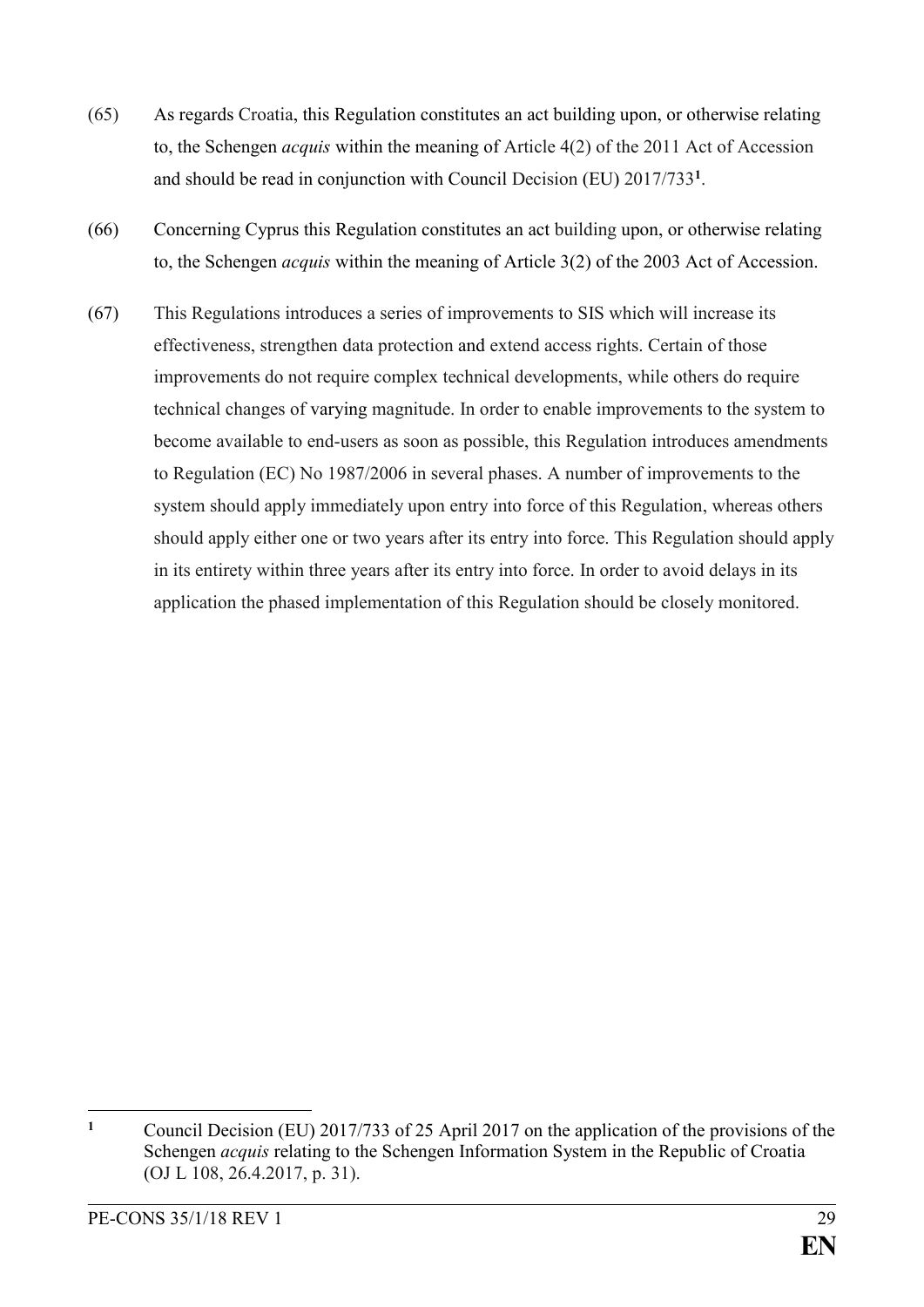- (68) Regulation (EC) No 1987/2006 should be repealed with effect from the date of full application of this Regulation.
- (69) The European Data Protection Supervisor was consulted in accordance with Article 28(2) of Regulation (EC) No 45/2001 of the European Parliament and of the Council**<sup>1</sup>** and delivered an opinion on 3 May 2017,

HAVE ADOPTED THIS REGULATION:

 $\mathbf{1}$ **<sup>1</sup>** Regulation (EC) No 45/2001 of the European Parliament and of the Council of 18 December 2000 on the protection of individuals with regard to the processing of personal data by the Community institutions and bodies and on the free movement of such data (OJ L 8, 12.1.2001, p. 1).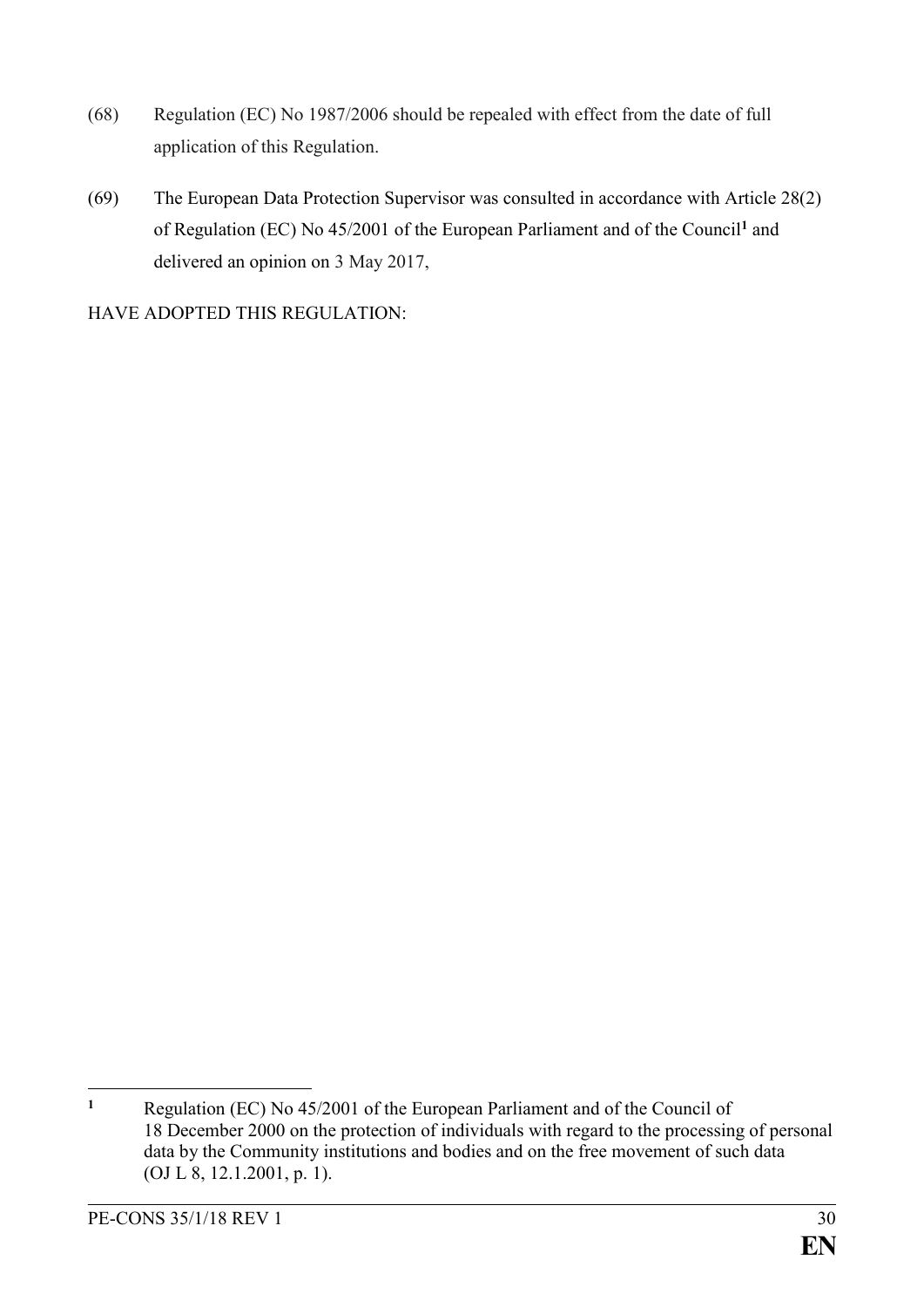# **Chapter I General provisions**

### *Article 1*

*General purpose of SIS*

The purpose of SIS shall be to ensure a high level of security within the area of freedom, security and justice of the Union, including the maintenance of public security and public policy and the safeguarding of security in the territories of the Member States, and to ensure the application of the provisions of Chapter 2 of Title V of Part Three TFEU relating to the movement of persons on their territories, using information communicated through this system.

### *Article 2*

### *Subject matter*

1. This Regulation establishes the conditions and procedures for the entry and processing of alerts in SIS on third-country nationals and for the exchange of supplementary information and additional data for the purpose of refusing entry into and stay on the territory of the Member States.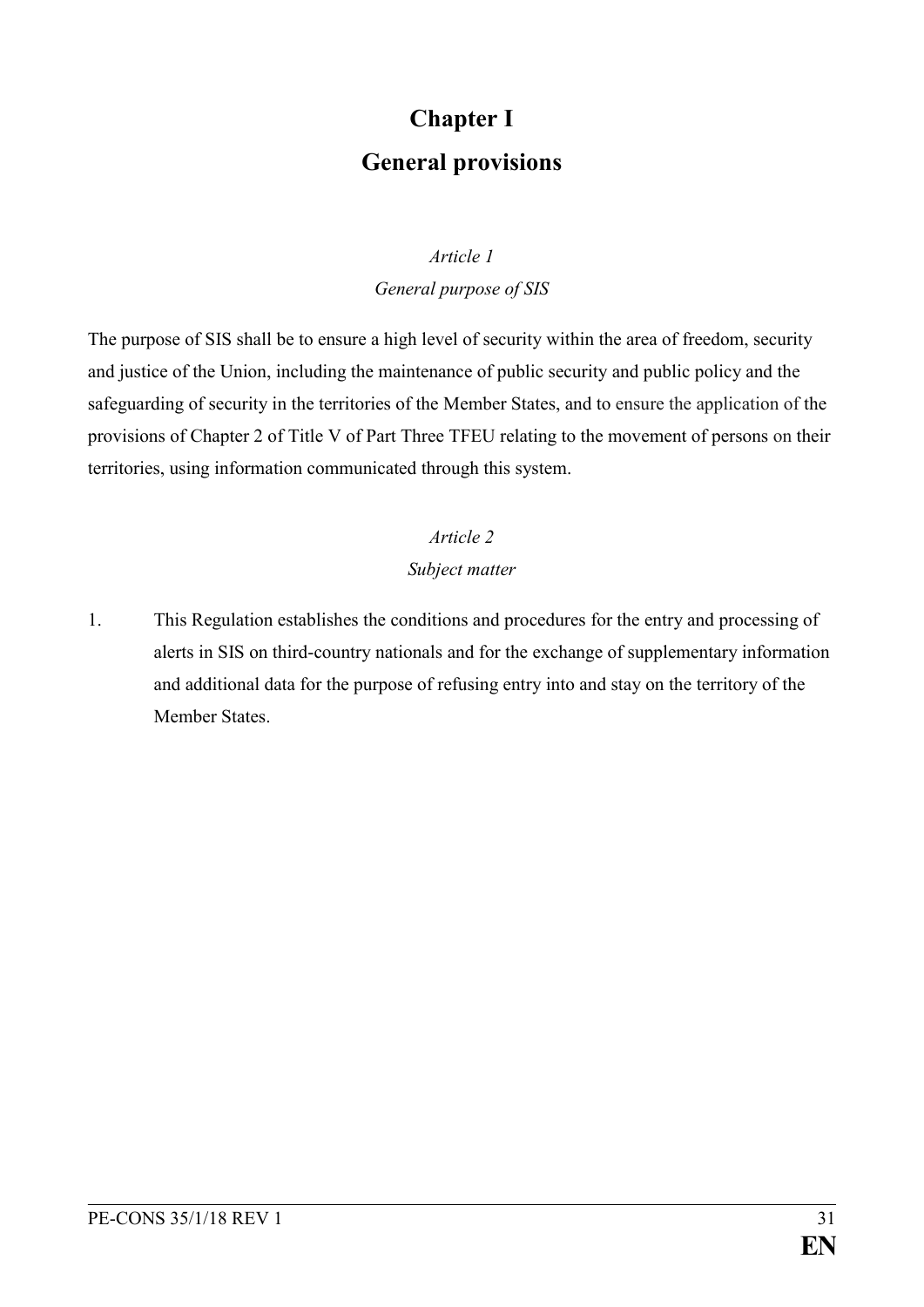2. This Regulation also lays down provisions on the technical architecture of SIS, on the responsibilities of the Member States and of the European Union Agency for the Operational Management of Large-Scale IT Systems in the Area of Freedom, Security and Justice (eu-LISA), on data processing, on the rights of the persons concerned and on liability.

### *Article 3*

### *Definitions*

For the purposes of this Regulation, the following definitions apply:

- (1) 'alert' means a set of data entered into SIS allowing the competent authorities to identify a person with a view to taking specific action;
- (2) 'supplementary information' means information not forming part of the alert data stored in SIS, but connected to alerts in SIS, which is to be exchanged through the SIRENE Bureaux:
	- (a) in order to allow Member States to consult or inform each other when entering an alert;
	- (b) following a hit in order to allow the appropriate action to be taken;
	- (c) when the required action cannot be taken;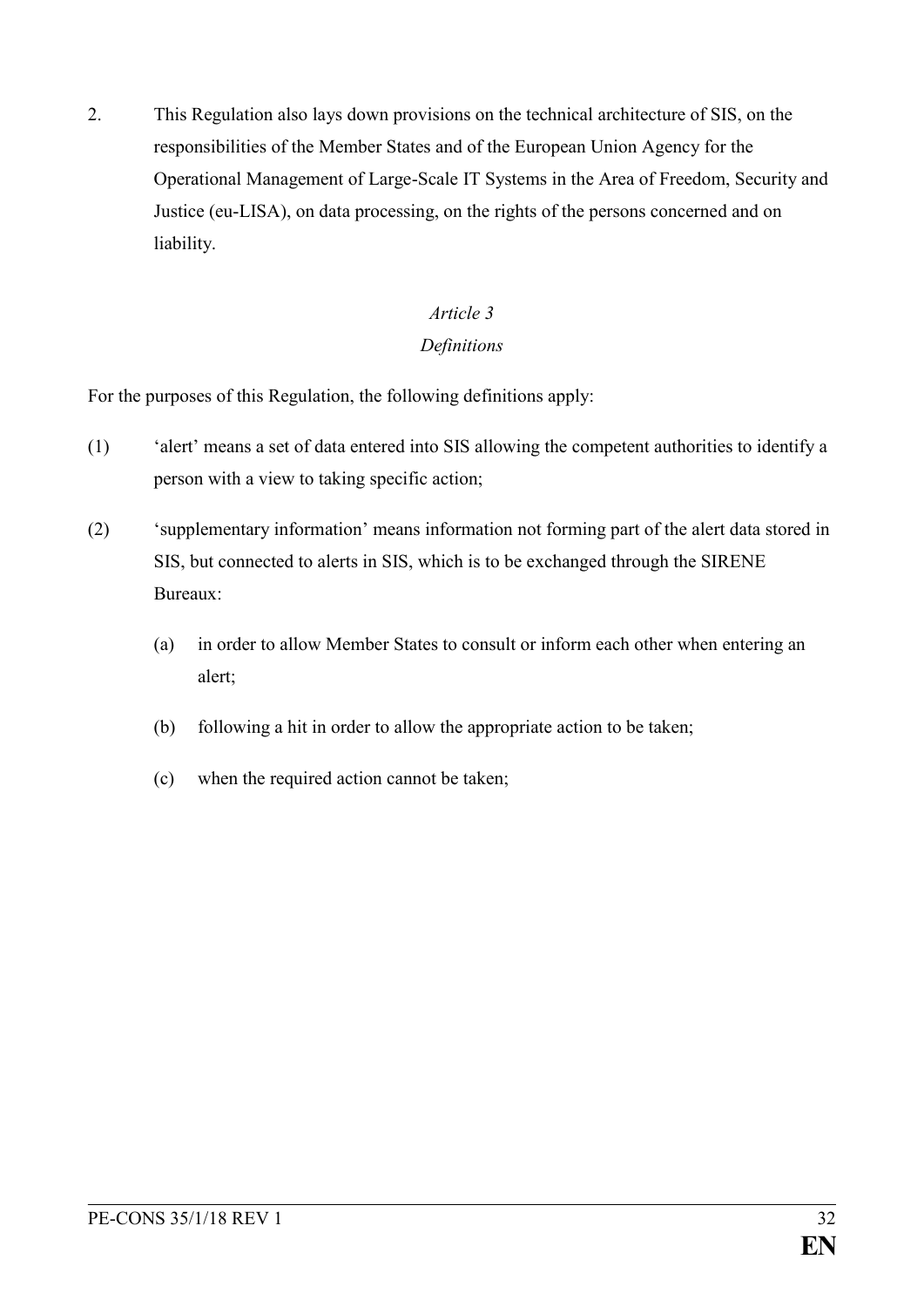- (d) when dealing with the quality of SIS data;
- (e) when dealing with the compatibility and priority of alerts;
- (f) when dealing with rights of access;
- (3) 'additional data' means the data stored in SIS and connected with alerts in SIS which are to be immediately available to the competent authorities where a person in respect of whom data has been entered in SIS is located as a result of conducting a search in SIS;
- (4) 'third-country national' means any person who is not a citizen of the Union within the meaning of Article 20(1) TFEU, with the exception of persons who are beneficiaries of rights of free movement equivalent to those of citizens of the Union under agreements between the Union, or the Union and its Member States on the one hand, and third countries on the other hand;
- (5) 'personal data' means personal data as defined in point 1 of Article 4 of Regulation (EU) 2016/679;
- (6) 'processing of personal data' means any operation or set of operations which is performed on personal data or on sets of personal data, whether or not by automated means, such as collection, recording, logging, organisation, structuring, storage, adaptation or alteration, retrieval, consultation, use, disclosure by transmission, dissemination or otherwise making available, alignment or combination, restriction, erasure or destruction;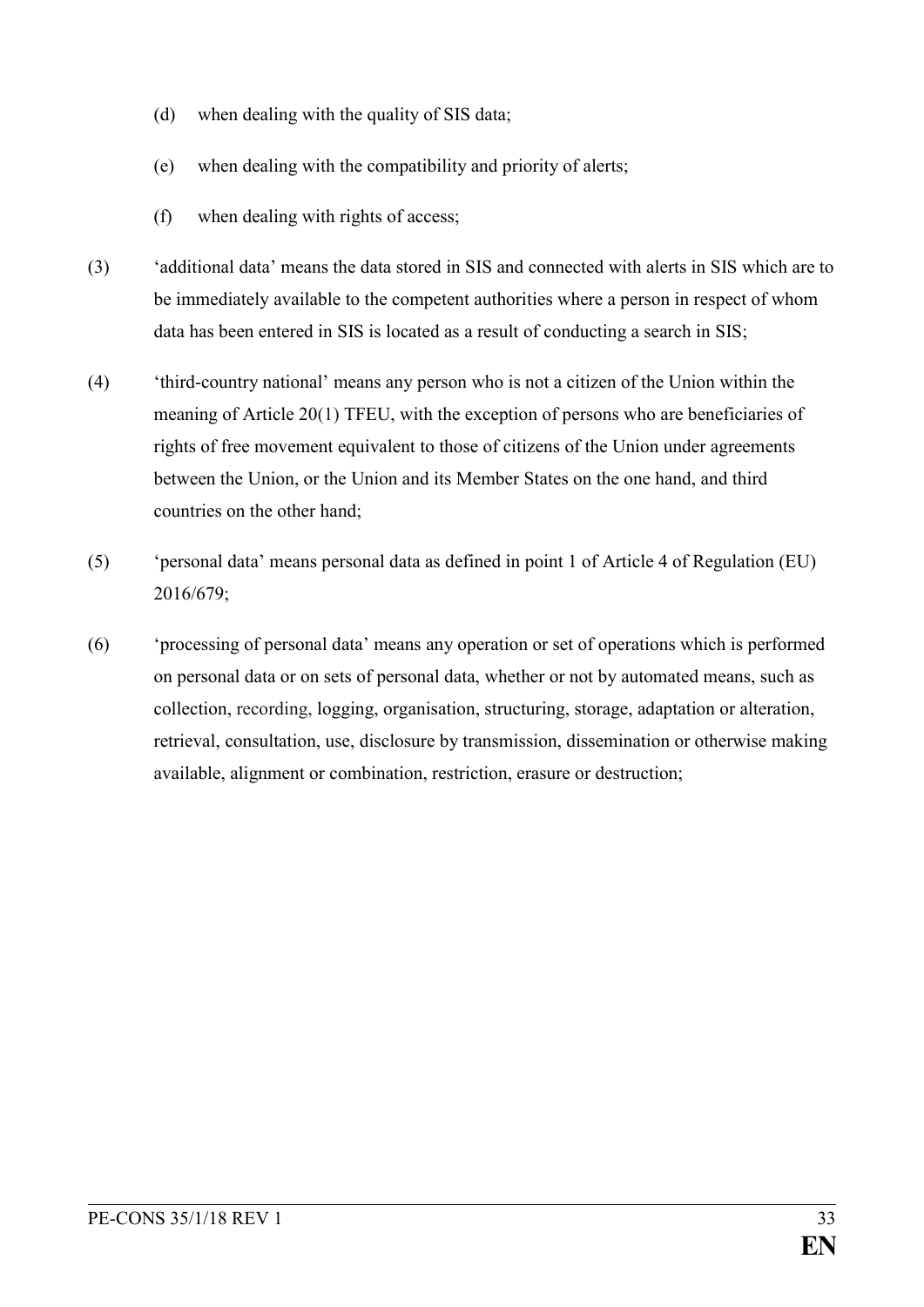- (7) a 'match' means the occurrence of the following steps:
	- (a) a search has been conducted in SIS by an end-user;
	- (b) that search has revealed an alert entered into SIS by another Member State; and
	- (c) data concerning the alert in SIS match the search data;
- (8) a 'hit' means any match which fulfils the following criteria:
	- (a) it has been confirmed by:
		- (i) the end-user; or
		- (ii) the competent authority in accordance with national procedures, where the match concerned was based on the comparison of biometric data;

### and

- (b) further actions are requested;
- (9) 'issuing Member State' means the Member State which entered the alert into SIS;
- (10) 'granting Member State' means the Member State which is considering granting or extending or which has granted or extended a residence permit or long-stay visa and which is involved in the consultation procedure with another Member State;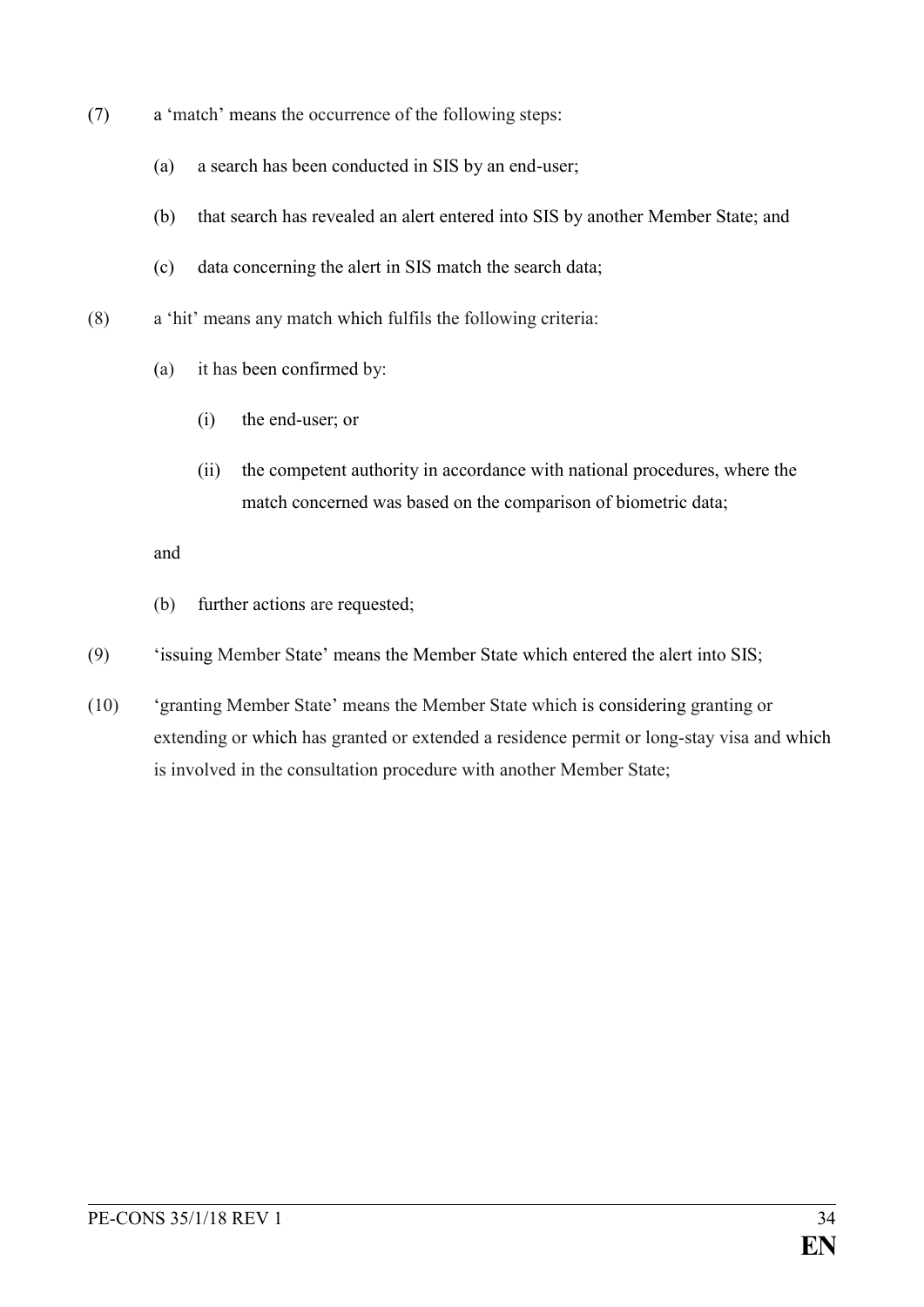- (11) 'executing Member State' means the Member State which takes or has taken the required actions following a hit;
- (12) 'end-user' means a member of staff of a competent authority authorised to search directly CS-SIS, N.SIS or a technical copy thereof;
- (13) 'biometric data' means personal data resulting from specific technical processing relating to the physical or physiological characteristics of a natural person, which allow or confirm the unique identification of that natural person, namely photographs, facial images and dactyloscopic data;
- (14) 'dactyloscopic data' means data on fingerprints and palm prints which due to their unique character and the reference points contained therein enable accurate and conclusive comparisons on a person's identity;
- (15) 'facial image' means digital images of the face with sufficient image resolution and quality to be used in automated biometric matching;
- (16) 'return' means return as defined in point 3 of Article 3 of Directive 2008/115/EC;
- (17) 'entry ban' means an entry ban as defined in point 6 of Article 3 of Directive 2008/115/EC;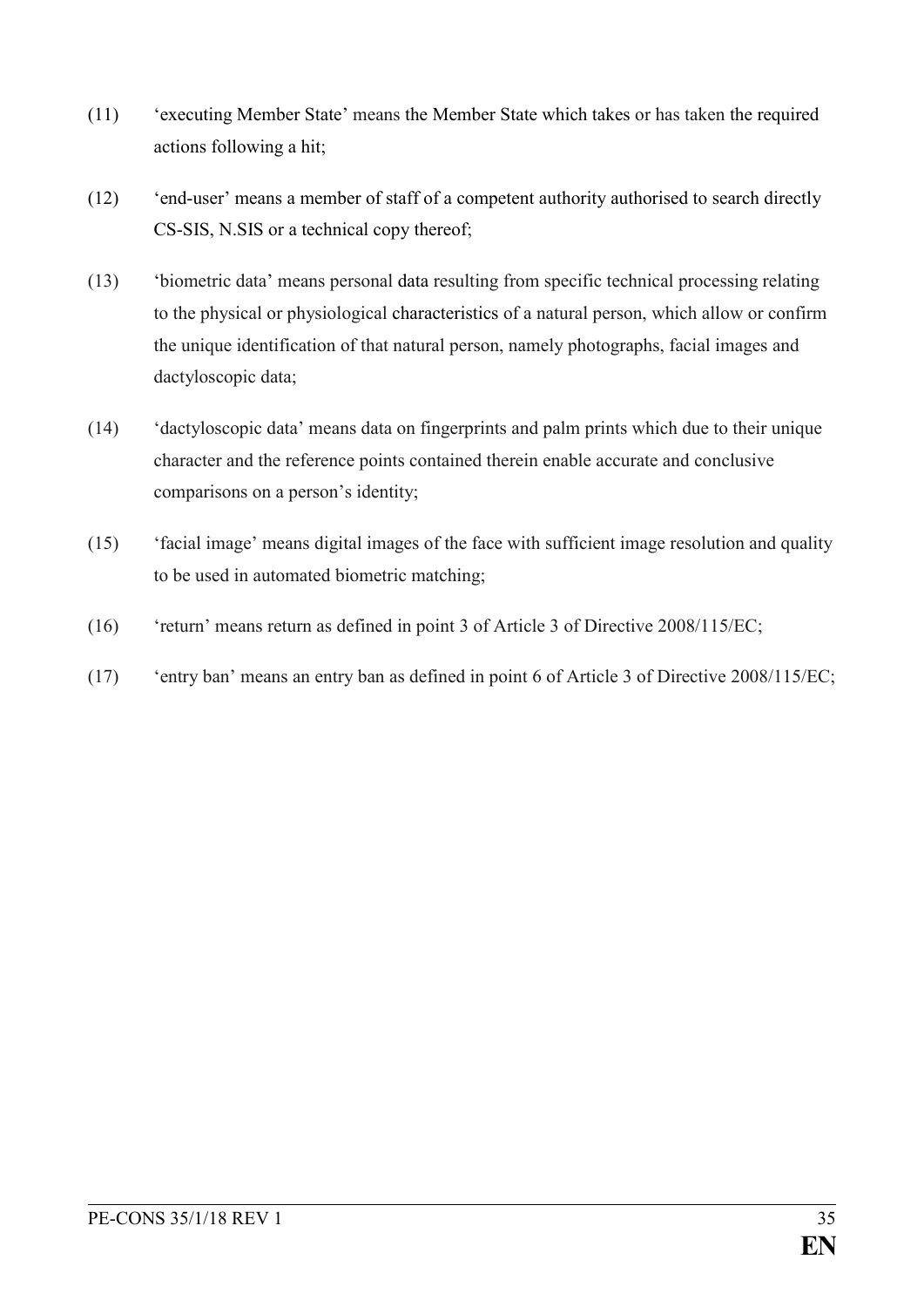- (18) 'terrorist offences' means offences under national law referred to in Articles 3 to 14 of Directive (EU) 2017/541 of the European Parliament and of the Council**<sup>1</sup>** , or equivalent to one of those offences for the Member States which are not bound by that Directive;
- (19) 'residence permit' means a residence permit as defined in point (16) of Article 2 of Regulation (EU) 2016/399 of the European Parliament and of the Council**<sup>2</sup>** ;
- (20) 'long-stay visa' means a long-stay visa as referred to in Article 18(1) of Convention implementing the Schengen Agreement;
- (21) 'threat to public health' means a threat to public health as defined in point (21) of Article 2 of Regulation (EU) 2016/399.

## *Article 4 Technical architecture and ways of operating SIS*

- 1. SIS shall be composed of:
	- (a) a central system (Central SIS) composed of:
		- (i) a technical support function ('CS-SIS') containing a database, (the 'SIS database'), and including a backup CS-SIS,

 $\mathbf{1}$ **<sup>1</sup>** Directive (EU) 2017/541 of the European Parliament and of the Council of 15 March 2017 on combating terrorism and replacing Council Framework Decision 2002/475/JHA and amending Council Decision 2005/671/JHA (OJ L 88, 31.3.2017, p. 6).

**<sup>2</sup>** Regulation (EU) 2016/399 of the European Parliament and of the Council of 9 March 2016 on a Union Code on the rules governing the movement of persons across borders (Schengen Borders Code) (OJ L 77, 23.3.2016, p. 1).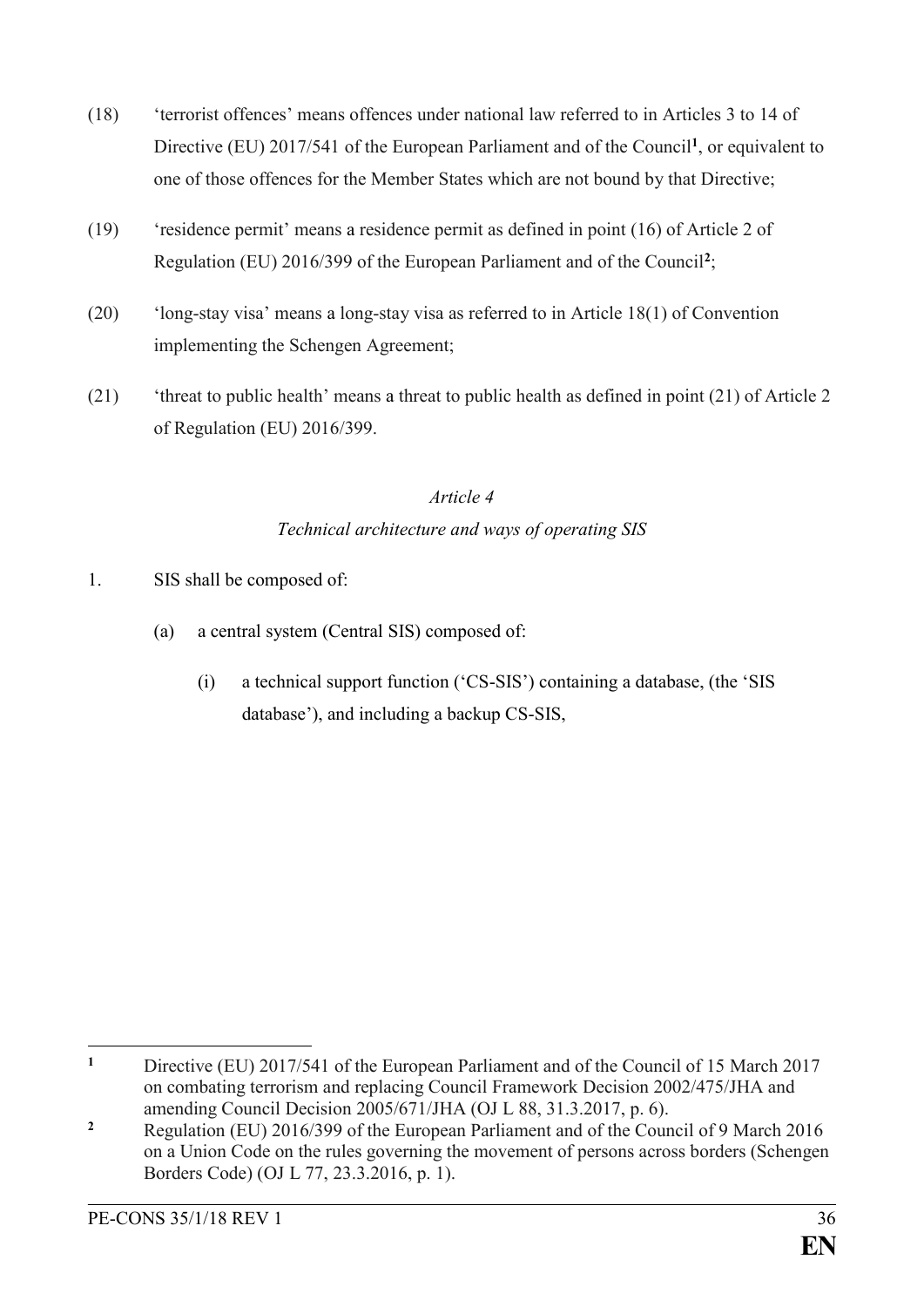- (ii) a uniform national interface ('NI-SIS');
- (b) a national system (N.SIS) in each of the Member States, consisting of the national data systems which communicate with Central SIS, including at least one national or shared backup N.SIS; and
- (c) a communication infrastructure between CS-SIS, backup CS-SIS and NI-SIS ('the Communication Infrastructure') that provides an encrypted virtual networkdedicated to SIS data and the exchange of data between SIRENE Bureaux, as referred to in Article 7(2).

An N.SIS as referred to in point (b) may contain a data file (a 'national copy') containing a complete or partial copy of the SIS database. Two or more Member States may establish in one of their N.SIS a shared copy which may be used jointly by those Member States. Such shared copy shall be considered as the national copy of each of those Member States.

A shared backup N.SIS as referred to in point (b) may be used jointly by two or more Member States. In such cases, the shared backup N.SIS shall be considered as the backup N.SIS of each of those Member States. The N.SIS and its backup may be used simultaneously to ensure uninterrupted availability to end-users.

Member States intending to establish a shared copy or shared backup N.SIS to be used jointly shall agree their respective responsibilities in writing. They shall notify their arrangement to the Commission.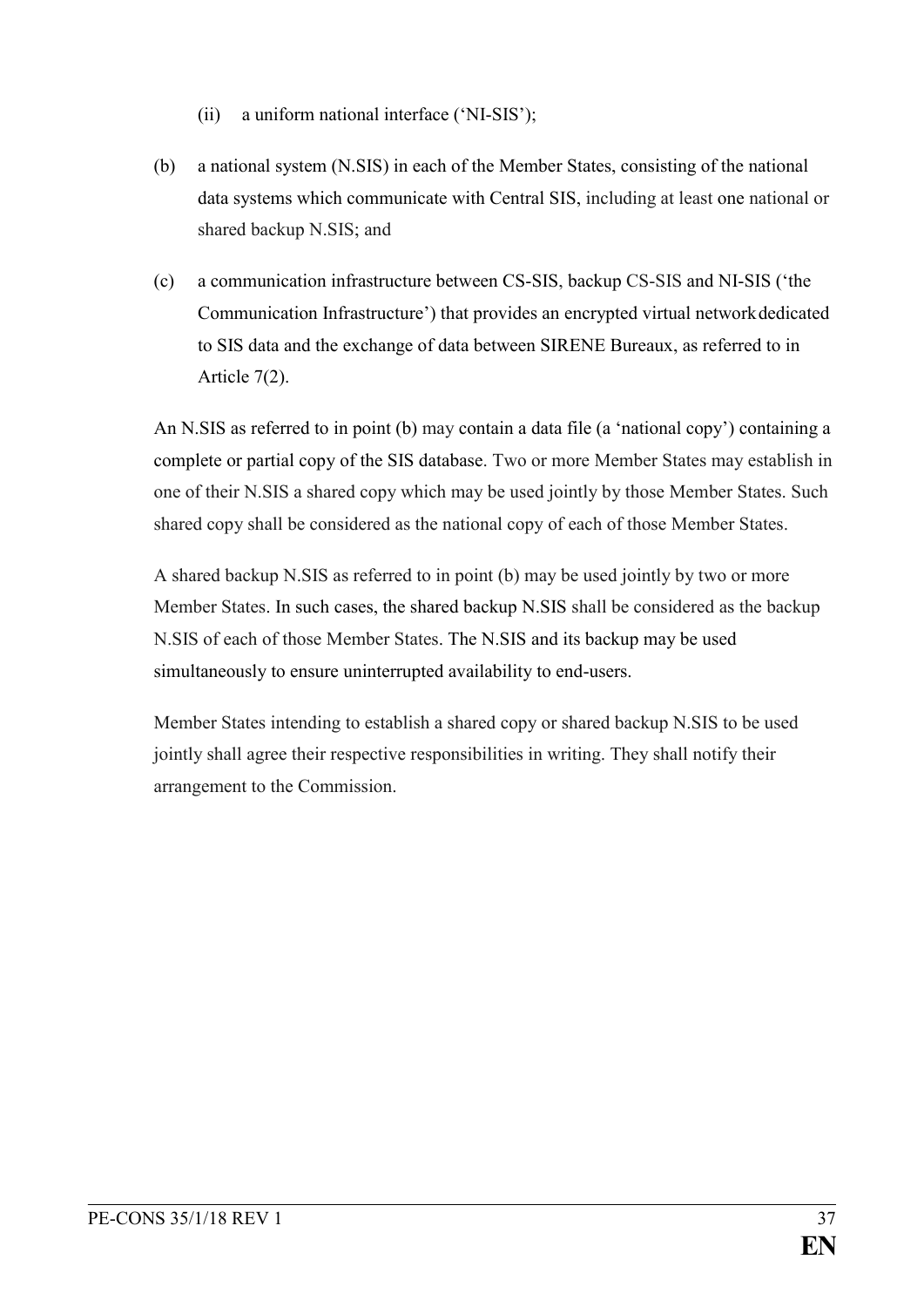The Communication Infrastructure shall support and contribute to ensuring the uninterrupted availability of SIS. It shall include redundant and separated paths for the connections between CS-SIS and the backup CS-SIS and shall also include redundant and separated paths for the connections between each SIS national network access point and CS-SIS and backup CS-SIS.

- 2. Member States shall enter, update, delete and search SIS data through their own N.SIS. The Member States using a partial or a complete national copy or a partial or complete shared copy shall make that copy available for the purpose of carrying out automated searches in the territory of each of those Member States. The partial national or shared copy shall contain at least the data listed in points (a) to (v) of Article 20(2). It shall not be possible to search the data files of other Member States' N.SIS, except in the case of shared copies.
- 3. CS-SIS shall perform technical supervision and administration functions and have a backup CS-SIS, capable of ensuring all functionalities of the principal CS-SIS in the event of failure of that system. CS-SIS and the backup CS-SIS shall be located in the two technical sites of eu-LISA.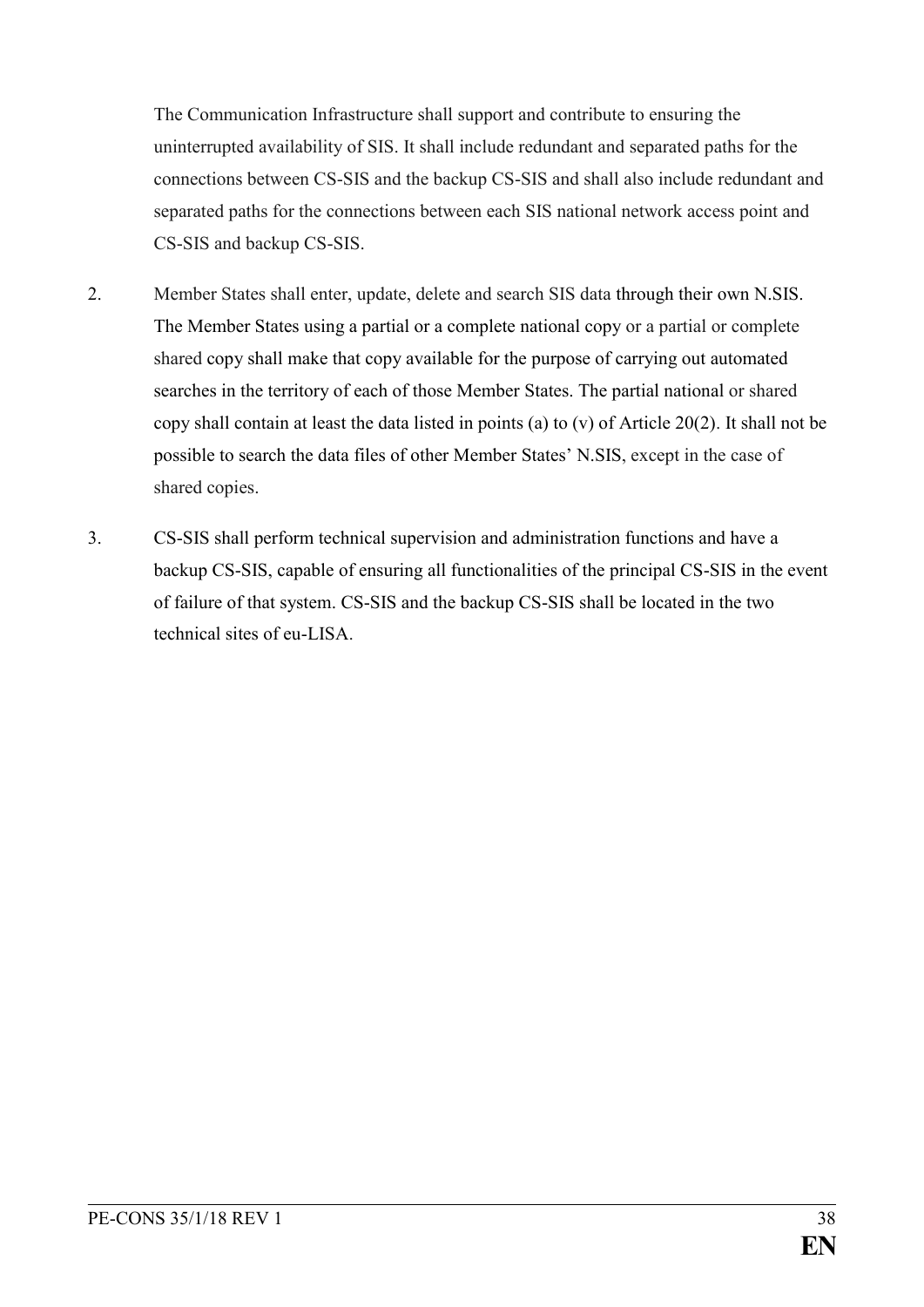- 4. eu-LISA shall implement technical solutions to reinforce the uninterrupted availability of SIS either through the simultaneous operation of CS-SIS and the backup CS-SIS, provided that the backup CS-SIS remains capable of ensuring the operation of SIS in the event of a failure of CS-SIS, or through duplication of the system or its components. Notwithstanding the procedural requirements laid down in Article 10 of Regulation (EU) 2018/…**<sup>+</sup>** eu-LISA shall, no later than … [one year after the entry into force of this Regulation], prepare a study on the options for technical solutions, containing an independent impact assessment and cost-benefit analysis.
- 5. Where necessary in exceptional circumstances, eu-LISA may temporarily develop an additional copy of the SIS database.
- 6. CS-SIS shall provide the services necessary for the entry and processing of SIS data, including searches in the SIS database. For the Member States which use a national or shared copy, CS-SIS shall:
	- (a) provide online updates for the national copies;
	- (b) ensure synchronisation of and consistency between the national copies and the SIS database; and
	- (c) provide the operation for initialisation and restoration of the national copies.
- 7. CS-SIS shall provide uninterrupted availability.

<sup>1</sup> **<sup>+</sup>** OJ: Please insert the serial number of Regulation contained in PE-CONS 29/18.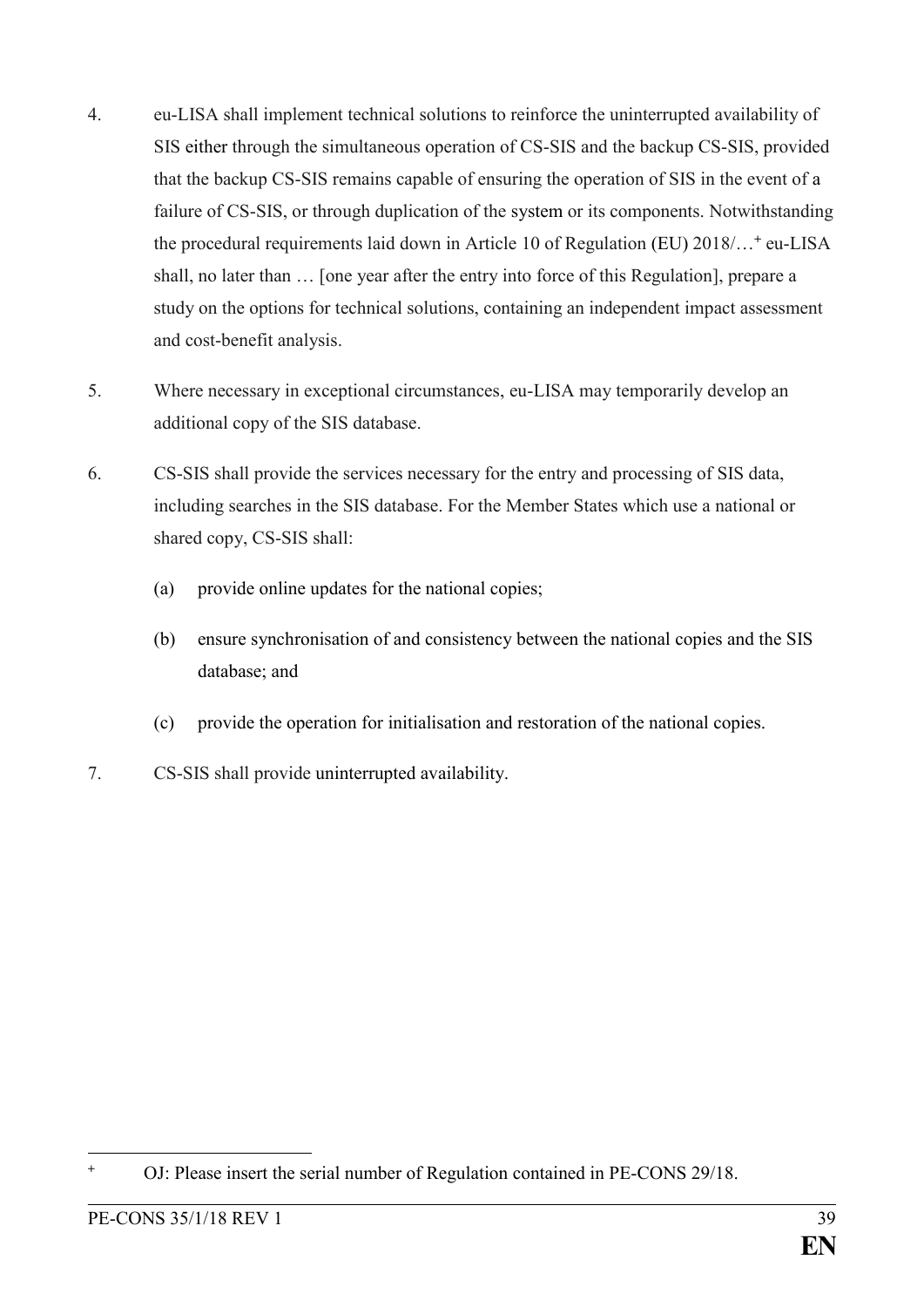## *Article 5 Costs*

- 1. The costs of operating, maintaining and further developing Central SIS and the Communication Infrastructure shall be borne by the general budget of the Union. Those costs shall include work done with respect to CS-SIS, in order to ensure the provision of the services referred to in Article 4(6).
- 2. Funding is allocated from the envelope of EUR 791 million foreseen under point (b) Article 5(5) of Regulation (EU) No 515/2014 to cover the costs of implementation of this Regulation.
- 3. From the envelope referred to in paragraph 2, and without prejudice to further funding for this purpose from other sources of the general budget of the Union, an amount of EUR 31 098 000 is allocated to eu-LISA. Such funding shall be implemented under indirect management and shall contribute to carrying out the technical developments required under this Regulation concerning Central SIS and the Communication Infrastructure, as well as related training activities.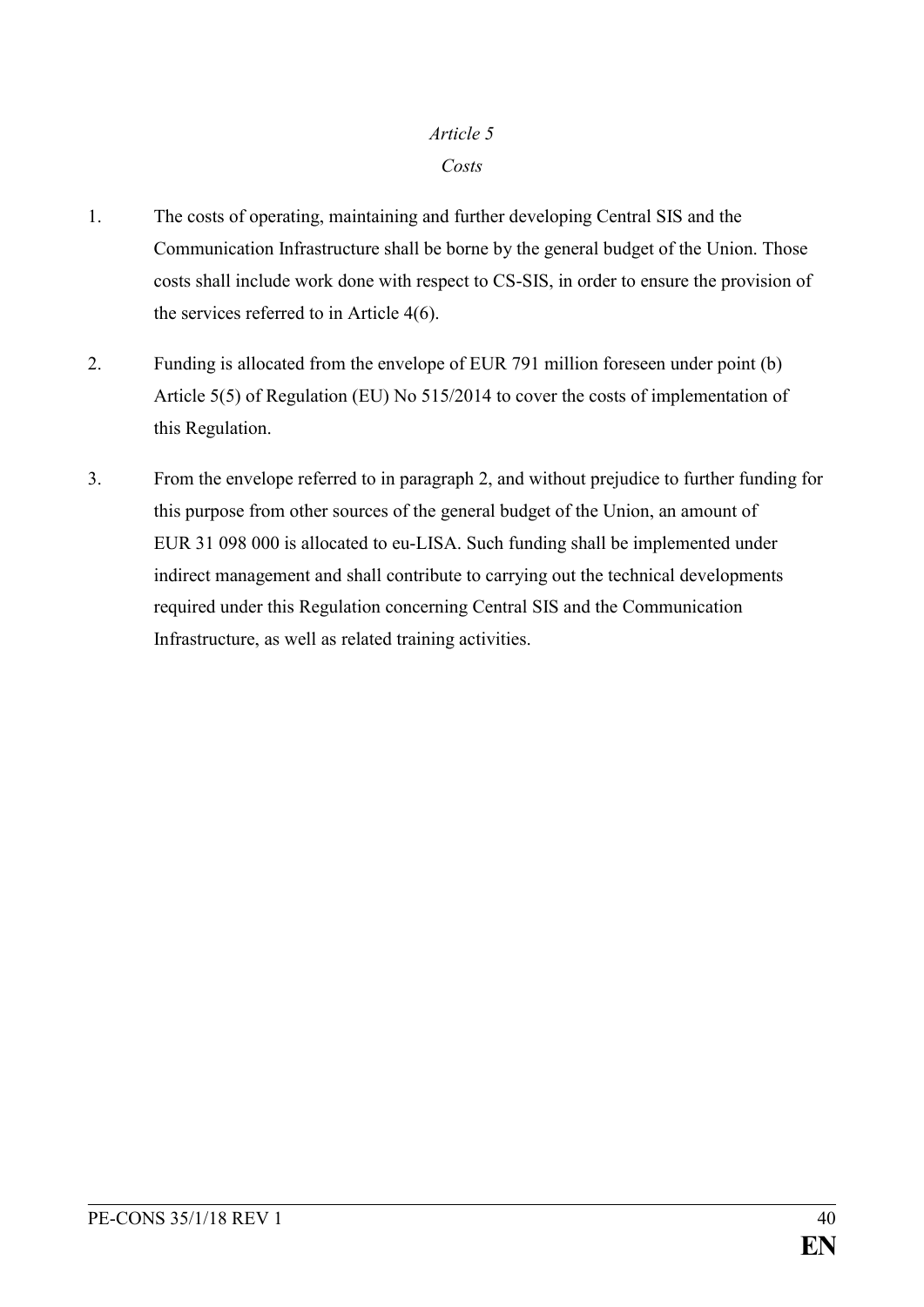- 4. From the envelope referred to in paragraph 2, the Member States participating in Regulation (EU) No 515/2014 shall receive an additional global allocation of EUR 36 810 000 to be distributed in equal shares through a lump sum to their basic allocation. Such funding shall be implemented under shared management and shall be entirely devoted to the quick and effective upgrade of the national systems concerned in line with the requirements of this Regulation.
- 5. The costs of setting up, operating, maintaining and further developing each N.SIS shall be borne by the Member State concerned.

# **Chapter II Responsibilities of the Member States**

## *Article 6*

### *National systems*

Each Member State shall be responsible for setting up, operating, maintaining and further developing its N.SIS and connecting it to NI-SIS.

Each Member State shall be responsible for ensuring the uninterrupted availability of SIS data to end-users.

Each Member State shall transmit its alerts through its N.SIS.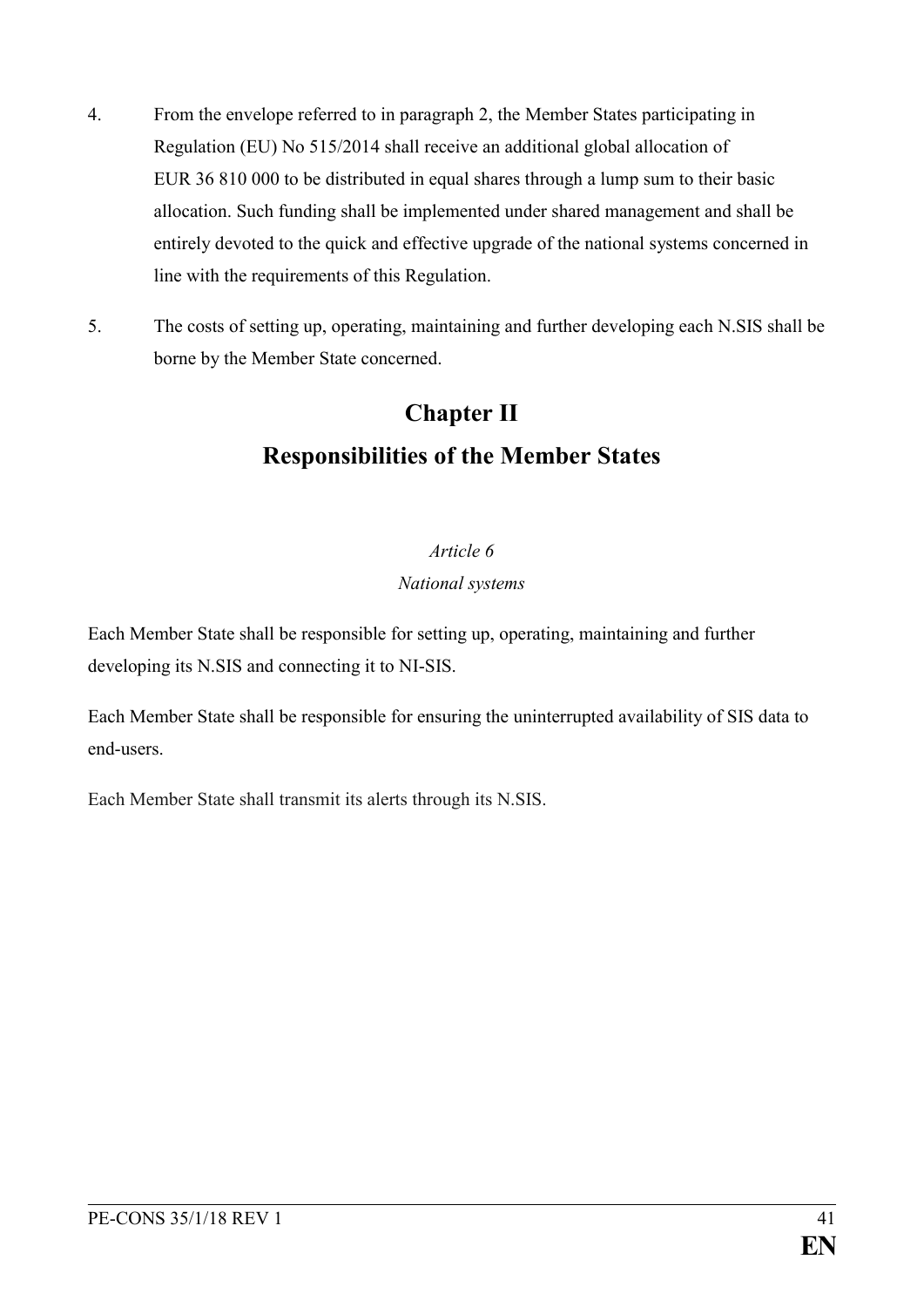## *Article 7 N.SIS Office and SIRENE Bureau*

1. Each Member State shall designate an authority (the N.SIS Office), which shall have central responsibility for its N.SIS.

That authority shall be responsible for the smooth operation and security of the N.SIS, shall ensure the access of the competent authorities to SIS and shall take the necessary measures to ensure compliance with this Regulation. It shall be responsible for ensuring that all functionalities of SIS are made available to the end-users appropriately.

2. Each Member State shall designate a national authority which shall be operational 24 hours a day, 7 days a week and which shall ensure the exchange and availability of all supplementary information (the SIRENE Bureau) in accordance with the SIRENE Manual. Each SIRENE Bureau shall serve as a single contact point for its Member State to exchange supplementary information regarding alerts and to facilitate the requested actions to be taken when alerts on persons have been entered in SIS and those persons are located following a hit.

Each SIRENE Bureau shall, in accordance with national law, have easy direct or indirect access to all relevant national information, including national databases and all information on its Member States' alerts, and to expert advice, in order to be able to react to requests for supplementary information swiftly and within the deadlines provided for in Article 8.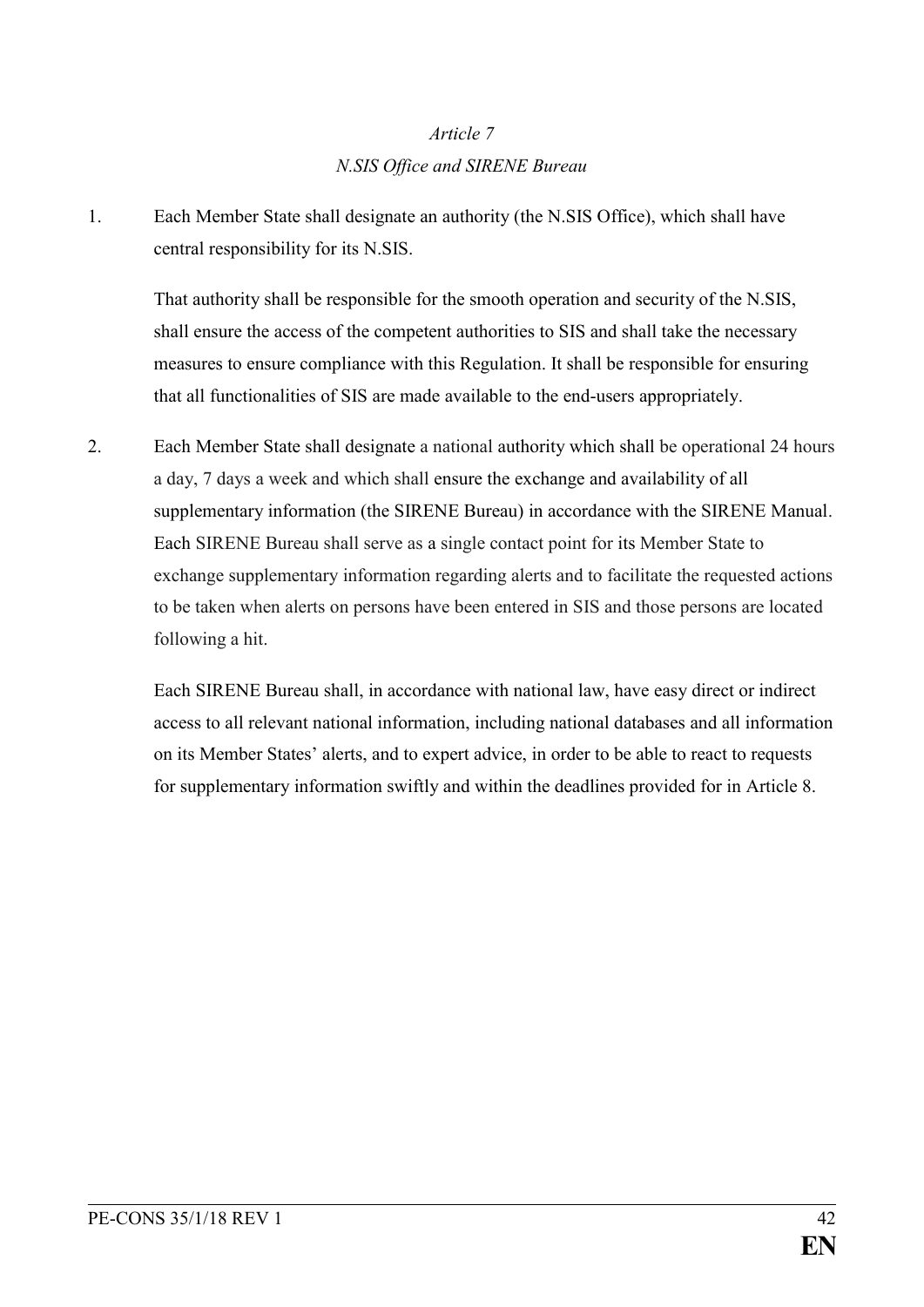The SIRENE Bureaux shall coordinate the verification of the quality of the information entered in SIS. For those purposes they shall have access to data processed in SIS.

3. The Member States shall provide eu-LISA with details of their N.SIS Office and of their SIRENE Bureau. eu-LISA shall publish the list of the N.SIS Offices and the SIRENE Bureaux together with the list referred to in Article 41(8).

## *Article 8 Exchange of supplementary information*

- 1. Supplementary information shall be exchanged in accordance with the provisions of the SIRENE Manual and using the Communication Infrastructure. Member States shall provide the necessary technical and human resources to ensure the continuous availability and timely and effective exchange of supplementary information. In the event that the Communication Infrastructure is unavailable, Member States shall use other adequately secured technical means to exchange supplementary information. A list of adequately secured technical means shall be laid down in the SIRENE Manual.
- 2. Supplementary information shall be used only for the purpose for which it was transmitted in accordance with Article 49 unless prior consent for another use is obtained from the issuing Member State.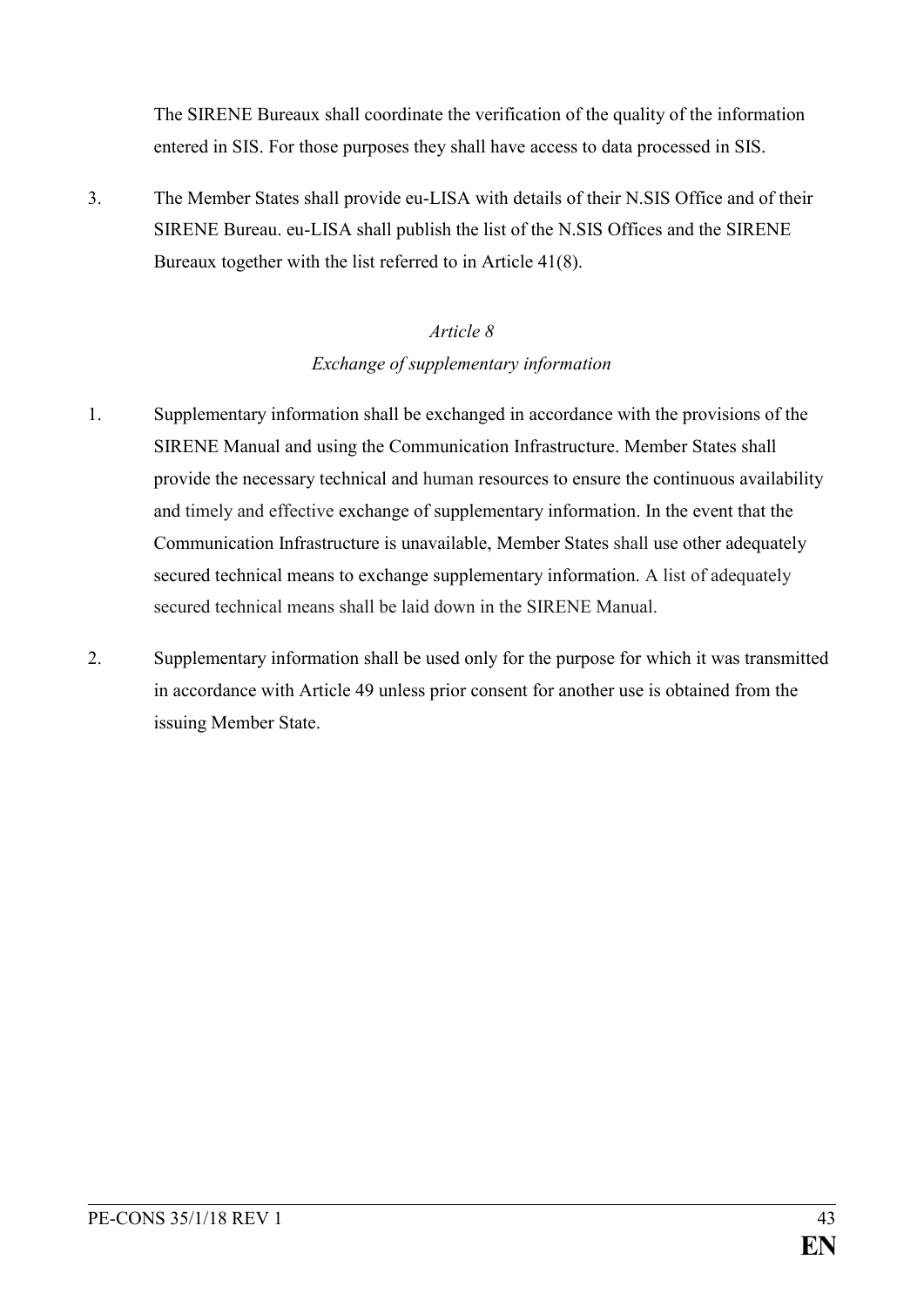3. The SIRENE Bureaux shall carry out their tasks in a quick and efficient manner, in particular by replying to a request for supplementary information as soon as possible but not later than 12 hours after the receipt of the request.

Requests for supplementary information with the highest priority shall be marked 'URGENT' in the SIRENE forms, and the reason for the urgency shall be specified.

4. The Commission shall adopt implementing acts to lay down detailed rules for the tasks of the SIRENE Bureaux pursuant to this Regulation and the exchange of supplementary information in the form of a manual entitled the 'SIRENE Manual'. Those implementing acts shall be adopted in accordance with the examination procedure referred to in Article 62(2).

## *Article 9 Technical and functional compliance*

1. When setting up its N.SIS, each Member State shall comply with common standards, protocols and technical procedures established to ensure the compatibility of its N.SIS with Central SIS for the prompt and effective transmission of data.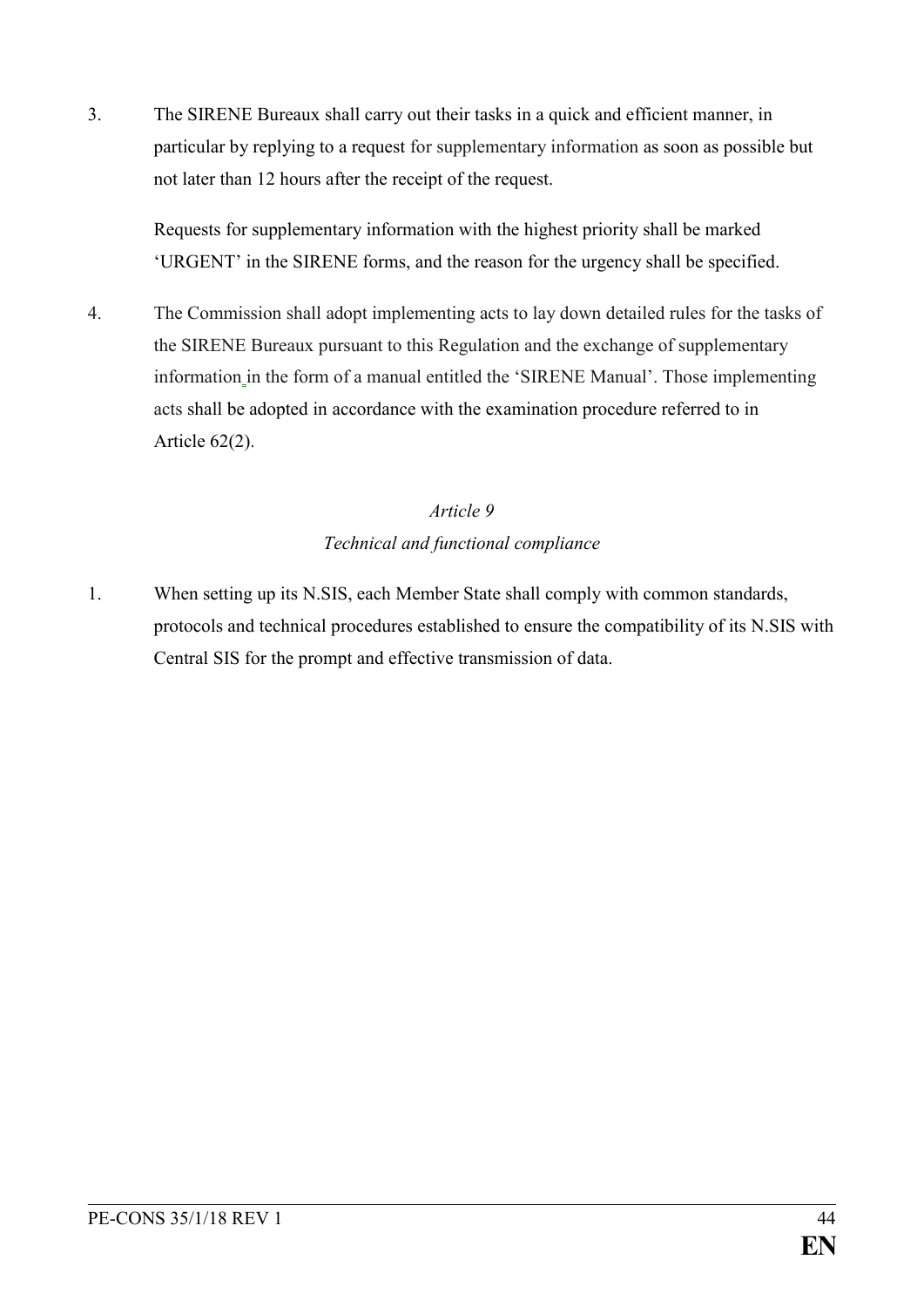- 2. If a Member State uses a national copy, it shall ensure, by means of the services provided by CS-SIS and by means of automatic updates referred to in Article 4(6) that the data stored in the national copy are identical to and consistent with the SIS database and that a search in its national copy produces a result equivalent to that of a search in the SIS database.
- 3. End-users shall receive the data required to perform their tasks, in particular, and where necessary all the available data allowing for the identification of the data subject and for the requested action to be taken.
- 4. Member States and eu-LISA shall undertake regular tests to verify the technical compliance of the national copies referred to in paragraph 2. The results of those tests shall be taken into consideration as part of the mechanism established by Council Regulation (EU) No 1053/2013**<sup>1</sup>** .
- 5. The Commission shall adopt implementing acts to lay down and develop common standards, protocols and technical procedures referred to in paragraph 1 of this Article. Those implementing acts shall be adopted in accordance with the examination procedure referred to in Article 62(2).

 $\mathbf{1}$ **<sup>1</sup>** Council Regulation (EU) No 1053/2013 of 7 October 2013 establishing an evaluation and monitoring mechanism to verify the application of the Schengen *acquis* and repealing the Decision of the Executive Committee of 16 September 1998 setting up a Standing Committee on the evaluation and implementation of Schengen (OJ L 295, 6.11.2013, p. 27).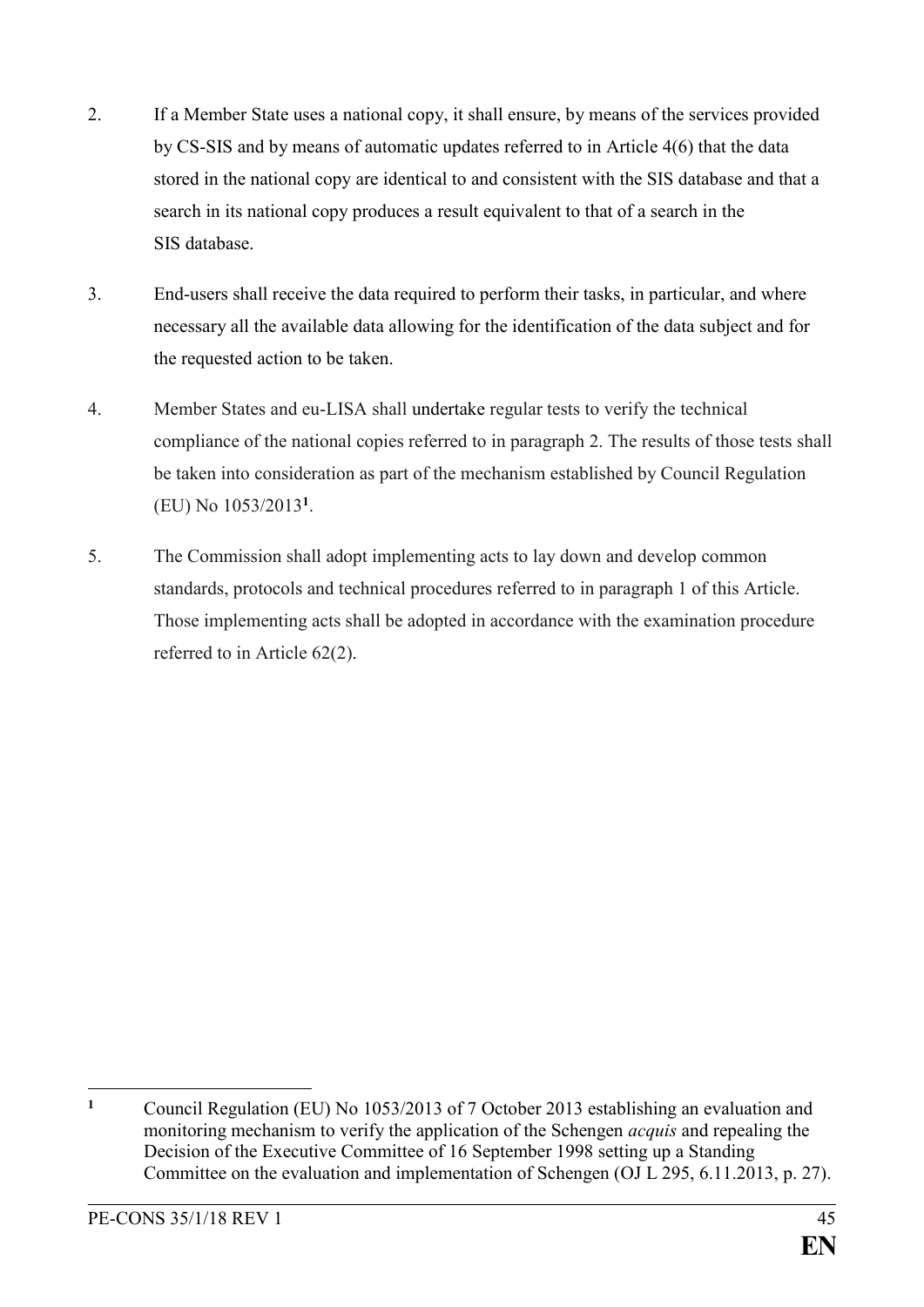## *Article 10 Security – Member States*

- 1. Each Member State shall, in relation to its N.SIS, adopt the necessary measures, including a security plan, a business continuity plan and a disaster recovery plan in order to:
	- (a) physically protect data, including by making contingency plans for the protection of critical infrastructure;
	- (b) deny unauthorised persons access to data-processing facilities used for processing personal data (facilities access control);
	- (c) prevent the unauthorised reading, copying, modification or removal of data media (data media control);
	- (d) prevent the unauthorised input of data and the unauthorised inspection, modification or deletion of stored personal data (storage control);
	- (e) prevent the use of automated data-processing systems by unauthorised persons using data communication equipment (user control);
	- (f) prevent the unauthorised processing of data in SIS and any unauthorised modification or erasure of data processed in SIS (control of data entry);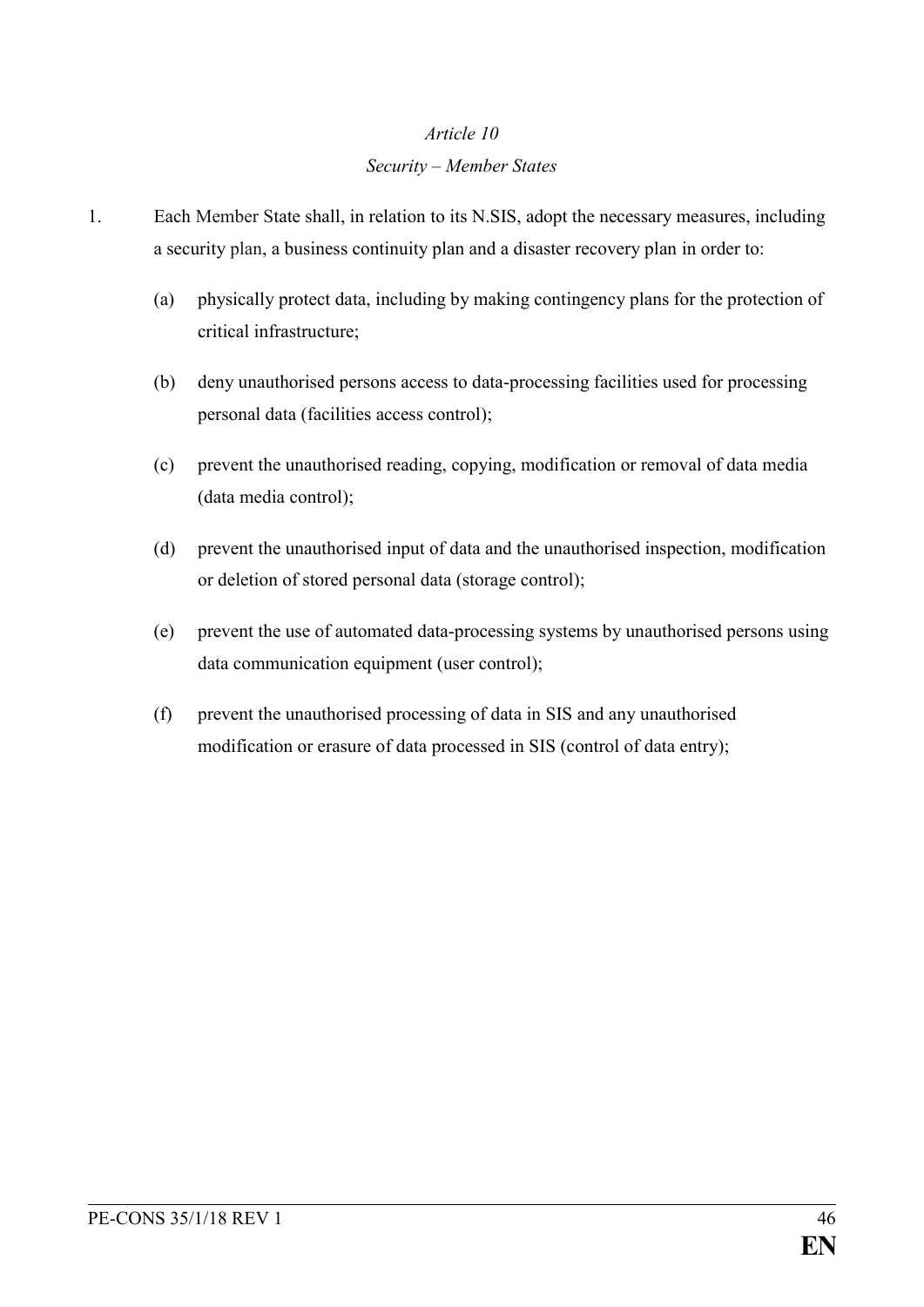- (g) ensure that persons authorised to use an automated data-processing system have access only to the data covered by their access authorisation, by means of individual and unique user identifiers and confidential access modes only (data access control);
- (h) ensure that all authorities with a right of access to SIS or to the data processing facilities create profiles describing the functions and responsibilities of persons who are authorised to access, enter, update, delete and search the data and make those profiles available to the supervisory authorities referred to in Article 55(1) without delay upon their request (personnel profiles);
- (i) ensure that it is possible to verify and establish to which bodies personal data may be transmitted using data communication equipment (communication control);
- (j) ensure that it is subsequently possible to verify and establish which personal data have been input into automated data-processing systems, when, by whom and for what purpose (input control);
- (k) prevent the unauthorised reading, copying, modification or deletion of personal data during the transmission of personal data or during the transport of data media, in particular by means of appropriate encryption techniques (transport control);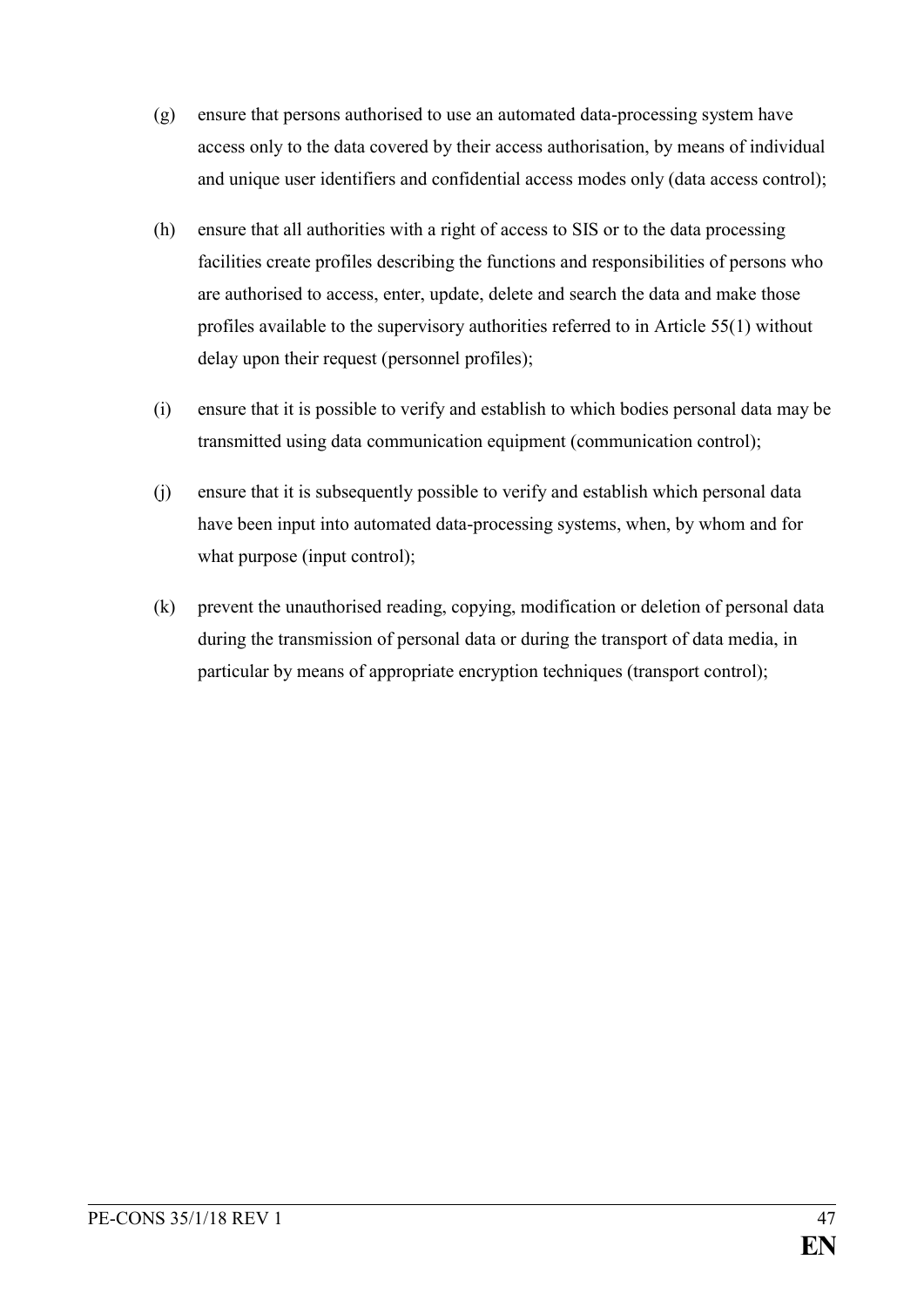- (l) monitor the effectiveness of the security measures referred to in this paragraph and take the necessary organisational measures related to internal monitoring to ensure compliance with this Regulation (self-auditing);
- (m) ensure that, in the event of interruption, installed systems can be restored to normal operation (recovery); and
- (n) ensure that SIS performs its functions correctly, that faults are reported (reliability) and that personal data stored in SIS cannot be corrupted by means of the system malfunctioning (integrity).
- 2. Member States shall take measures equivalent to those referred to in paragraph 1 as regards security in respect of the processing and exchange of supplementary information, including by securing the premises of the SIRENE Bureaux.
- 3. Member States shall take measures equivalent to those referred to in paragraph 1 of this Article as regards security in respect of the processing of SIS data by the authorities referred to in Article 34.
- 4. The measures described in paragraphs 1, 2 and 3 may be part of a generic security approach and plan at national level encompassing multiple IT systems. In such cases, the requirements set out in this Article and their applicability to SIS shall be clearly identifiable in and ensured by that plan.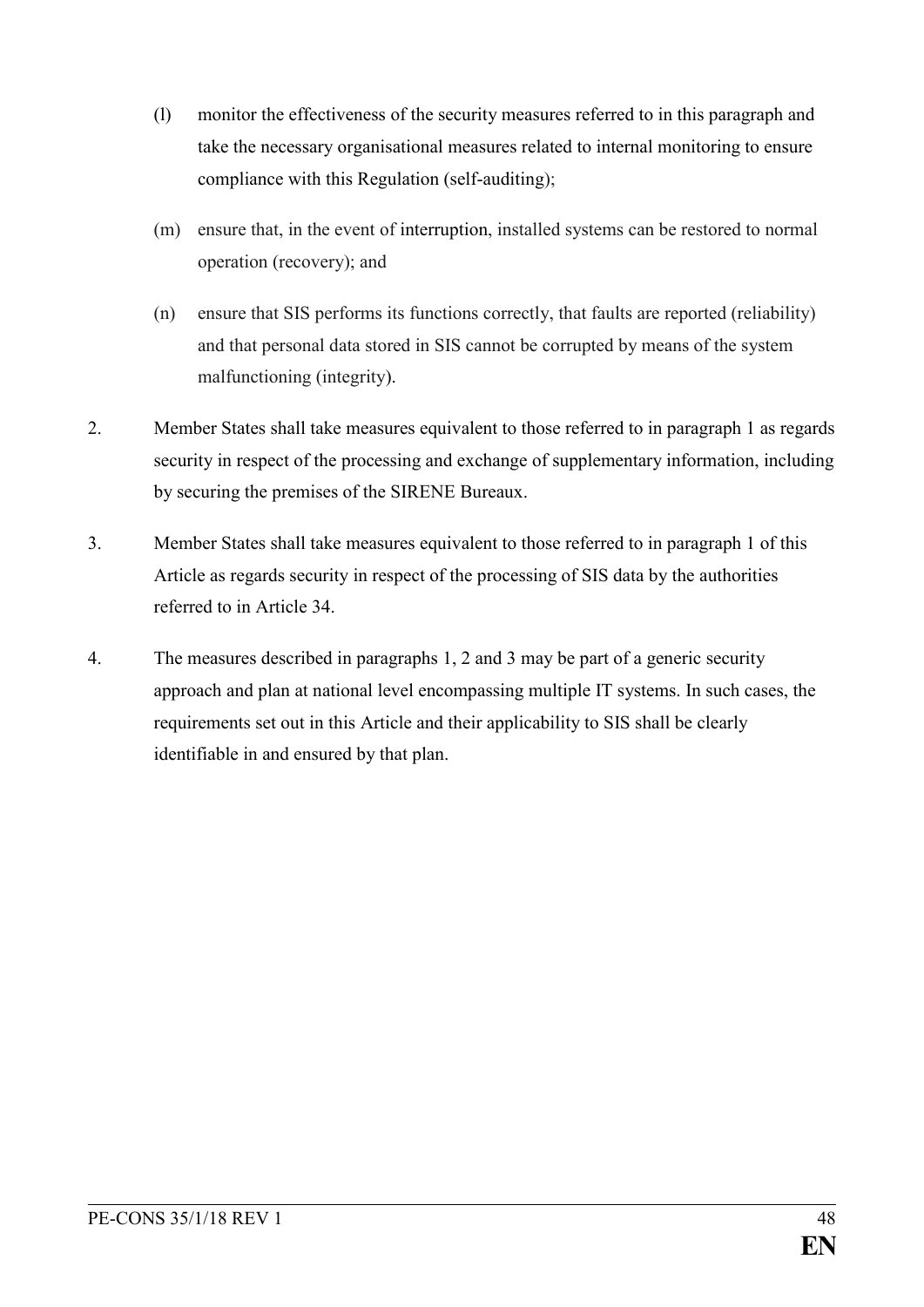## *Article 11 Confidentiality – Member States*

- 1. Each Member State shall apply its rules of professional secrecy or other equivalent duties of confidentiality to all persons and bodies required to work with SIS data and supplementary information, in accordance with its national law. That obligation shall also apply after those persons leave office or employment or after the termination of the activities of those bodies.
- 2. Where a Member State cooperates with external contractors in any SIS-related tasks, it shall closely monitor the activities of the contractor to ensure compliance with all provisions of this Regulation, in particular on security, confidentiality and data protection.
- 3. The operational management of N.SIS or of any technical copies shall not be entrusted to private companies or private organisations.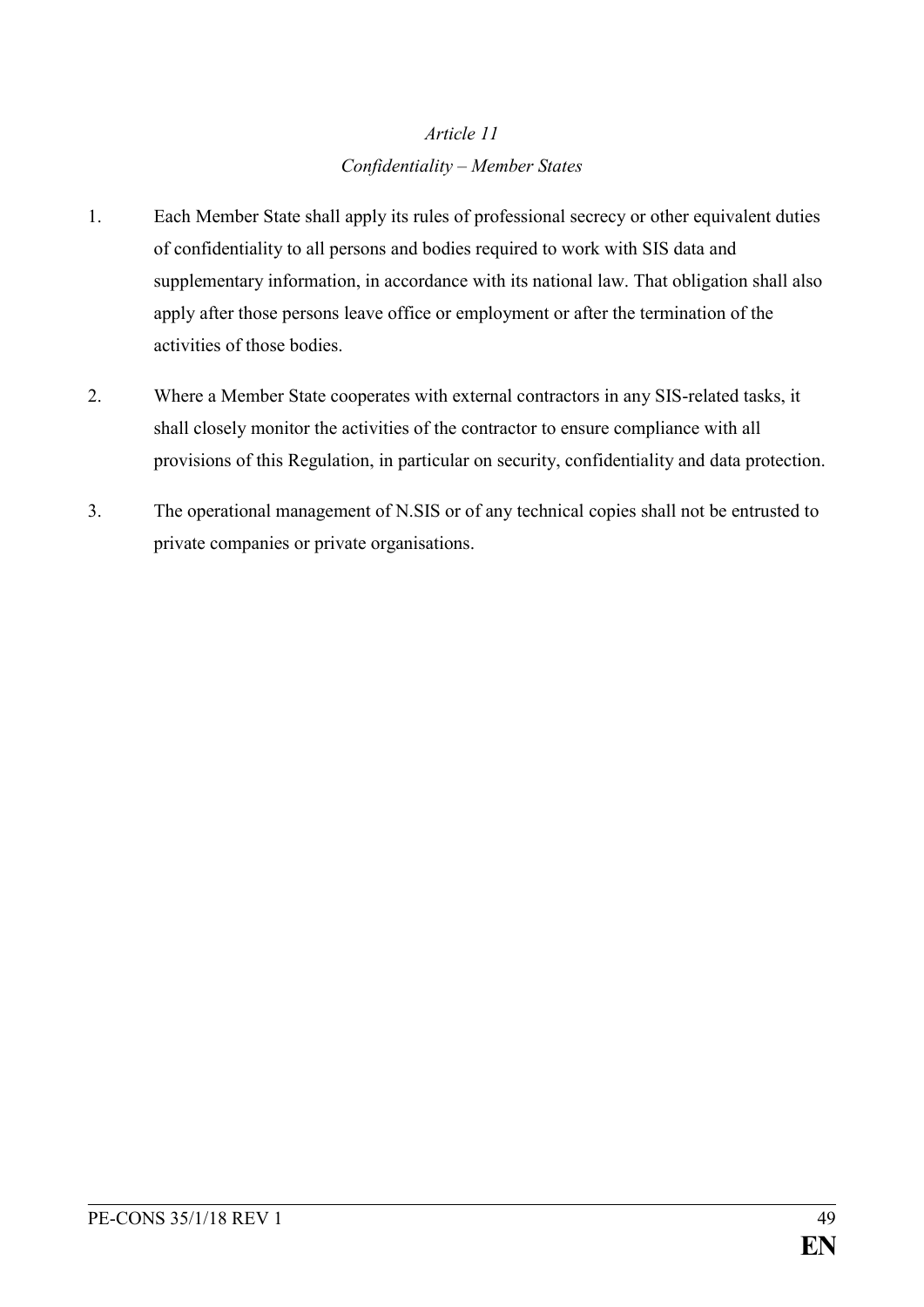## *Article 12 Keeping of logs at national level*

- 1. Member States shall ensure that every access to and all exchanges of personal data within CS-SIS are logged in their N.SIS for the purposes of checking whether the search was lawful, monitoring the lawfulness of data processing, self-monitoring, ensuring the proper functioning of N.SIS, as well as for data integrity and security. This requirement does not apply to the automatic processes referred to in points (a), (b) and (c) of Article 4(6).
- 2. The logs shall show, in particular, the history of the alert, the date and time of the data processing activity, the data used to perform a search, a reference to the data processed and the individual and unique user identifiers of both the competent authority and the person processing the data.
- 3. By way of derogation from paragraph 2 of this Article, if the search is carried out with dactyloscopic data or a facial image in accordance with Article 33, the logs shall show the type of data used to perform the search instead of the actual data.
- 4. The logs shall only be used for the purpose referred to in paragraph 1 and shall be deleted three years after their creation. The logs which include the history of alerts shall be deleted three years after deletion of the alerts.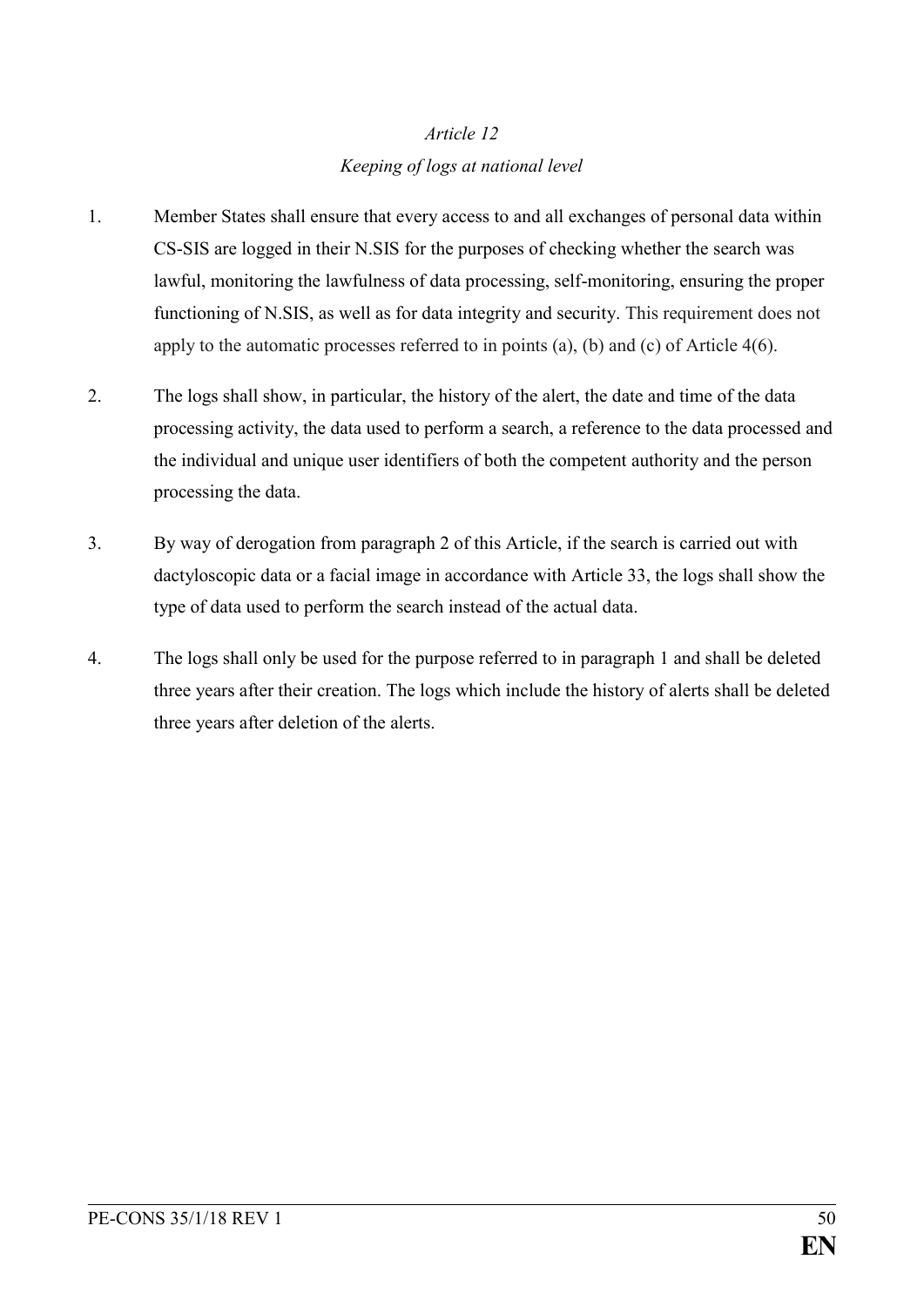- 5. Logs may be kept for longer than the periods referred to in paragraph 4 if they are required for monitoring procedures that are already underway.
- 6. The national competent authorities in charge of checking whether searches are lawful, monitoring the lawfulness of data processing, self-monitoring and ensuring the proper functioning of N.SIS and data integrity and security, shall have access, within the limits of their competence and at their request, to the logs for the purpose of fulfilling their duties.

## *Article 13 Self-monitoring*

Member States shall ensure that each authority entitled to access SIS data takes the measures necessary to comply with this Regulation and cooperates, where necessary, with the supervisory authority.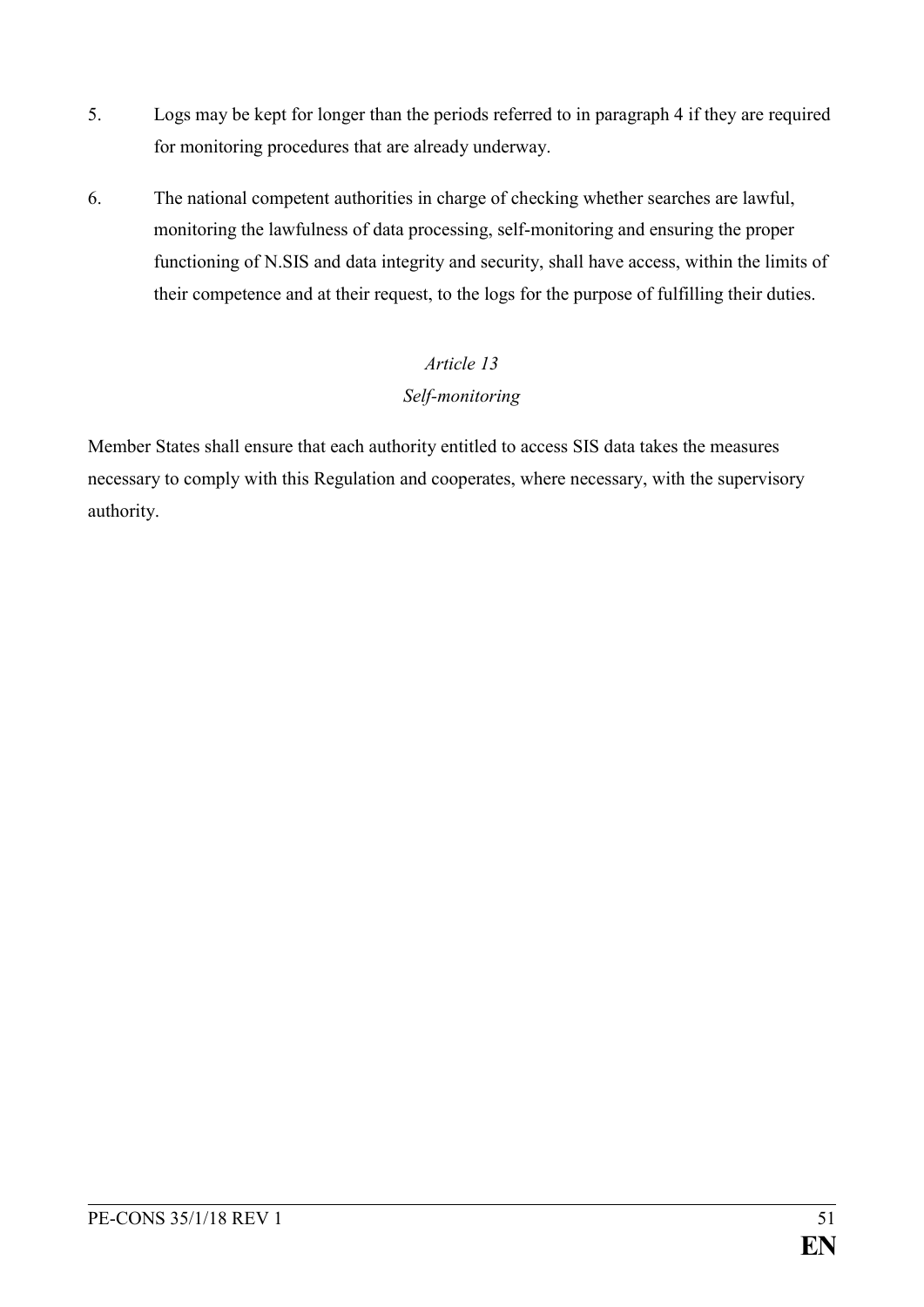# *Article 14 Staff training*

- 1. Before being authorised to process data stored in SIS and periodically after access to SIS data has been granted, the staff of the authorities having a right to access SIS shall receive appropriate training on data security on fundamental rights including data protection, and on the rules and procedures for data processing set out in the SIRENE Manual. The staff shall be informed of any relevant provisions on criminal offences and penalties, including those provided for in Article 59.
- 2. Member States shall have a national SIS training programme which shall include training for end-users as well as the staff of the SIRENE Bureaux.

That training programme may be part of a general training programme at national level encompassing training in other relevant areas.

3. Common training courses shall be organised at Union level at least once a year to enhance cooperation between SIRENE Bureaux.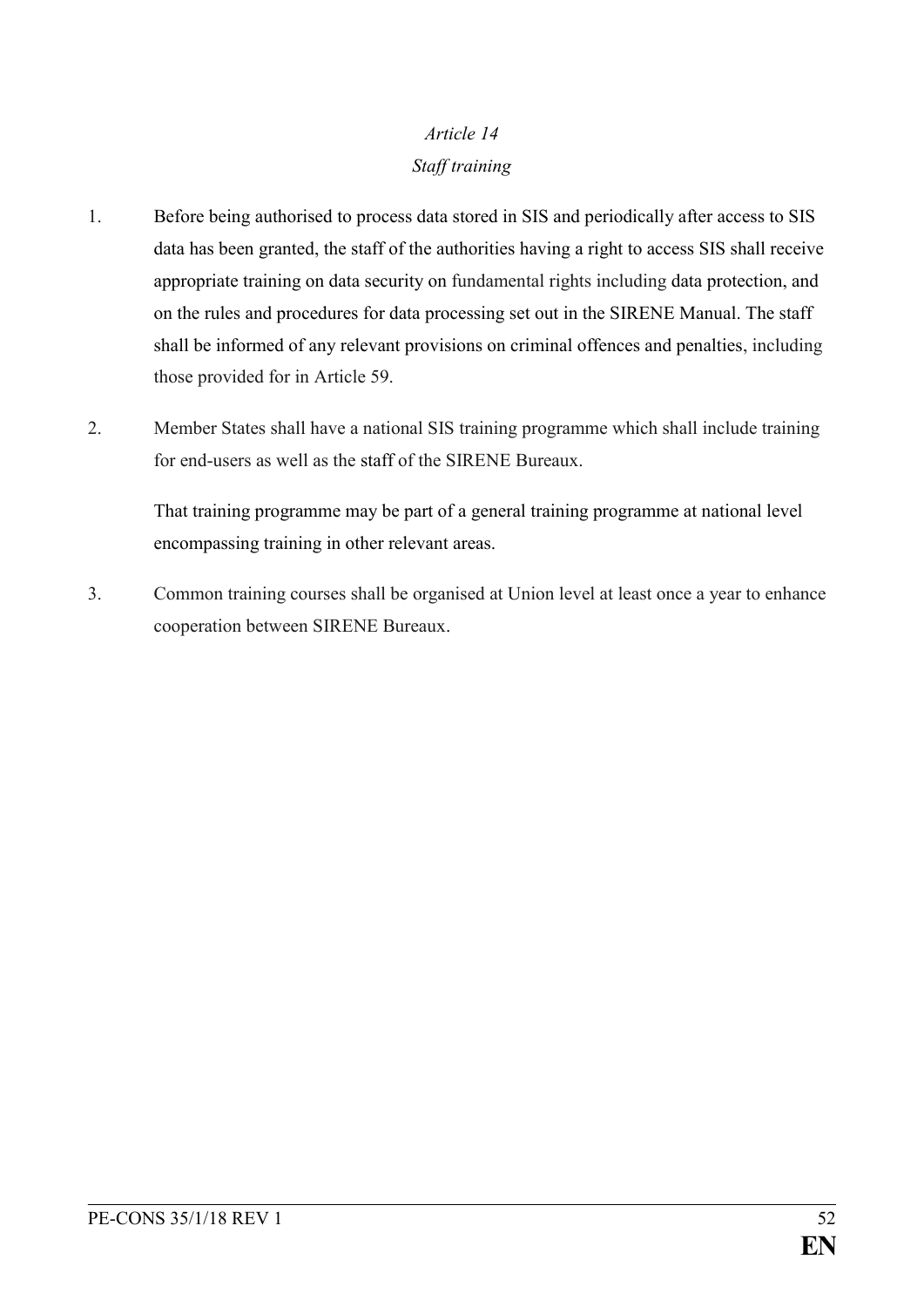# **Chapter III Responsibilities of eu-LISA**

### *Article 15*

### *Operational management*

- 1. eu-LISA shall be responsible for the operational management of Central SIS. eu-LISA shall, in cooperation with the Member States, ensure that at all times the best available technology is used for Central SIS, subject to a cost-benefit analysis.
- 2. eu-LISA shall also be responsible for the following tasks relating to the Communication Infrastructure:
	- (a) supervision;
	- (b) security;
	- (c) the coordination of relations between the Member States and the provider;
	- (d) tasks relating to implementation of the budget;
	- (e) acquisition and renewal; and
	- (f) contractual matters.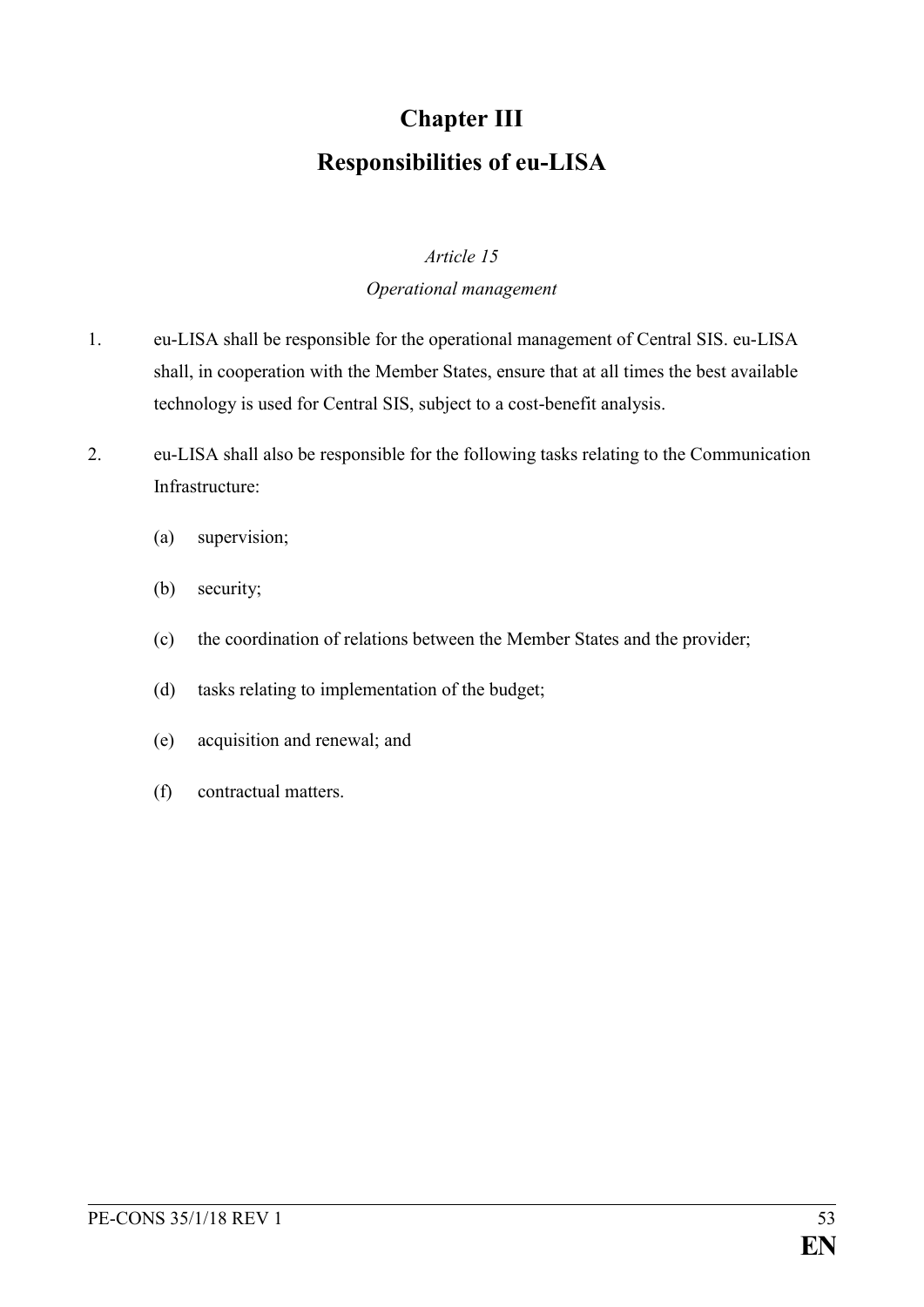- 3. eu-LISA shall also be responsible for the following tasks relating to the SIRENE Bureaux and communication between the SIRENE Bureaux:
	- (a) the coordination, management and support of testing activities;
	- (b) the maintenance and updating of technical specifications for the exchange of supplementary information between SIRENE Bureaux and the Communication Infrastructure; and
	- (c) managing the impact of technical changes where it affects both SIS and the exchange of supplementary information between SIRENE Bureaux.
- 4. eu-LISA shall develop and maintain a mechanism and procedures for carrying out quality checks on the data in CS-SIS. It shall provide regular reports to the Member States in this regard.

eu-LISA shall provide a regular report to the Commission covering the issues encountered and the Member States concerned.

The Commission shall provide the European Parliament and the Council with a regular report on data quality issues that are encountered.

5. eu-LISA shall also perform tasks related to providing training on the technical use of SIS and on measures for improving the quality of SIS data.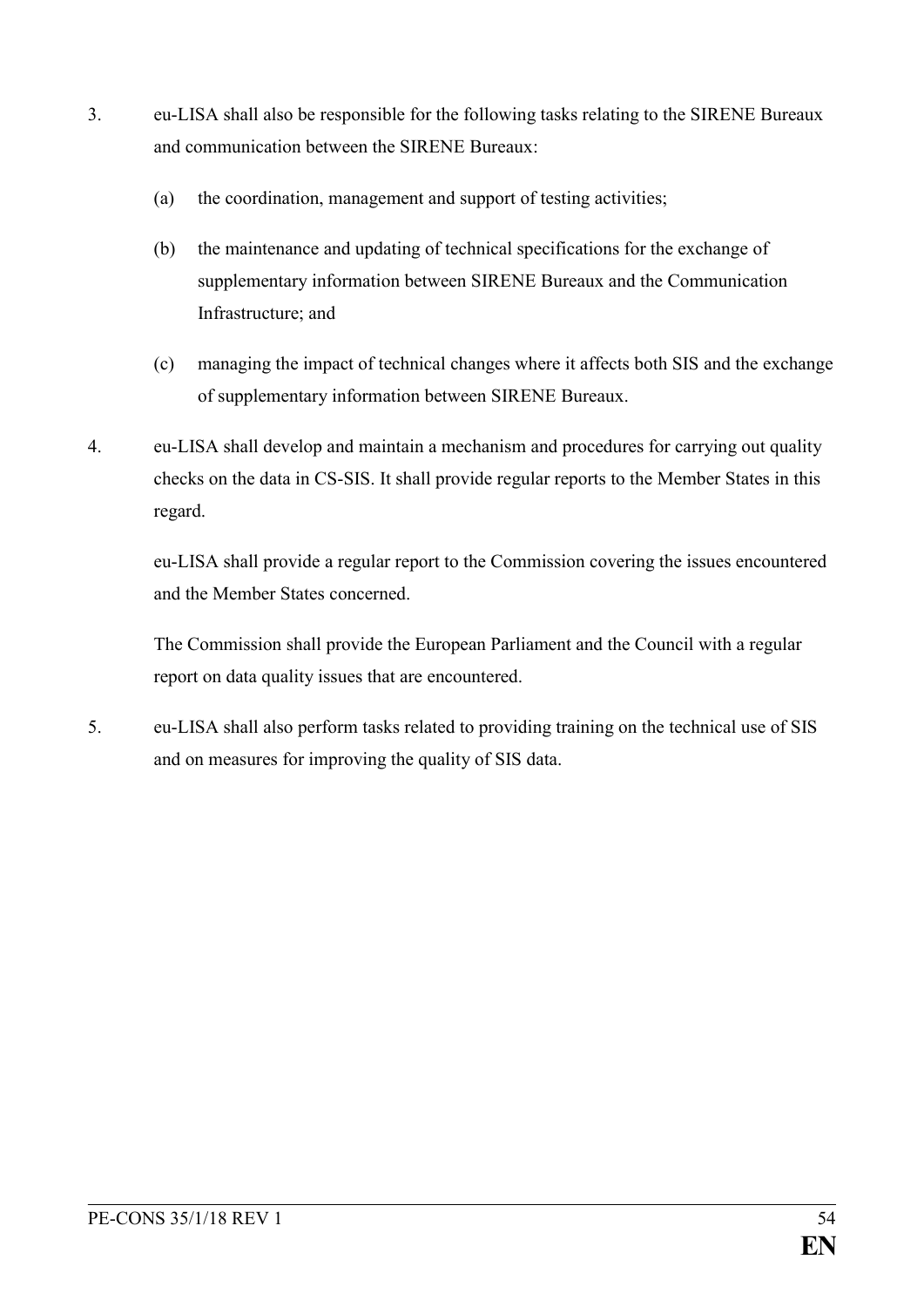- 6. The operational management of Central SIS shall consist of all the tasks necessary to keep Central SIS functioning 24 hours a day, 7 days a week in accordance with this Regulation, in particular the maintenance work and technical developments necessary for the smooth running of the system. Those tasks shall also include the coordination, management and support of testing activities for Central SIS and the N.SIS that ensure that Central SIS and the N.SIS operate in accordance with the requirements for technical and functional compliance set out in Article 9.
- 7. The Commission shall adopt implementing acts to set out the technical requirements for the Communication Infrastructure. Those implementing acts shall be adopted in accordance with the examination procedure referred to in Article 62(2).

# *Article 16 Security – eu-LISA*

- 1. eu-LISA shall adopt the necessary measures, including a security plan, a business continuity plan and a disaster recovery plan for Central SIS and the Communication Infrastructure in order to:
	- (a) physically protect data, including by making contingency plans for the protection of critical infrastructure;
	- (b) deny unauthorised persons access to data-processing facilities used for processing personal data (facilities access control);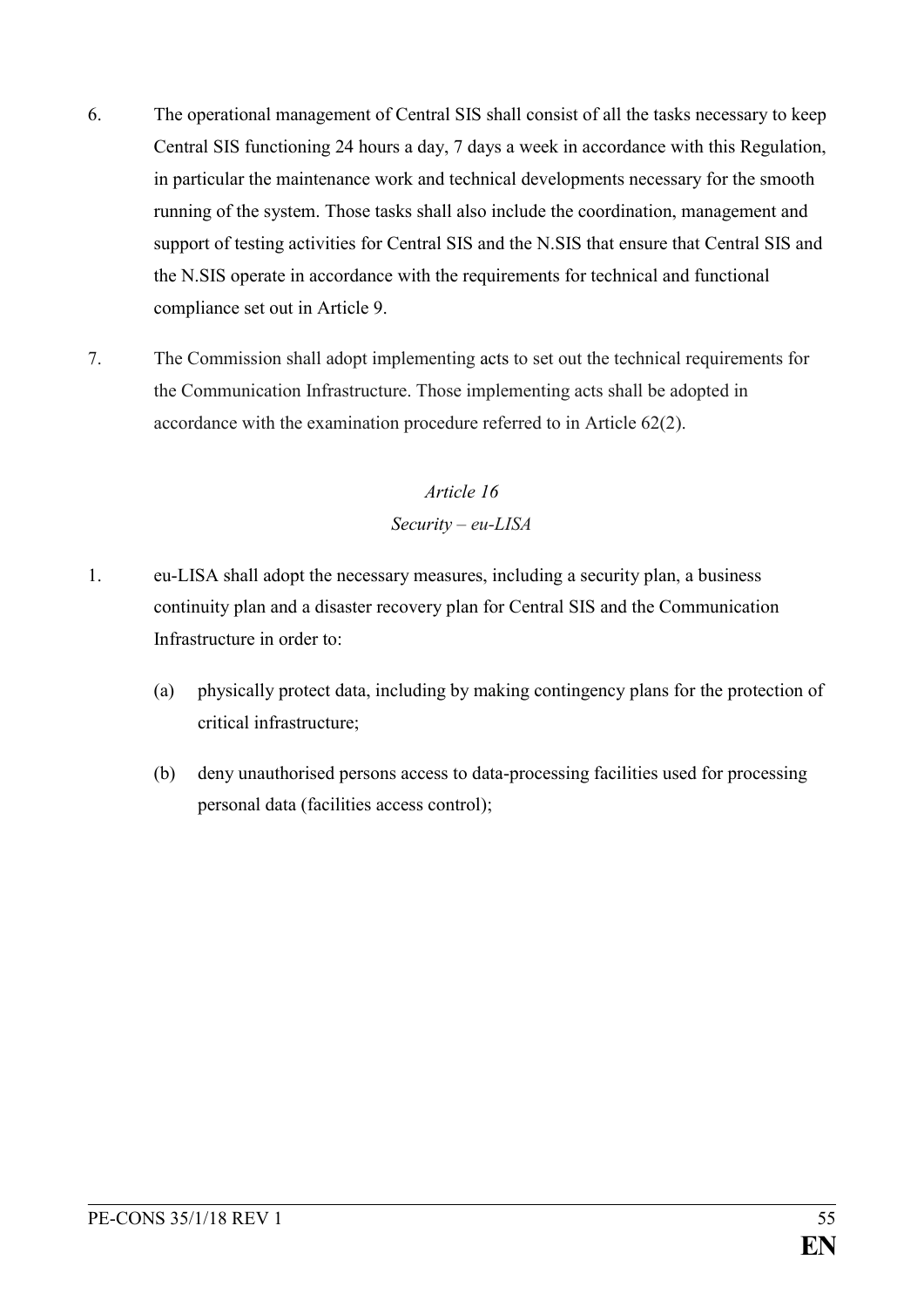- (c) prevent the unauthorised reading, copying, modification or removal of data media (data media control);
- (d) prevent the unauthorised input of data and the unauthorised inspection, modification or deletion of stored personal data (storage control);
- (e) prevent the use of automated data-processing systems by unauthorised persons using data communication equipment (user control);
- (f) prevent the unauthorised processing of data in SIS and any unauthorised modification or erasure of data processed in SIS (control of data entry);
- (g) ensure that persons authorised to use an automated data-processing system have access only to the data covered by their access authorisation by means of individual and unique user identifiers and confidential access modes only (data access control);
- (h) create profiles describing the functions and responsibilities of persons who are authorised to access the data or the data processing facilities and make those profiles available to the European Data Protection Supervisor without delay upon its request (personnel profiles);
- (i) ensure that it is possible to verify and establish to which bodies personal data may be transmitted using data communication equipment (communication control);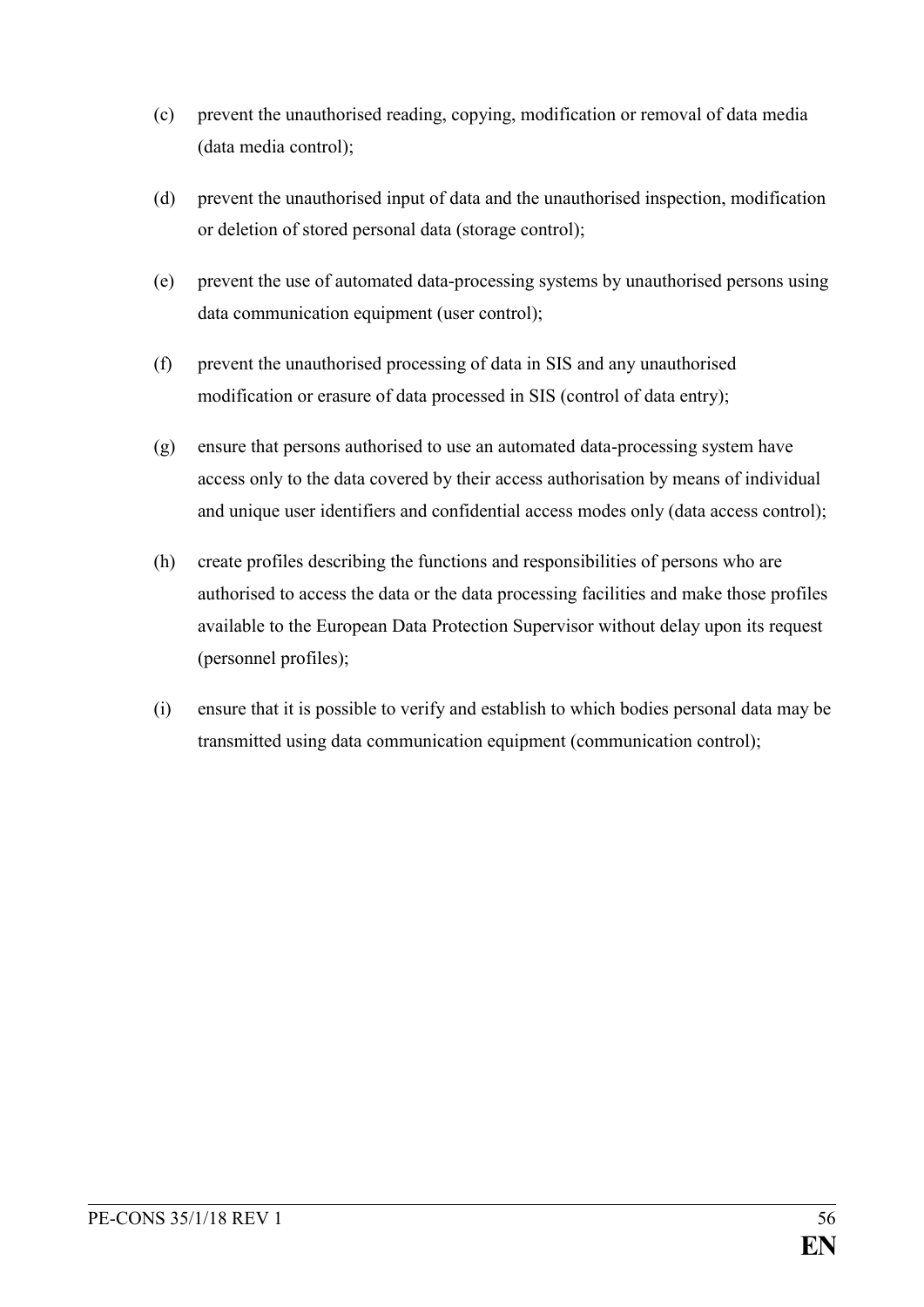- (j) ensure that it is subsequently possible to verify and establish which personal data have been input into automated data-processing systems, when and by whom (input control);
- (k) prevent the unauthorised reading, copying, modification or deletion of personal data during the transmission of personal data or during the transport of data media, in particular by means of appropriate encryption techniques (transport control);
- (l) monitor the effectiveness of the security measures referred to in this paragraph and take the necessary organisational measures related to internal monitoring to ensure compliance with this Regulation (self-auditing).
- (m) ensure that, in the event of interrupted operations, installed systems can be restored to normal operation (recovery);
- (n) ensure that SIS performs its functions correctly, that faults are reported (reliability) and that personal data stored in SIS cannot be corrupted by means of the system malfunctioning (integrity); and
- (o) ensure the security of its technical sites.
- 2. eu-LISA shall take measures equivalent to those referred to in paragraph 1 as regards security in respect of the processing and exchange of supplementary information through the Communication Infrastructure.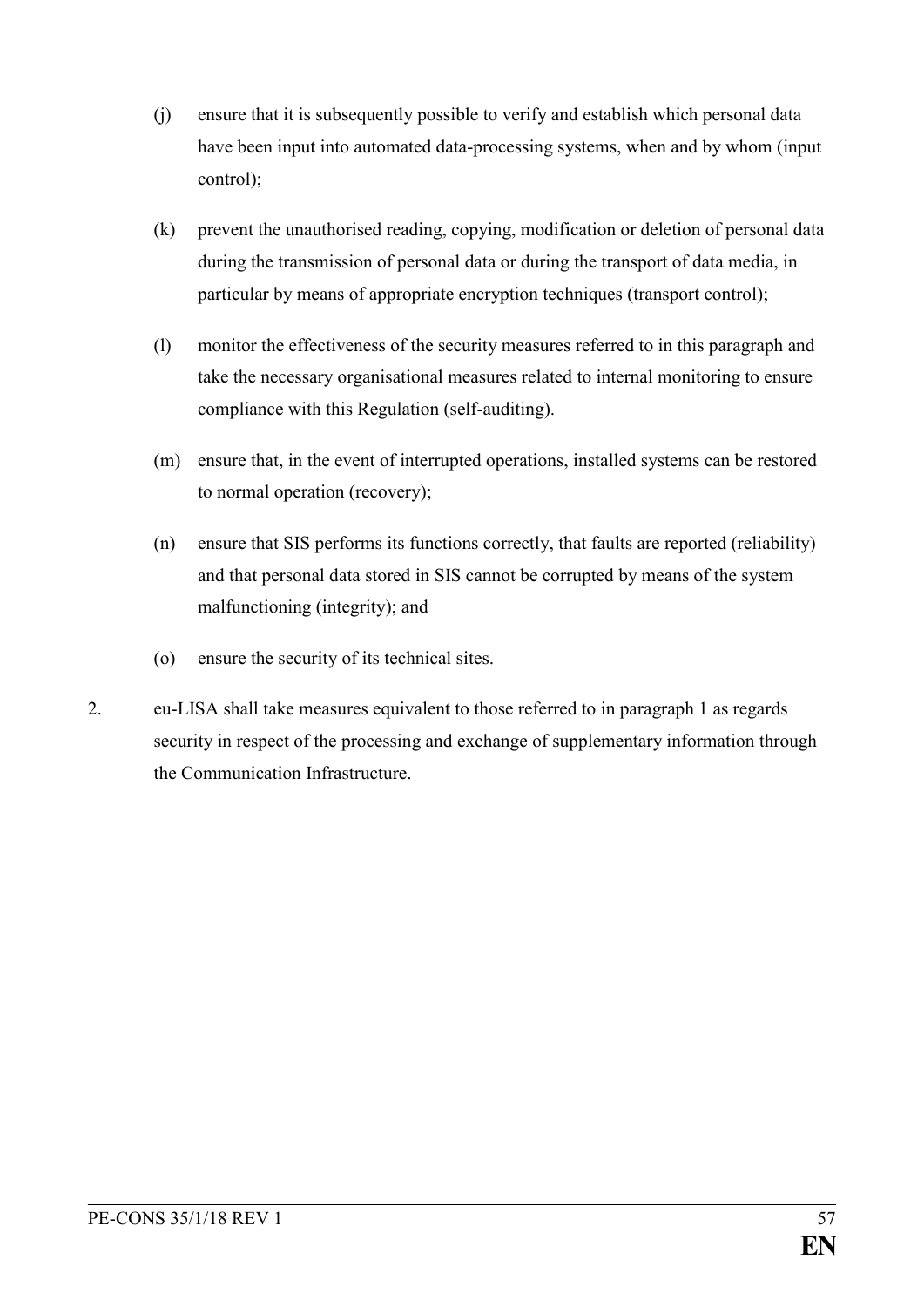## *Article 17 Confidentiality – eu-LISA*

- 1. Without prejudice to Article 17 of the Staff Regulations eu-LISA shall apply appropriate rules of professional secrecy or other equivalent duties of confidentiality of a comparable standard to those laid down in Article 11 of this Regulation to all its staff required to work with SIS data. That obligation shall also apply after those persons leave office or employment or after the termination of their activities.
- 2. eu-LISA shall take measures equivalent to those referred to in paragraph 1 as regards confidentiality in respect of the exchange of supplementary information through the Communication Infrastructure.
- 3. Where eu-LISA cooperates with external contractors in any SIS-related tasks, it shall closely monitor the activities of the contractor to ensure compliance with all provisions of this Regulation, in particular on security, confidentiality and data protection.
- 4. The operational management of CS-SIS shall not be entrusted to private companies or private organisations.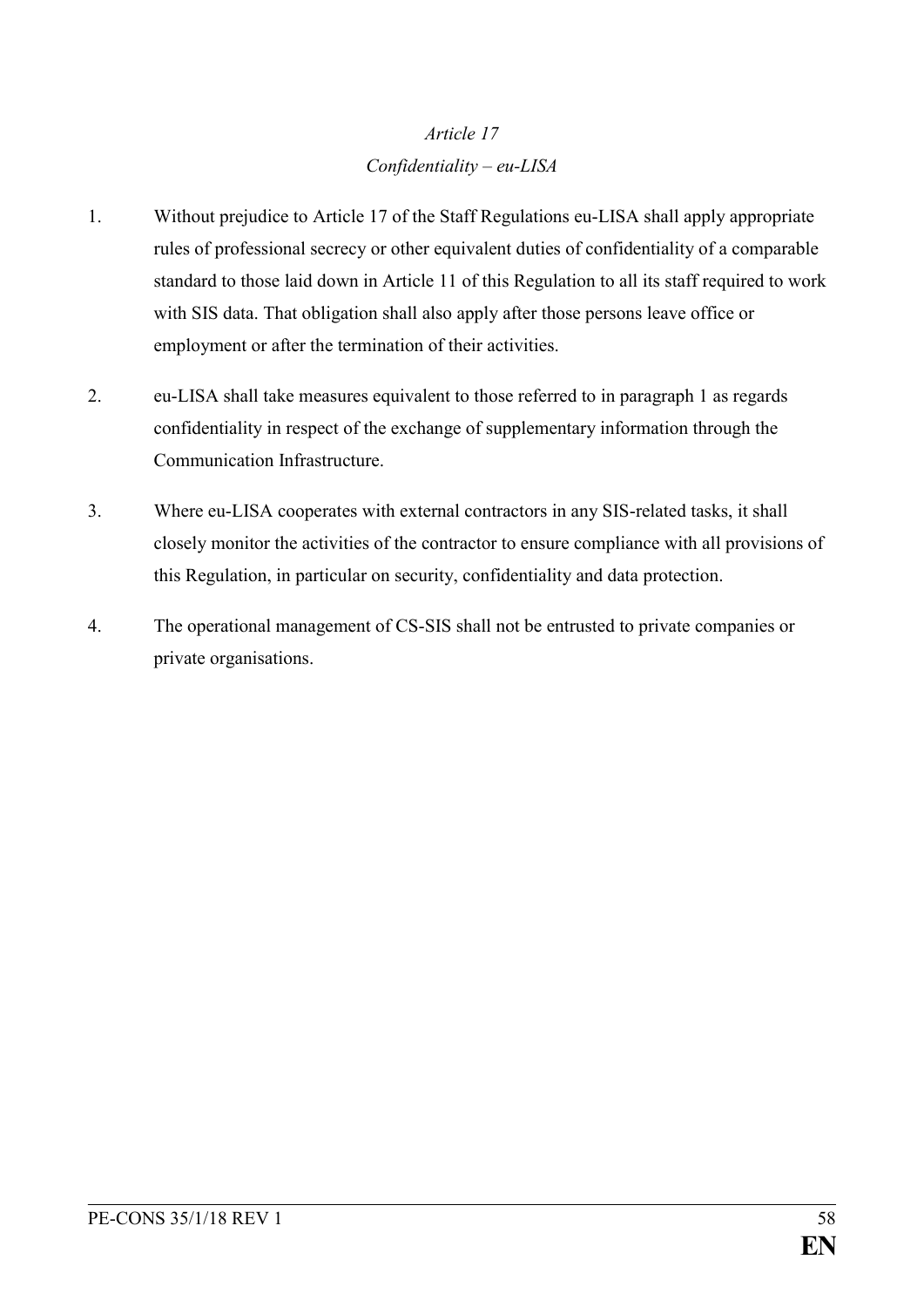# *Article 18 Keeping of logs at central level*

- 1. eu-LISA shall ensure that every access to and all exchanges of personal data within CS-SIS are logged for the purposes stated in Article 12(1).
- 2. The logs shall show, in particular, the history of the alert, the date and time of the data processing activity, the data used to perform a search, a reference to the data processed and the individual and unique user identifiers of the competent authority processing the data.
- 3. By way of derogation from paragraph 2 of this Article, if the search is carried out with dactyloscopic data or facial images in accordance with Article 33, the logs shall show the type of data used to perform the search instead of the actual data.
- 4. The logs shall only be used for the purposes referred to in paragraph 1 and shall be deleted three years after their creation. The logs which include the history of alerts shall be deleted three years after deletion of the alerts.
- 5. Logs may be kept longer than the periods referred to in paragraph 4 if they are required for monitoring procedures that are already underway.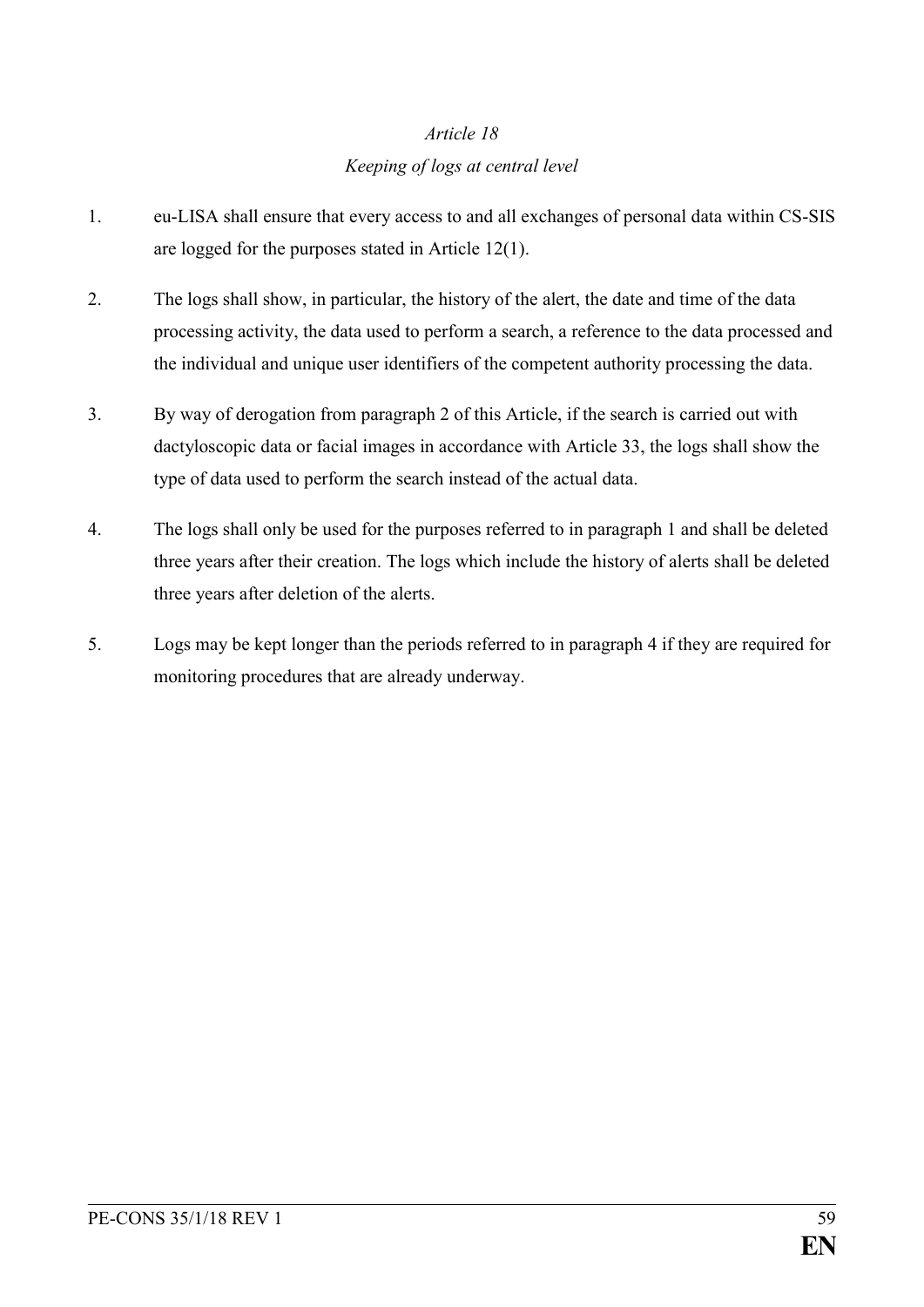6. For the purposes of self-monitoring and ensuring the proper functioning of CS-SIS, data integrity and security, eu-LISA shall have access to the logs within the limits of its competence.

The European Data Protection Supervisor shall have access to those logs on request, within the limits of its competence and for the purpose of fulfilling its tasks.

# **Chapter IV Information to the public**

## *Article 19 SIS information campaigns*

At the start of the application of this Regulation, the Commission, in cooperation with the supervisory authorities and the European Data Protection Supervisor, shall carry out a campaign informing the public about the objectives of SIS, the data stored in SIS, the authorities having access to SIS and the rights of data subjects. The Commission shall repeat such campaigns regularly, in cooperation with the supervisory authorities and the European Data Protection Supervisor. The Commission shall maintain a website available to the public providing all relevant information concerning SIS. Member States shall, in cooperation with their supervisory authorities, devise and implement the necessary policies to inform their citizens and residents about SIS generally.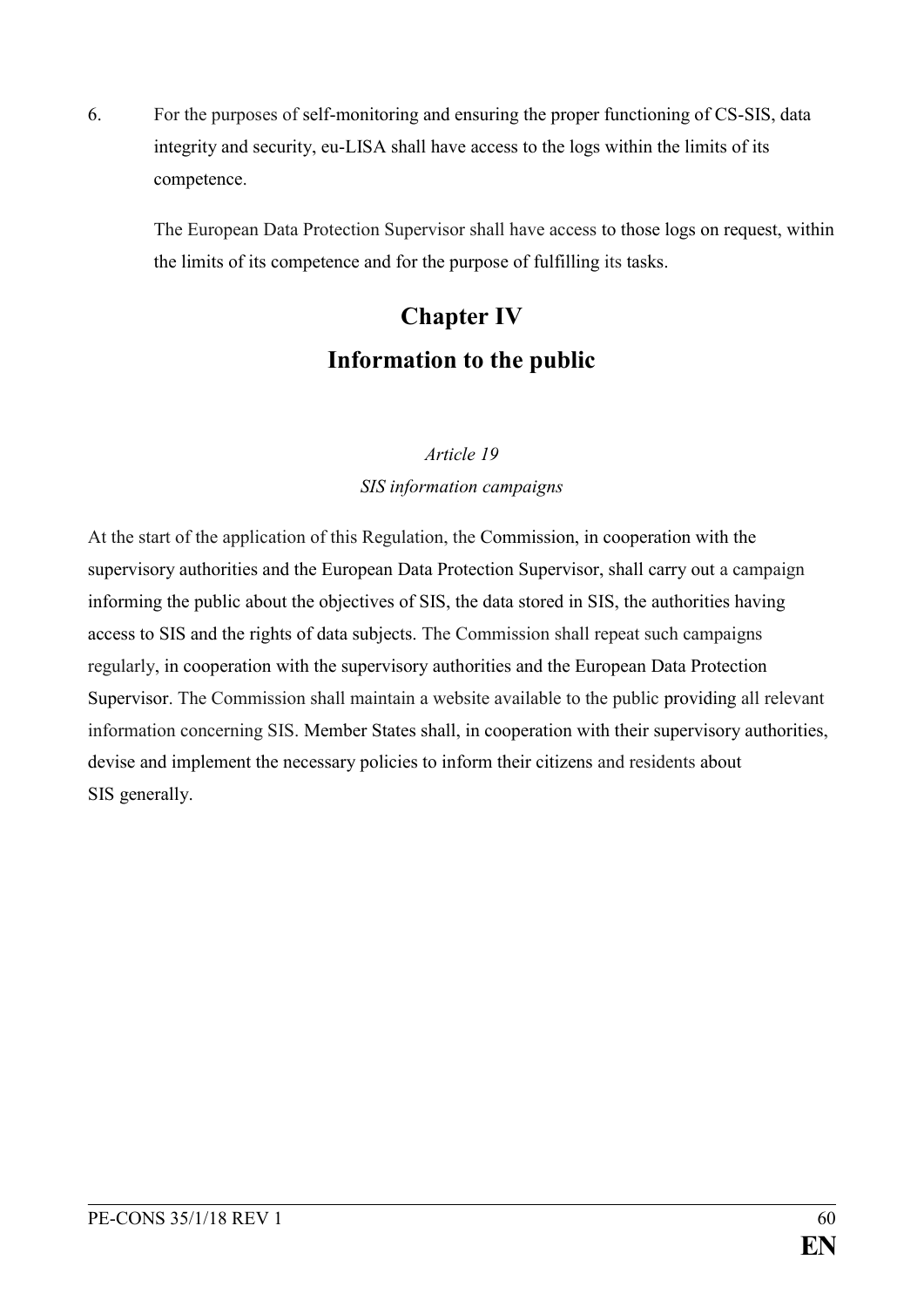# **Chapter V**

# **Alerts for refusal of entry and stay on third-country nationals**

### *Article 20*

### *Categories of data*

- 1. Without prejudice to Article 8(1) or to the provisions of this Regulation providing for the storage of additional data, SIS shall contain only those categories of data which are supplied by each Member State, as required for the purposes laid down in Articles 24 and 25.
- 2. Any alert in SIS which includes information on persons shall contain only the following data:
	- (a) surnames;
	- (b) forenames;
	- (c) names at birth;
	- (d) previously used names and aliases;
	- (e) any specific, objective, physical characteristics not subject to change;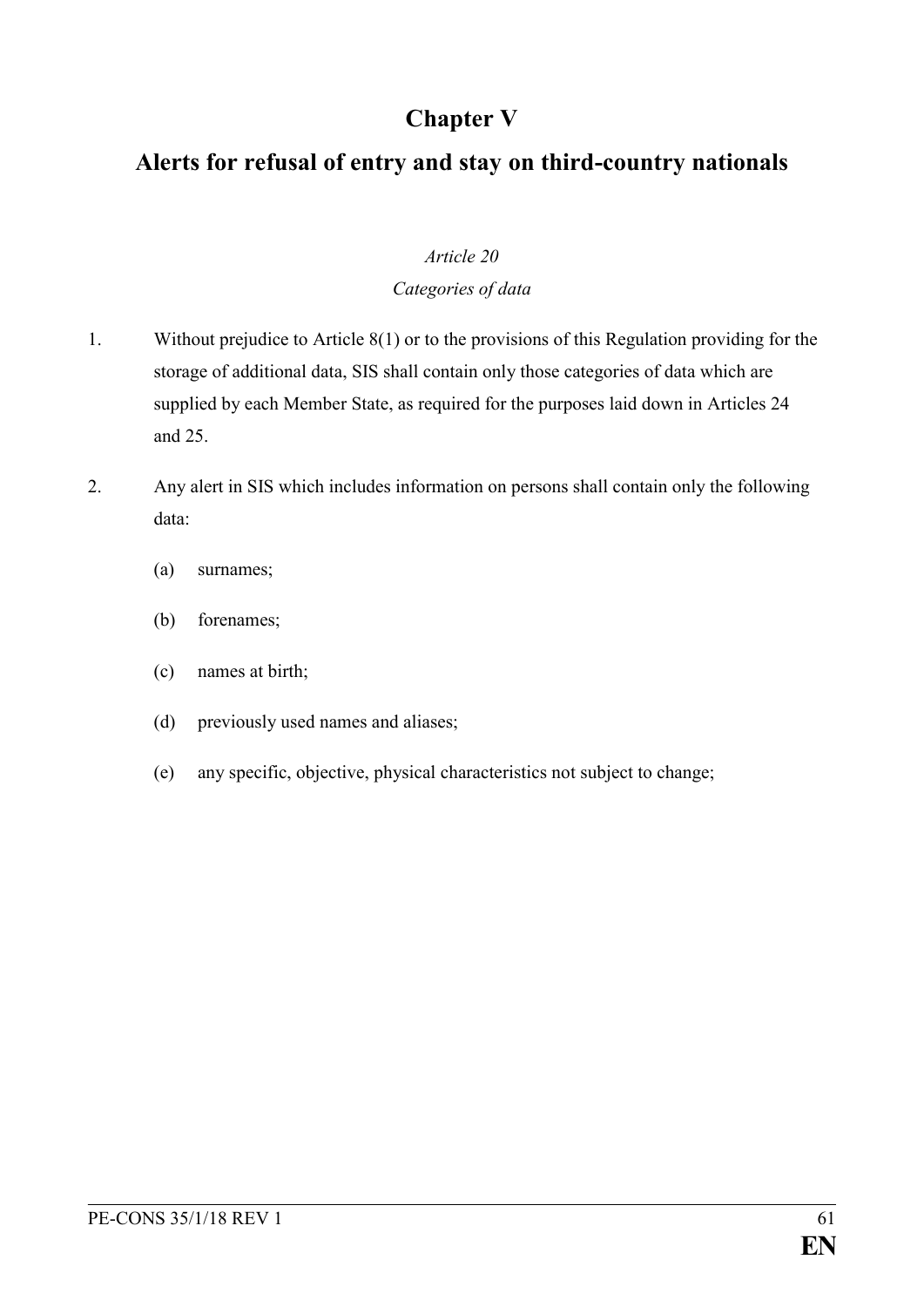- (f) place of birth;
- (g) date of birth;
- (h) gender;
- (i) any nationalities held;
- (j) whether the person concerned:
	- (i) is armed;
	- (ii) is violent;
	- (iii) has absconded or escaped;
	- (iv) poses a risk of suicide;
	- (v) poses a threat to public health; or
	- (vi) is involved in an activity referred to in Articles 3 to 14 of Directive (EU) 2017/541;
- (k) the reason for the alert;
- (l) the authority which created the alert;
- (m) a reference to the decision giving rise to the alert;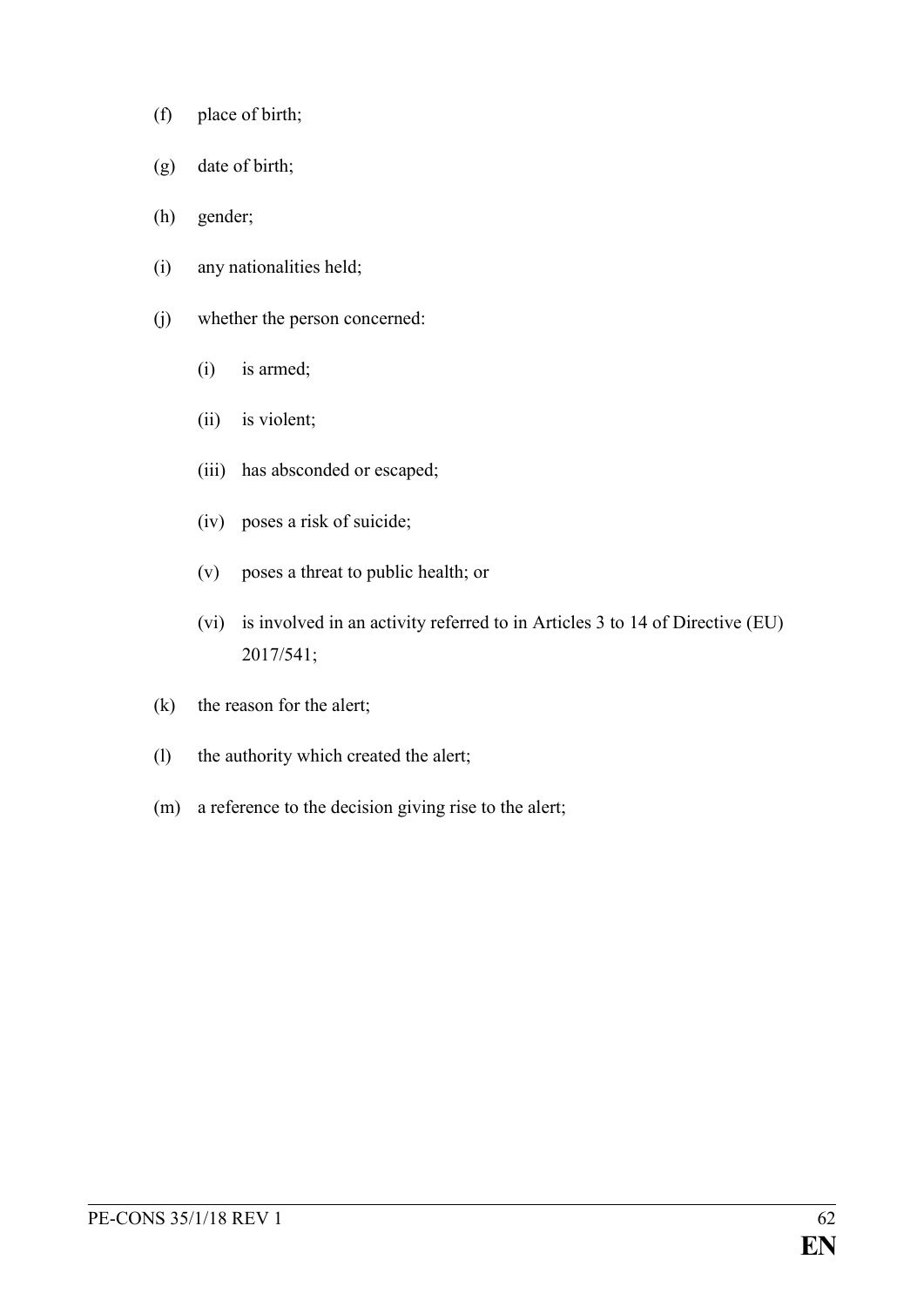- (n) the action to be taken in the case of a hit;
- (o) links to other alerts pursuant to Article 48;
- (p) whether the person concerned is a family member of a citizen of the Union or other person who is a beneficiary of the right of free movement as referred to in Article 26;
- (q) whether the decision for refusal of entry and stay is based on:
	- (i) a previous conviction as referred to in point (a) of Article 24(2);
	- (ii) a serious security threat as referred to in point (b) of Article 24(2);
	- (iii) circumvention of Union or national law on entry and stay as referred to in point (c) of Article 24(2);
	- (iv) an entry ban as referred to in point (b) of Article 24(1); or
	- (v) a restrictive measure referred to in Article 25;
- (r) the type of offence;
- (s) the category of the person's identification documents;
- (t) the country of issue of the person's identification documents;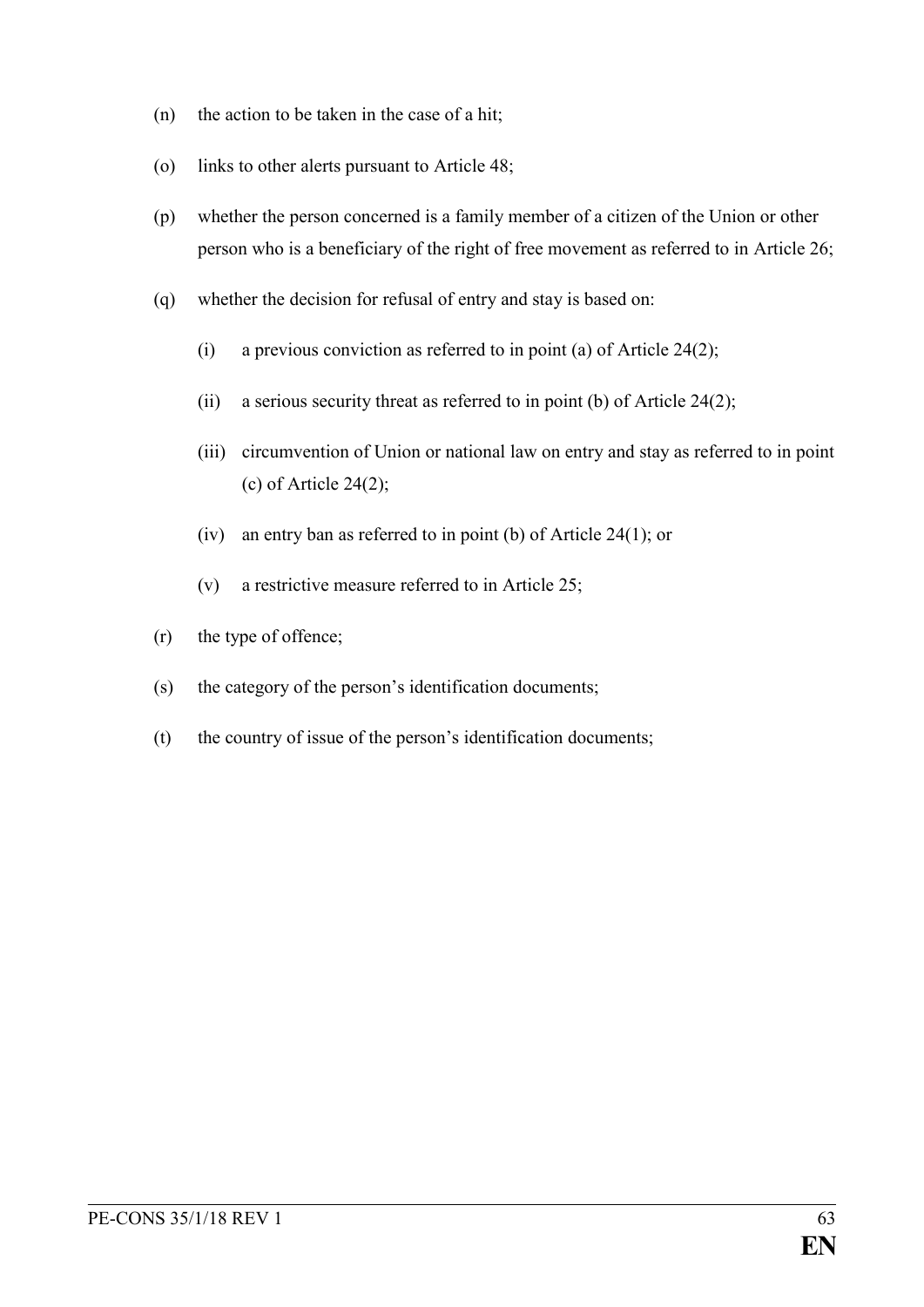- (u) the number(s) of the person's identification documents;
- (v) the date of issue of the person's identification documents;
- (w) photographs and facial images;
- (x) dactyloscopic data;
- (y) a copy of the identification documents, in colour wherever possible.
- 3. The Commission shall adopt implementing acts to lay down and develop the technical rules necessary for entering, updating, deleting and searching the data referred to in paragraph 2 of this Article and the common standards referred to in paragraph 4 of this Article. Those implementing acts shall be adopted in accordance with the examination procedure referred to in Article 62(2).
- 4. Technical rules shall be similar for searches in CS-SIS, in national or shared copies and in technical copies made under Article 41(2). They shall be based on common standards.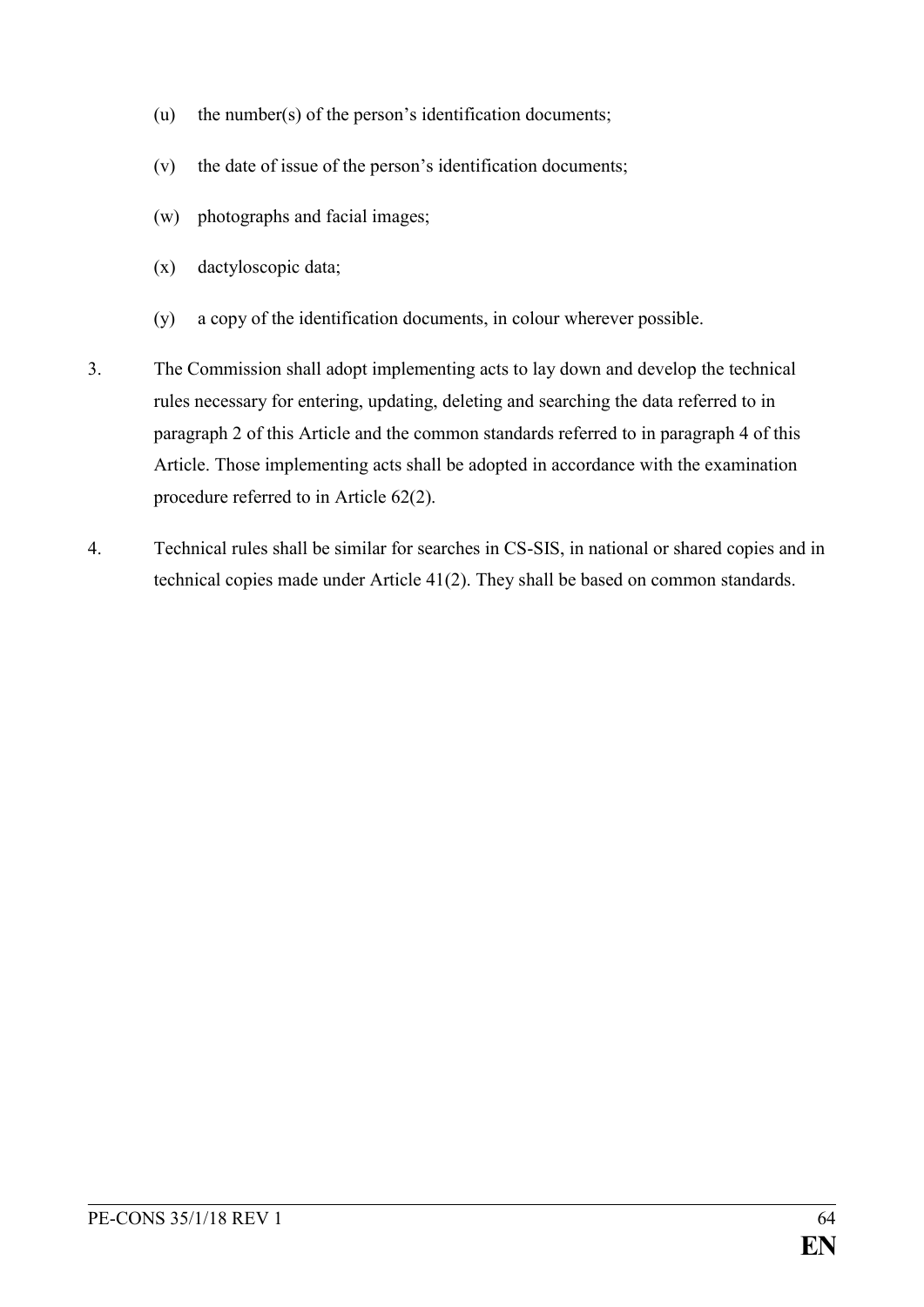### *Proportionality*

- 1. Before entering an alert and when extending the period of validity of an alert, Member States shall determine whether the case is adequate, relevant and important enough to warrant an alert in SIS.
- 2. Where the decision to refuse entry and stay referred to in point (a) of Article 24(1) is related to a terrorist offence, the case shall be considered adequate, relevant and important enough to warrant an alert in SIS. For public or national security reasons, Member States may exceptionally refrain from entering an alert when it is likely to obstruct official or legal inquiries, investigations or procedures.

## *Article 22 Requirement for an alert to be entered*

- 1. The minimum set of data necessary in order to enter an alert into SIS shall be the data referred to in points (a), (g), (k), (m), (n) and (q) of Article 20(2). The other data referred to in that paragraph shall also be entered into SIS, if available.
- 2. The data referred to in point (e) of Article 20(2) of this Regulation shall only be entered when this is strictly necessary for the identification of the third-country national concerned. When such data are entered, Member States shall ensure that Article 9 of Regulation (EU) 2016/679 is complied with.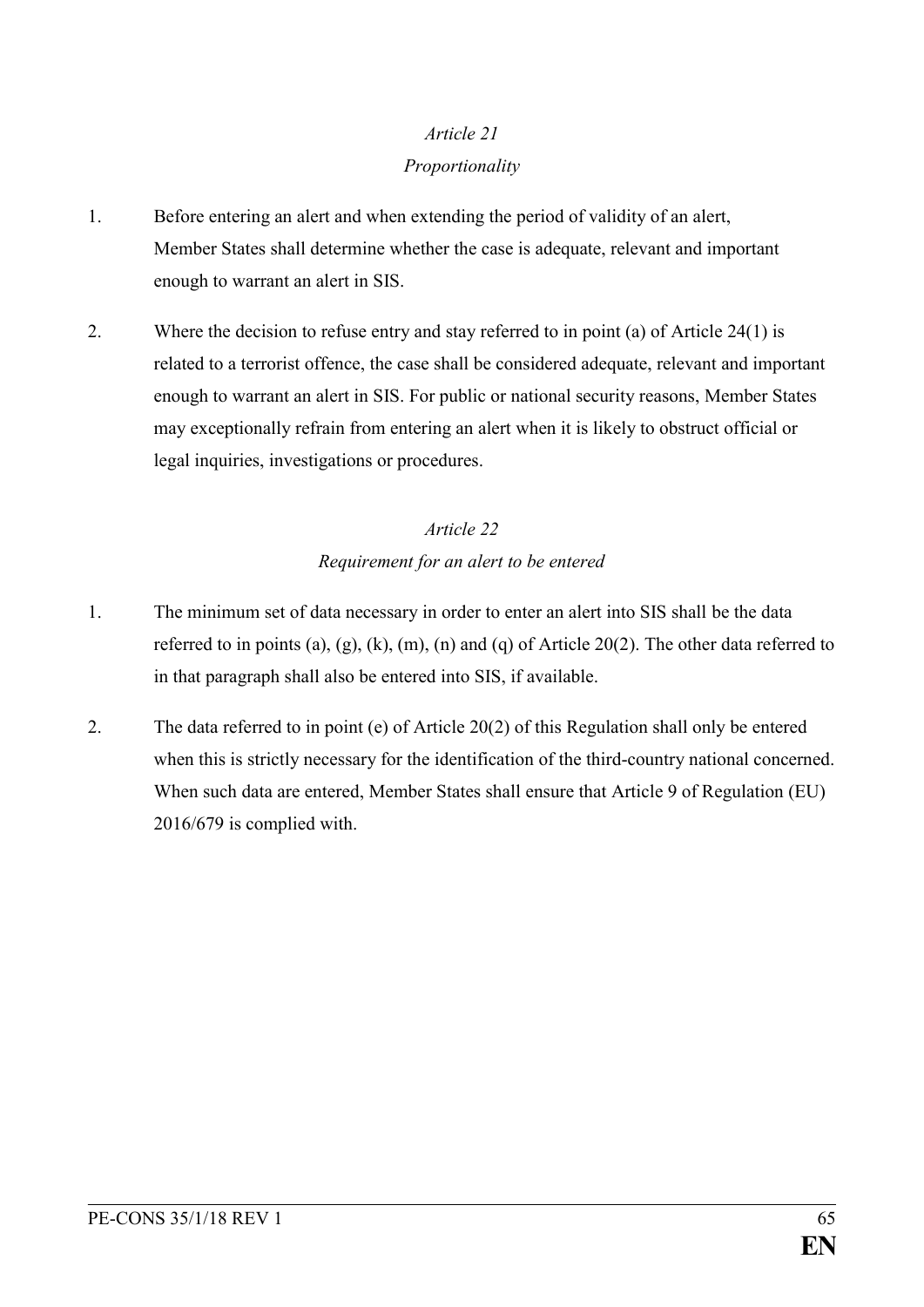## *Article 23 Compatibility of alerts*

- 1. Before entering an alert, the Member State shall check whether the person concerned is already the subject of an alert in SIS. For that purpose, a check with dactyloscopic data shall also be carried out if such data are available.
- 2. Only one alert per person per Member State shall be entered into SIS. Where necessary, new alerts may be entered on the same person by other Member States, in accordance with paragraph 3.
- 3. Where a person is already the subject of an alert in SIS, a Member State wishing to enter a new alert shall check that there is no incompatibility between the alerts. If there is no incompatibility, the Member State may enter the new alert. If the alerts are incompatible, the SIRENE Bureaux of the Member States concerned shall consult each other by exchanging supplementary information in order to reach an agreement. Rules on the compatibility of alerts shall be laid down in the SIRENE Manual. Departures from the compatibility rules may be made after consultation between the Member States if essential national interests are at stake.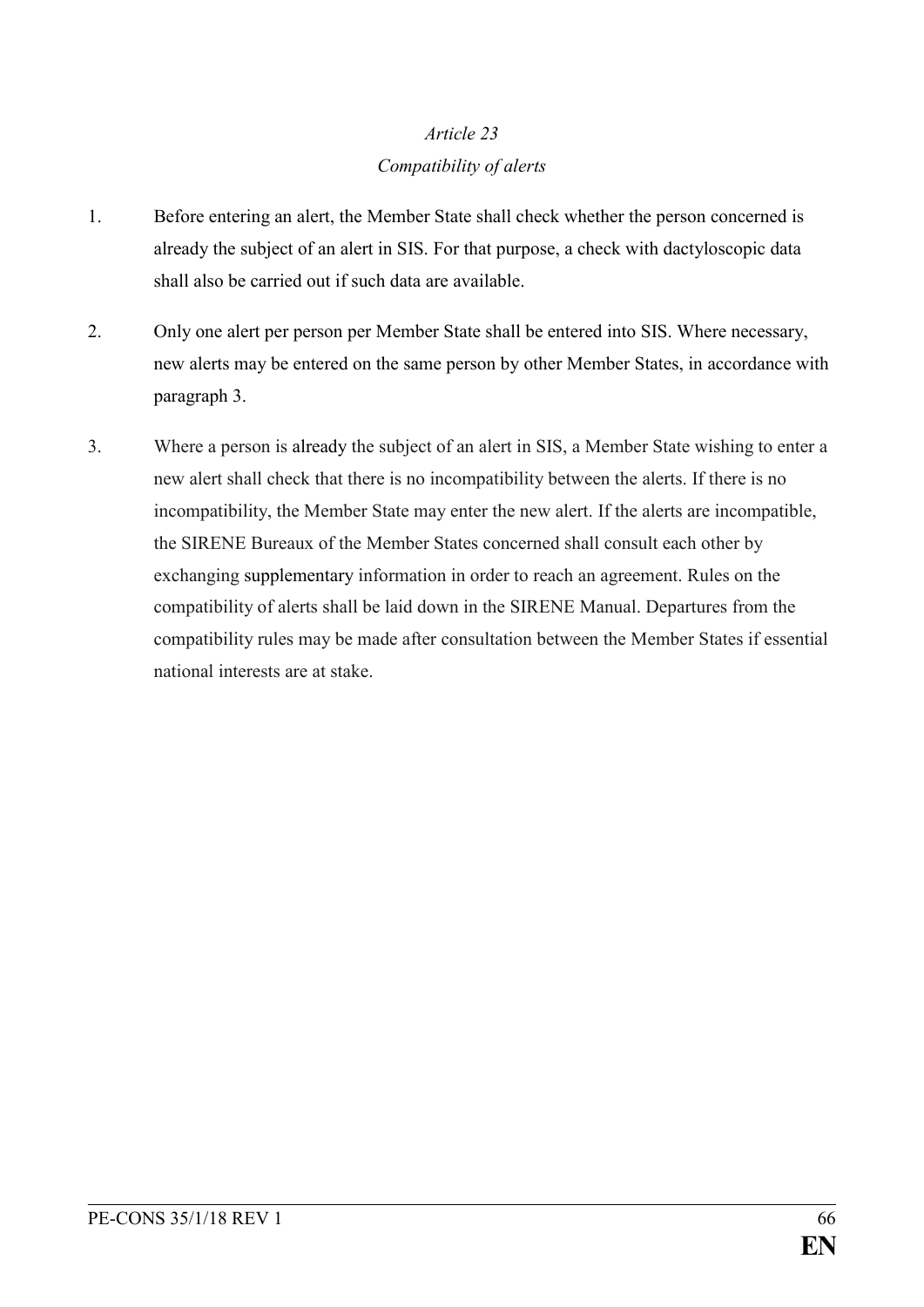4. In the case of hits on multiple alerts on the same person, the executing Member State shall observe the priority rules for alerts laid down in the SIRENE Manual.

If a person is subject to multiple alerts entered by different Member States, alerts for arrest entered in accordance with Article 26 of Regulation (EU) 2018/...<sup>+</sup> shall be executed as a priority, subject to Article 25 of that Regulation.

### *Article 24*

## *Conditions for entering alerts for refusal of entry and stay*

- 1. Member States shall enter an alert for refusal of entry and stay when one of the following conditions is met:
	- (a) the Member State has concluded, based on an individual assessment which includes an assessment of the personal circumstances of the third-country national concerned and the consequences of refusing him or her entry and stay, that the presence of that third-country national on its territory poses a threat to public policy, to public security or to national security, and the Member State has consequently adopted a judicial or administrative decision in accordance with its national law to refuse entry and stay and issued a national alert for refusal of entry and stay; or
	- (b) the Member State has issued an entry ban in accordance with procedures respecting Directive 2008/115/EC in respect of a third-country national.

<sup>1</sup> **<sup>+</sup>** OJ: Please insert the number of Regulation contained in PE-CONS 36/18.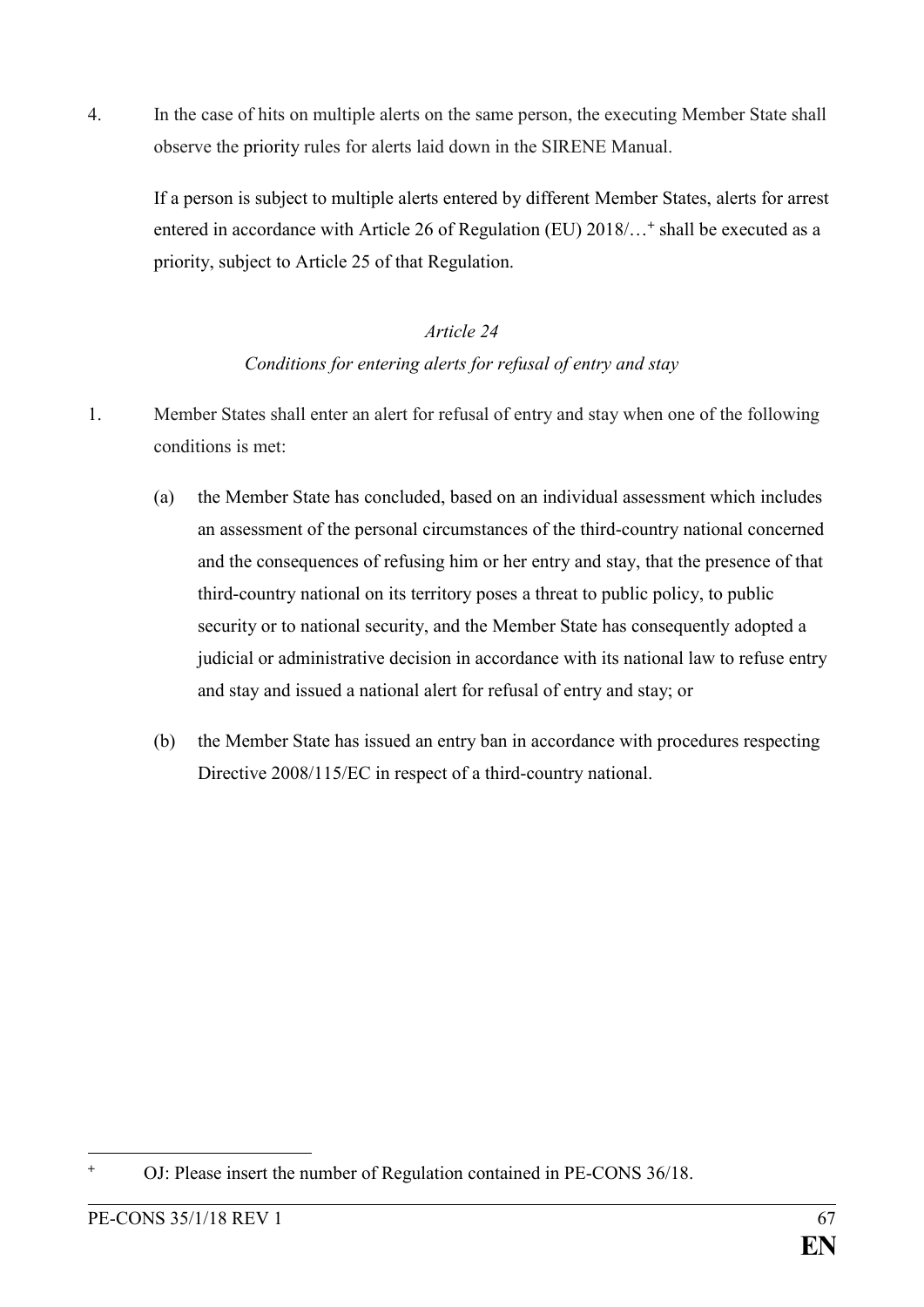- 2. The situations covered by point (a) of paragraph 1 shall arise where:
	- (a) a third-country national has been convicted in a Member State of an offence carrying a penalty involving the deprivation of liberty of at least one year;
	- (b) there are serious grounds for believing that a third-country national has committed a serious criminal offence, including a terrorist offence, or there are clear indications of his or her intention to commit such an offence in the territory of a Member State; or
	- (c) a third-country national has circumvented or attempted to circumvent Union or national law on entry into and stay on the territory of the Member States.
- 3. The issuing Member State shall ensure that the alert takes effect in SIS as soon as the third-country national concerned has left the territory of the Member States or as soon as possible where the issuing Member State has obtained clear indications that the third-country national has left the territory of the Member States, in order to prevent the re-entry of that third-country national.
- 4. Persons in respect of whom a decision for refusal of entry and stay is taken as referred in paragraph 1 shall have the right to appeal. Such appeals shall be conducted in accordance with Union and national law, which shall provide for an effective remedy to be requested before a court.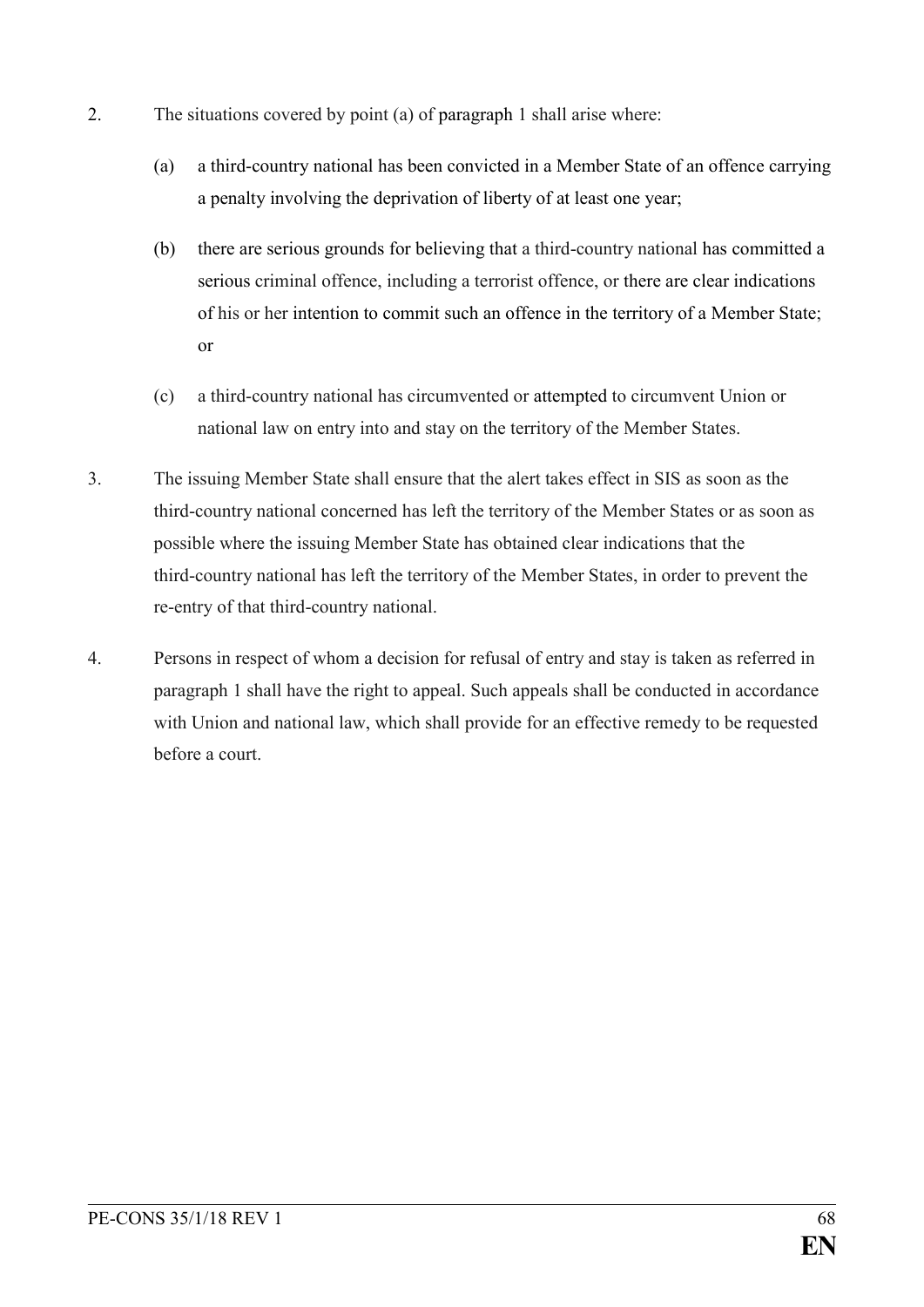## *Conditions for entering alerts on third-country nationals subject to restrictive measures*

- 1. Alerts on third-country nationals who are the subject of a restrictive measure intended to prevent entry into or transit through the territory of Member States taken in accordance with legal acts adopted by the Council, including measures implementing a travel ban issued by the Security Council of the United Nations, shall, insofar as data-quality requirements are satisfied, be entered into SIS for the purpose of refusing entry and stay.
- 2. The alerts shall be entered, kept up-to-date and deleted by the competent authority of the Member State which holds the Presidency of the Council of the European Union at the time of the adoption of the measure. If that Member State does not have access to SIS or to alerts entered in accordance with this Regulation, the responsibility shall be taken up by the Member State which holds the subsequent Presidency and which has access to SIS, including to alerts entered in accordance with this Regulation.

Member States shall put in place the necessary procedures for entering, updating and deleting such alerts.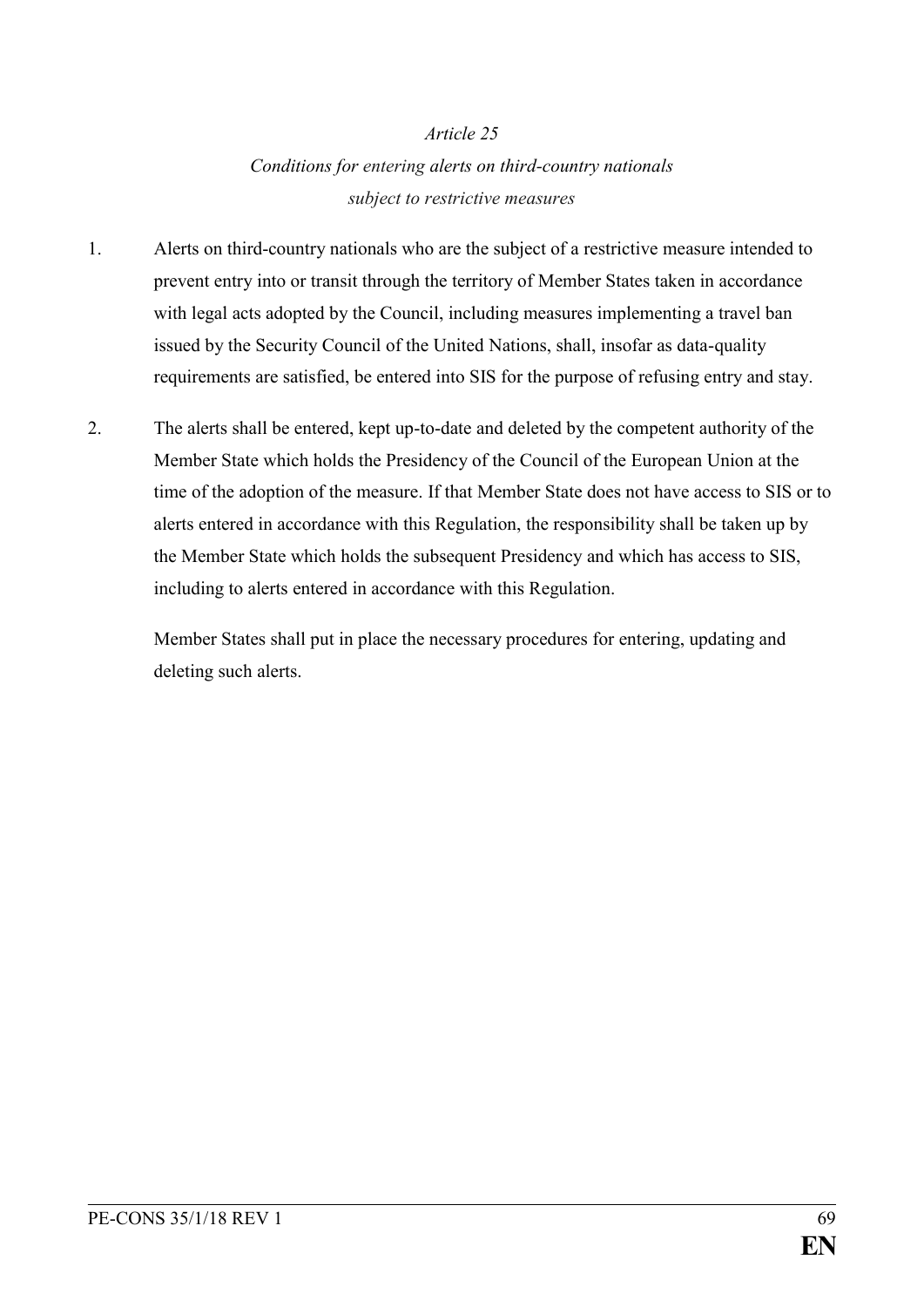*Conditions for entering alerts on third-country nationals who are beneficiaries of the right of free movement within the Union*

- 1. An alert on a third-country national who is a beneficiary of the right of free movement within the Union in accordance with Directive 2004/38/EC or with an agreement between the Union or the Union and its Members States on the one hand, and a third country on the other hand, shall be in conformity with the rules adopted in implementation of that Directive or agreement.
- 2. Where there is a hit on an alert entered in accordance with Article 24 on a third-country national who is a beneficiary of the right of free movement within the Union, the executing Member State shall immediately consult the issuing Member State, through the exchange of supplementary information, in order to decide without delay on the action to be taken.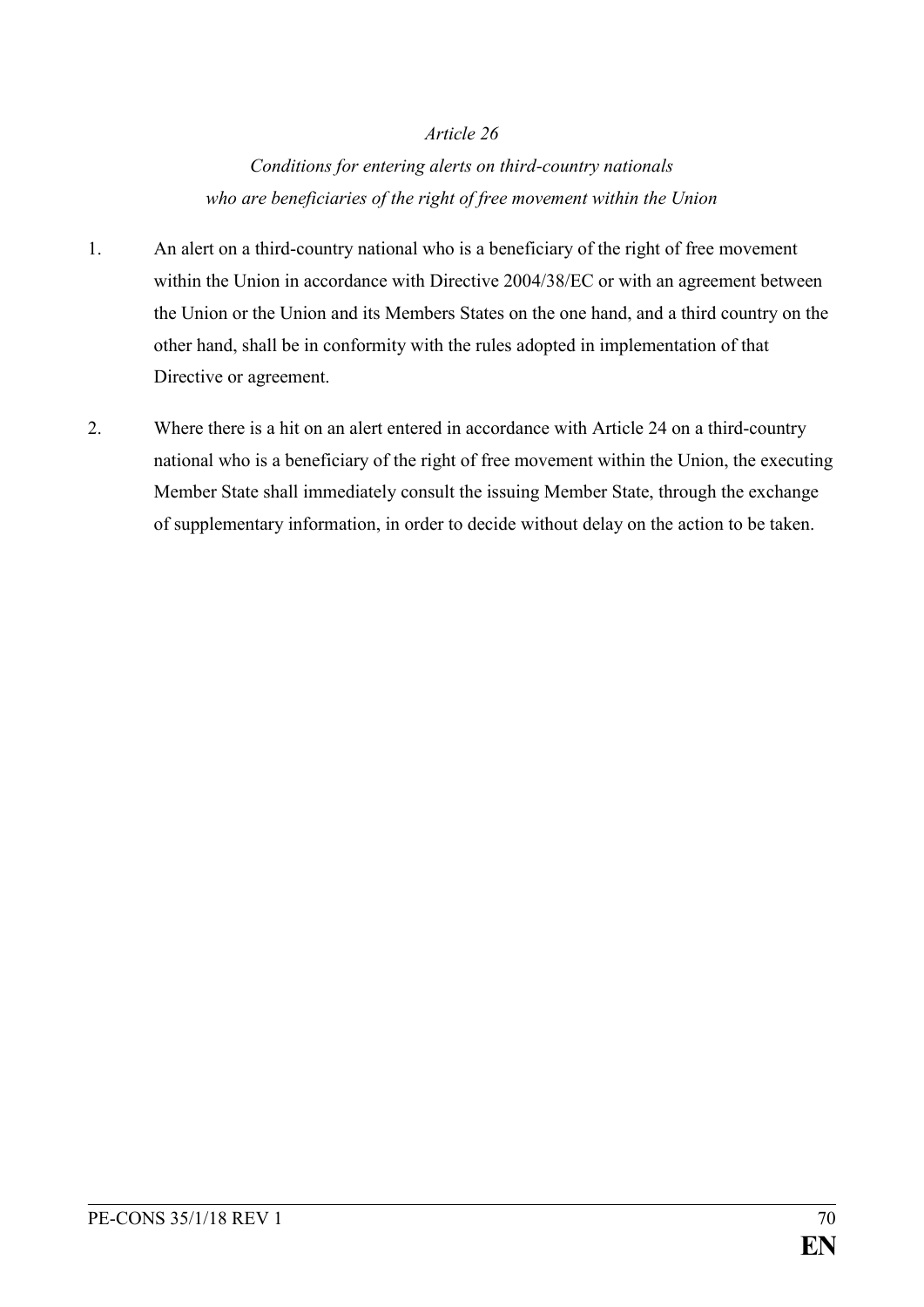## *Prior consultation before granting or extending a residence permit or long-stay visa*

Where a Member State considers granting or extending a residence permit or long-stay visa to a third-country national who is the subject of an alert for refusal of entry and stay entered by another Member State, the Member States involved shall consult each other through the exchange of supplementary information, in accordance with the following rules:

- (a) the granting Member State shall consult the issuing Member State prior to granting or extending the residence permit or long-stay visa;
- (b) the issuing Member State shall reply to the consultation request within 10 calendar days;
- (c) the absence of a reply by the deadline referred to in point (b) shall mean that the issuing Member State does not object to the granting or extending of the residence permit or long-stay visa;
- (d) when making the relevant decision, the granting Member State shall take into account the reasons for the decision of the issuing Member State and shall consider, in accordance with national law, any threat to public policy or to public security which the presence of the third-country national in question on the territory of the Member States may pose;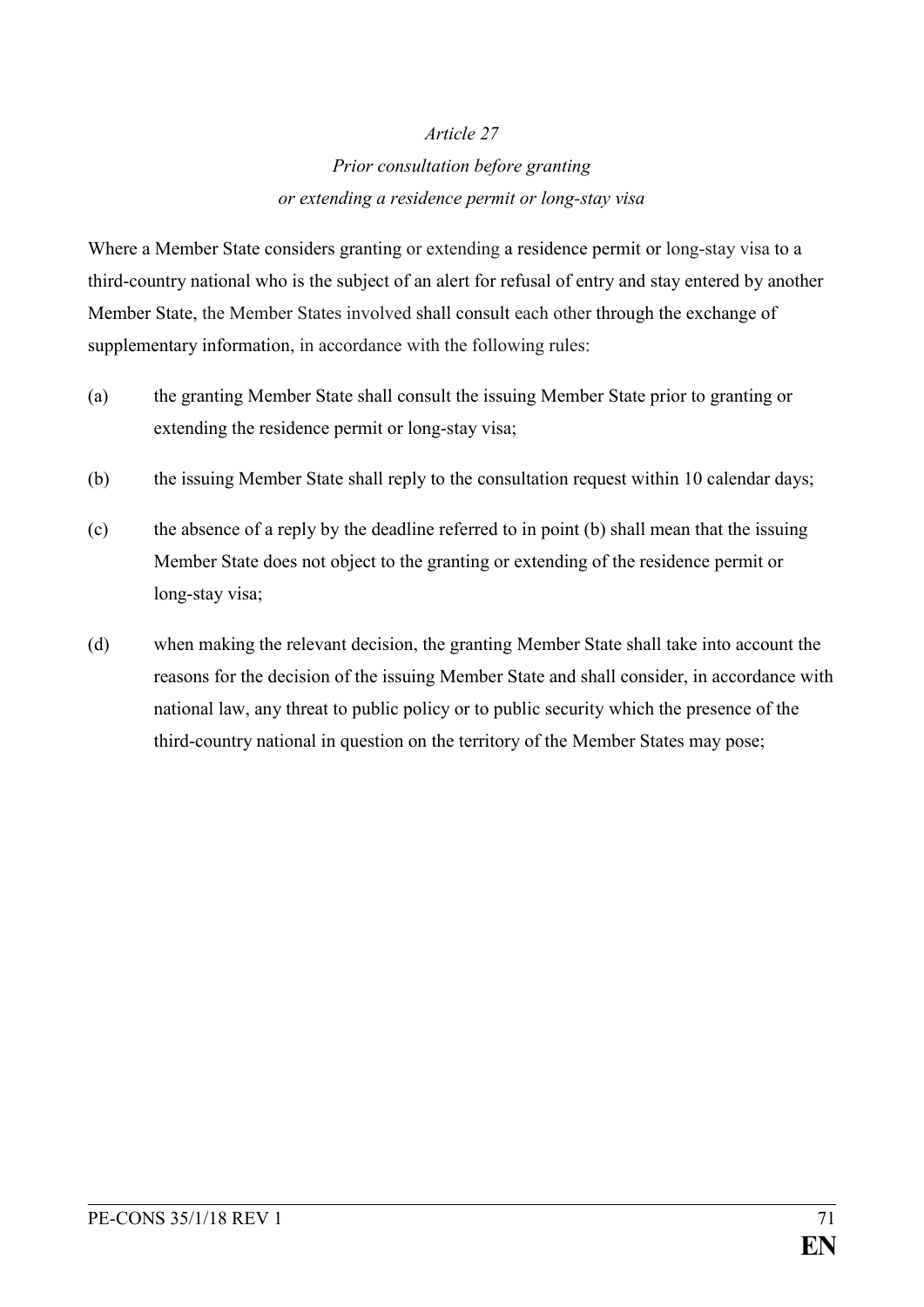- (e) the granting Member State shall notify the issuing Member State of its decision; and
- (f) where the granting Member State notifies the issuing Member State that it intends to grant or extend the residence permit or long-stay visa or that it has decided to do so, the issuing Member State shall delete the alert for refusal of entry and stay.

The final decision on whether to grant a residence permit or long-stay visa to a third-country national rests with the granting Member State.

# *Article 28 Prior consultation before entering an alert for refusal of entry and stay*

Where a Member State has taken a decision referred to in Article 24(1) and considers entering an alert for refusal of entry and stay on a third-country national who is the holder of a valid residence permit or long-stay visa granted by another Member State, the Member States involved shall consult each other through the exchange of supplementary information, in accordance with the following rules:

(a) the Member State that has taken the decision referred to in Article 24(1) shall inform the granting Member State of the decision;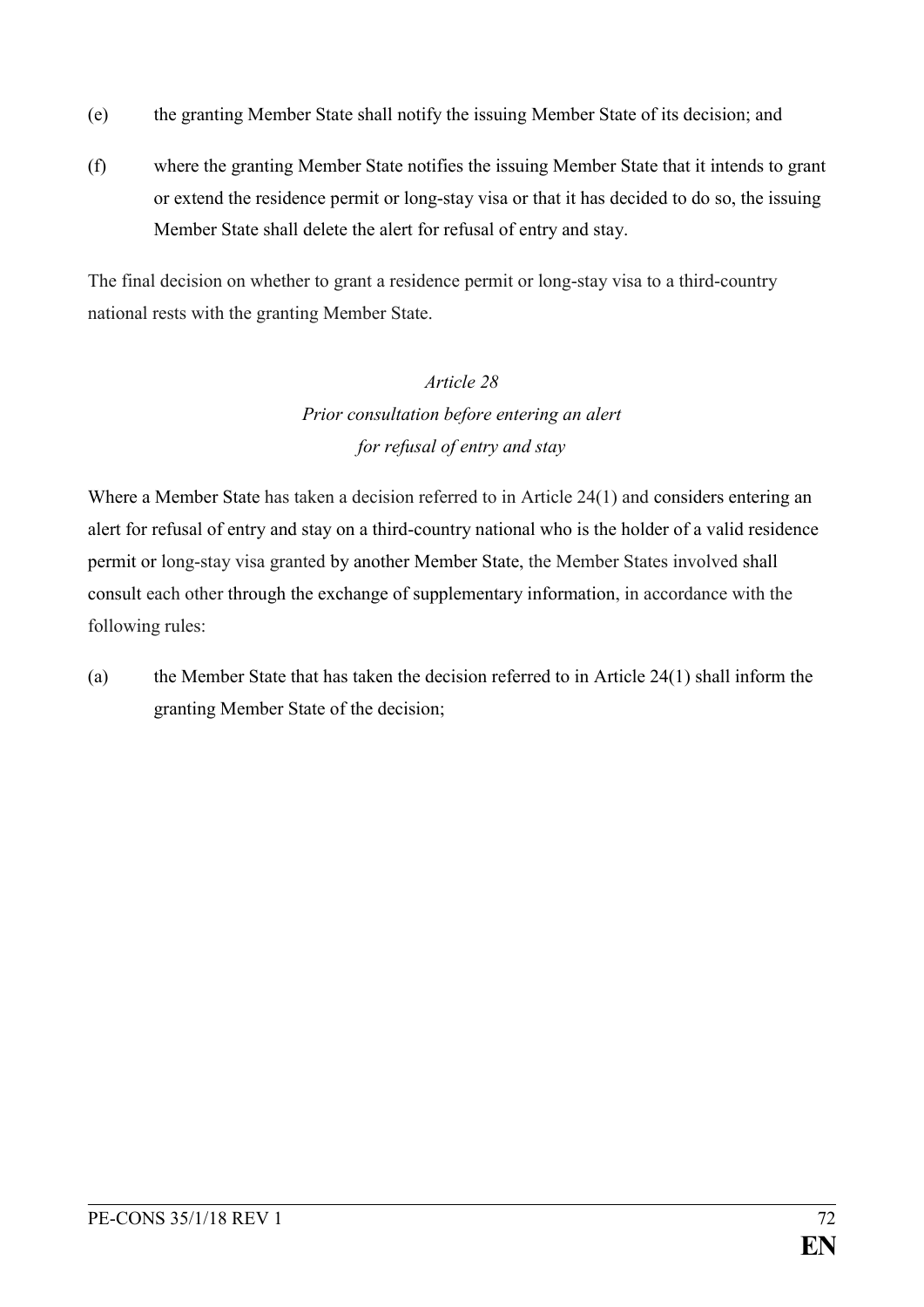- (b) the information exchanged under point (a) of this Article shall include sufficient detail on the reasons for the decision referred to in Article 24(1);
- (c) on the basis of the information provided by the Member State that has taken the decision referred to in Article 24(1), the granting Member State shall consider whether there are reasons for withdrawing the residence permit or long-stay visa;
- (d) when making the relevant decision, the granting Member State shall take into account the reasons for the decision of the Member State that has taken the decision referred to in Article 24(1) and shall consider, in accordance with national law, any threat to public policy or to public security which the presence of the third-country national in question on the territory of the Member States may pose;
- (e) within 14 calendar days of receipt of the request for consultation the granting Member State shall notify the Member State that has taken the decision referred to in Article 24(1) of its decision or, where it has been impossible for the granting Member State to take a decision within that period, shall make a reasoned request to extend exceptionally the time period for its response for a maximum of a further 12 calendar days;
- (f) where the granting Member State notifies the Member State that has taken the decision referred to in Article 24(1) that it is maintaining the residence permit or long-stay visa, the Member State that has taken the decision shall not enter the alert for refusal of entry and stay.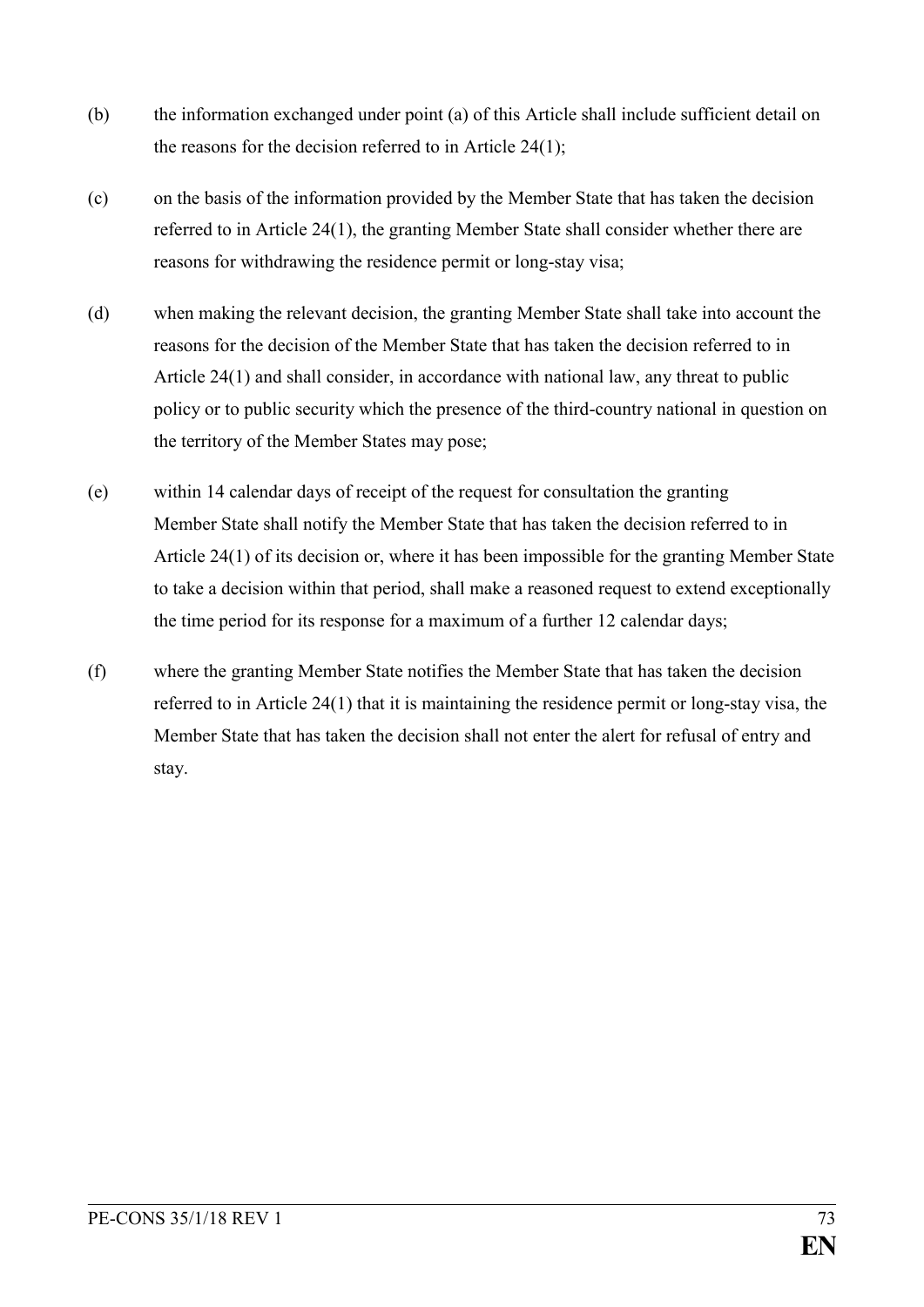# *A posteriori consultation after entering an alert for refusal of entry and stay*

Where it emerges that a Member State has entered an alert for refusal of entry and stay on a third-country national who is the holder of a valid residence permit or long-stay visa granted by another Member State, the Member States involved shall consult each other through the exchange of supplementary information, in accordance with the following rules:

- (a) the issuing Member State shall inform the granting Member State of the alert for refusal of entry and stay;
- (b) the information exchanged under point (a) shall include sufficient detail on the reasons for the alert for refusal of entry and stay;
- (c) on the basis of the information provided by the issuing Member State, the granting Member State shall consider whether there are reasons for withdrawing the residence permit or long-stay visa;
- (d) when making its decision, the granting Member State shall take into account the reasons for the decision of the issuing Member State and shall consider, in accordance with national law, any threat to public policy or to public security which the presence of the third-country national in question on the territory of the Member States may pose;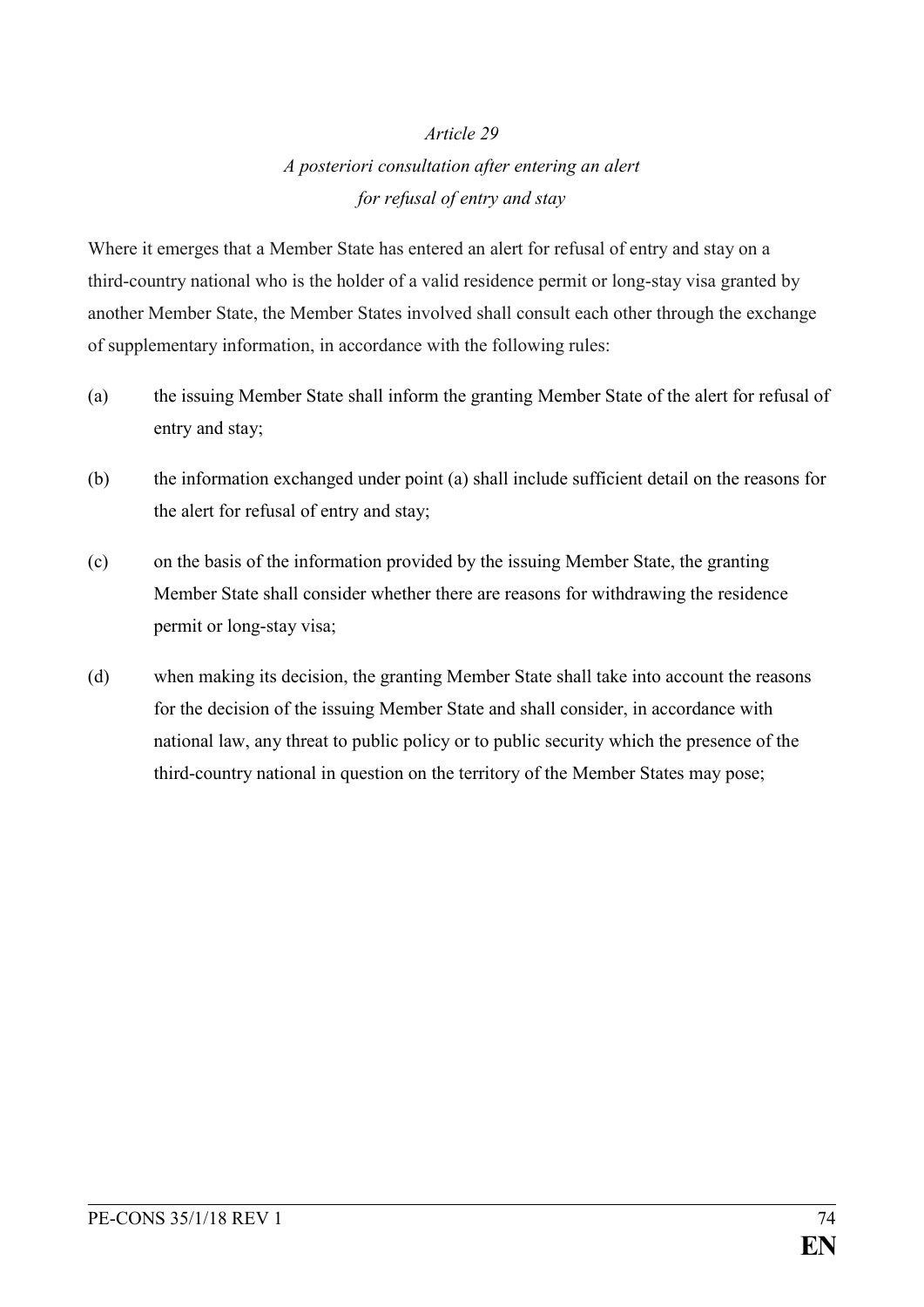- (e) within 14 calendar days of receipt of the request for consultation the granting Member State shall notify the issuing Member State of its decision or, where it has been impossible for the granting Member State to take a decision within that period, shall make a reasoned request to extend exceptionally the time period for its response for a maximum of a further 12 calendar days;
- (f) where the granting Member State notifies the issuing Member State that it is maintaining the residence permit or long-stay visa, the issuing Member State shall immediately delete the alert for refusal of entry and stay.

# *Consultation in the case of a hit concerning a third-country national holding a valid residence permit or long-stay visa*

Where a Member State encounters a hit on an alert for refusal of entry and stay entered by a Member State on a third-country national who is the holder of a valid residence permit or long-stay visa granted by another Member State, the Member States involved shall consult each other through the exchange of supplementary information, in accordance with the following rules:

- (a) the executing Member State shall inform the issuing Member State of the situation;
- (b) the issuing Member State shall initiate the procedure laid down in Article 29;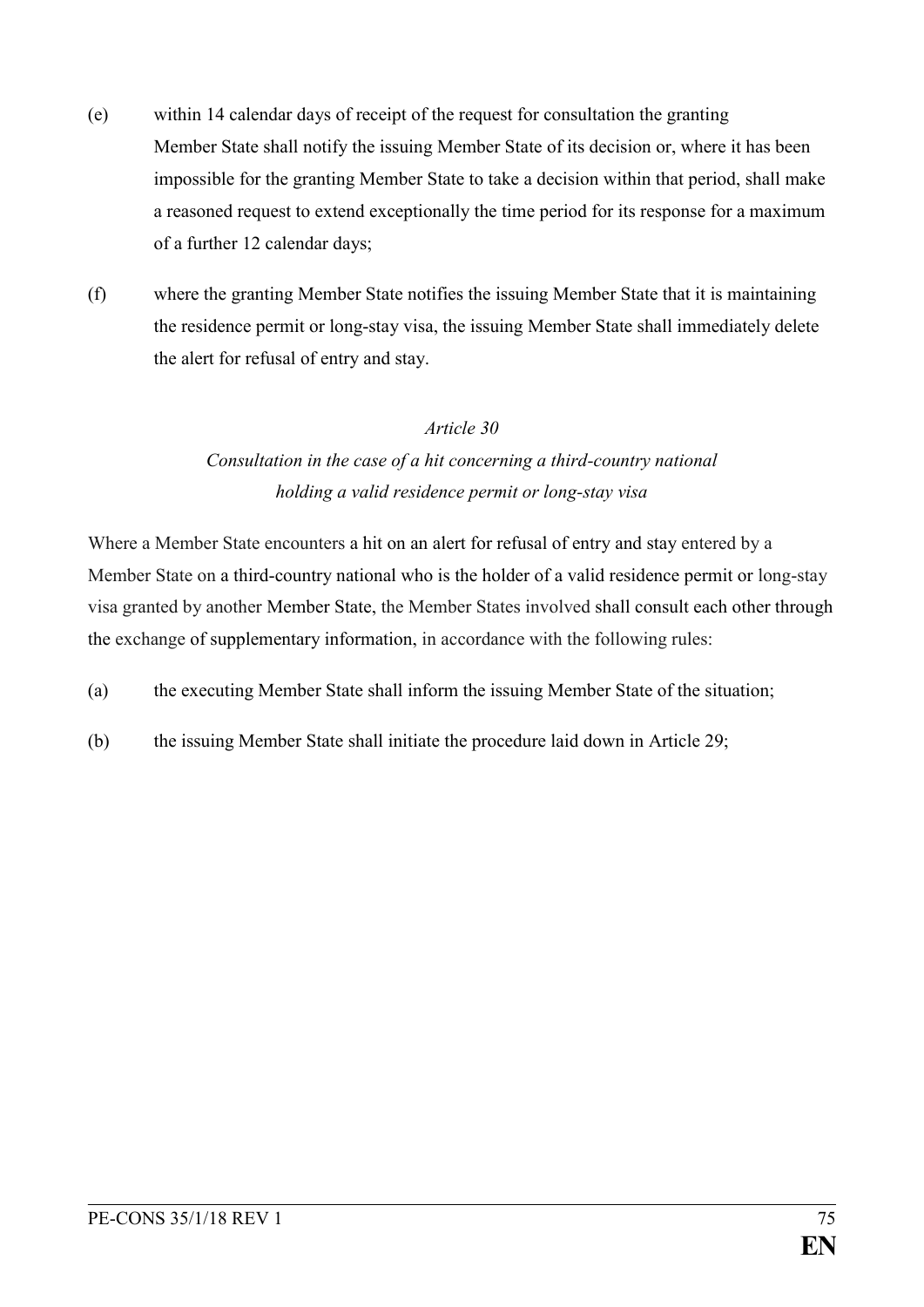(c) the issuing Member State shall notify the executing Member State of the outcome following the consultation.

The decision on the entry of the third-country national shall be taken by the executing Member State in accordance with Regulation (EU) 2016/399.

# *Article 31*

## *Statistics on exchange of information*

Member States shall provide statistics to eu-LISA on an annual basis on the exchanges of information carried out in accordance with Articles 27 to 30 and on the instances in which the deadlines provided for in those Articles were not met.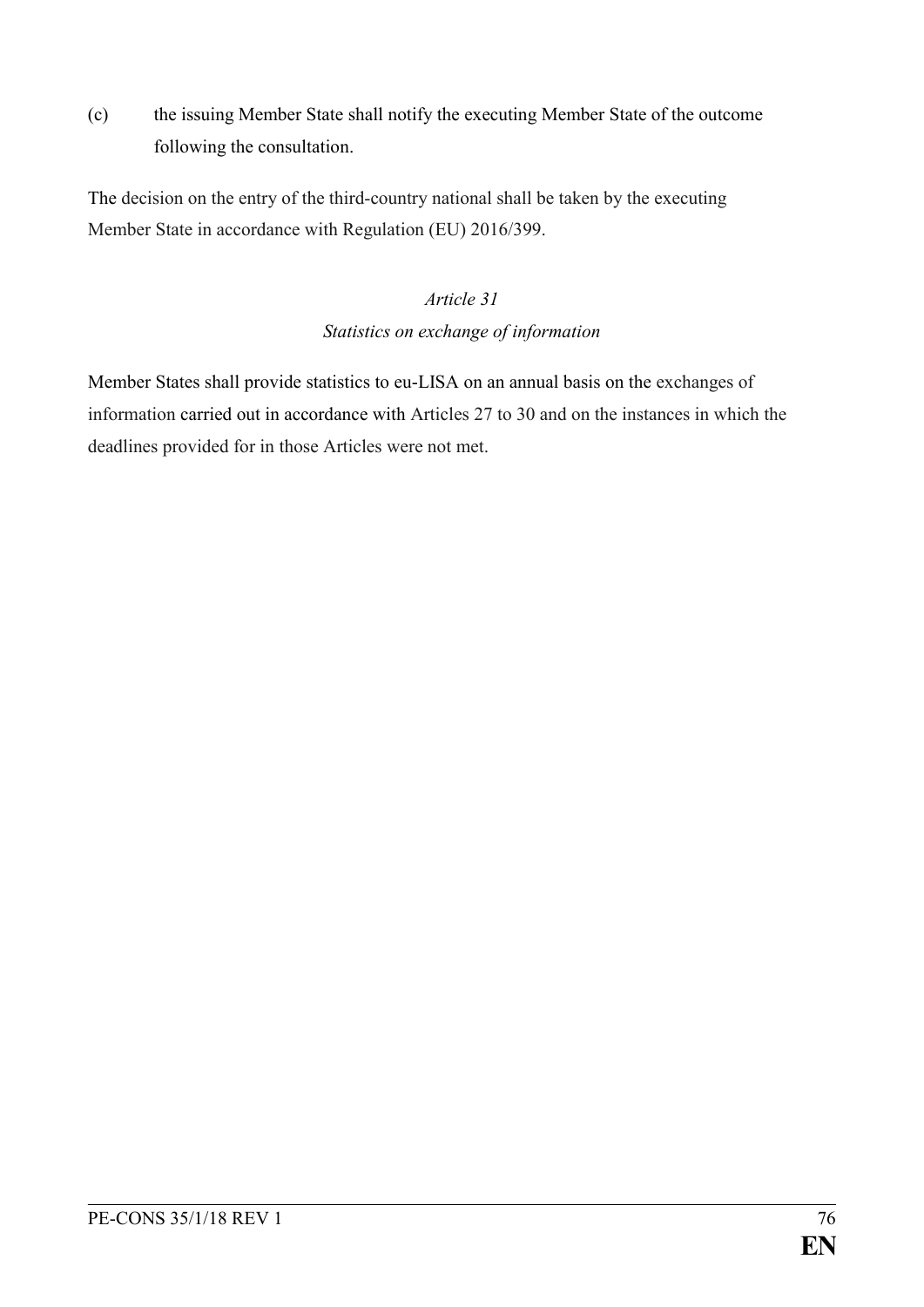# **Chapter VI Search with biometric data**

## *Article 32*

*Specific rules for entering photographs, facial images and dactyloscopic data*

- 1. Only photographs, facial images and dactyloscopic data referred to in points (w) and (x) of Article 20(2) which fulfil minimum data quality standards and technical specifications shall be entered into SIS. Before such data are entered, a quality check shall be performed in order to ascertain whether the minimum data quality standards and technical specifications have been met.
- 2. Dactyloscopic data entered in SIS may consist of one to ten flat fingerprints and one to ten rolled fingerprints. It may also include up to two palm prints.
- 3. Minimum data quality standards and technical specifications shall be established in accordance with paragraph 4 of this Article for the storage of the biometric data referred to in paragraph 1 of this Article. Those minimum data quality standards and technical specifications shall set the level of quality required for using the data to verify the identity of a person in accordance with Article 33(1) and for using the data to identify a person in accordance with Article 33(2) to (4).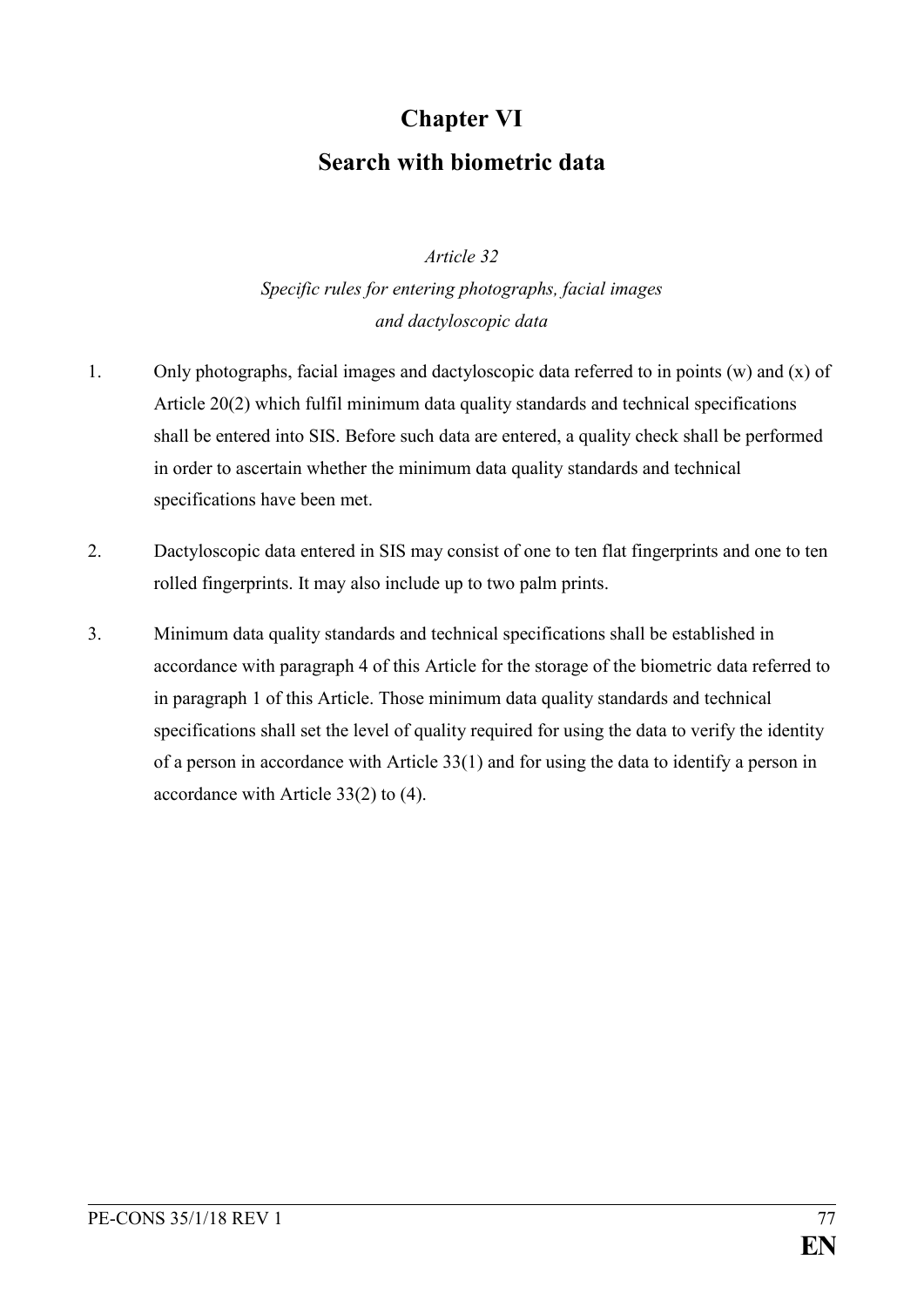4. The Commission shall adopt implementing acts to lay down the minimum data quality standards and technical specifications referred to in paragraphs 1 and 3 of this Article. Those implementing acts shall be adopted in accordance with the examination procedure referred to in Article 62(2).

# *Article 33*

*Specific rules for verification or search with photographs, facial images and dactyloscopic data*

- 1. Where photographs, facial images and dactyloscopic data are available in an alert in SIS, such photographs, facial images and dactyloscopic data shall be used to confirm the identity of a person who has been located as a result of an alphanumeric search made in SIS.
- 2. Dactyloscopic data may be searched in all cases to identify a person. However, dactyloscopic data shall be searched to identify a person where the identity of the person cannot be ascertained by other means. For that purpose, the Central SIS shall contain an Automated Fingerprint Identification System (AFIS).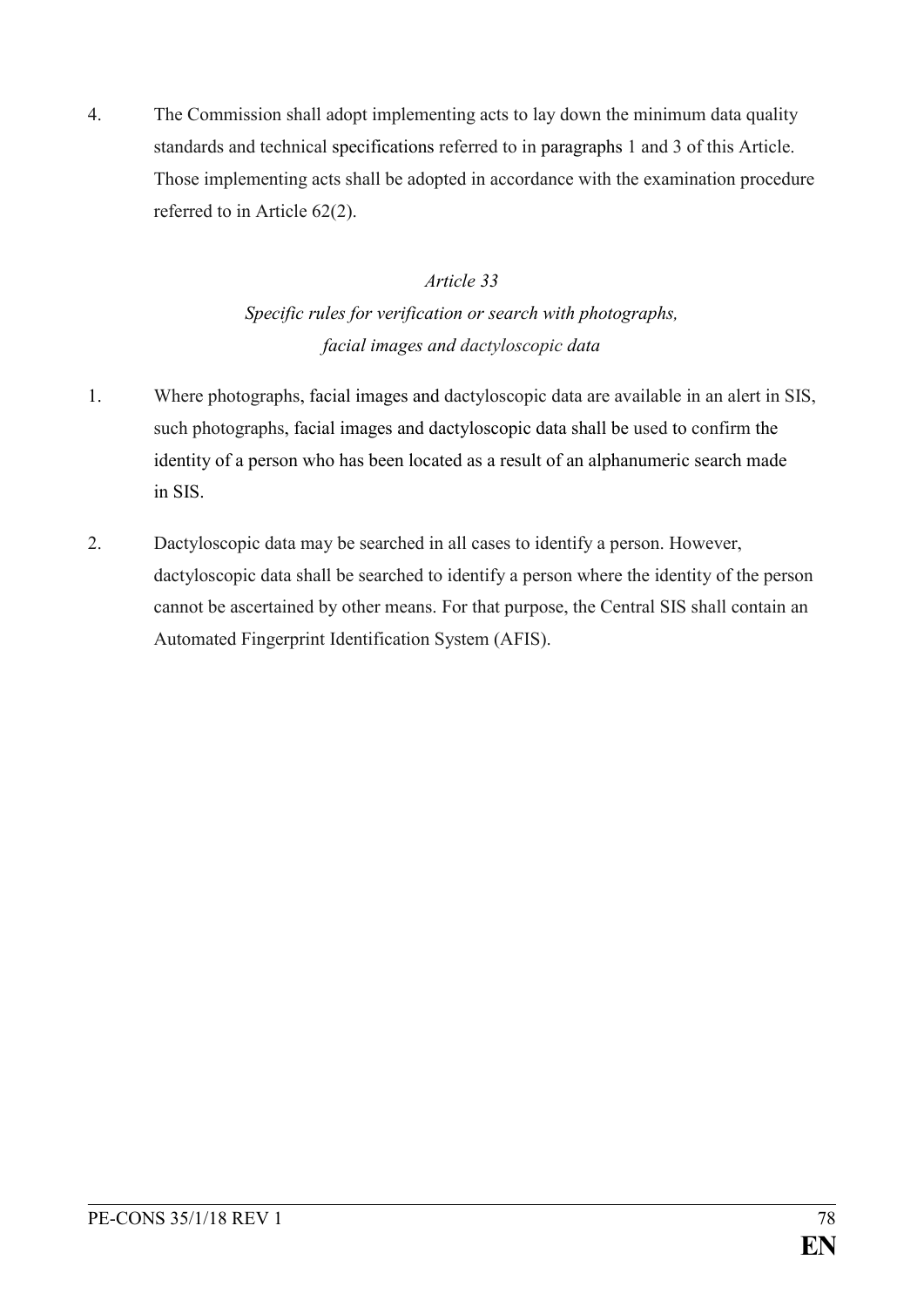- 3. Dactyloscopic data in SIS in relation to alerts entered in accordance with Articles 24 and 25 may also be searched using complete or incomplete sets of fingerprints or palm prints discovered at the scenes of serious crimes or terrorist offences under investigation, where it can be established to a high degree of probability that those sets of prints belong to a perpetrator of the offence and provided that the search is carried out simultaneously in the Member State's relevant national fingerprints databases.
- 4. As soon as it becomes technically possible, and while ensuring a high degree of reliability of identification, photographs and facial images may be used to identify a person in the context of regular border crossing points.

Before this functionality is implemented in SIS, the Commission shall present a report on the availability, readiness and reliability of the required technology. The European Parliament shall be consulted on the report.

After the start of the use of the functionality at regular border crossing points, the Commission shall be empowered to adopt delegated acts in accordance with Article 61 to supplement this Regulation concerning the determination of other circumstances in which photographs and facial images may be used to identify persons.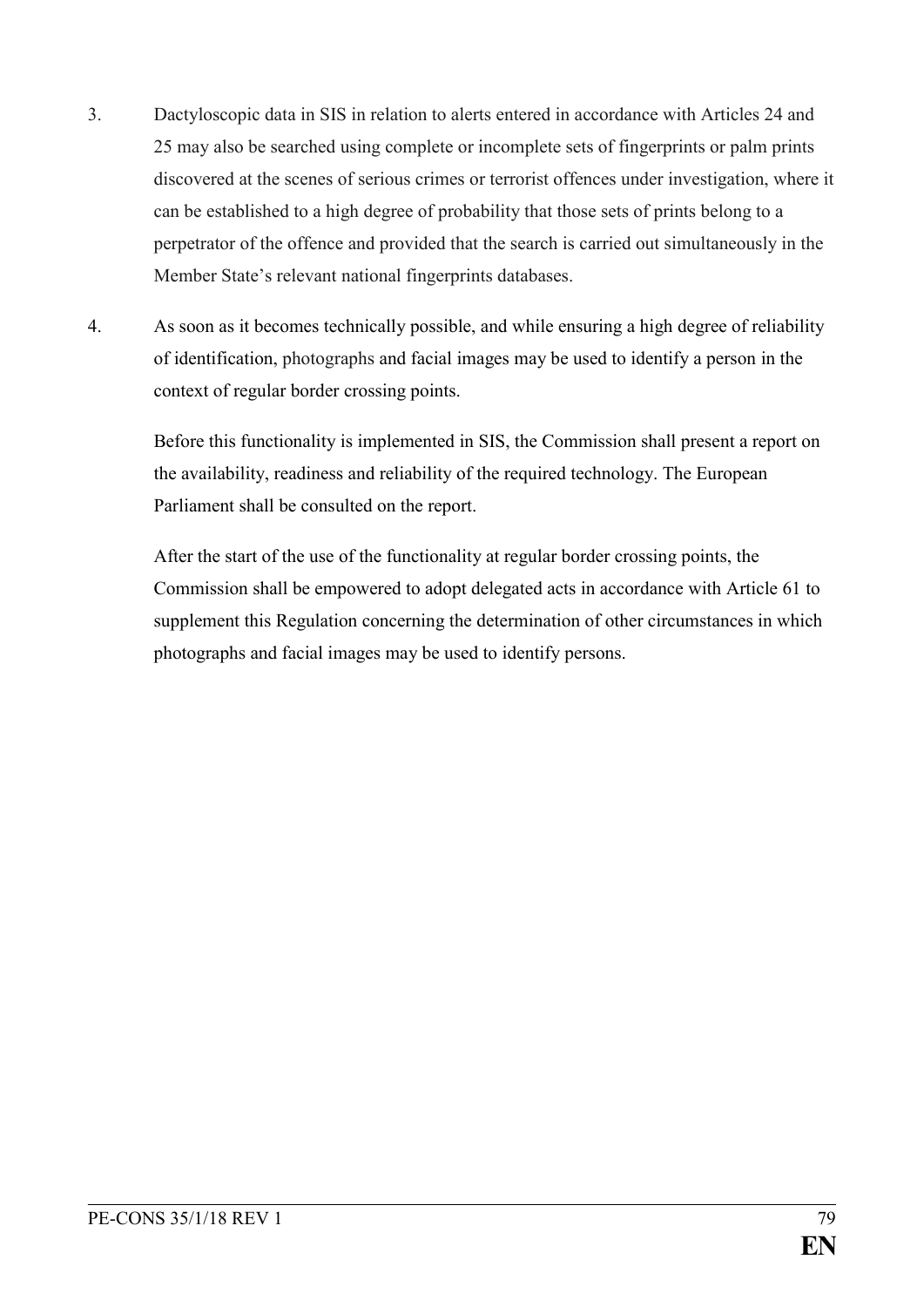# **Chapter VII**

# **Right of access and review and deletion of alerts**

## *Article 34*

## *National competent authorities having a right to access data in SIS*

- 1. National competent authorities responsible for the identification of third-country nationals shall have access to data entered in SIS and the right to search such data directly or in a copy of the SIS database for the purposes of:
	- (a) border control, in accordance with Regulation (EU) 2016/399;
	- (b) police and customs checks carried out within the Member State concerned, and the coordination of such checks by designated authorities;
	- (c) the prevention, detection, investigation or prosecution of terrorist offences or other serious criminal offences or the execution of criminal penalties, within the Member State concerned, provided that Directive (EU) 2016/680 applies;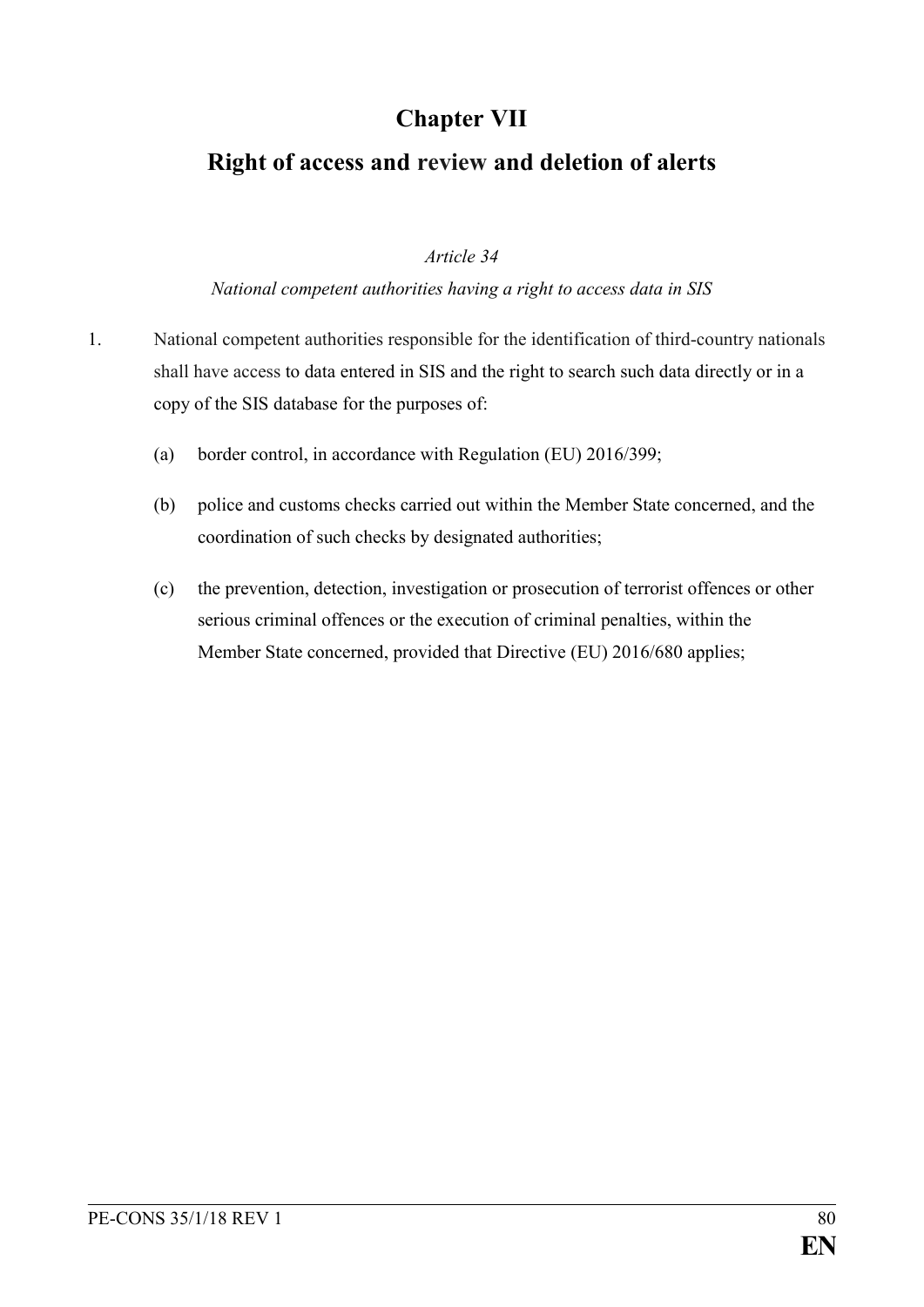- (d) examining the conditions and taking decisions related to the entry and stay of third-country nationals on the territory of the Member States, including on residence permits and long-stay visas, and to the return of third-country nationals, as well as carrying out checks on third-country nationals who are illegally entering or staying on the territory of the Member States;
- (e) security checks on third-country nationals who apply for international protection, insofar as authorities performing the checks are not 'determining authorities' as defined in point (f) of Article 2 of Directive 2013/32/EU of the European Parliament and of the Council**<sup>1</sup>** , and, where relevant, providing advice in accordance with Council Regulation (EC) No 377/2004**<sup>2</sup>** ;
- (f) examining visa applications and taking decisions related to those applications including on whether to annul, revoke or extend visas, in accordance with Regulation (EC) No 810/2009 of the European Parliament and of the Council**<sup>3</sup>** .

 $\mathbf{1}$ **<sup>1</sup>** Directive 2013/32/EU of the European Parliament and of the Council of 26 June 2013 on common procedures for granting and withdrawing international protection (OJ L 180, 29.6.2013, p. 60).

**<sup>2</sup>** Council Regulation (EC) No 377/2004 of 19 February 2004 on the creation of an immigration liaison officers network (OJ L 64, 2.3.2004, p. 1).

**<sup>3</sup>** Regulation (EC) No 810/2009 of the European Parliament and of the Council of 13 July 2009 establishing a Community Code on Visas (Visa Code) (OJ L 243, 15.9.2009, p. 1).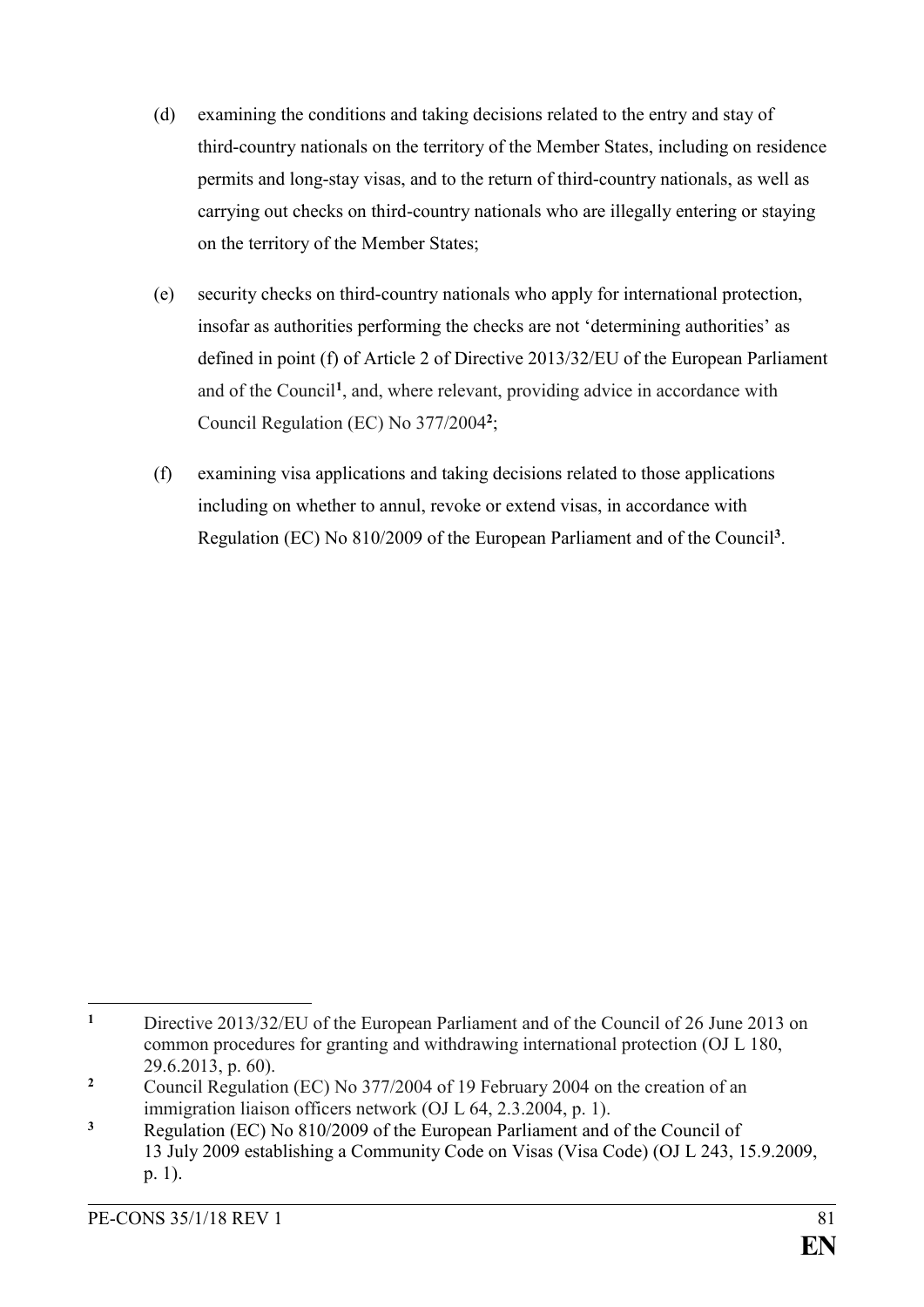- 2. The right to access data in SIS and the right to search such data directly may be exercised by national competent authorities responsible for naturalisation, as provided for in national law, for the purposes of examining an application for naturalisation.
- 3. For the purposes of Articles 24 and 25 the right to access data in SIS and the right to search such data directly may also be exercised by national judicial authorities, including those responsible for the initiation of public prosecutions in criminal proceedings and for judicial inquiries prior to charging a person, in the performance of their tasks, as provided for in national law, and by their coordinating authorities.
- 4. The right to access data concerning documents relating to persons entered in accordance with Article 38(2)(k) and (l) of Regulation (EU) 2018/...<sup>+</sup> and the right to search such data may also be exercised by the authorities referred to in point (f) of paragraph 1 of this Article.
- 5. The competent authorities referred to in this Article shall be included in the list referred to in Article 41(8).

<sup>1</sup> **<sup>+</sup>** OJ: Please insert the number of Regulation contained in PE-CONS 36/18.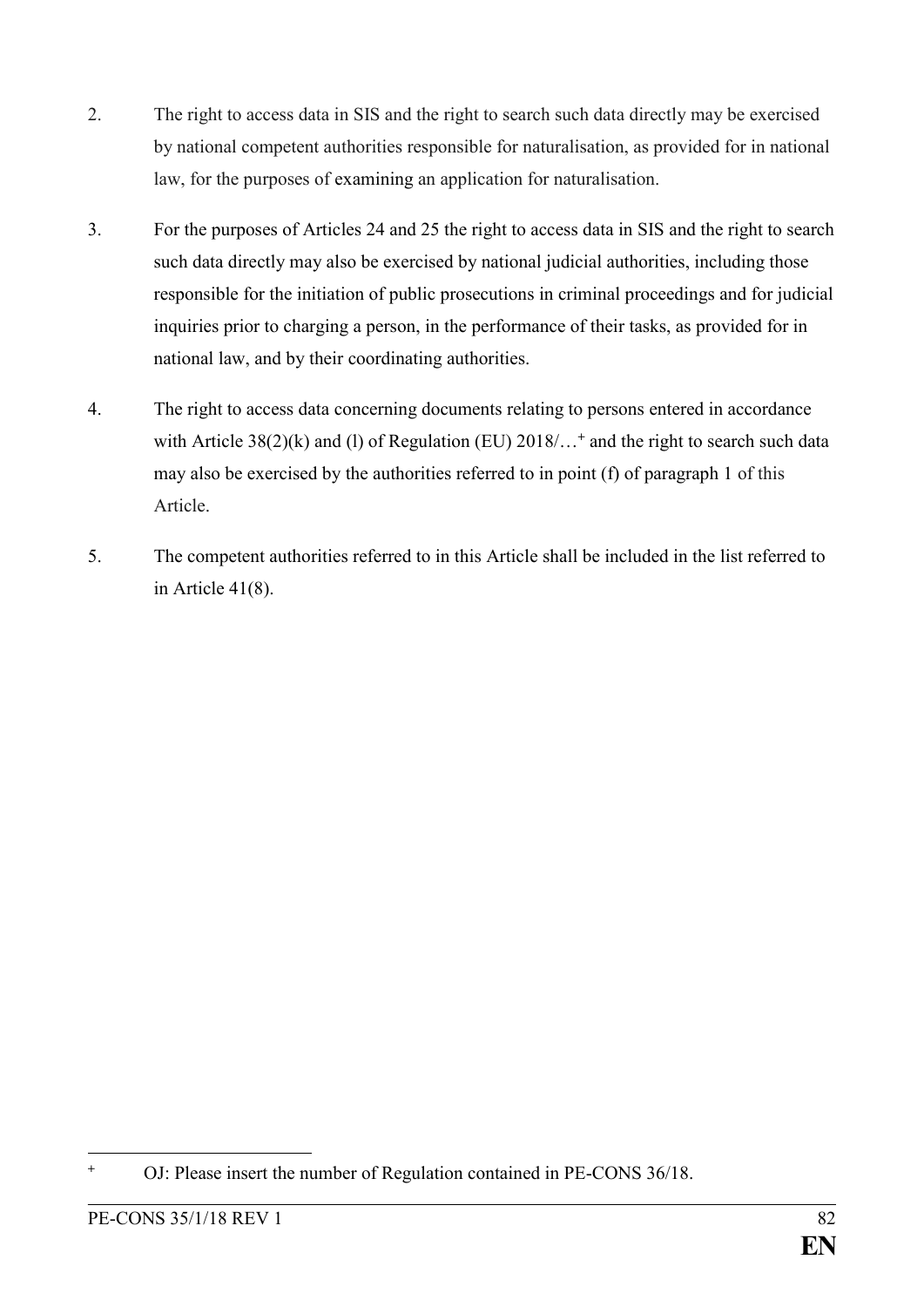# *Article 35 Access to data in SIS by Europol*

- 1. The European Union Agency for Law Enforcement Cooperation (Europol), established by Regulation (EU) 2016/794, shall, where necessary to fulfil its mandate, have the right to access and search data in SIS. Europol may also exchange and further request supplementary information in accordance with the provisions of the SIRENE Manual.
- 2. Where a search by Europol reveals the existence of an alert in SIS, Europol shall inform the issuing Member State through the exchange of supplementary information by means of the Communication Infrastructure and in accordance with the provisions set out in the SIRENE Manual. Until Europol is able to use the functionalities intended for the exchange of supplementary information, it shall inform issuing Member States through the channels defined by Regulation (EU) 2016/794.
- 3. Europol may process the supplementary information that has been provided to it by Member States for the purposes of comparing it with its databases and operational analysis projects, aimed at identifying connections or other relevant links and for the strategic, thematic or operational analyses referred to in points (a), (b) and (c) of Article 18(2) of Regulation (EU) 2016/794. Any processing by Europol of supplementary information for the purpose of this Article shall be carried out in accordance with that Regulation.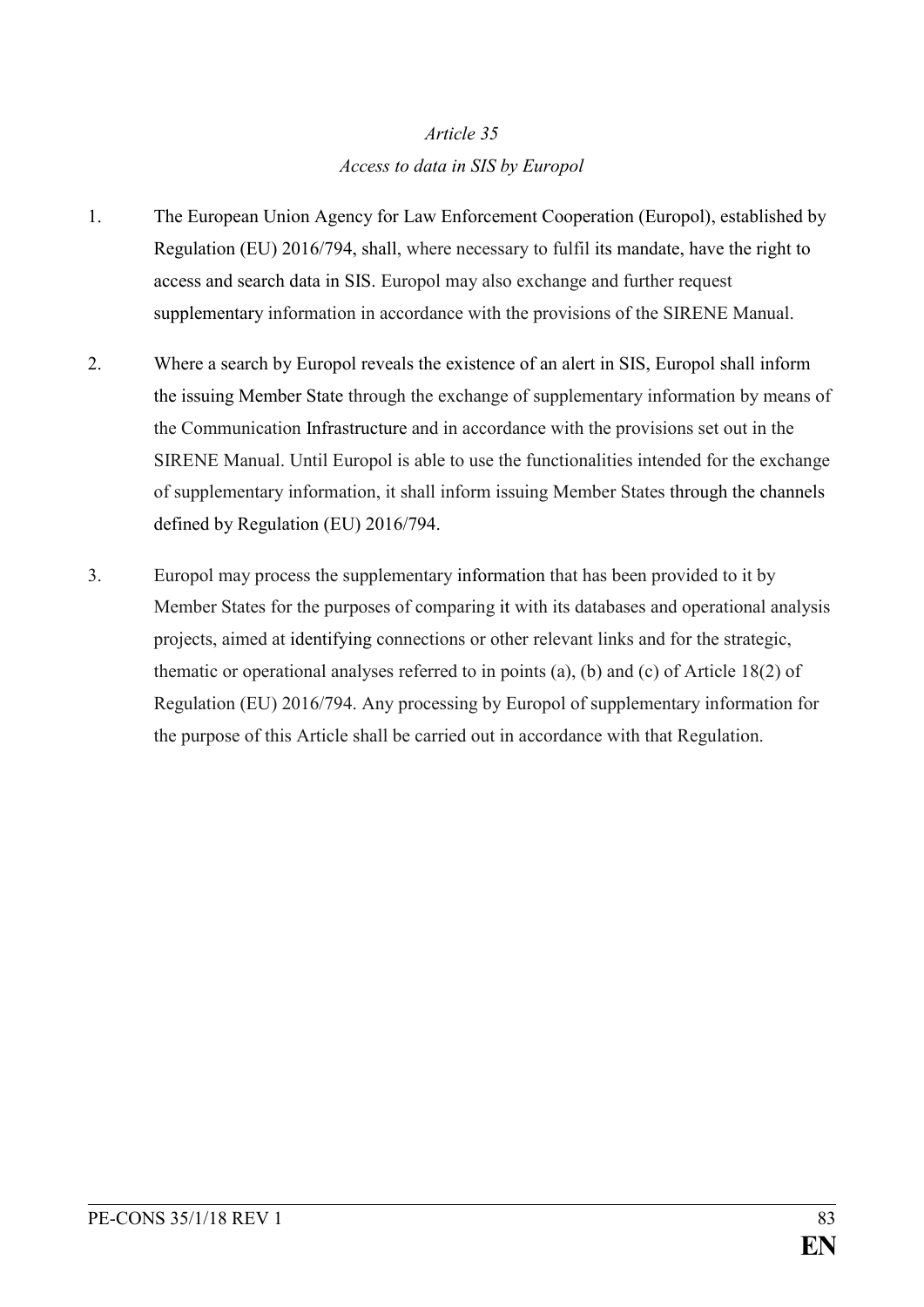- 4. Europol's use of information obtained from a search in SIS or from the processing of supplementary information shall be subject to the consent of the issuing Member State. If the Member State allows the use of such information, its handling by Europol shall be governed by Regulation (EU) 2016/794. Europol shall only communicate such information to third countries and third bodies with the consent of the issuing Member State and in full compliance with Union law on data protection.
- 5. Europol shall:
	- (a) without prejudice to paragraphs 4 and 6, not connect parts of SIS nor transfer the data contained in it to which it has access to any system for data collection and processing operated by or at Europol, nor download or otherwise copy any part of SIS;
	- (b) notwithstanding Article 31(1) of Regulation (EU) 2016/794, delete supplementary information containing personal data at the latest one year after the related alert has been deleted. By way of derogation, where Europol has information in its databases or operational analysis projects on a case to which the supplementary information is related, in order for Europol to perform its tasks, Europol may exceptionally continue to store the supplementary information when necessary. Europol shall inform the issuing and the executing Member State of the continued storage of such supplementary information and present a justification for it;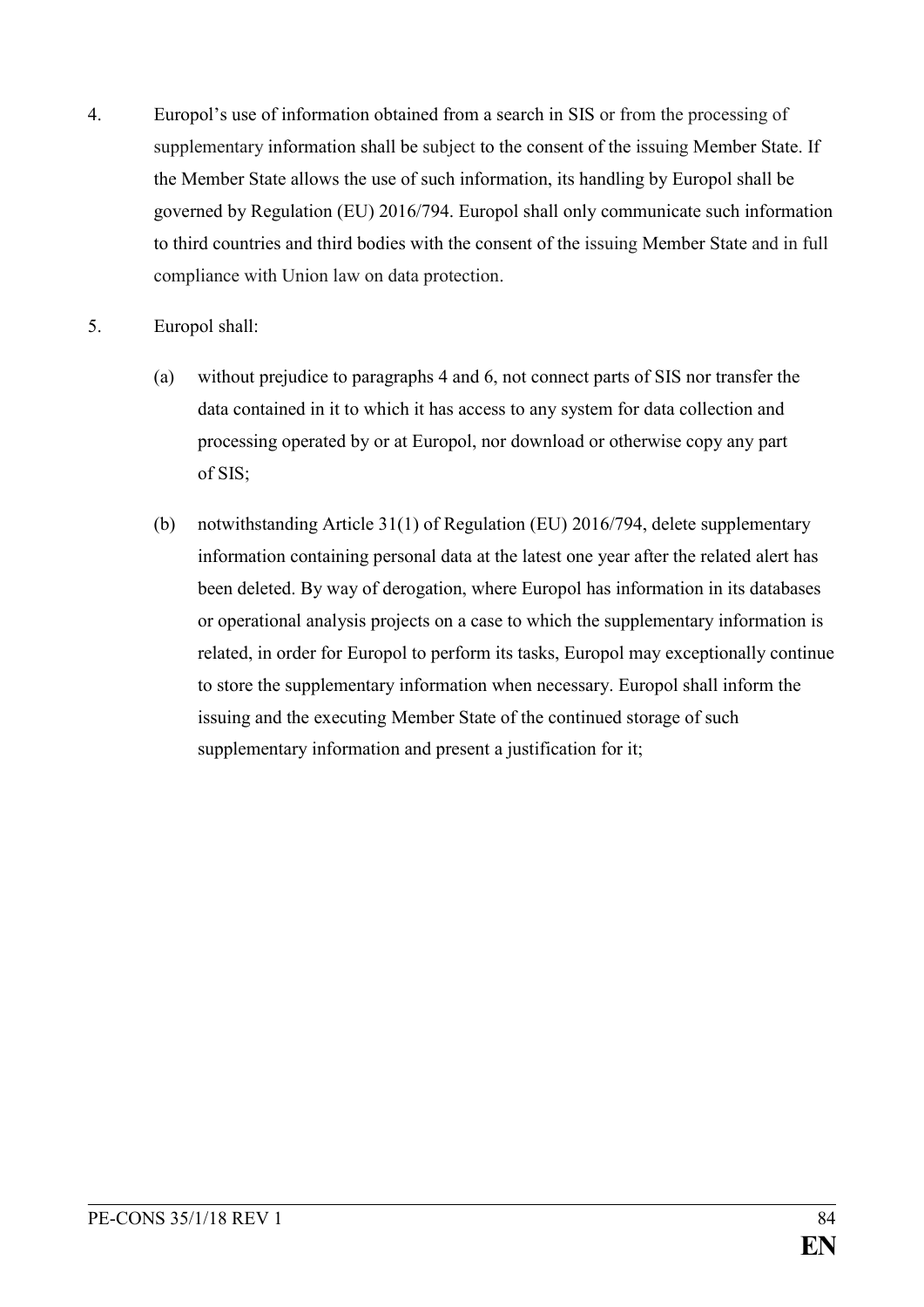- (c) limit access to data in SIS, including supplementary information, to specifically authorised staff of Europol who require access to such data for the performance of their tasks;
- (d) adopt and apply measures to ensure security, confidentiality and self-monitoring in accordance with Articles 10, 11 and 13;
- (e) ensure that its staff who are authorised to process SIS data receive appropriate training and information in accordance with Article 14(1); and
- (f) without prejudice to Regulation (EU) 2016/794, allow the European Data Protection Supervisor to monitor and review the activities of Europol in the exercise of its right to access and search data in SIS and in the exchange and processing of supplementary information.
- 6. Europol shall only copy data from SIS for technical purposes where such copying is necessary in order for duly authorised Europol staff to carry out a direct search. This Regulation shall apply to such copies. The technical copy shall only be used for the purpose of storing SIS data whilst those data are searched. Once the data have been searched they shall be deleted. Such uses shall not be considered to be unlawful downloading or copying of SIS data. Europol shall not copy alert data or additional data issued by Member States or from CS-SIS into other Europol systems.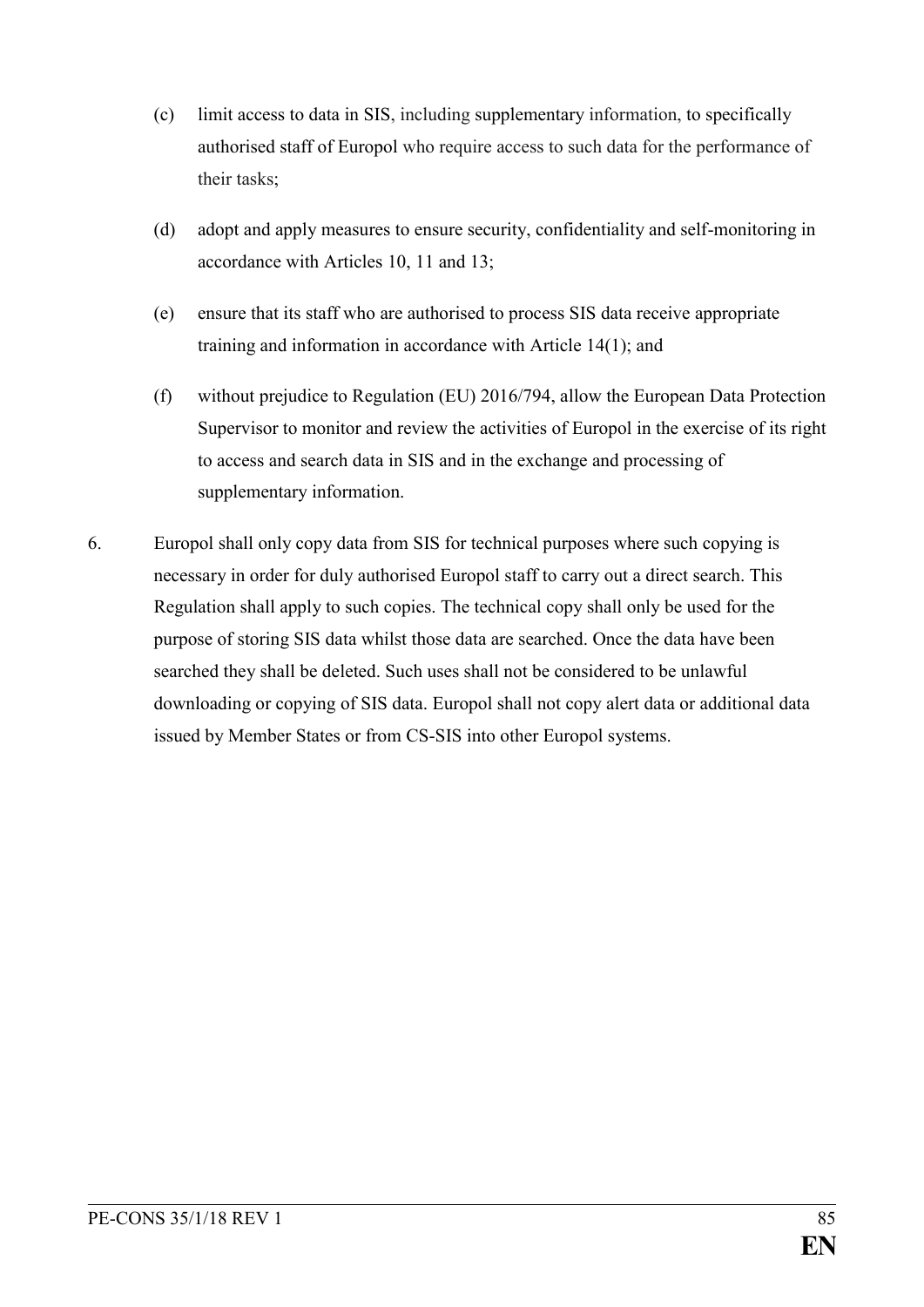- 7. For the purpose of verifying the lawfulness of data processing, self-monitoring and ensuring proper data security and integrity, Europol shall keep logs of every access to and search in SIS in accordance with the provisions of Article 12. Such logs and documentation shall not be considered to be unlawful downloading or copying of part of SIS.
- 8. Member States shall inform Europol through the exchange of supplementary information of any hit on alerts related to terrorist offences. Member States may exceptionally not inform Europol if doing so would jeopardise current investigations, the safety of an individual or be contrary to essential interests of the security of the issuing Member State.
- 9. Paragraph 8 shall apply from the date that Europol is able to receive supplementary information in accordance with paragraph 1.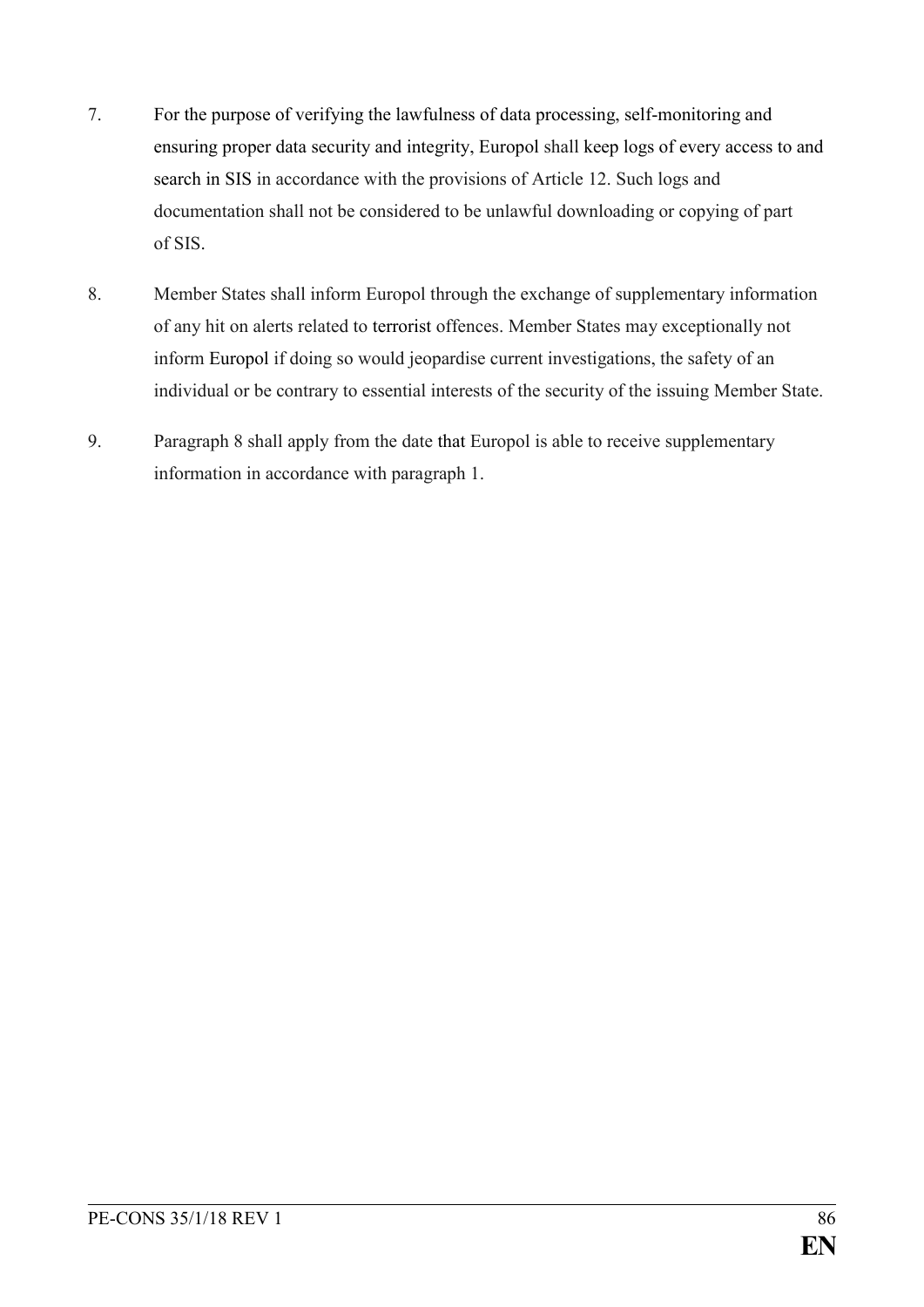*Access to data in SIS by the European Border and Coast Guard teams, teams of staff involved in return-related tasks, and members of the migration management support teams*

- 1. In accordance with Article 40(8) of Regulation (EU) 2016/1624, the members of the teams referred to in points (8) and (9) of Article 2 of that Regulation shall, within their mandate and provided that they are authorised to carry out checks in accordance with Article 34(1) of this Regulation and have received the required training in accordance with Article 14(1) of this Regulation, have the right to access and search data in SIS insofar it is necessary for the performance of their task and as required by the operational plan for a specific operation. Access to data in SIS shall not be extended to any other team members.
- 2. Members of the teams referred to in paragraph 1 shall exercise the right to access and search data in SIS in accordance with paragraph 1 through a technical interface. The technical interface shall be set up and maintained by the European Border and Coast Guard Agency and shall allow direct connection to Central SIS.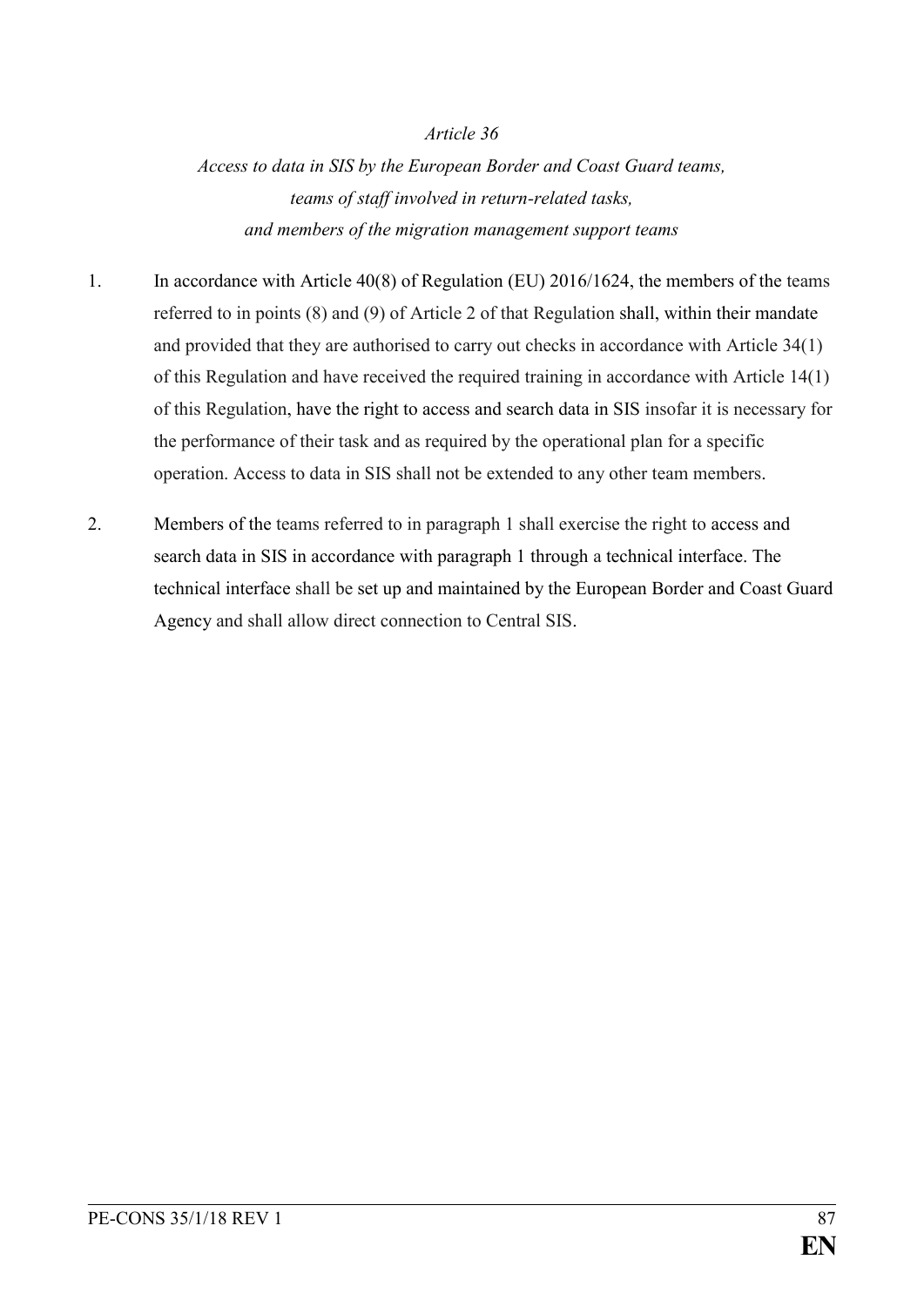- 3. Where a search by a member of the teams referred to in paragraph 1 of this Article reveals the existence of an alert in SIS, the issuing Member State shall be informed thereof. In accordance with Article 40 of Regulation (EU) 2016/1624, members of the teams shall only act in response to an alert in SIS under instructions from and, as a general rule, in the presence of border guards or staff involved in return-related tasks of the host Member State in which they are operating. The host Member State may authorise members of the teams to act on its behalf.
- 4. For the purpose of verifying the lawfulness of data processing, self-monitoring and ensuring proper data security and integrity, the European Border and Coast Guard Agency shall keep logs of every access to and search in SIS in accordance with the provisions of Article 12.
- 5. The European Border and Coast Guard Agency shall adopt and apply measures to ensure security, confidentiality and self-monitoring in accordance with Articles 10, 11 and 13 and shall ensure that the teams referred to in paragraph 1 of this Article apply those measures.
- 6. Nothing in this Article shall be interpreted as affecting the provisions of Regulation (EU) 2016/1624 concerning data protection or the European Border and Coast Guard Agency's liability for any unauthorised or incorrect processing of data by it.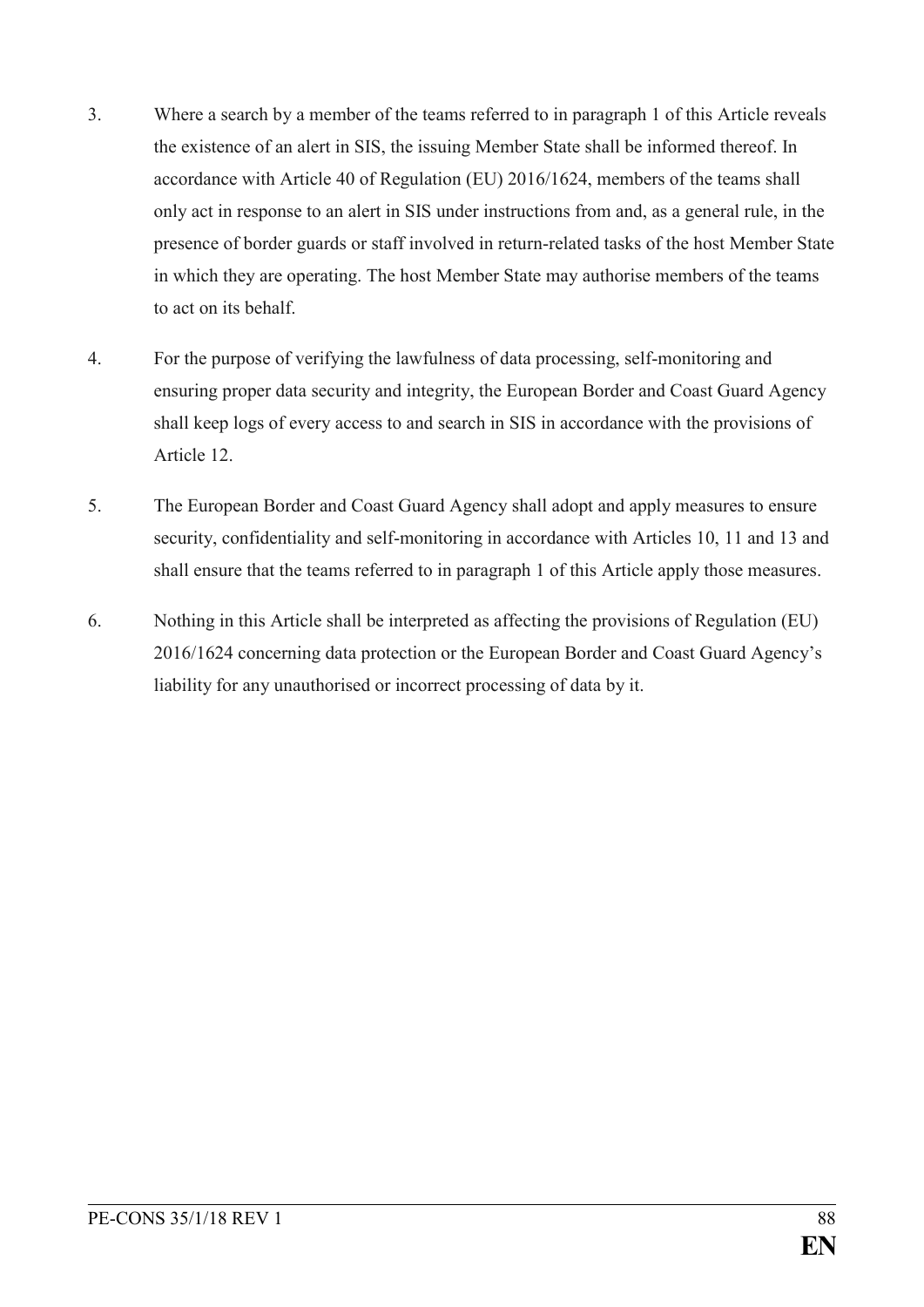- 7. Without prejudice to paragraph 2, no parts of SIS shall be connected to any system for data collection and processing operated by the teams referred to in paragraph 1 or by the European Border and Coast Guard Agency, nor shall the data in SIS to which those teams have access be transferred to such a system. No part of SIS shall be downloaded or copied. The logging of access and searches shall not be considered to be unlawful downloading or copying of SIS data.
- 8. The European Border and Coast Guard Agency shall allow the European Data Protection Supervisor to monitor and review the activities of the teams referred to in this Article in the exercise of their right to access and search data in SIS. This shall be without prejudice to the further provisions of Regulation (EU) 2018/…**<sup>+</sup>** .

# *Article 37 Evaluation of the use of SIS by Europol and the European Border and Coast Guard Agency*

- 1. The Commission shall carry out an evaluation of the operation and the use of SIS by Europol and the teams referred to in Article 36(1) at least every five years.
- 2. Europol and the European Border and Coast Guard Agency shall ensure adequate followup to the findings and recommendations stemming from the evaluation.

<sup>1</sup> **<sup>+</sup>** OJ: Please insert the number of Regulation contained in PE-CONS 31/18.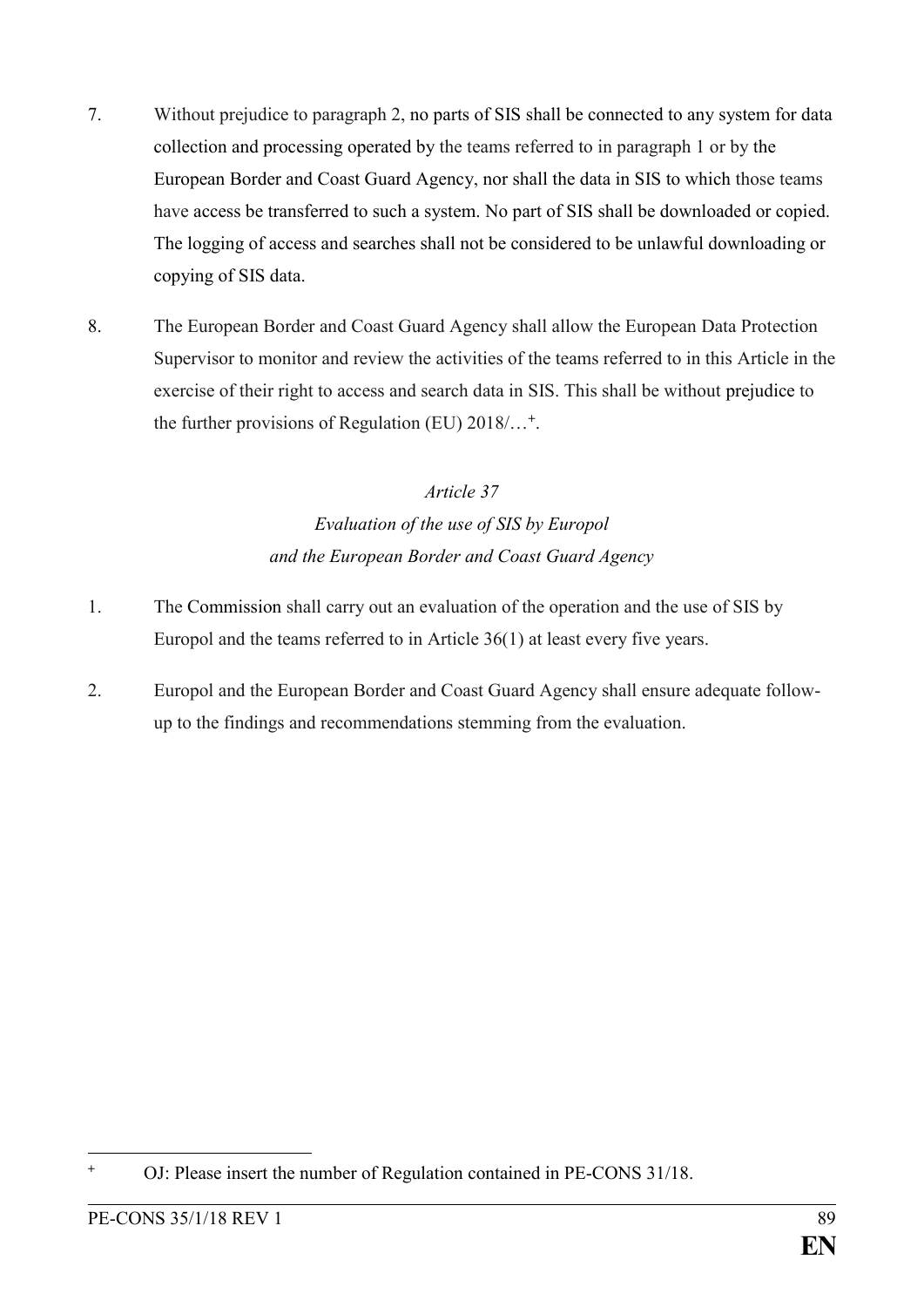3. A report on the results of the evaluation and follow-up to it shall be sent to the European Parliament and to the Council.

# *Article 38*

# *Scope of access*

End-users, including Europol and the members of the teams referred to in points (8) and (9) of Article 2 of Regulation (EU) 2016/1624, shall only access data which they require for the performance of their tasks.

# *Article 39*

# *Review period for alerts*

- 1. Alerts shall be kept only for the time required to achieve the purposes for which they were entered.
- 2. An issuing Member State shall, within three years of the entry of an alert into SIS, review the need to retain it. However, if the national decision on which the alert is based provides for a longer period of validity than three years, the alert shall be reviewed within five years.
- 3. Each Member State shall, where appropriate, set shorter review periods in accordance with its national law.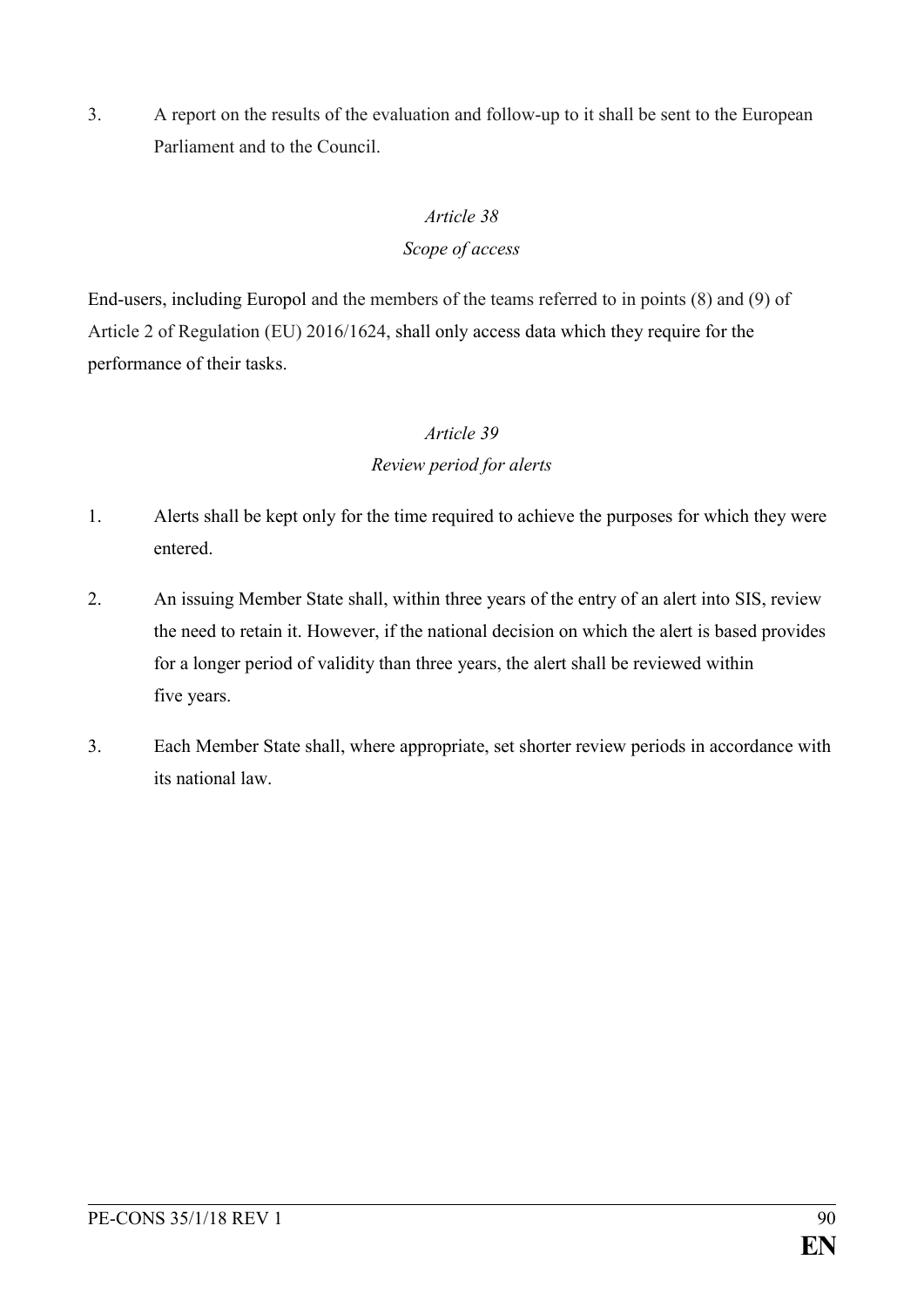- 4. Within the review period, the issuing Member State may, following a comprehensive individual assessment, which shall be recorded, decide to retain the alert for longer than the review period, where this proves necessary and proportionate for the purposes for which the alert was entered. In such a case, paragraph 2 shall also apply to the extension. Any such extension shall be communicated to CS-SIS.
- 5. Alerts shall be deleted automatically after the review period referred to in paragraph 2 has expired except where the issuing Member State has informed CS-SIS of an extension pursuant to paragraph 4. CS-SIS shall automatically inform the issuing Member State of the scheduled deletion of data four months in advance.
- 6. Member States shall keep statistics on the number of alerts the retention periods of which have been extended in accordance with paragraph 4 of this Article and transmit them, upon request, to the supervisory authorities referred to in Article 55.
- 7. As soon as it becomes clear to a SIRENE Bureau that an alert has achieved its purpose and should therefore be deleted, it shall immediately notify the authority which created the alert. The authority shall have 15 calendar days from the receipt of that notification to reply that the alert has been or shall be deleted or shall state reasons for the retention of the alert. If no reply has been received by the end of the 15-day period, the SIRENE Bureau shall ensure that the alert is deleted. Where permissible under national law, the alert shall be deleted by the SIRENE Bureau. SIRENE Bureaux shall report any recurring issues they encounter when acting under this paragraph to their supervisory authority.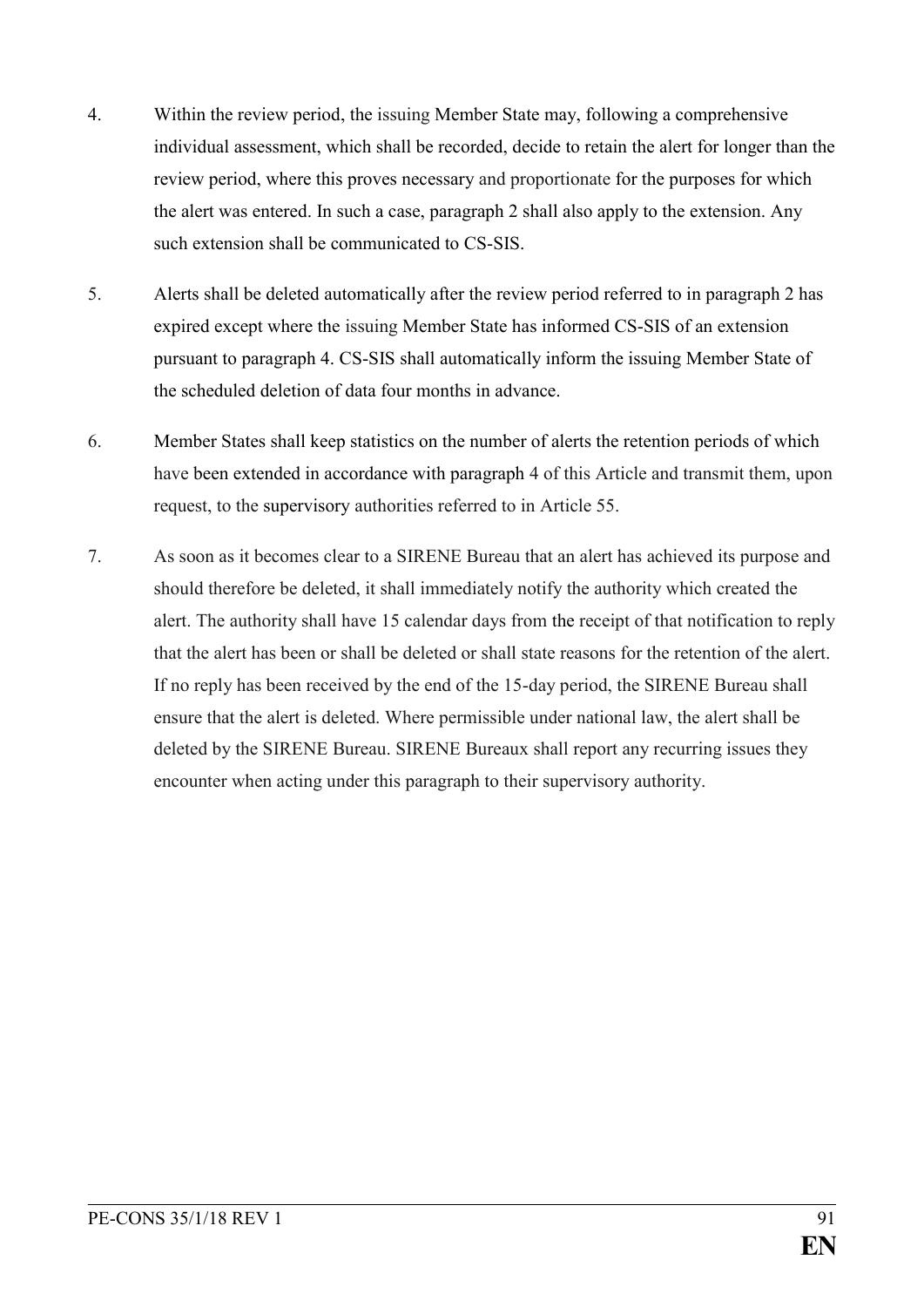## *Deletion of alerts*

- 1. Alerts for refusal of entry and stay pursuant to Article 24 shall be deleted:
	- (a) when the decision on the basis of which the alert was entered has been withdrawn or annulled by the competent authority; or
	- (b) where applicable, following the consultation procedure referred to in Article 27 and Article 29.
- 2. Alerts on third-country nationals who are the subject of a restrictive measure intended to prevent entry into or transit through the territory of Member States shall be deleted when the restrictive measure has been terminated, suspended or annulled.
- 3. Alerts on a person who has acquired citizenship of a Member State or of any State whose nationals are beneficiaries of the right of free movement under Union law shall be deleted as soon as the issuing Member State becomes aware, or is so informed pursuant to Article 44 that the person in question has acquired such citizenship.
- 4. Alerts shall be deleted upon expiry of the alert in accordance with Article 39.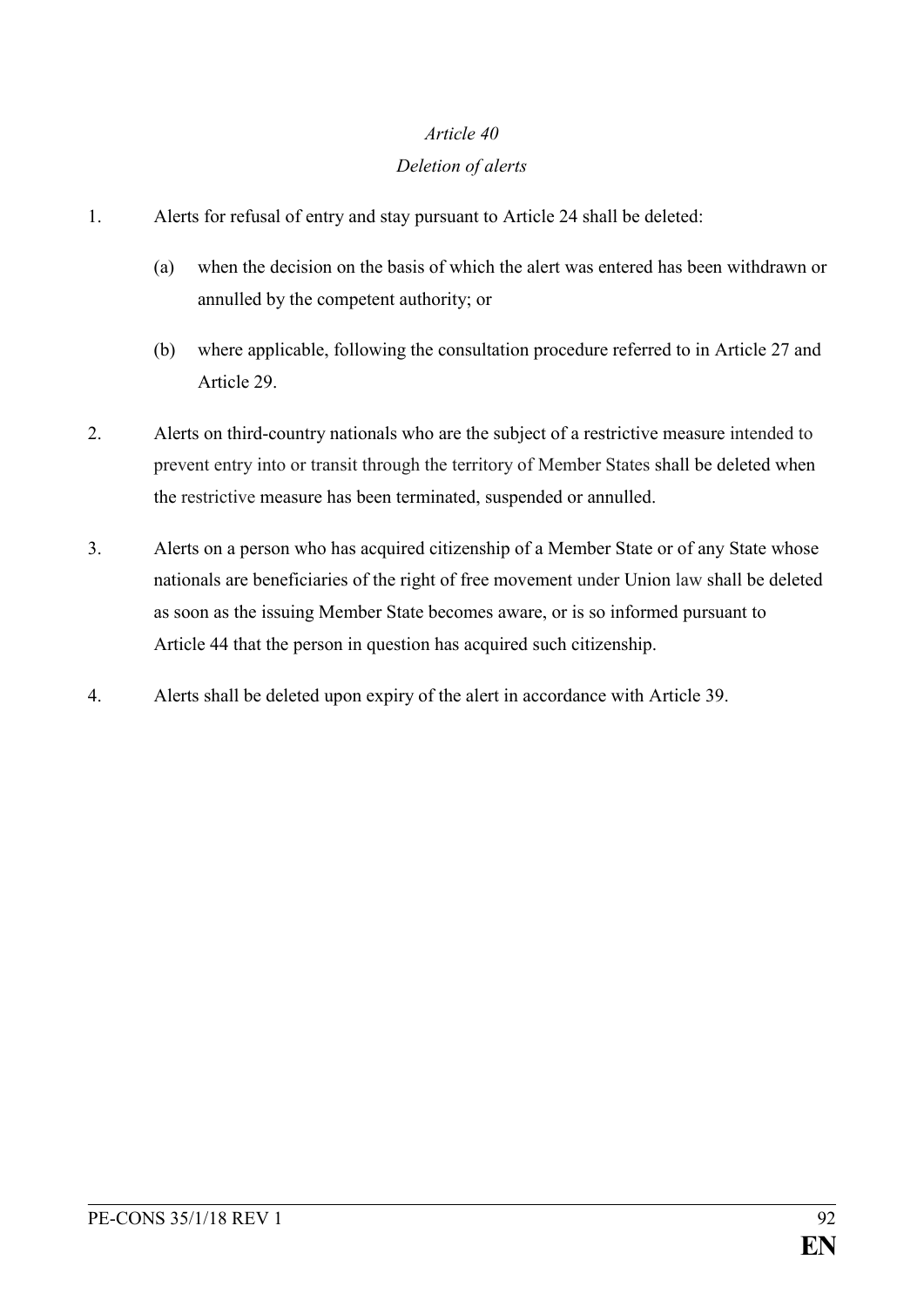# **Chapter VIII General data processing rules**

# *Article 41 Processing of SIS data*

- 1. The Member States shall only process the data referred to in Article 20 for the purposes of refusing entry into and stay on their territories.
- 2. Data shall only be copied for technical purposes, where such copying is necessary in order for the competent authorities referred to in Article 34 to carry out a direct search. This Regulation shall apply to those copies. A Member State shall not copy alert data or additional data entered by another Member State from its N.SIS or from the CS-SIS into other national data files.
- 3. Technical copies referred to in paragraph 2 which result in offline databases may be retained for a period not exceeding 48 hours.

Notwithstanding the first subparagraph, technical copies which result in offline databases to be used by visa-issuing authorities shall not be permitted, except for copies made to be used only in an emergency following the unavailability of the network for more than 24 hours.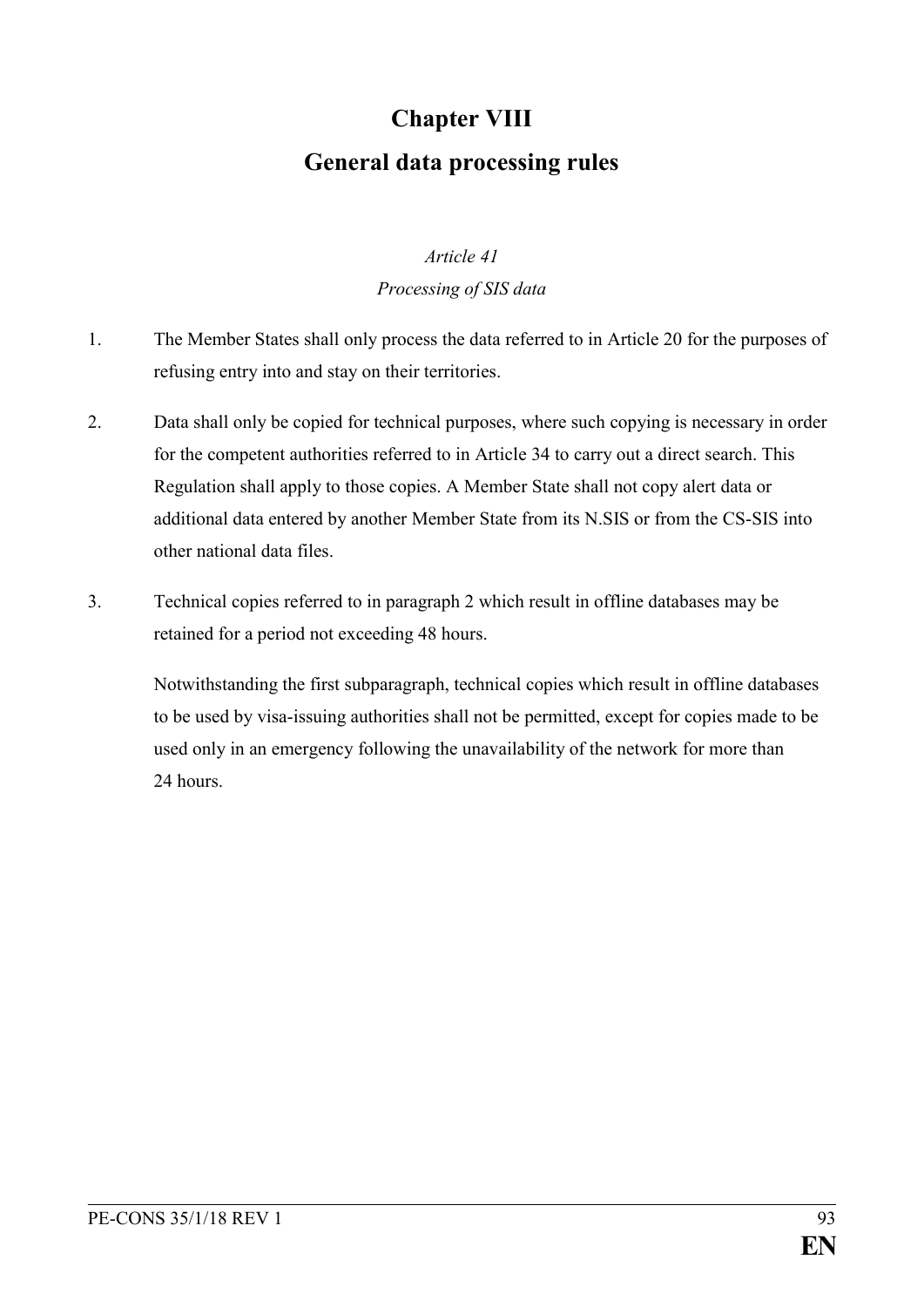Member States shall keep an up-to-date inventory of those copies, make that inventory available to their supervisory authorities, and ensure that this Regulation, in particular Article 10, is applied in respect of those copies.

- 4. Access to data in SIS by national competent authorities referred to in Article 34 shall only be authorised within the limits of their competence and only to duly authorised staff.
- 5. Any processing of SIS data by Member States for purposes other than those for which it was entered into SIS has to be linked with a specific case and justified by the need to prevent an imminent and serious threat to public policy and to public security, on serious grounds of national security or for the purposes of preventing a serious crime. Prior authorisation from the issuing Member State shall be obtained for this purpose.
- 6. Data concerning documents related to persons that are entered into SIS under points (k) and (l) of Article 38(2) of Regulation (EU) 2018/…**<sup>+</sup>** may be used by the competent authorities referred to in point (f) of Article 34(1) in accordance with the laws of each Member State.
- 7. Any use of SIS data which does not comply with paragraphs 1 to 6 of this Article shall be considered as misuse under the national law of each Member State and subject to penalties in accordance with Article 59.

<sup>1</sup> **<sup>+</sup>** OJ: Please insert the number for Regulation contained in PE-CONS 36/18.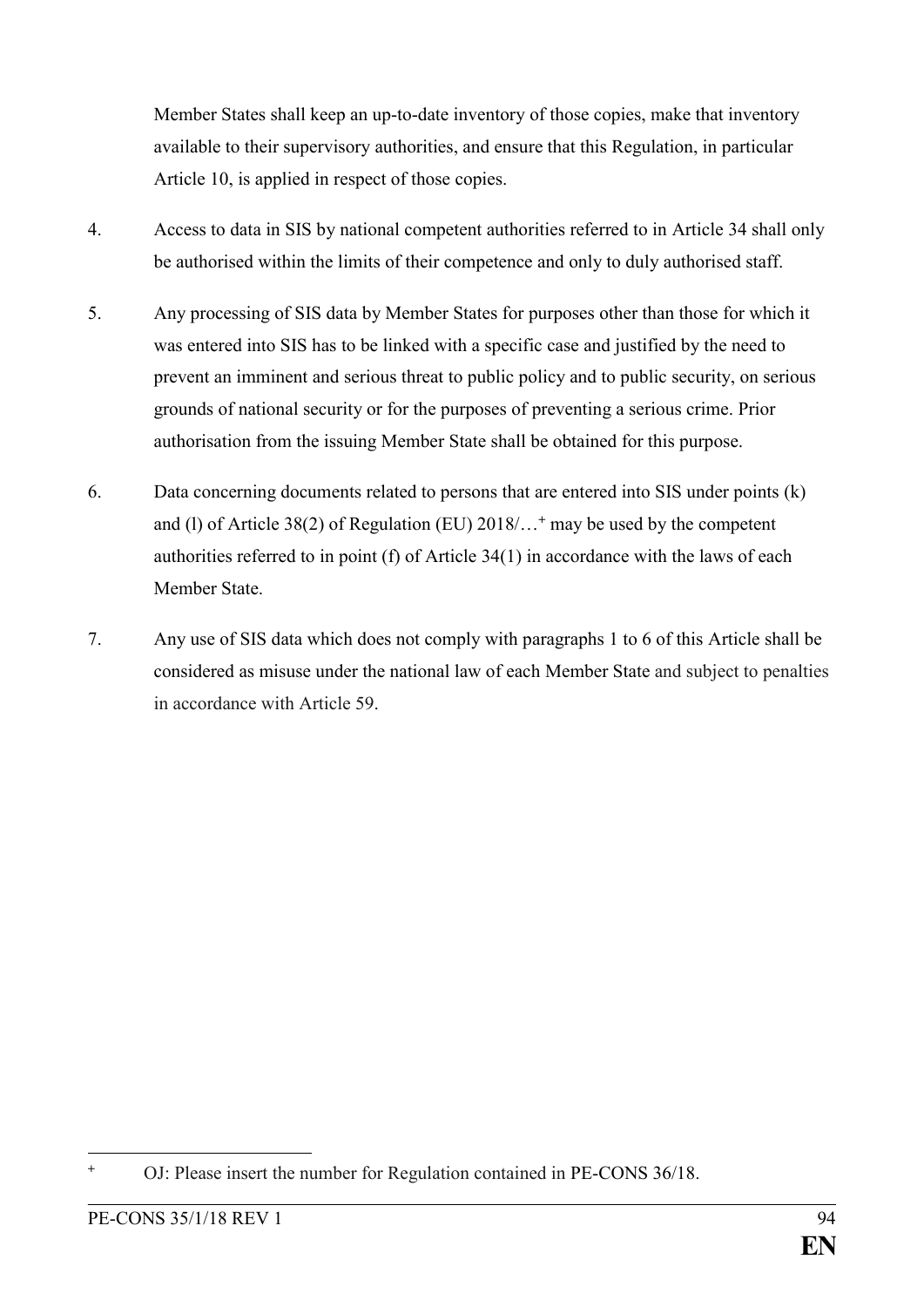- 8. Each Member State shall send to eu-LISA a list of its competent authorities which are authorised to search the data in SIS directly pursuant to this Regulation, as well as any changes to the list. The list shall specify, for each authority, which data it may search and for what purposes. eu-LISA shall ensure that the list is published in the Official Journal of the European Union annually. eu-LISA shall maintain a continuously updated list on its website containing changes sent by Member States between the annual publications.
- 9. Insofar as Union law does not lay down specific provisions, the law of each Member State shall apply to data in its N.SIS.

## *SIS data and national files*

- 1. Article 41(2) shall be without prejudice to the right of a Member State to keep in its national files SIS data in connection with which action has been taken on its territory. Such data shall be kept in national files for a maximum period of three years, except if specific provisions in national law provide for a longer retention period.
- 2. Article 41(2) shall be without prejudice to the right of a Member State to keep in its national files data contained in a particular alert entered in SIS by that Member State.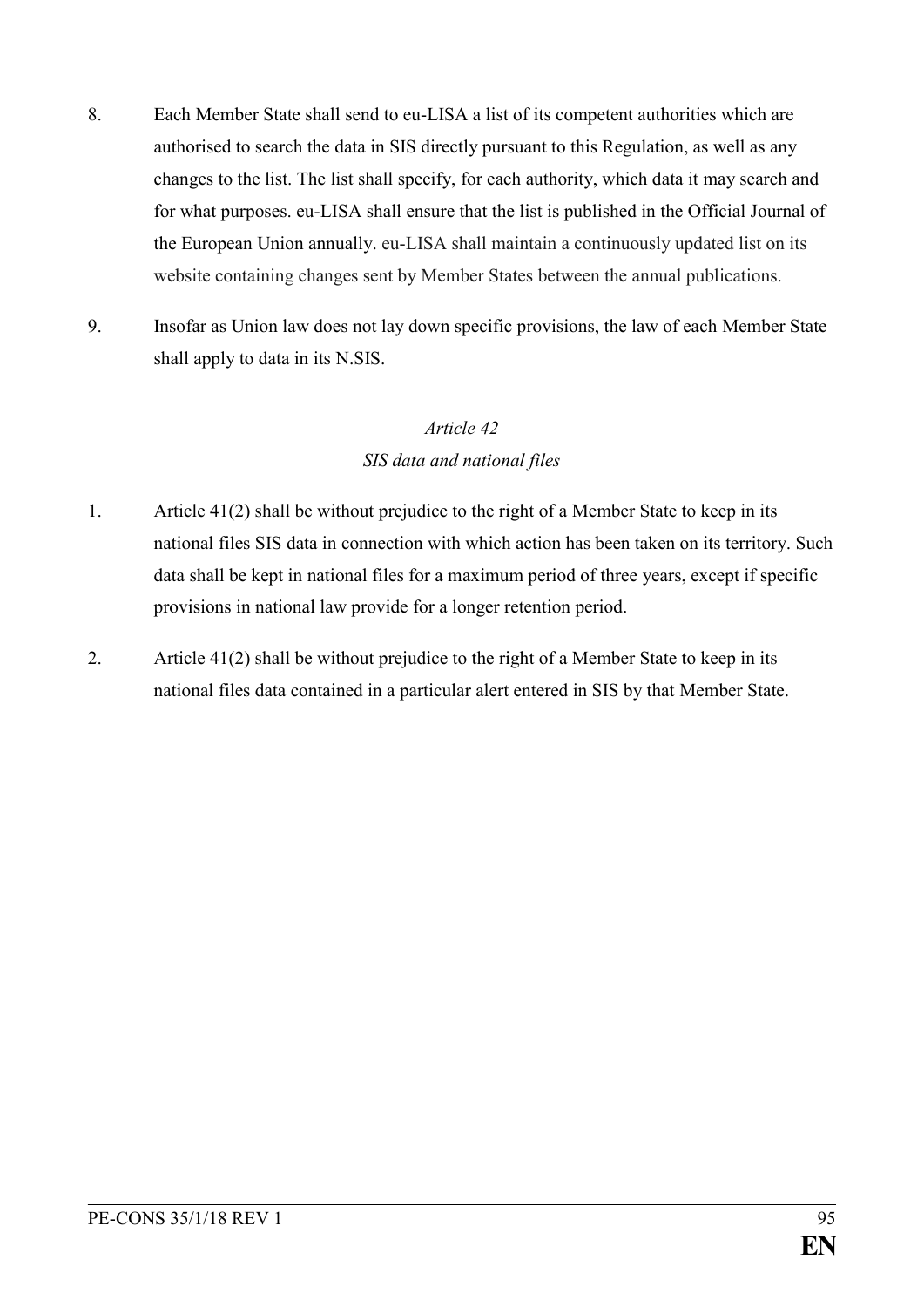## *Information in the case of non-execution of an alert*

If a requested action cannot be performed, the Member State from which action is requested shall immediately inform the issuing Member State through the exchange of supplementary information.

# *Article 44 Quality of the data in SIS*

- 1. An issuing Member State shall be responsible for ensuring that the data are accurate, up-to-date, and entered and stored in SIS lawfully.
- 2. Where an issuing Member State receives relevant additional or modified data as listed in Article 20(2), it shall complete or modify the alert without delay.
- 3. Only the issuing Member State shall be authorised to modify, add to, correct, update or delete data which it has entered into SIS.
- 4. Where a Member State other than the issuing Member State has relevant additional or modified data as listed in Article 20(2), it shall transmit them without delay, through the exchange of supplementary information, to the issuing Member State to enable the latter to complete or modify the alert. The data shall only be transmitted if the identity of the third-country national is ascertained.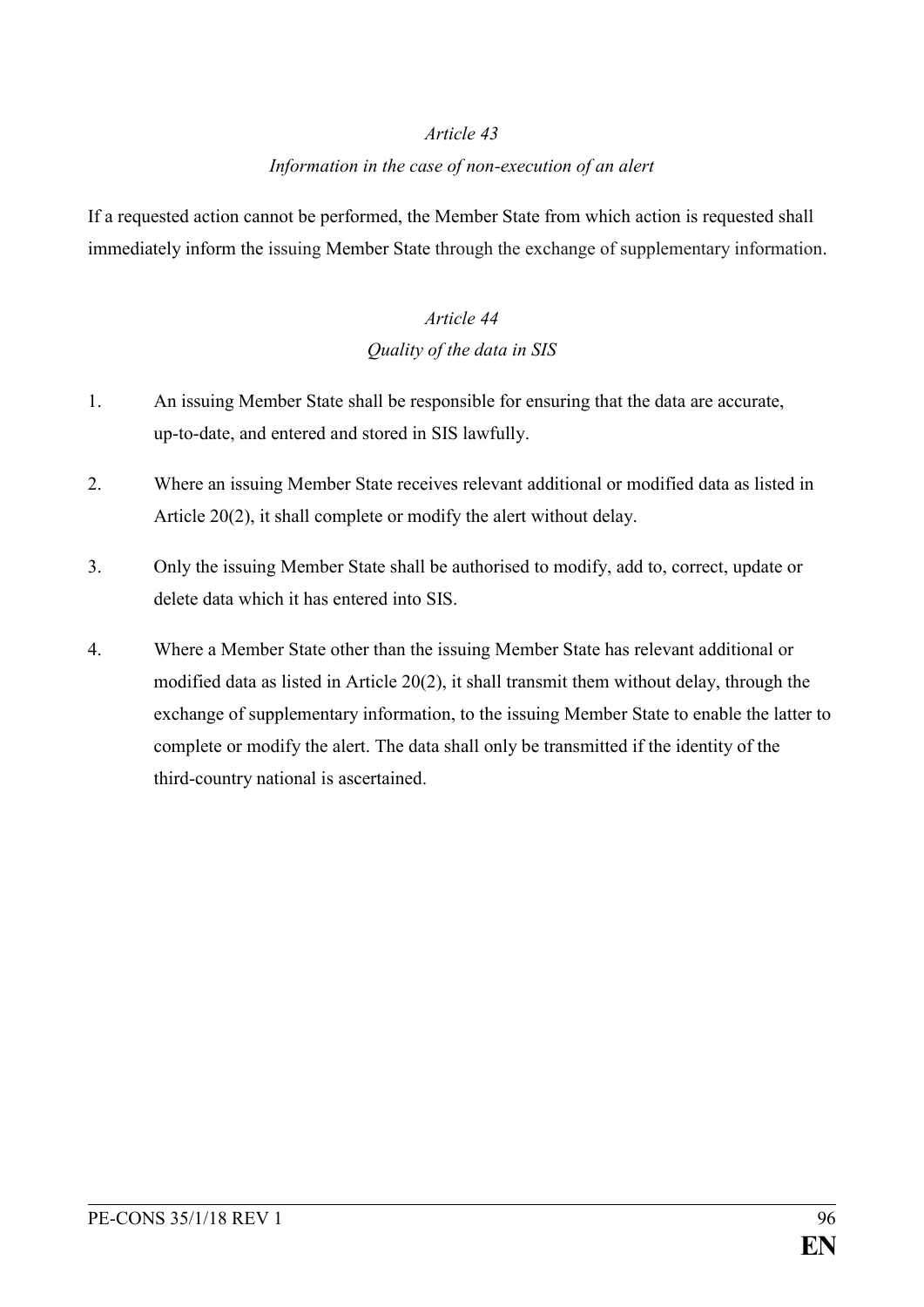- 5. Where a Member State other than the issuing Member State has evidence suggesting that an item of data is factually incorrect or has been unlawfully stored, it shall, through the exchange of supplementary information, inform the issuing Member State as soon as possible and not later than two working days after that evidence has come to its attention. The issuing Member State shall check the information and, if necessary, correct or delete the item in question without delay.
- 6. Where the Member States are unable to reach an agreement within two months of the time when evidence first came to light as referred to in paragraph 5 of this Article, the Member State which did not enter the alert shall submit the matter to the supervisory authorities concerned and to the European Data Protection Supervisor for a decision, by means of cooperation in accordance with Article 57.
- 7. The Member States shall exchange supplementary information in cases where a person complains that he or she is not the intended subject of an alert. Where the outcome of the check shows that the intended subject of an alert is not the complainant, the complainant shall be informed of the measures laid down in Article 47 and of the right to redress under Article 54(1).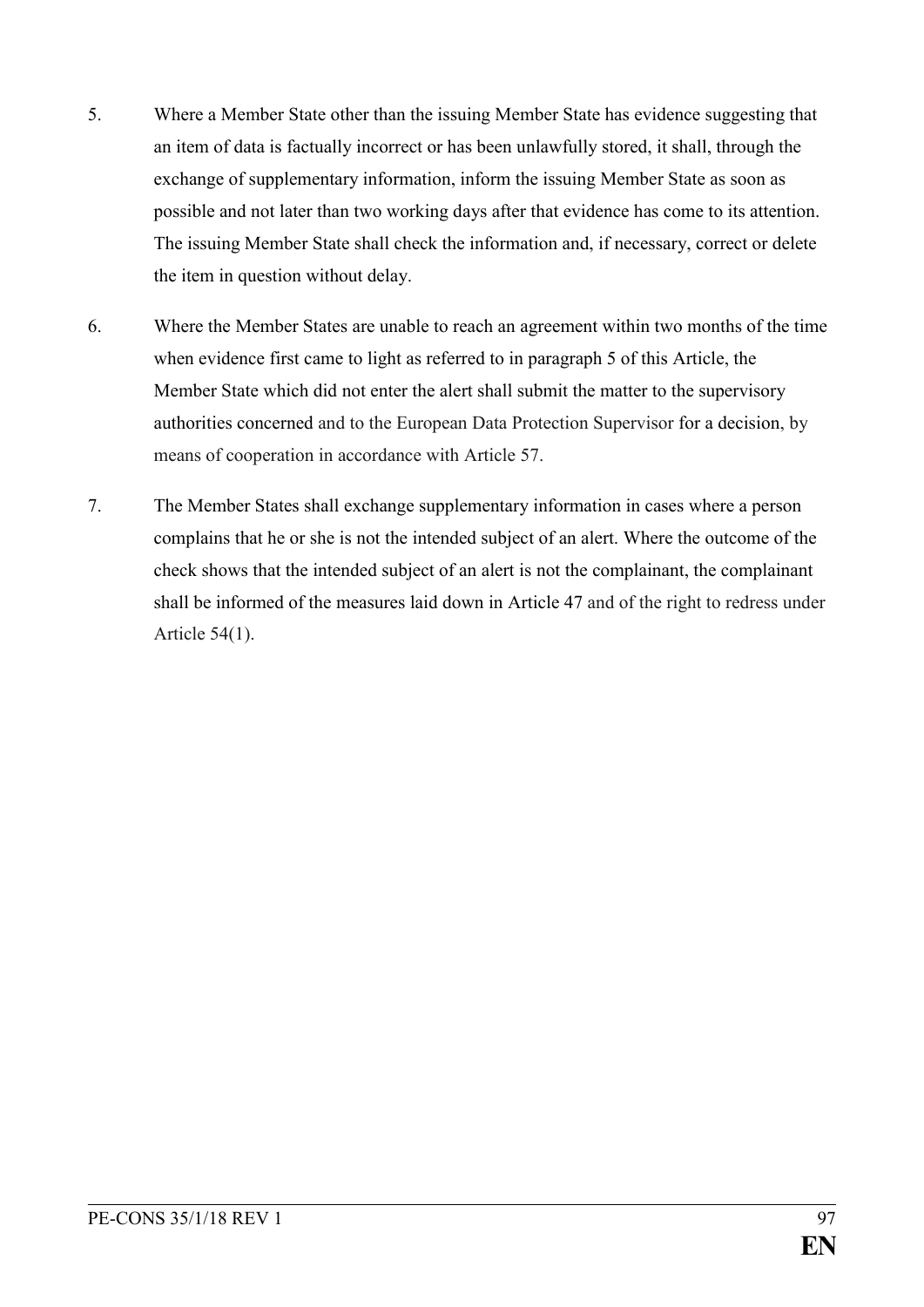## *Security incidents*

- 1. Any event that has or may have an impact on the security of SIS or may cause damage or loss to SIS data or to the supplementary information shall be considered to be a security incident, especially where unlawful access to data may have occurred or where the availability, integrity and confidentiality of data has or may have been compromised.
- 2. Security incidents shall be managed in a way as to ensure a quick, effective and proper response.
- 3. Without prejudice to the notification and communication of a personal data breach pursuant to Article 33 of Regulation (EU) 2016/679 or to Article 30 of Directive (EU) 2016/680, Member States, Europol and the European Border and Coast Guard Agency shall notify the Commission, eu-LISA, the competent supervisory authority and the European Data Protection Supervisor without delay of security incidents. eu-LISA shall notify the Commission and the European Data Protection Supervisor without delay of any security incident concerning Central SIS.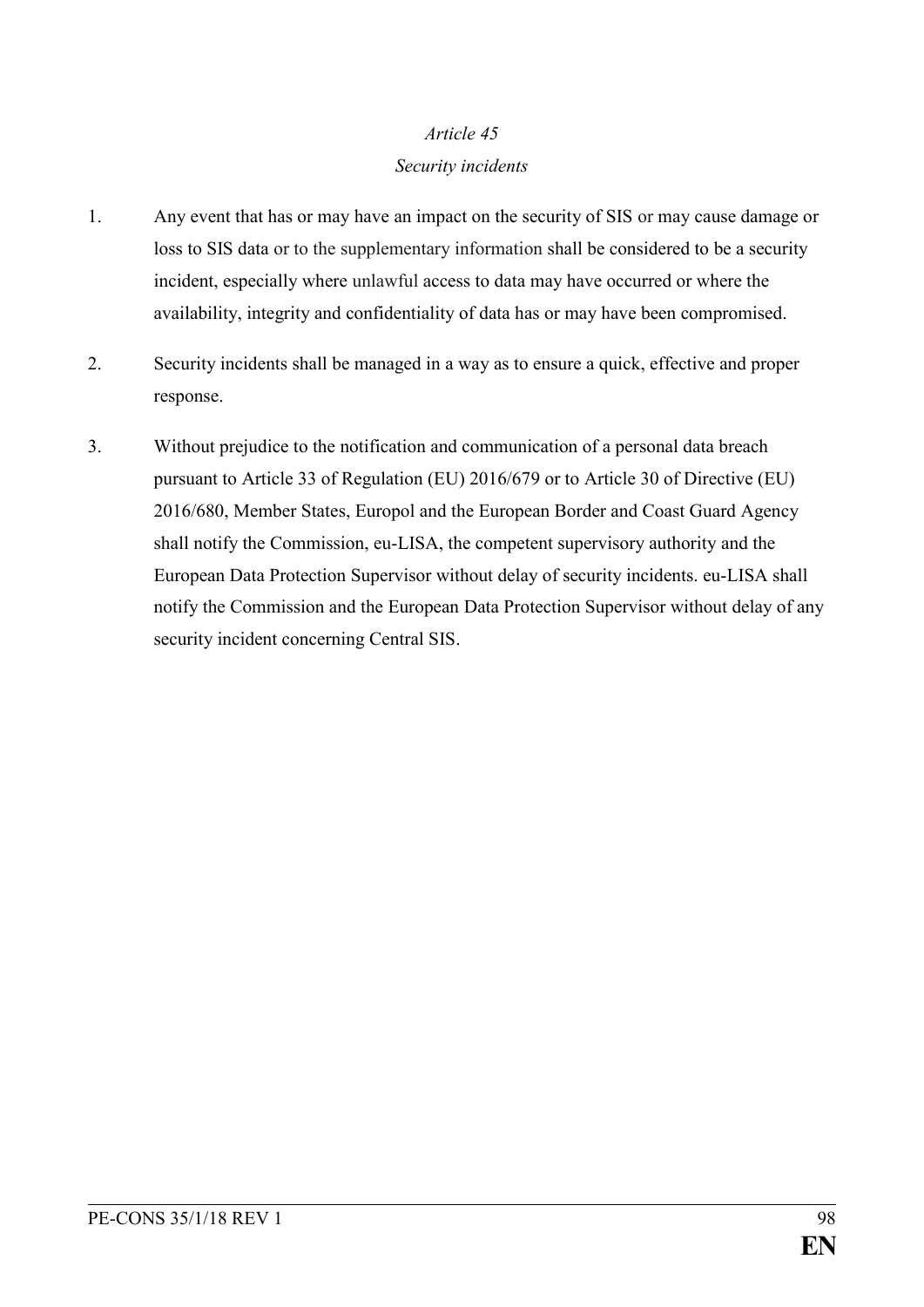- 4. Information regarding a security incident that has or may have an impact on the operation of SIS in a Member State or within eu-LISA, on the availability, integrity and confidentiality of the data entered or sent by other Member States or on supplementary information exchanged, shall be provided to all Member States without delay and reported in compliance with the incident management plan provided by eu-LISA.
- 5. The Member States and eu-LISA shall collaborate in the event of a security incident.
- 6. The Commission shall report serious incidents immediately to the European Parliament and to the Council. Those reports shall be classified as EU RESTRICTED/RESTREINT UE in accordance with applicable security rules.
- 7. Where a security incident is caused by the misuse of data, Member States, Europol and the European Border and Coast Guard Agency shall ensure that penalties are imposed in accordance with Article 59.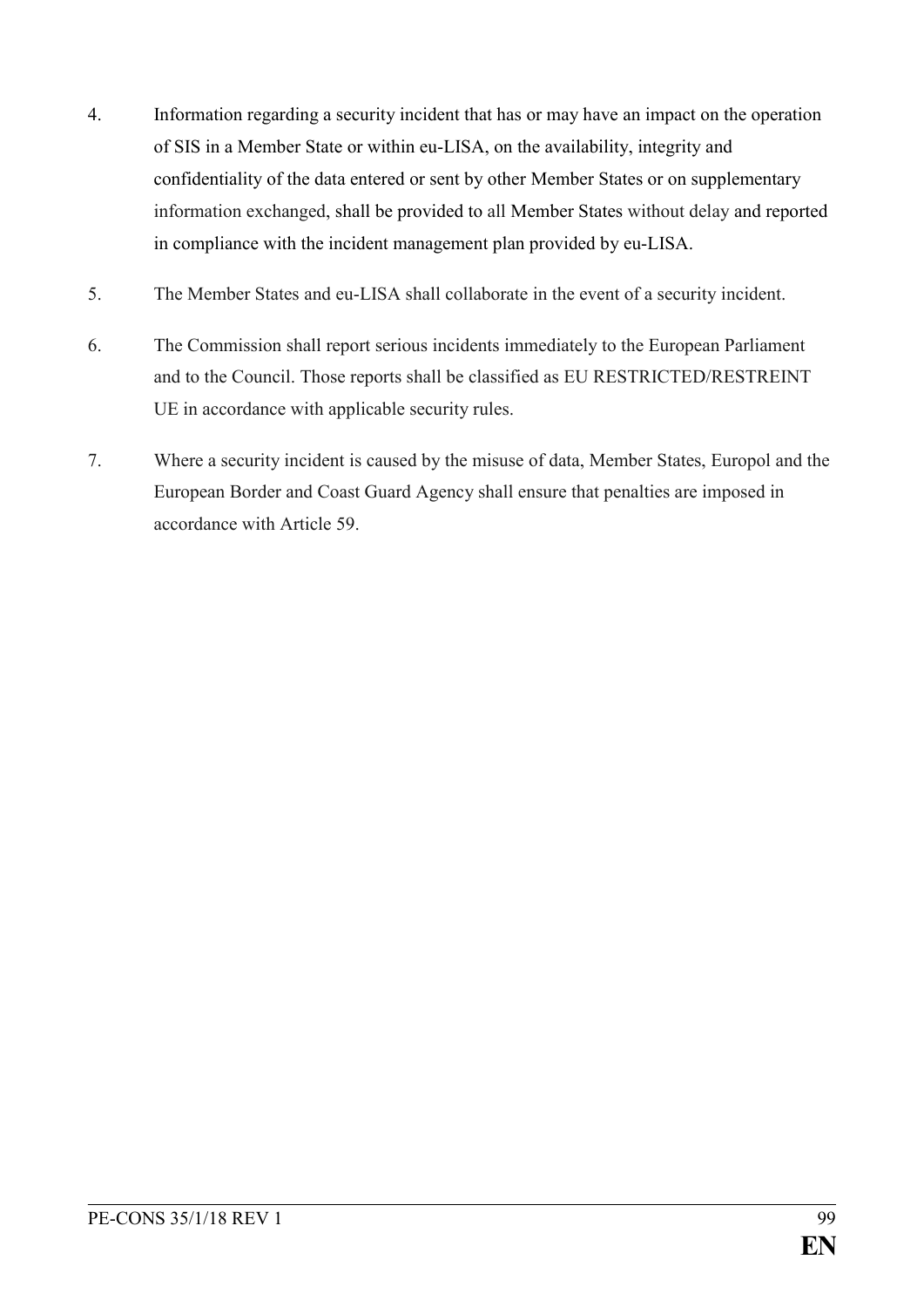## *Distinguishing between persons with similar characteristics*

- 1. Where upon a new alert being entered it becomes apparent that there is already an alert in SIS on a person with the same description of identity, the SIRENE Bureau shall contact the issuing Member State through the exchange of supplementary information within 12 hours to cross-check whether the subjects of the two alerts are the same person.
- 2. Where the cross-check reveals that the subject of the new alert and the person subject to the alert already entered in SIS are indeed one and the same person, the SIRENE Bureau shall apply the procedure for entering multiple alerts referred to in Article 23.
- 3. Where the outcome of the cross-check is that there are in fact two different persons, the SIRENE Bureau shall approve the request for entering the second alert by adding the data necessary to avoid any misidentifications.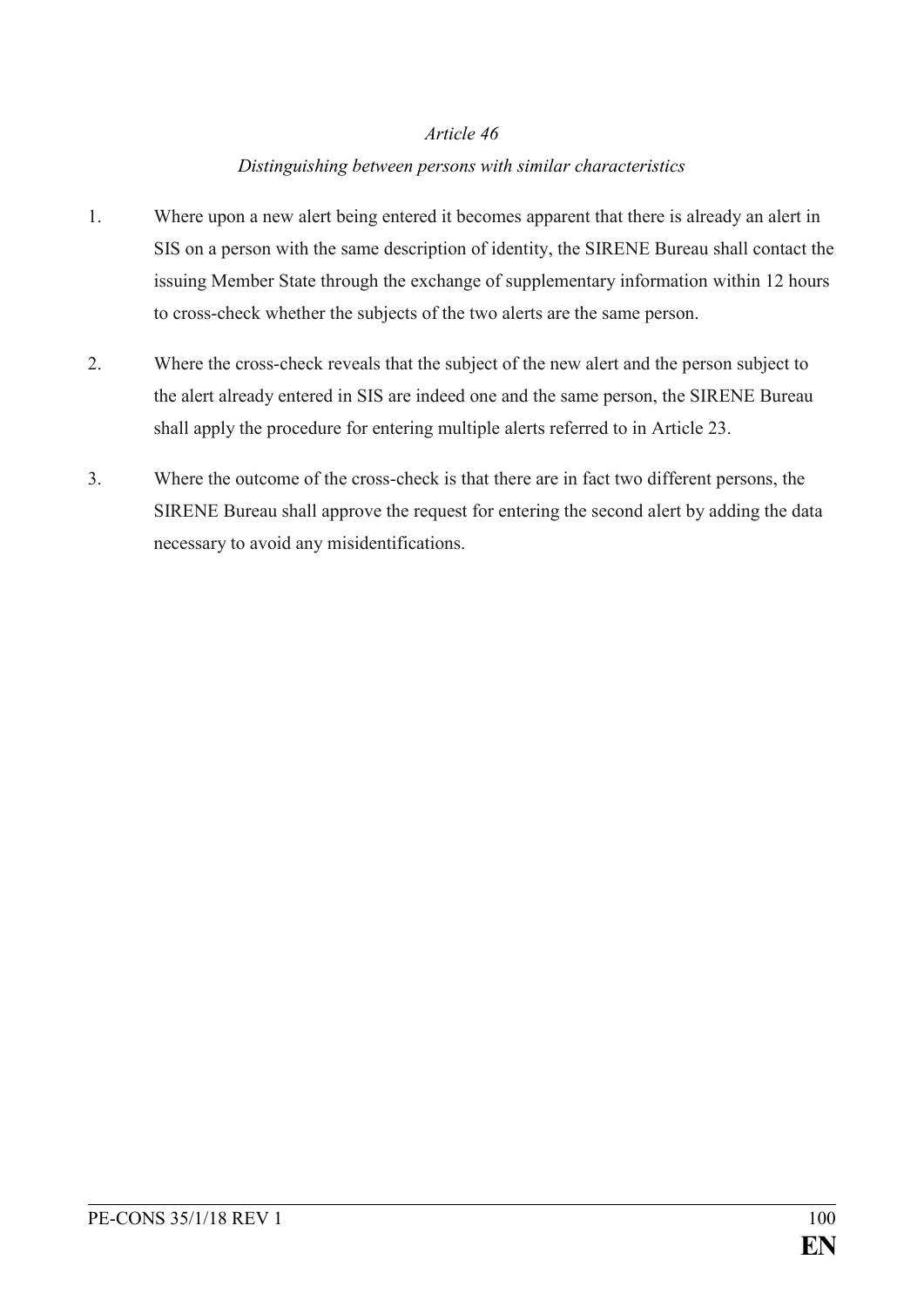## *Additional data for the purpose of dealing with misused identities*

- 1. Where confusion may arise between the person intended to be the subject of an alert and a person whose identity has been misused, the issuing Member State shall, subject to the explicit consent of the person whose identity has been misused, add data relating to the latter to the alert in order to avoid the negative consequences of misidentification. Any person whose identity has been misused shall have the right to withdraw his or her consent regarding the processing of the added personal data.
- 2. Data relating to a person whose identity has been misused shall be used only for the following purposes:
	- (a) to allow the competent authority to distinguish the person whose identity has been misused from the person intended to be the subject of the alert; and
	- (b) to allow the person whose identity has been misused to prove his or her identity and to establish that his or her identity has been misused.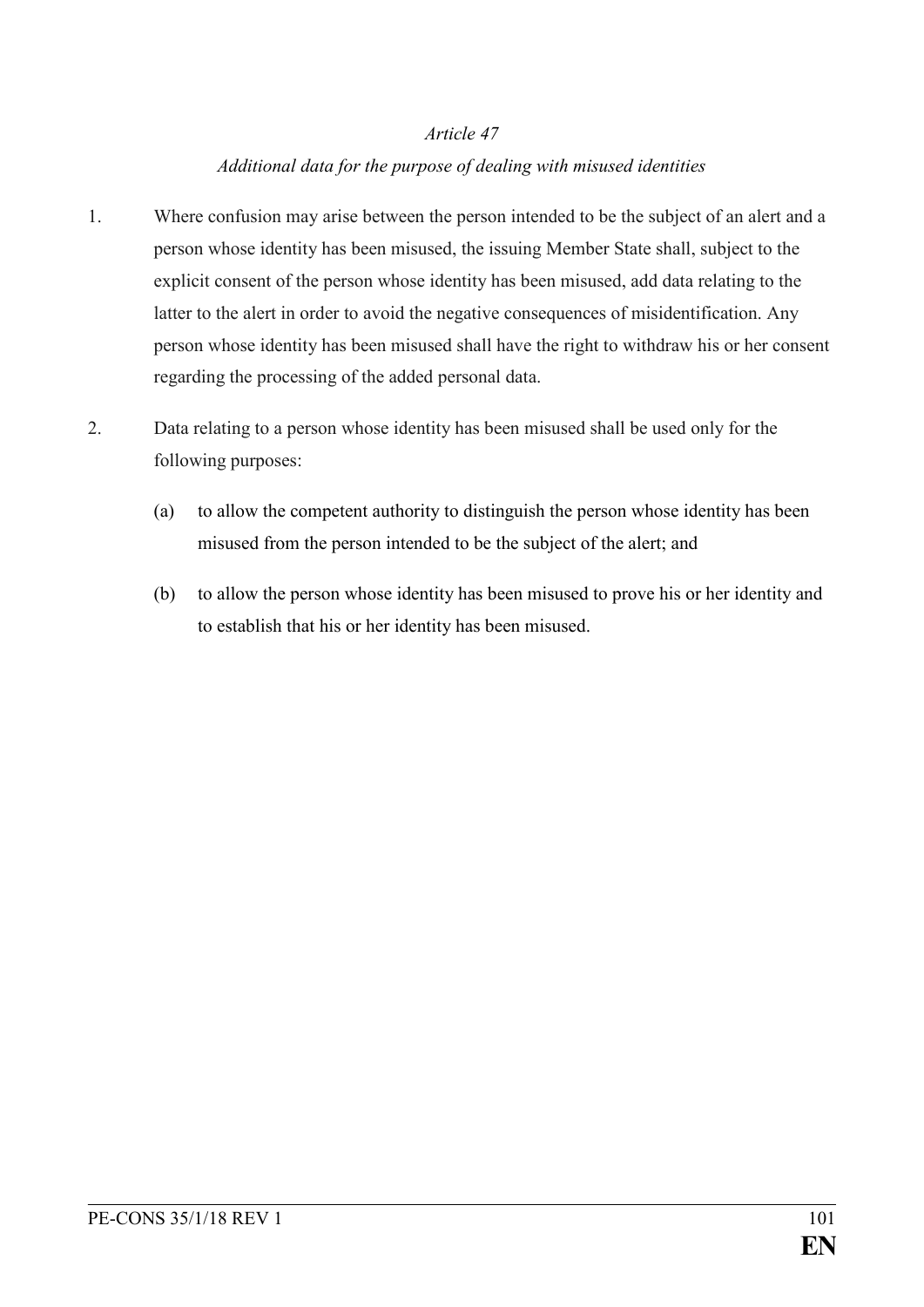- 3. For the purpose of this Article, and subject to the explicit consent of the person whose identity has been misused for each data category, only the following personal data of the person whose identity has been misused may be entered and further processed in SIS:
	- (a) surnames;
	- (b) forenames;
	- (c) names at birth;
	- (d) previously used names and any aliases possibly entered separately;
	- (e) any specific objective and physical characteristic not subject to change;
	- (f) place of birth;
	- (g) date of birth;
	- (h) gender;
	- (i) photographs and facial images;
	- (j) fingerprints, palm prints or both;
	- (k) any nationalities held;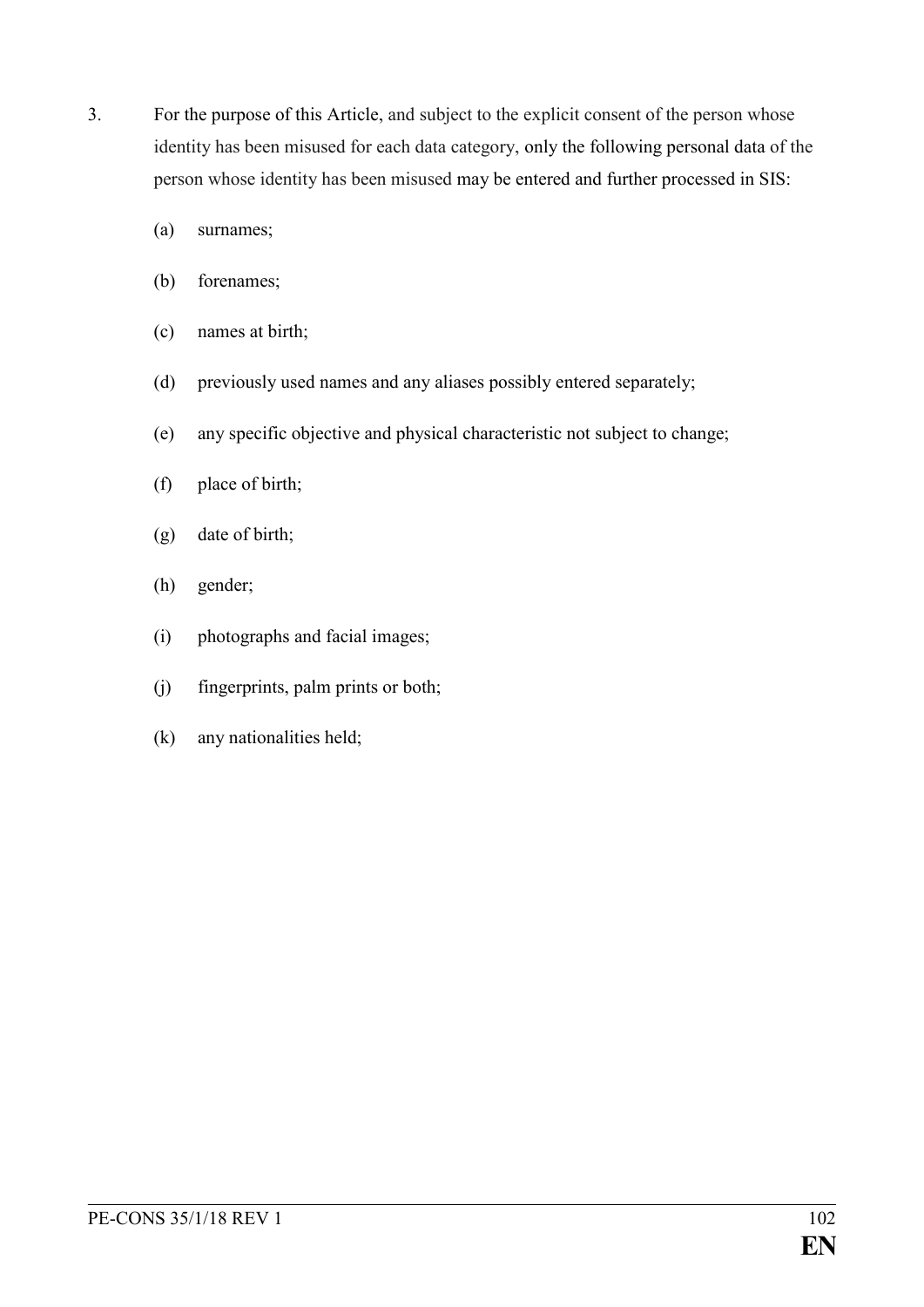- (l) the category of the person's identification documents;
- (m) the country of issue of the person's identification documents;
- (n) the number(s) of the person's identification documents;
- (o) the date of issue of a person's identification documents;
- (p) address of the person;
- (q) person's father's name;
- (r) person's mother's name.
- 4. The Commission shall adopt implementing acts to lay down and develop technical rules necessary for entering and further processing the data referred to in paragraph 3 of this Article. Those implementing acts shall be adopted in accordance with the examination procedure referred to in Article 62(2).
- 5. The data referred to in paragraph 3 shall be deleted at the same time as the corresponding alert or earlier where the person so requests.
- 6. Only the authorities having a right of access to the corresponding alert may access the data referred to in paragraph 3. They may do so for the sole purpose of avoiding misidentification.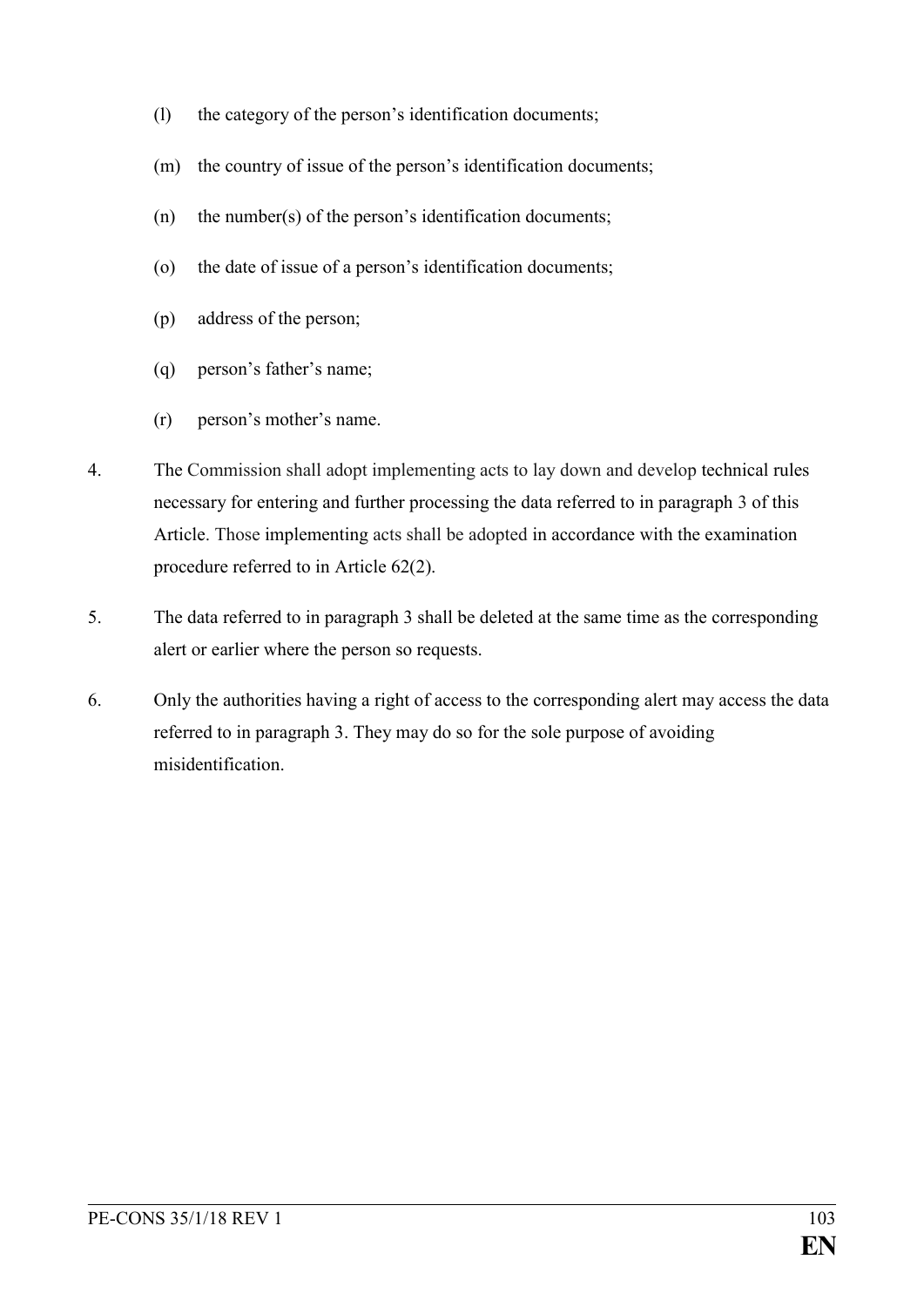## *Links between alerts*

- 1. A Member State may create a link between alerts it enters in SIS. The effect of such a link shall be to establish a relationship between two or more alerts.
- 2. The creation of a link shall not affect the specific action to be taken on the basis of each linked alert or the review period of each of the linked alerts.
- 3. The creation of a link shall not affect the rights of access provided for in this Regulation. Authorities with no right of access to certain categories of alerts shall not be able to see the link to an alert to which they do not have access.
- 4. A Member State shall create a link between alerts when there is an operational need.
- 5. Where a Member State considers that the creation by another Member State of a link between alerts is incompatible with its national law or its international obligations, it may take the necessary measures to ensure that there can be no access to the link from its national territory or by its authorities located outside its territory.
- 6. The Commission shall adopt implementing acts to lay down and develop technical rules for linking alerts. Those implementing acts shall be adopted in accordance with the examination procedure referred to in Article 62(2).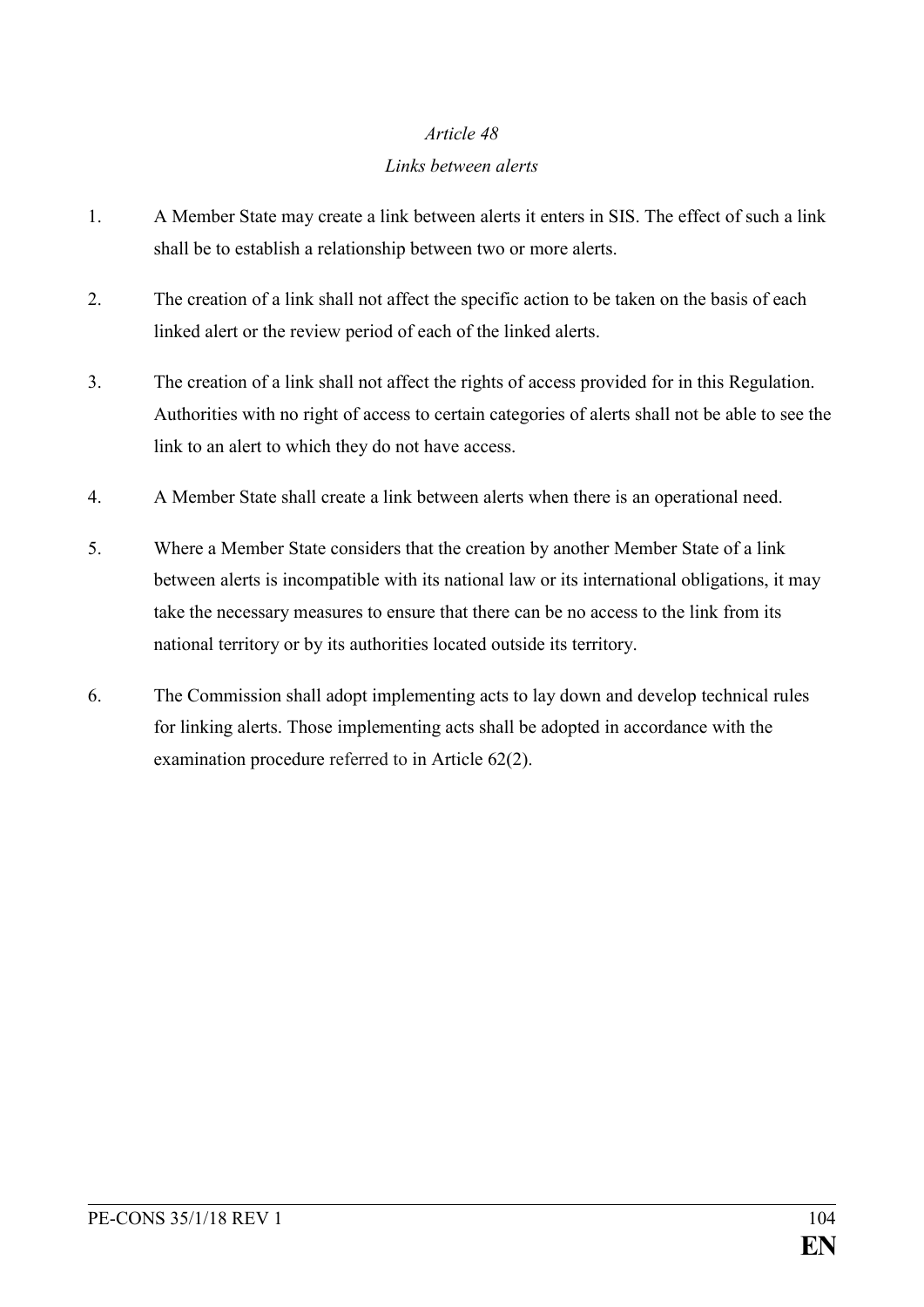## *Purpose and retention period of supplementary information*

- 1. Member States shall keep a reference to the decisions giving rise to an alert at the SIRENE Bureau in order to support the exchange of supplementary information.
- 2. Personal data held in files by the SIRENE Bureau as a result of information exchanged shall be kept only for such time as may be required to achieve the purposes for which they were supplied. They shall in any event be deleted at the latest one year after the related alert has been deleted from SIS.
- 3. Paragraph 2 shall be without prejudice to the right of a Member State to keep in national files data relating to a particular alert which that Member State has entered or to an alert in connection with which action has been taken on its territory. The period for which such data may be kept in those files shall be governed by national law.

# *Article 50 Transfer of personal data to third parties*

Data processed in SIS and the related supplementary information exchanged pursuant to this Regulation shall not be transferred or made available to third countries or to international organisations.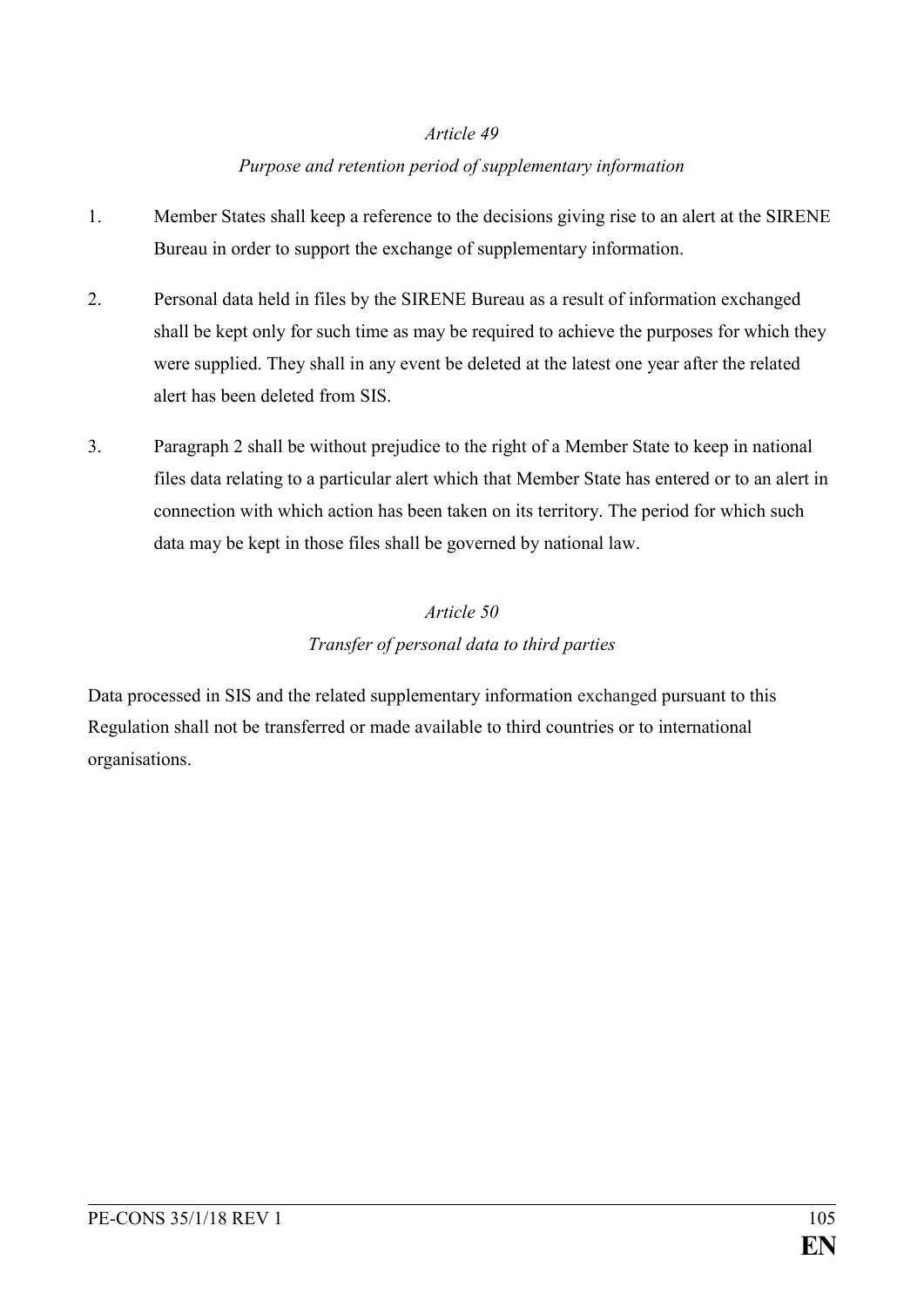# **Chapter IX Data protection**

# *Article 51 Applicable legislation*

- 1. Regulation (EU) 2018/ …**<sup>+</sup>** shall apply to the processing of personal data by eu-LISA and by the European Border and Coast Guard Agency under this Regulation. Regulation (EU) 2016/794 shall apply to the processing of personal data by Europol under this Regulation.
- 2. Regulation (EU) 2016/679 shall apply to the processing of personal data under this Regulation by the competent authorities referred to in Article 34 of this Regulation with the exception of processing for the purposes of the prevention, detection, investigation or prosecution of criminal offences or the execution of criminal penalties, including the safeguarding against and the prevention of threats to public security where Directive (EU) 2016/680 applies.

 $\ddot{}$ **<sup>+</sup>** OJ: Please insert the number of Regulation contained in PE-CONS 31/18.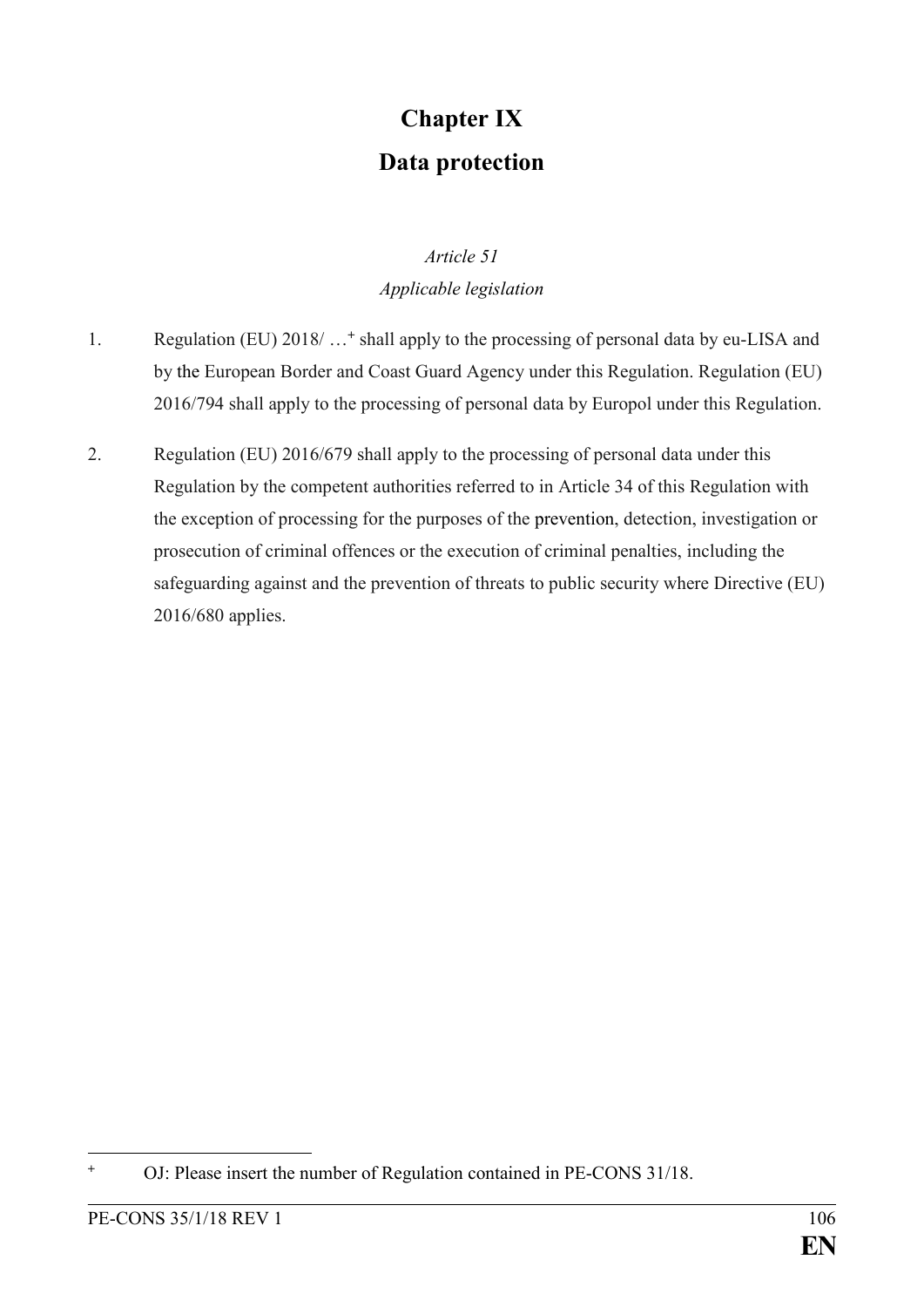# *Article 52 Right of information*

- 1. Third-country nationals who are the subject of an alert in SIS shall be informed of this in accordance with Articles 13 and 14 of Regulation (EU) 2016/679 or Articles 12 and 13 of Directive (EU) 2016/680. This information shall be provided in writing, together with a copy of or a reference to the national decision giving rise to the alert, as referred to in Article 24(1) of this Regulation.
- 2. This information shall not be provided where national law allows for the right of information to be restricted, in particular in order to safeguard national security, defence, public security, and the prevention, detection, investigation and prosecution of criminal offences.

# *Article 53 Right of access, rectification of inaccurate data and erasure of unlawfully stored data*

1. Data subjects shall be able to exercise the rights laid down in Articles 15, 16 and 17 of Regulation (EU) 2016/679 and in Article 14 and Article 16(1) and (2) of Directive (EU) 2016/680.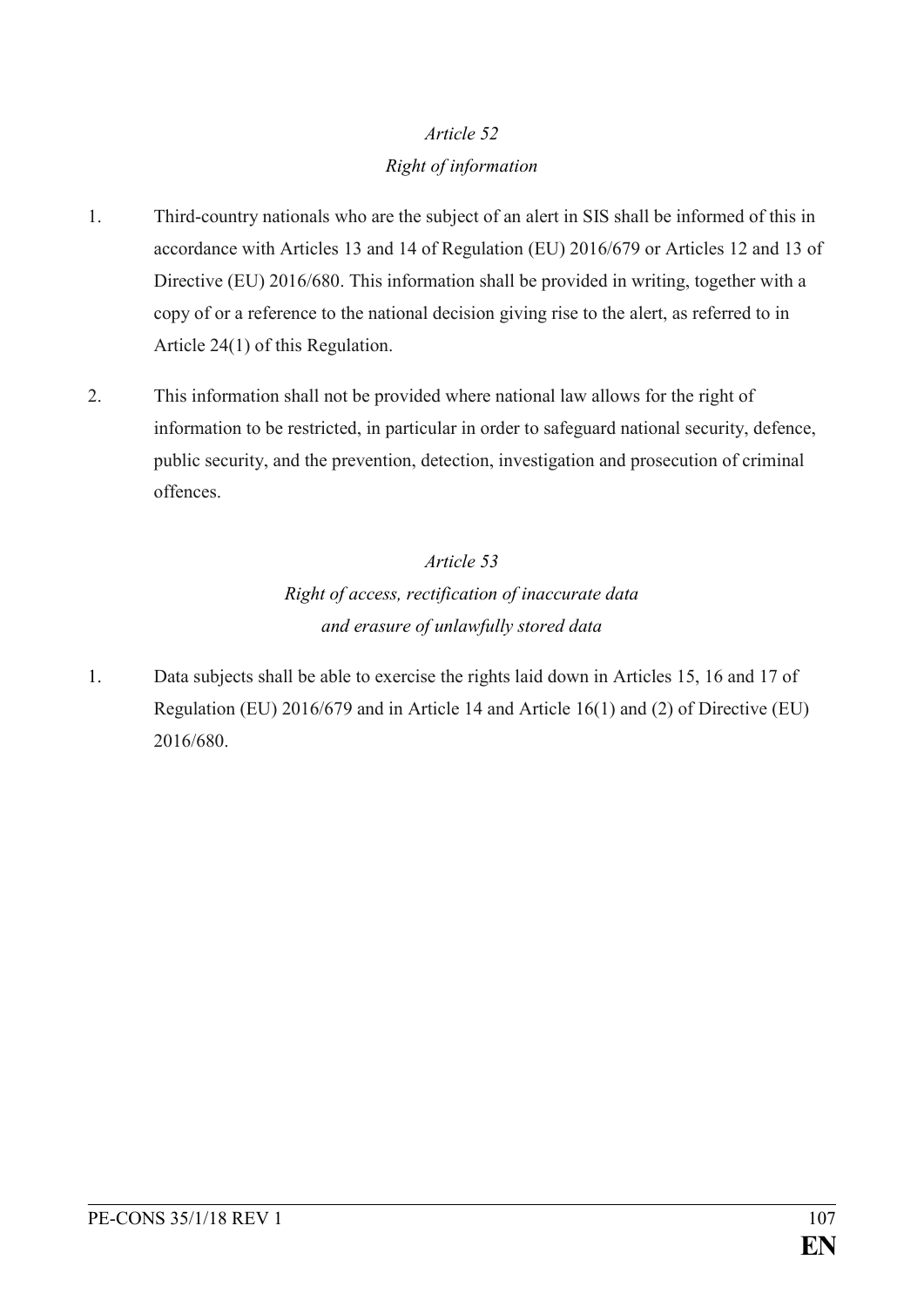- 2. A Member State other than the issuing Member State may provide to the data subject information concerning any of the data subject's personal data that are being processed, only if it first gives the issuing Member State an opportunity to state its position. The communication between those Member States shall be done through the exchange of supplementary information.
- 3. A Member State shall take a decision not to provide information to the data subject, in whole or in part, in accordance with national law, to the extent that, and for as long as such a partial or complete restriction constitutes a necessary and proportionate measure in a democratic society with due regard for the fundamental rights and legitimate interests of the data subject concerned, in order to:
	- (a) avoid obstructing official or legal inquiries, investigations or procedures;
	- (b) avoid prejudicing the prevention, detection, investigation or prosecution of criminal offences or the execution of criminal penalties;
	- (c) protect public security;
	- (d) protect national security; or
	- (e) protect the rights and freedoms of others.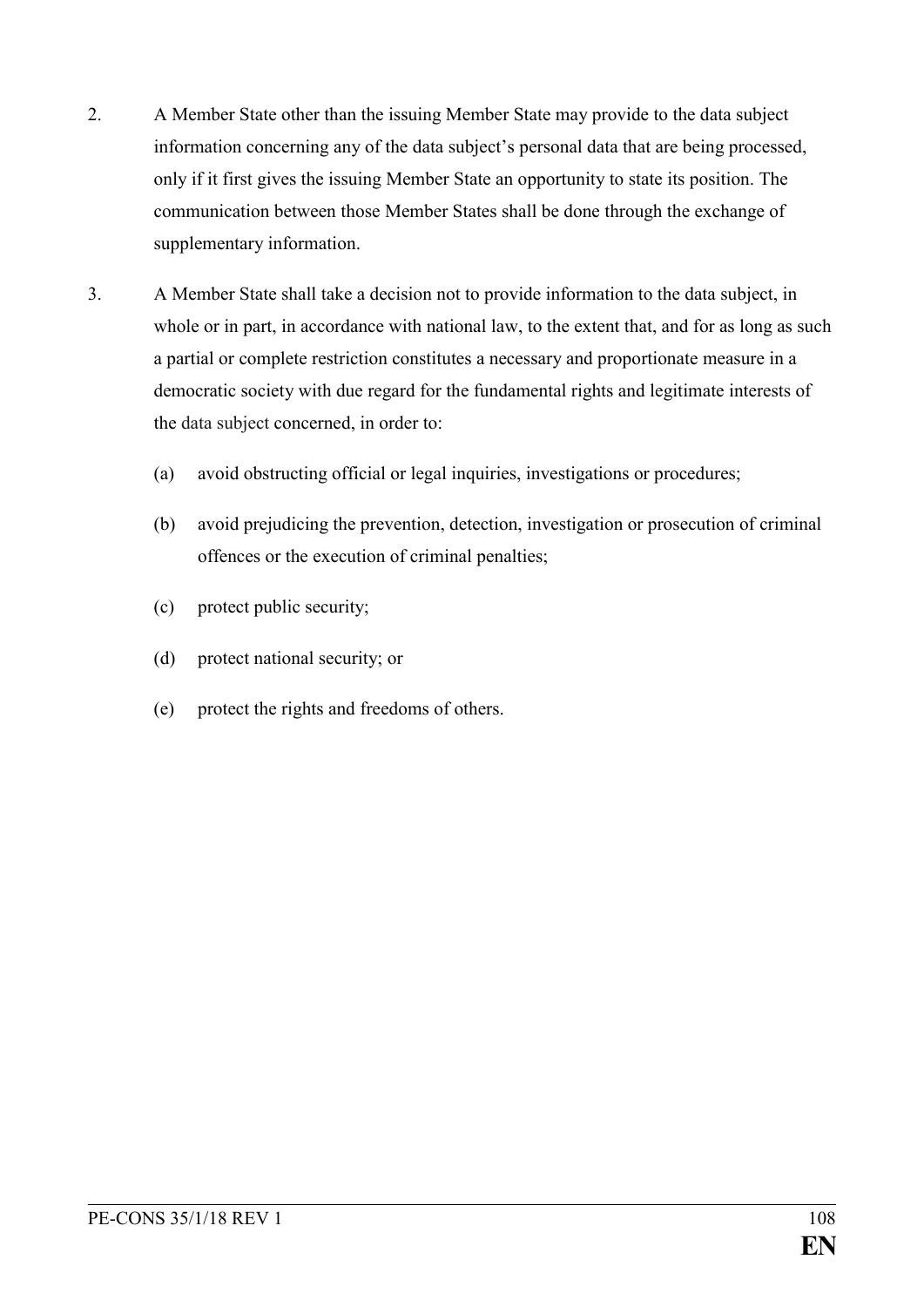In cases referred to in the first subparagraph, the Member State shall inform the data subject in writing, without undue delay, of any refusal or restriction of access and of the reasons for the refusal or restriction. Such information may be omitted where its provision would undermine any of the reasons set out in points (a) to (e) of the first subparagraph. The Member State shall inform the data subject of the possibility of lodging a complaint with a supervisory authority or of seeking a judicial remedy.

The Member State shall document the factual or legal reasons on which the decision not to provide information to the data subject is based. That information shall be made available to the supervisory authorities.

For such cases, the data subject shall also be able to exercise his or her rights through the competent supervisory authorities.

4. Following an application for access, rectification or erasure, the Member State shall inform the data subject as soon as possible and in any event within the deadlines referred to in Article 12(3) of Regulation (EU) 2016/679 about the follow-up given to the exercise of the rights under this Article, regardless of whether the data subject is in a third country or not.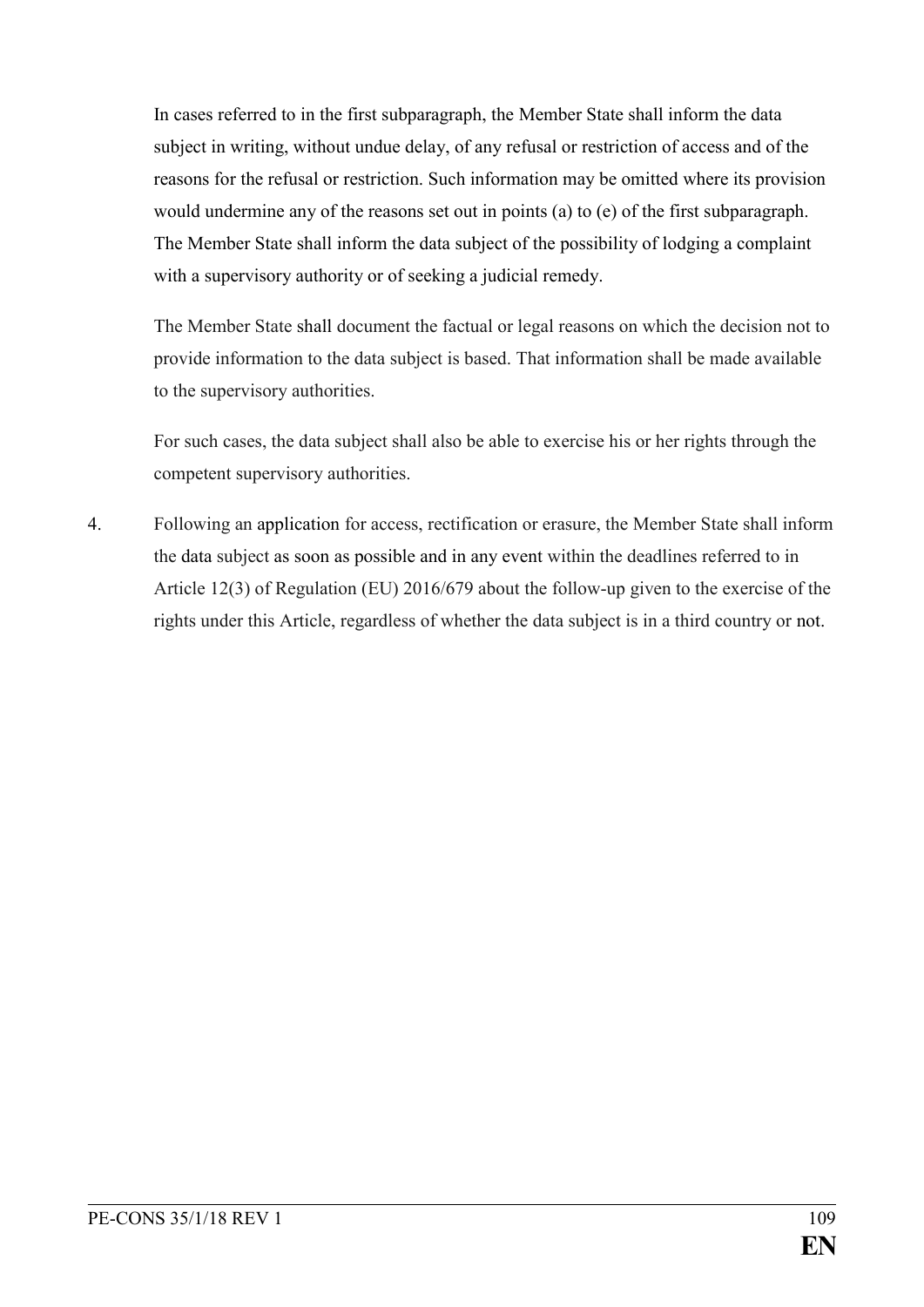### *Article 54 Remedies*

- 1. Without prejudice to the provisions on remedies of Regulation (EU) 2016/679 and of Directive (EU) 2016/680, any person may bring an action before any competent authority, including a court, under the law of any Member State to access, rectify, erase, obtain information or obtain compensation in connection with an alert relating to him or her.
- 2. The Member States undertake mutually to enforce final decisions handed down by the courts or authorities referred to in paragraph 1 of this Article, without prejudice to Article 58.
- 3. Member States shall report annually to the European Data Protection Board on:
	- (a) the number of access requests submitted to the data controller and the number of cases where access to the data was granted;
	- (b) the number of access requests submitted to the supervisory authority and the number of cases where access to the data was granted;
	- (c) the number of requests for the rectification of inaccurate data and for the erasure of unlawfully stored data to the data controller and the number of cases where the data were rectified or erased;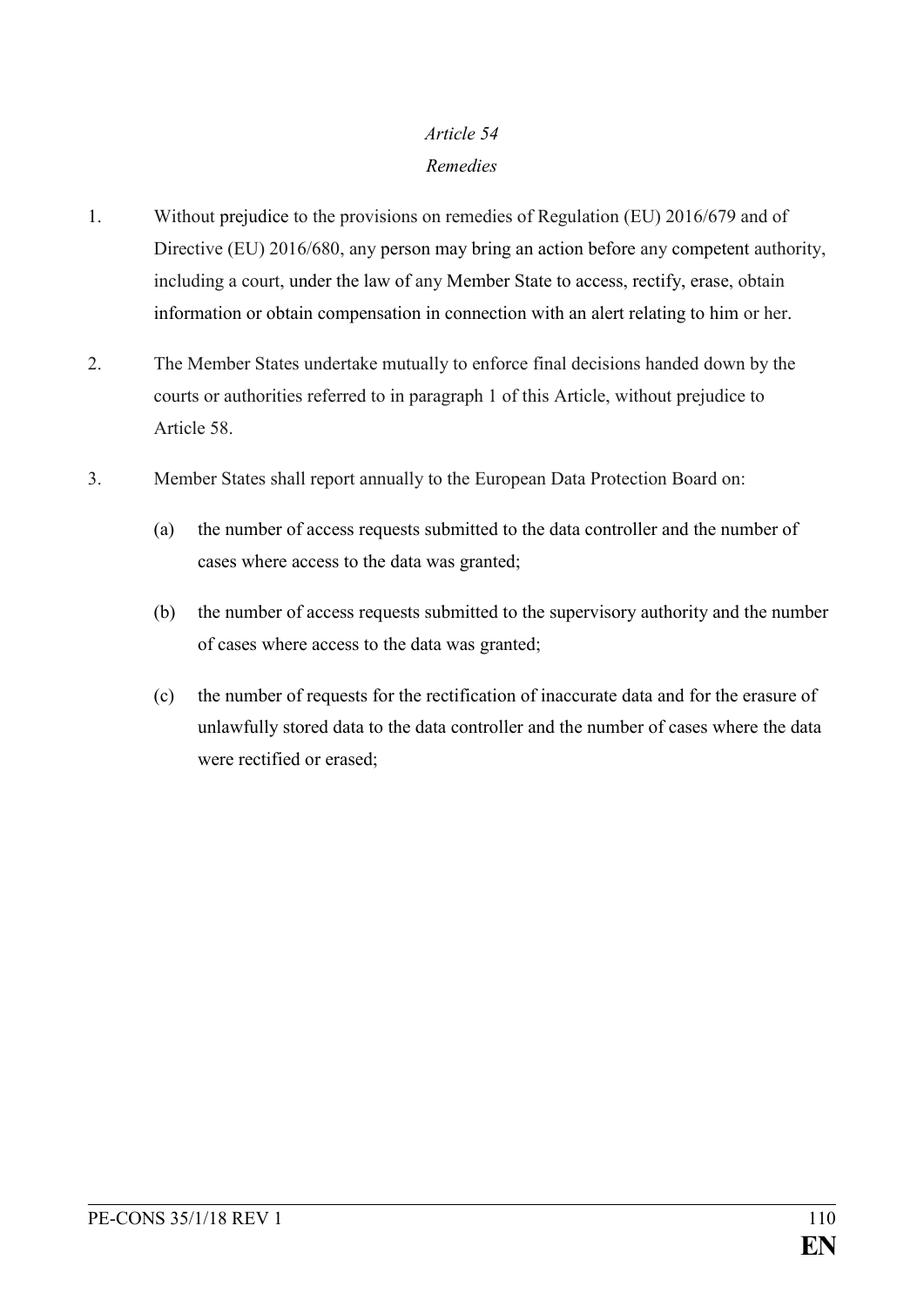- (d) the number of requests for the rectification of inaccurate data and the erasure of unlawfully stored data submitted to the supervisory authority;
- (e) the number of court proceedings initiated;
- (f) the number of cases where the court ruled in favour of the applicant;
- (g) any observations on cases of mutual recognition of final decisions handed down by the courts or authorities of other Member States on alerts entered by the issuing Member State.

A template for the reporting referred to in this paragraph shall be developed by the Commission.

4. The reports from the Member States shall be included in the joint report referred to in Article 57(4).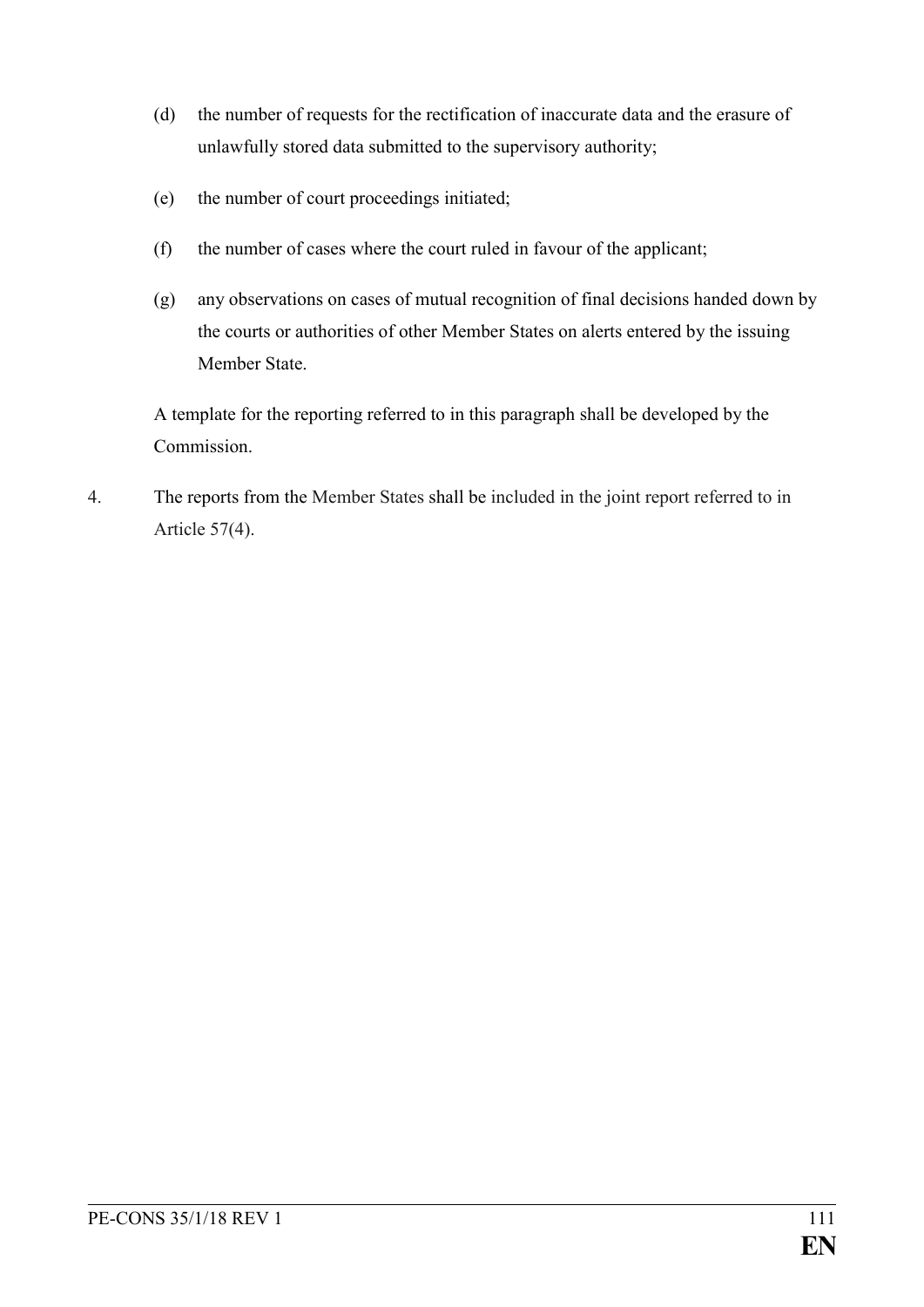# *Article 55 Supervision of N.SIS*

- 1. Member States shall ensure that the independent supervisory authorities designated in each Member State and endowed with the powers referred to in Chapter VI of Regulation (EU) 2016/679 or Chapter VI of Directive (EU) 2016/680 monitor the lawfulness of the processing of personal data in SIS on their territory, its transmission from their territory and the exchange and further processing of supplementary information on their territory.
- 2. The supervisory authorities shall ensure that an audit of the data processing operations in its N.SIS is carried out in accordance with international auditing standards at least every four years. The audit shall either be carried out by the supervisory authorities, or the supervisory authorities shall directly order the audit from an independent data protection auditor. The supervisory authorities shall at all times retain control over and undertake the responsibilities of the independent auditor.
- 3. Member States shall ensure that their supervisory authorities have sufficient resources to fulfil the tasks entrusted to them under this Regulation and have access to advice from persons with sufficient knowledge of biometric data.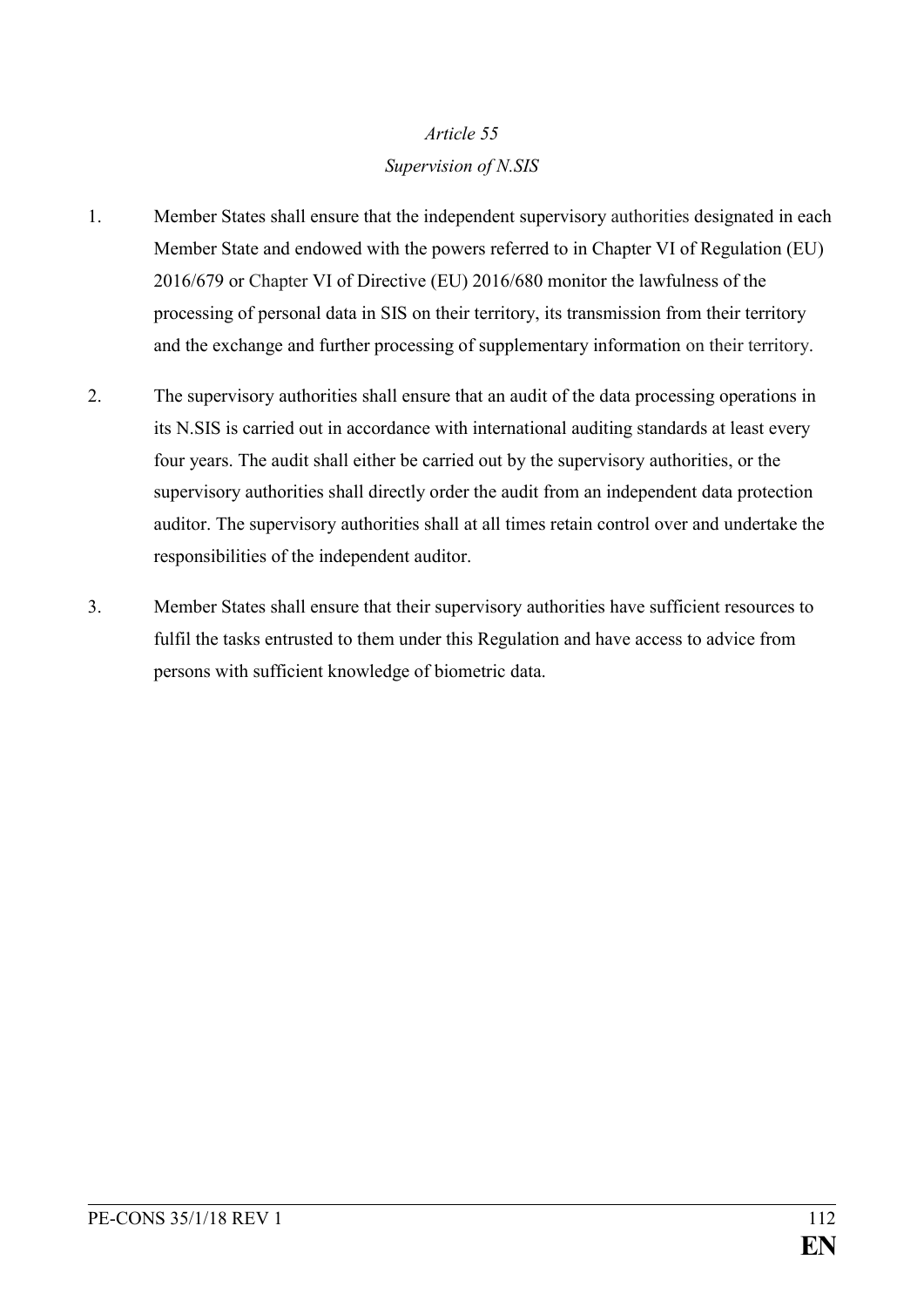## *Article 56 Supervision of eu-LISA*

- 1. The European Data Protection Supervisor shall be responsible for monitoring the processing of personal data by eu-LISA and for ensuring that it is carried out in accordance with this Regulation. The tasks and powers referred to in Articles 57 and 58 of Regulation (EC) 2018/…**<sup>+</sup>** shall apply accordingly.
- 2. The European Data Protection Supervisor shall carry out an audit of the processing of personal data by eu-LISA in accordance with international auditing standards at least every four years. A report on that audit shall be sent to the European Parliament, to the Council, to eu-LISA, to the Commission and to the supervisory authorities. eu-LISA shall be given an opportunity to make comments before the report is adopted.

# *Article 57 Cooperation between supervisory authorities and the European Data Protection Supervisor*

1. The supervisory authorities and the European Data Protection Supervisor, each acting within the scope of their respective competences, shall actively cooperate within the framework of their responsibilities and shall ensure coordinated supervision of SIS.

<sup>1</sup> **<sup>+</sup>** OJ: Please insert the number of Regulation contained in PE-CONS 31/18.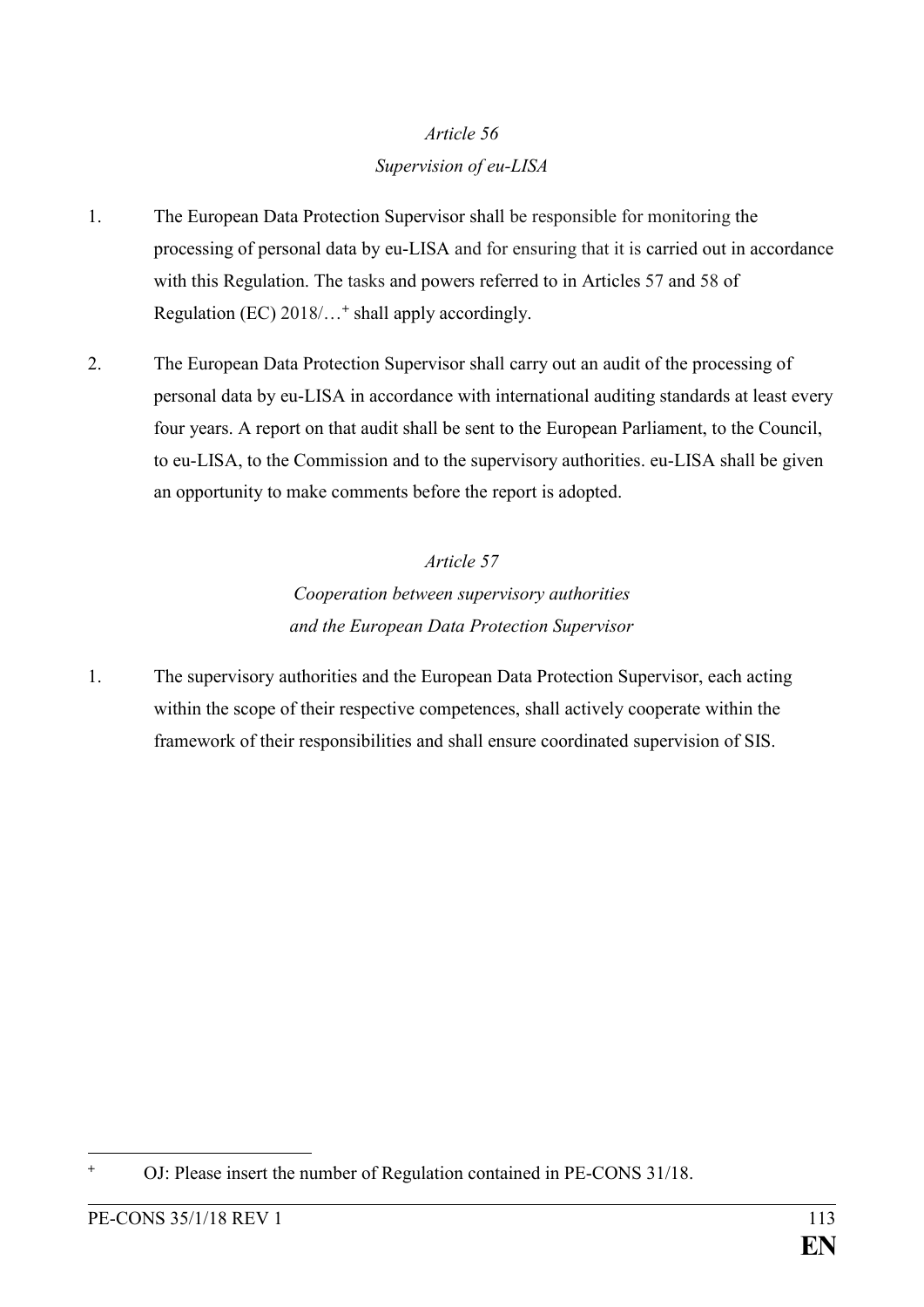- 2. The supervisory authorities and the European Data Protection Supervisor shall, each acting within the scope of their respective competences, exchange relevant information, assist each other in carrying out audits and inspections, examine difficulties in the interpretation or application of this Regulation and other applicable Union legal acts, study problems that are revealed through the exercise of independent supervision or through the exercise of the rights of data subjects, draw up harmonised proposals for joint solutions to any problems and promote awareness of data protection rights, as necessary.
- 3. For the purposes laid down in paragraph 2, the supervisory authorities and the European Data Protection Supervisor shall meet at least twice a year as part of the European Data Protection Board. The costs and servicing of these meetings shall be borne by the European Data Protection Board. Rules of procedure shall be adopted at the first meeting. Further working methods shall be developed jointly as necessary.
- 4. A joint report of activities as regards coordinated supervision shall be sent annually by the European Data Protection Board to the European Parliament, to the Council, and to the Commission.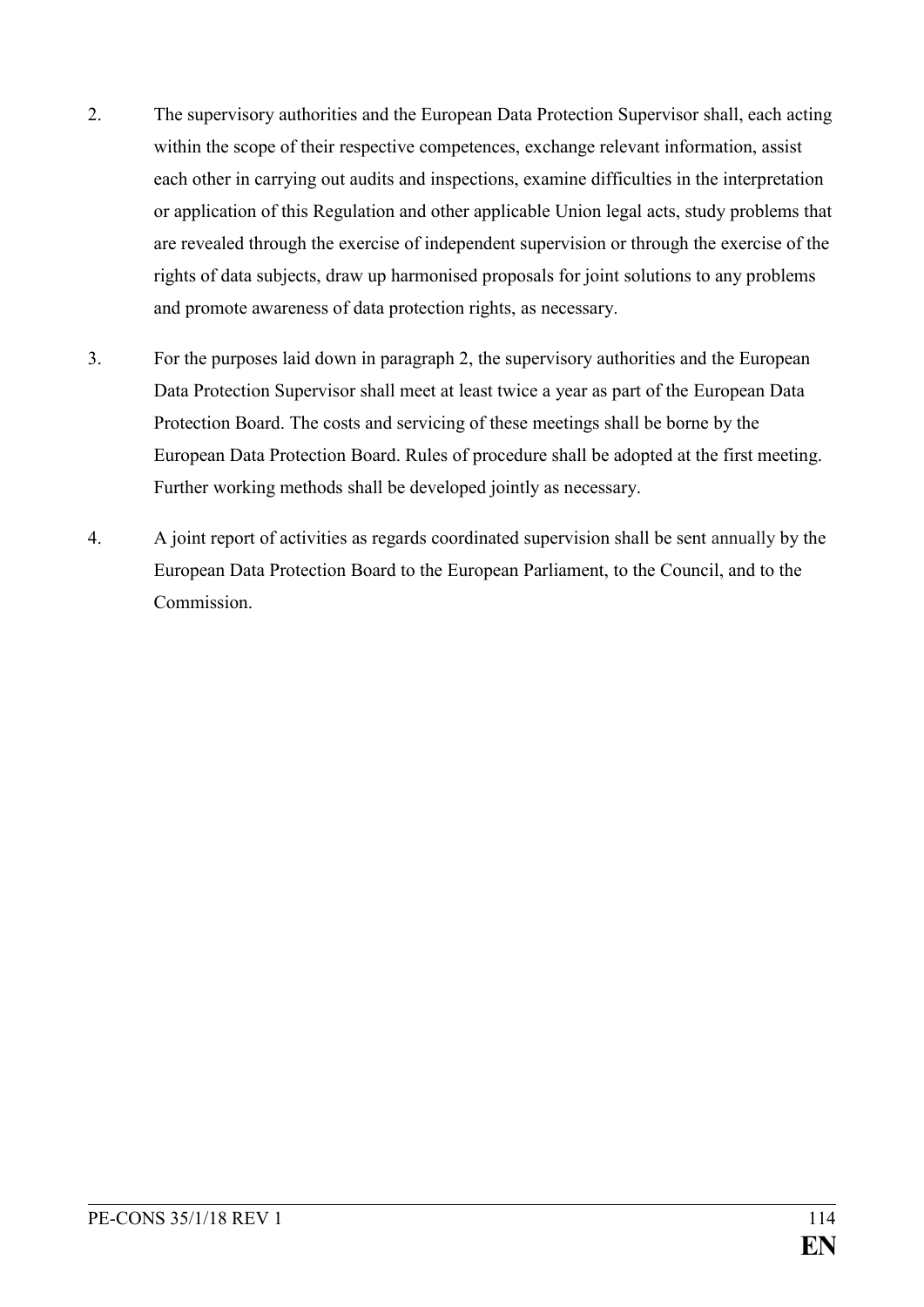# **Chapter X Liability and penalties**

# *Article 58*

### *Liability*

- 1. Without prejudice to the right to compensation and to any liability under Regulation (EU) 2016/679, Directive (EU) 2016/680 and Regulation (EU) 2018/ …**<sup>+</sup>** :
	- (a) any person or Member State that has suffered material or non-material damage, as a result of an unlawful personal data processing operation through the use of N.SIS or any other act incompatible with this Regulation by a Member State, shall be entitled to receive compensation from that Member State; and
	- (b) any person or Member State that has suffered material or non-material damage as a result of any act by eu-LISA incompatible with this Regulation shall be entitled to receive compensation from eu-LISA.

A Member State or eu-LISA shall be exempted from their liability under the first subparagraph, in whole or in part, if they prove that they are not responsible for the event which gave rise to the damage.

<sup>1</sup> **<sup>+</sup>** OJ: Please insert the number of Regulation contained in PE-CONS 31/18.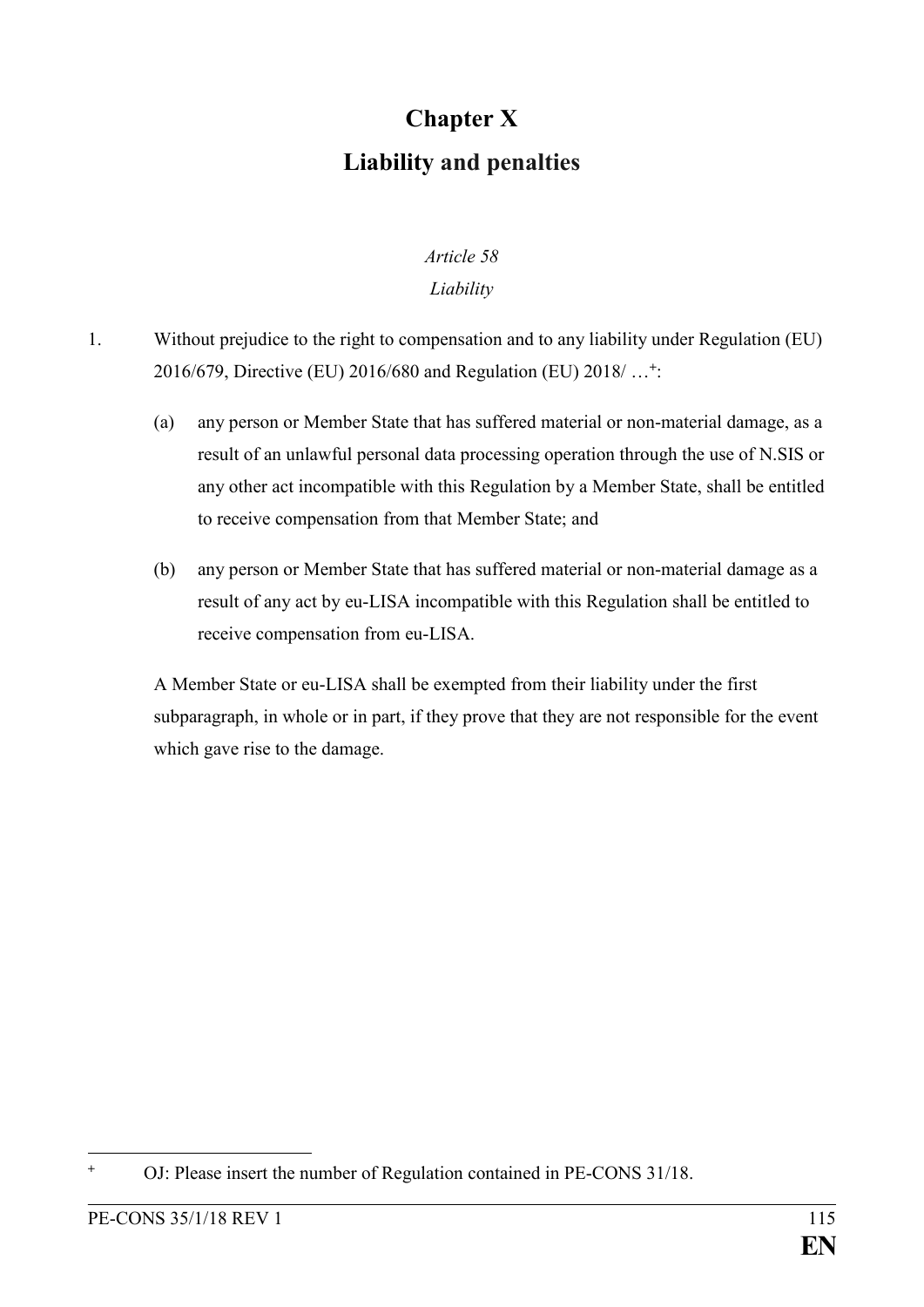- 2. If any failure of a Member State to comply with its obligations under this Regulation causes damage to SIS, that Member State shall be held liable for such damage, unless and insofar as eu-LISA or another Member State participating in SIS failed to take reasonable measures to prevent the damage from occurring or to minimise its impact.
- 3. Claims for compensation against a Member State for the damage referred to in paragraphs 1 and 2 shall be governed by the national law of that Member State. Claims for compensation against eu-LISA for the damage referred to in paragraphs 1 and 2 shall be subject to the conditions provided for in the Treaties.

### *Article 59*

### *Penalties*

Member States shall ensure that any misuse of SIS data, or any processing of such data or any exchange of supplementary information contrary to this Regulation, is punishable in accordance with national law

The penalties provided for shall be effective, proportionate and dissuasive.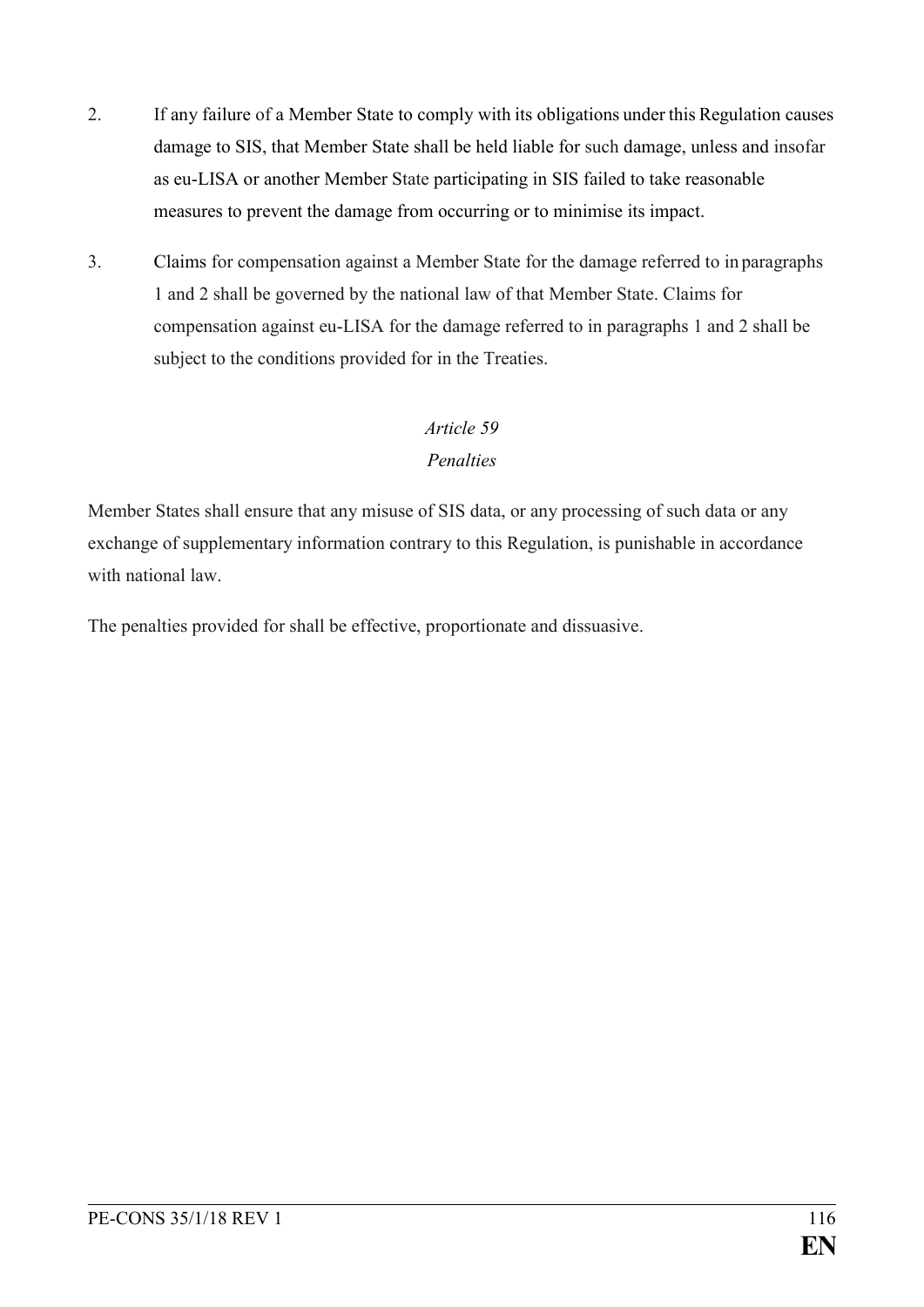# **Chapter XI Final provisions**

## *Article 60 Monitoring and statistics*

- 1. eu-LISA shall ensure that procedures are in place to monitor the functioning of SIS against objectives relating to output, cost-effectiveness, security and quality of service.
- 2. For the purposes of technical maintenance, reporting, data quality reporting and statistics, eu-LISA shall have access to the necessary information relating to the processing operations performed in Central SIS.
- 3. eu-LISA shall produce daily, monthly and annual statistics showing the number of records per category of alerts, both for each Member State and in aggregate. eu-LISA shall also provide annual reports on the number of hits per category of alert, how many times SIS was searched and how many times SIS was accessed for the purpose of entering, updating or deleting an alert, both for each Member State and in aggregate. Such statistics shall include statistics on the exchanges of information under Article 27 to Article 31. The statistics produced shall not contain any personal data. The annual statistical report shall be published.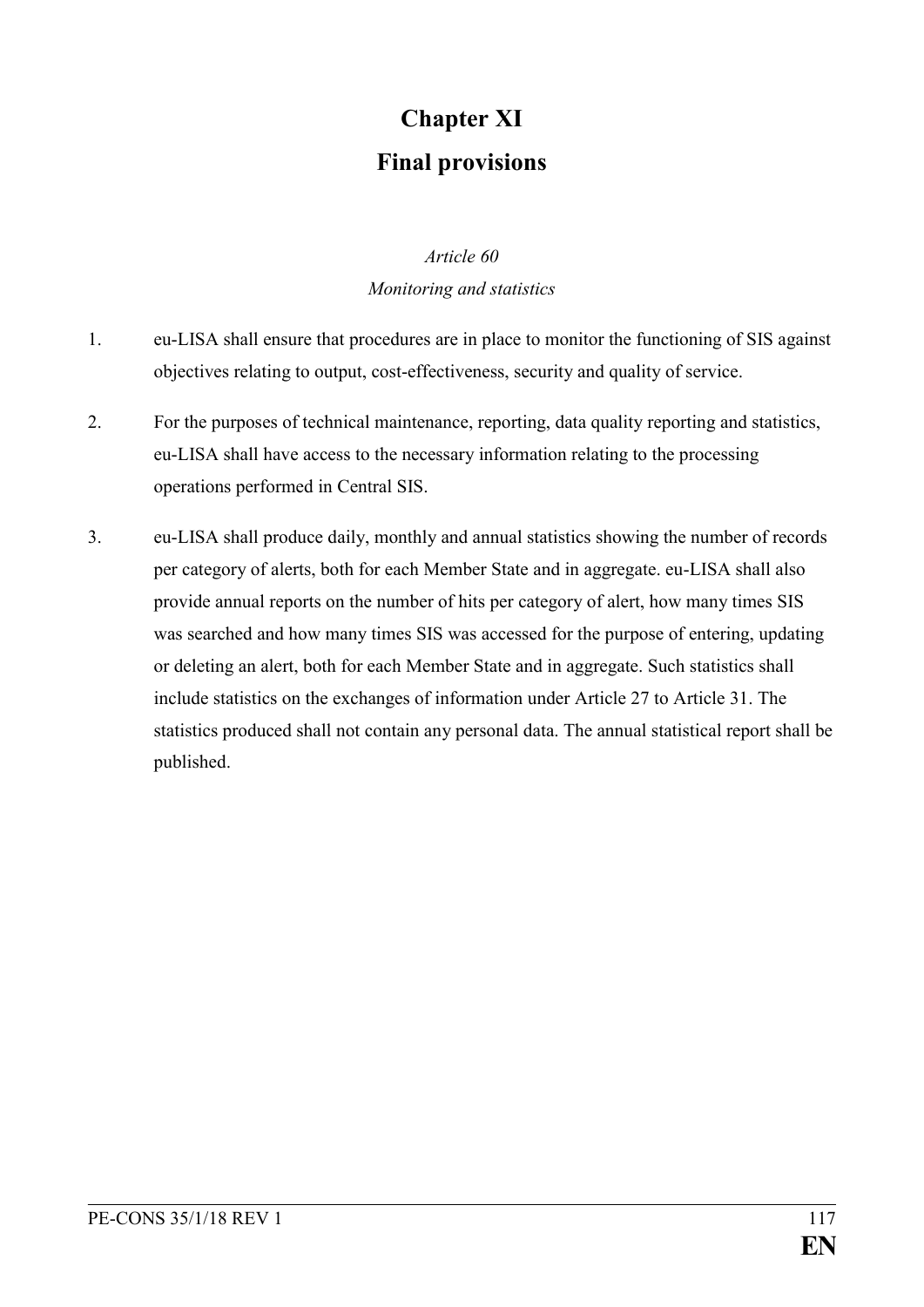- 4. Member States, Europol and the European Border and Coast Guard Agency shall provide eu-LISA and the Commission with the information necessary to draft the reports referred to in paragraphs 3, 5, 7 and 8.
- 5. eu-LISA shall provide the European Parliament, the Council, the Member States, the Commission, Europol, the European Border and Coast Guard Agency and the European Data Protection Supervisor with any statistical reports that it produces.

In order to monitor the implementation of Union legal acts, including for the purposes of Regulation (EU) No 1053/2013, the Commission may request that eu-LISA provide additional specific statistical reports, either on a regular or ad hoc basis, on the performance of SIS, the use of SIS and on the exchange of supplementary information.

The European Border and Coast Guard Agency may request that eu-LISA provide additional specific statistical reports for the purpose of carrying out risk analyses and vulnerability assessments as referred to in Articles 11 and 13 of Regulation (EU) 2016/1624, either on a regular or ad hoc basis.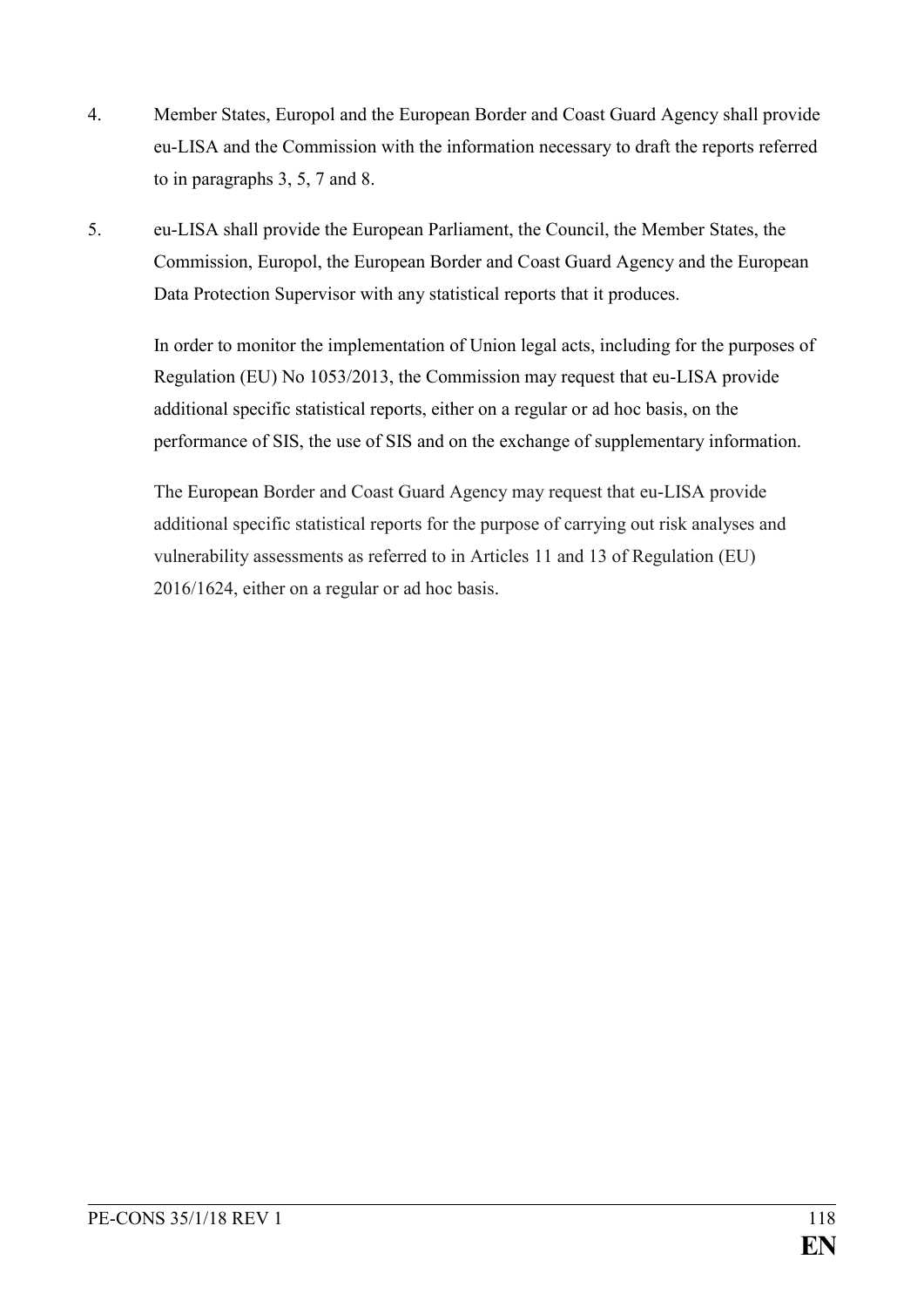- 6. For the purpose of Article 15(4) and of paragraphs 3, 4 and 5 of this Article, eu-LISA shall establish, implement and host a central repository in its technical sites containing the data referred to in Article 15(4) and in paragraph 3 of this Article which shall not allow for the identification of individuals and which shall allow the Commission and the agencies referred to in paragraph 5 of this Article to obtain bespoke reports and statistics. Upon request, eu-LISA shall give access to Member States, the Commission, Europol, and the European Border and Coast Guard Agency, to the extent required for the performance of their tasks, to the central repository by means of secured access through the Communication Infrastructure. eu-LISA shall implement access controls and specific user profiles to ensure that the central repository is accessed solely for the purpose of reporting and statistics.
- 7. Two years after the date of application of this Regulation pursuant to the first subparagraph of Article 66(5) and every two years thereafter, eu-LISA shall submit to the European Parliament and to the Council a report on the technical functioning of Central SIS and of the Communication Infrastructure, including their security, on the AFIS and on the bilateral and multilateral exchange of supplementary information between Member States. This report shall also contain, once the technology is in use, an evaluation of the use of facial images to identify persons.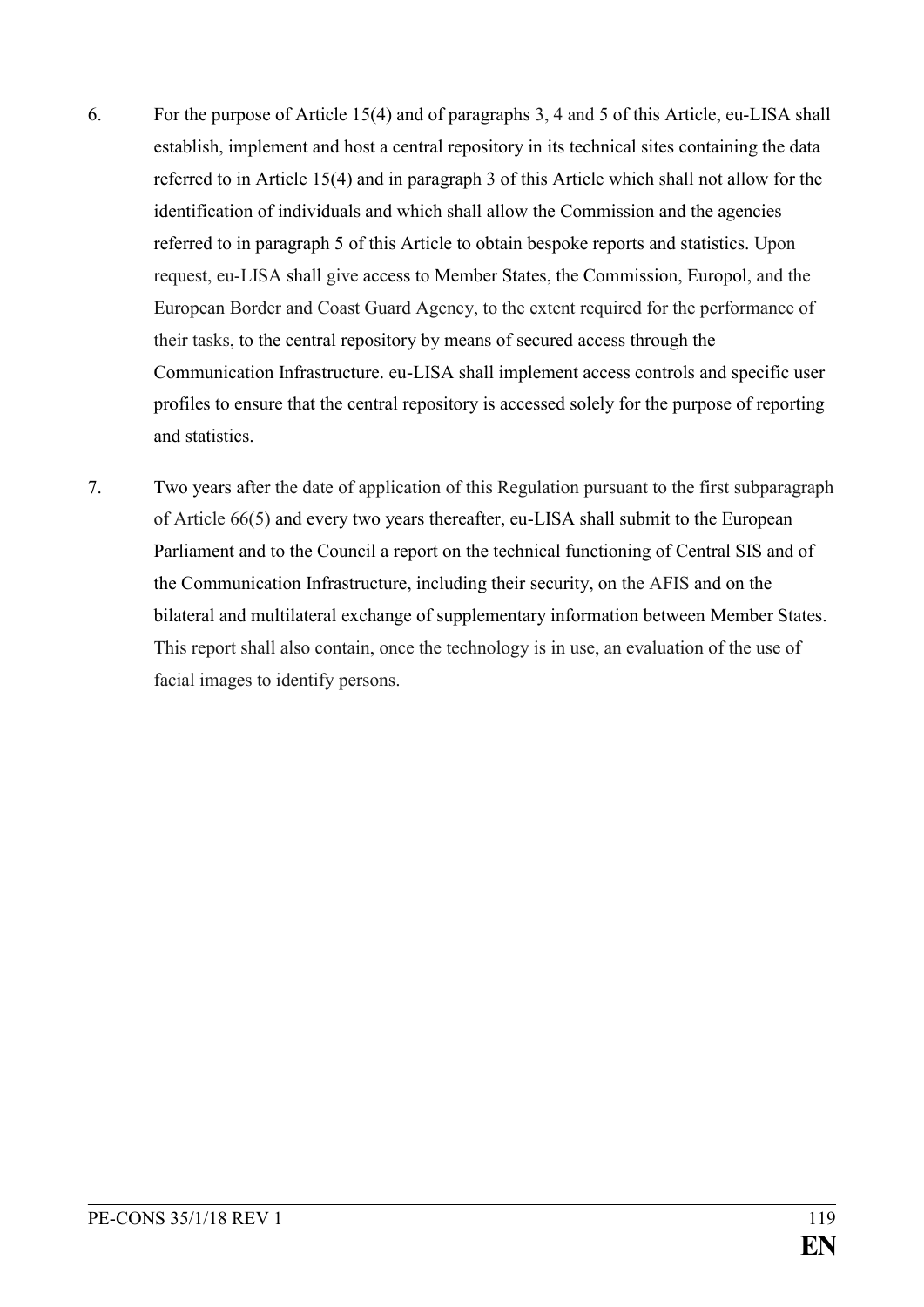8. Three years after the date of application of this Regulation pursuant to the first subparagraph of Article 66(5) and every four years thereafter, the Commission shall carry out an overall evaluation of Central SIS and the bilateral and multilateral exchange of supplementary information between Member States. That overall evaluation shall include an examination of results achieved against objectives, and an assessment of the continuing validity of the underlying rationale, the application of this Regulation in respect of Central SIS, the security of Central SIS and any implications for future operations. The evaluation report shall also include an assessment of the AFIS and the SIS information campaigns carried out by the Commission in accordance with Article 19.

The evaluation report shall also contain statistics on the number of alerts entered in accordance with point (a) of Article 24(1)and statistics on the number of alerts entered in accordance with point (b) of that paragraph. As regards alerts falling under point (a) of Article 24(1), it shall detail how many alerts were entered following the situations referred to in point (a), (b) or (c) of Article 24(2). The evaluation report shall also contain an assessment of the application of Article 24 by Member States.

The Commission shall transmit the evaluation report to the European Parliament and to the Council.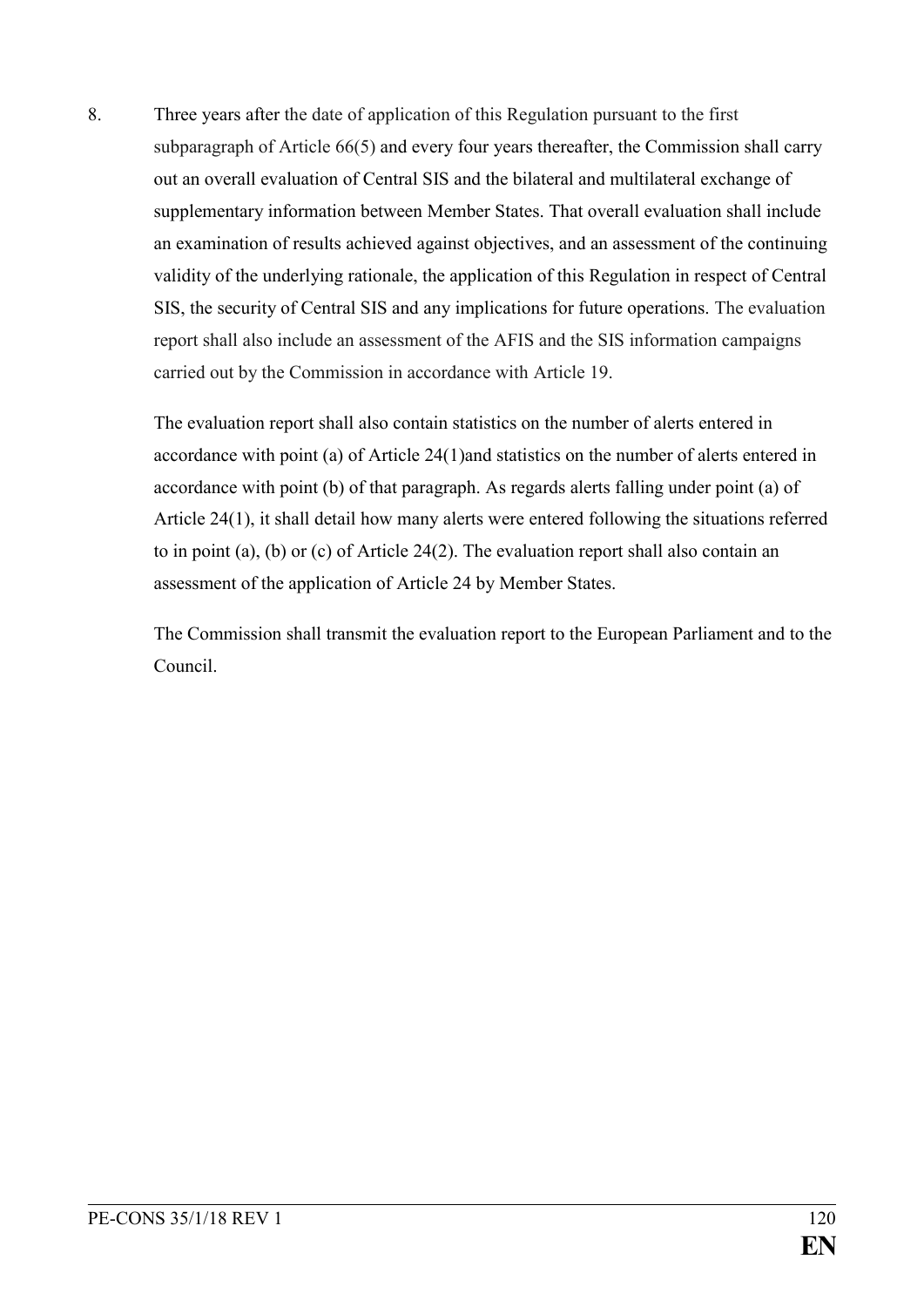9. The Commission shall adopt implementing acts to lay down detailed rules on the operation of the central repository referred to in paragraph 6 of this Article and the data protection and security rules applicable to that repository. Those implementing acts shall be adopted in accordance with the examination procedure referred to in Article 62(2).

### *Article 61 Exercise of the delegation*

- 1. The power to adopt delegated acts is conferred on the Commission subject to the conditions laid down in this Article.
- 2. The power to adopt delegated acts referred to in Article 33(4) shall be conferred on the Commission for an indeterminate period of time from … [the date of entry into force of this Regulation].
- 3. The delegation of power referred to in Article 33(4) may be revoked at any time by the European Parliament or by the Council. A decision to revoke shall put an end to the delegation of the power specified in that decision. It shall take effect the day following the publication of the decision in the *Official Journal of the European Union* or at a later date specified therein. It shall not affect the validity of any delegated acts already in force.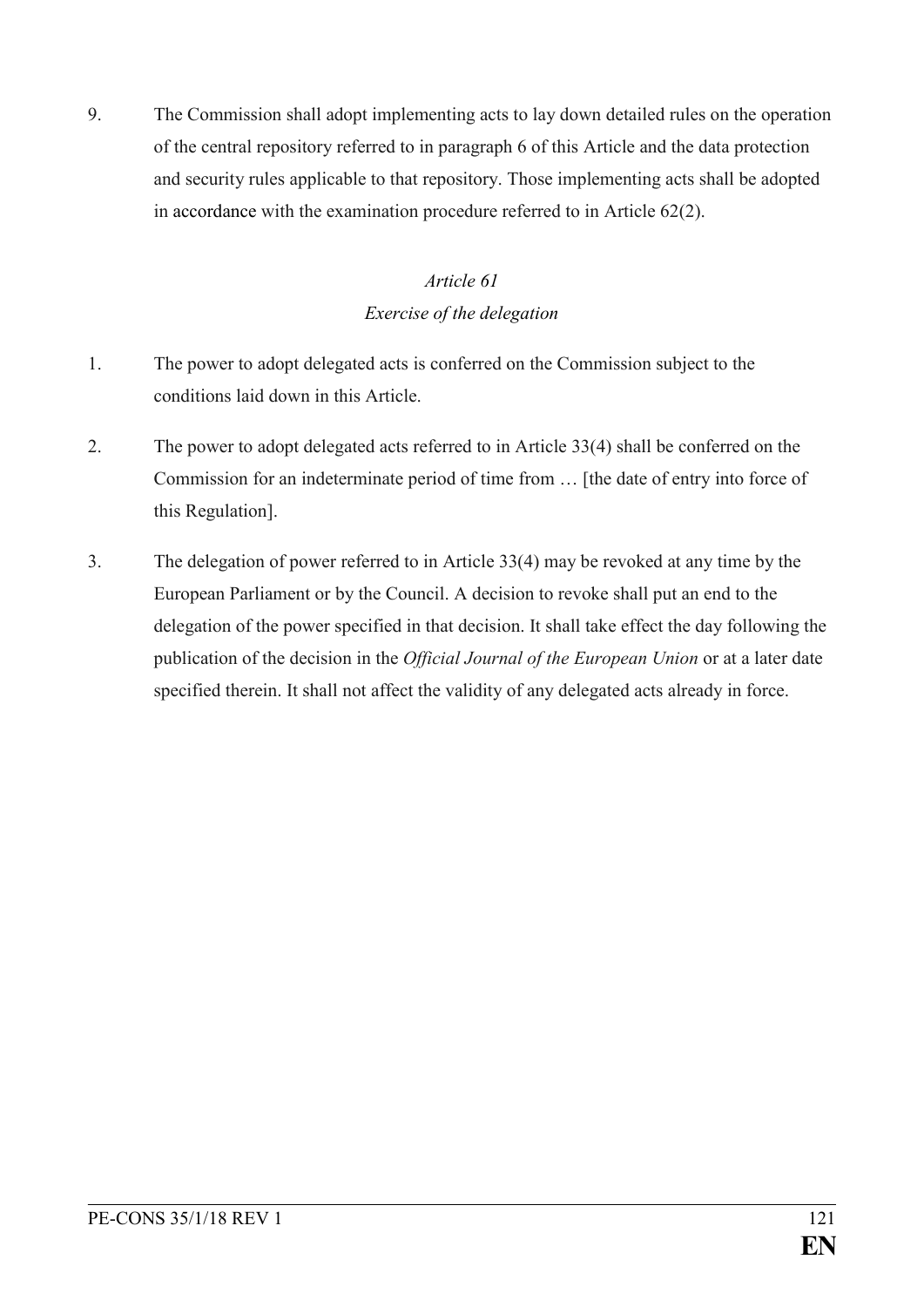- 4. Before adopting a delegated act, the Commission shall consult experts designated by each Member State in accordance with the principles laid down in the Interinstitutional Agreement of 13 April 2016 on Better Law-Making.
- 5. As soon as it adopts a delegated act, the Commission shall notify it simultaneously to the European Parliament and to the Council.
- 6. A delegated act adopted pursuant to Article 33(4) shall enter into force only if no objection has been expressed either by the European Parliament or the Council within a period of two months of notification of that act to the European Parliament and the Council or if, before the expiry of that period, the European Parliament and the Council have both informed the Commission that they will not object. That period shall be extended by two months at the initiative of the European Parliament or of the Council.

### *Article 62*

### *Committee procedure*

- 1. The Commission shall be assisted by a committee. That committee shall be a committee within the meaning of Regulation (EU) No 182/2011.
- 2. Where reference is made to this paragraph, Article 5 of Regulation (EU) No 182/2011 shall apply.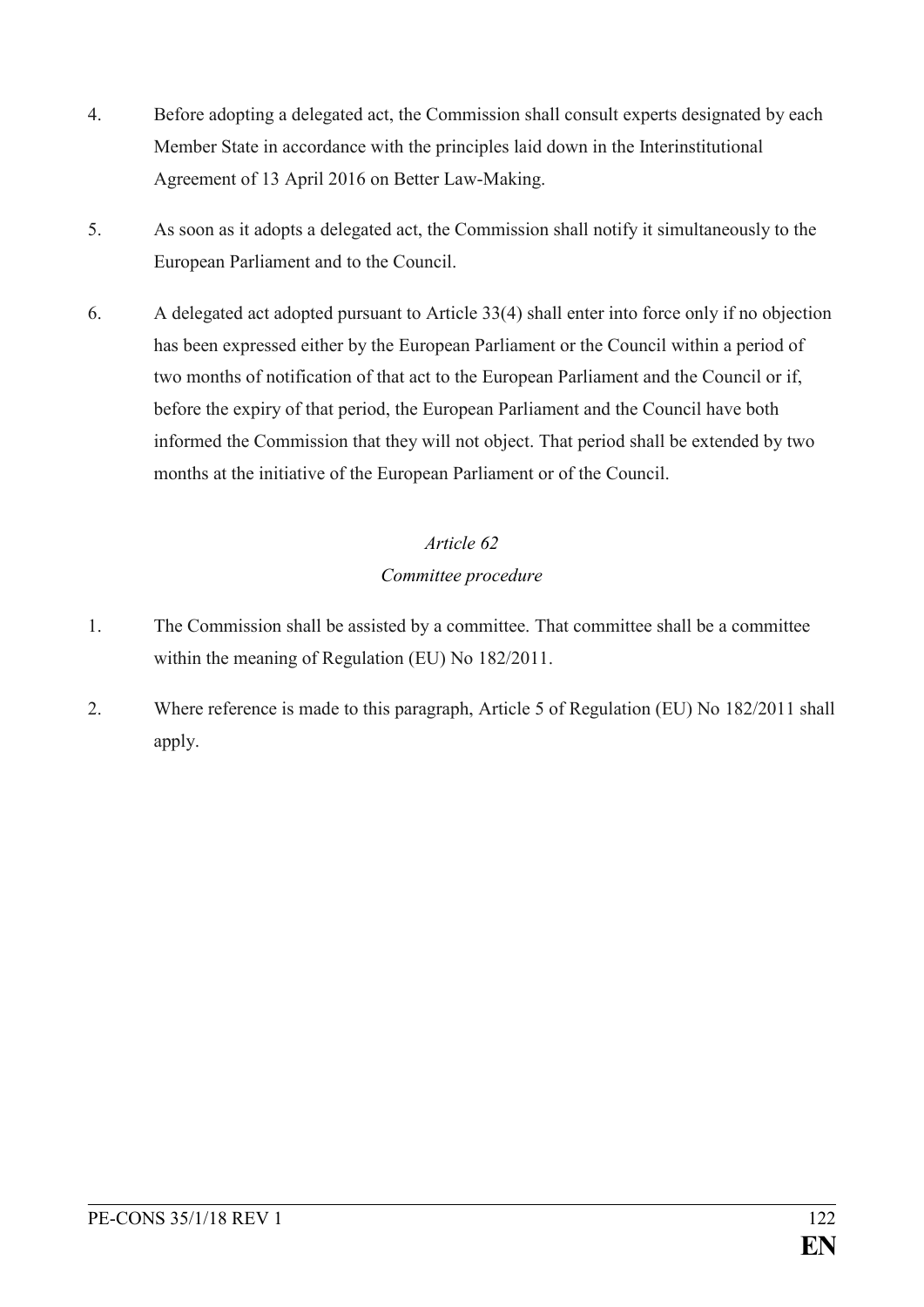#### *Article 63*

### *Amendments to Regulation (EC) No 1987/2006*

Regulation (EC) No 1987/2006 is amended as follows:

(1) Article 6 is replaced by the following:

# '*Article 6 National Systems*

- 1. Each Member State shall be responsible for setting up, operating, maintaining and further developing its N.SIS II and connecting it to NI-SIS.
- 2. Each Member State shall be responsible for ensuring the uninterrupted availability of SIS II data to end-users.';
- (2) Article 11 is replaced by the following:

# '*Article 11 Confidentiality – Member States*

1. Each Member State shall apply its rules of professional secrecy or other equivalent duties of confidentiality to all persons and bodies required to work with SIS II data and supplementary information, in accordance with its national legislation. This obligation shall also apply after those people leave office or employment or after the termination of the activities of those bodies.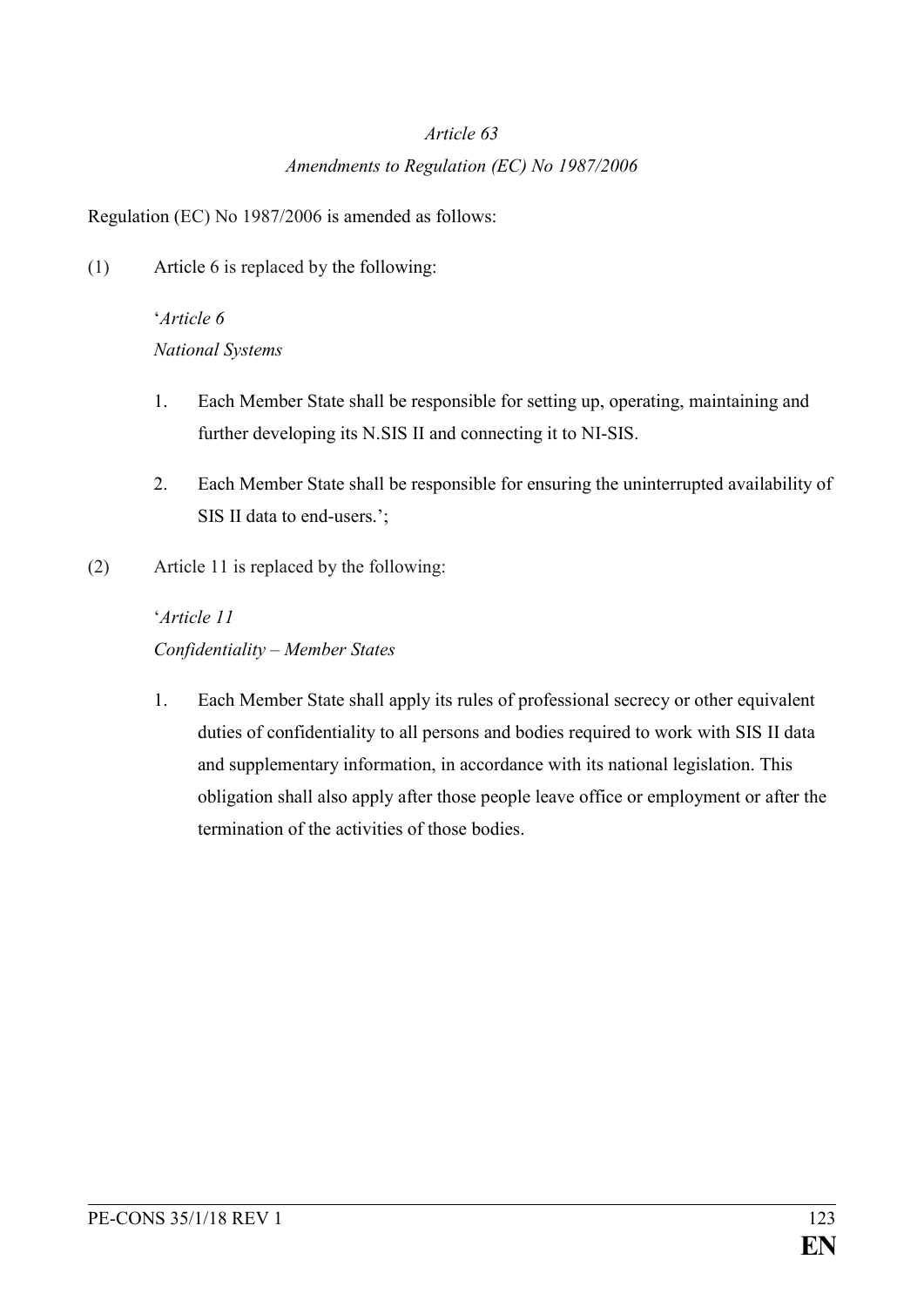- 2. Where a Member State cooperates with external contractors in any SIS II-related tasks, it shall closely monitor the activities of the contractor to ensure compliance with all provisions of this Regulation, in particular on security, confidentiality and data protection.
- 3. The operational management of N.SIS II or of any technical copies shall not be entrusted to private companies or private organisations.';
- (3) Article 15 is amended as follows:
	- (a) the following paragraph is inserted:
		- '3a. The Management Authority shall develop and maintain a mechanism and procedures for carrying out quality checks on the data in CS-SIS. It shall provide regular reports to the Member States in this regard.

The Management Authority shall provide a regular report to the Commission covering the issues encountered and the Member States concerned.

The Commission shall provide the European Parliament and the Council with a regular report on data quality issues that are encountered.';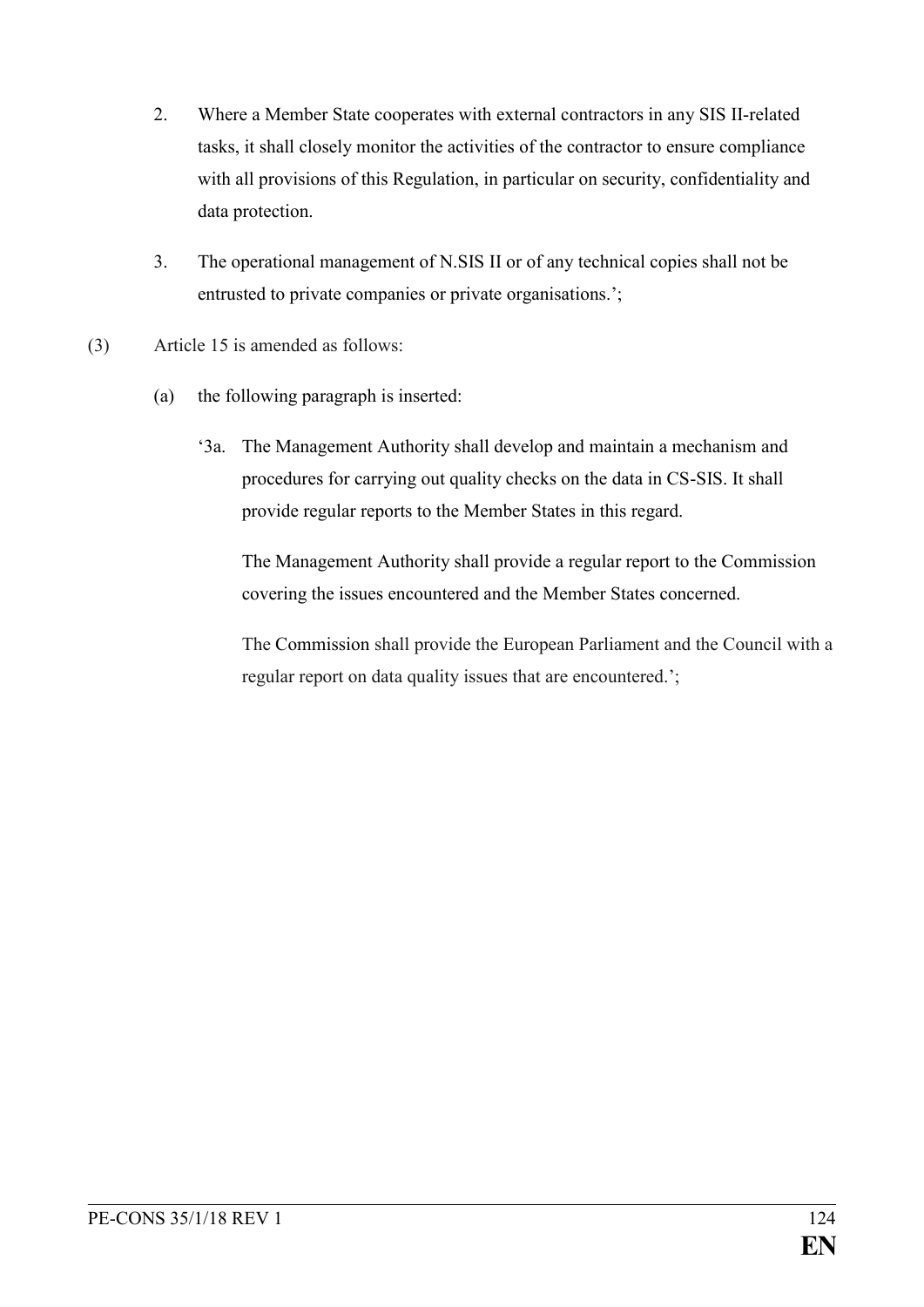- (b) paragraph 8 is replaced by the following:
	- '8. The operational management of Central SIS II shall consist of all the tasks necessary to keep Central SIS II functioning 24 hours a day, 7 days a week in accordance with this Regulation, in particular the maintenance work and technical developments necessary for the smooth running of the system. Those tasks shall also include the coordination, management and support of testing activities for Central SIS II and the N.SIS II that ensure that Central SIS II and the N.SIS II operate in accordance with the requirements for technical compliance set out in Article 9.';
- (4) in Article 17, the following paragraphs are added:
	- '3. Where the Management Authority cooperates with external contractors in any SIS II-related tasks, it shall closely monitor the activities of the contractor to ensure compliance with all provisions of this Regulation, in particular on security, confidentiality and data protection.
	- 4. The operational management of CS-SIS shall not be entrusted to private companies or private organisations.';
- $(5)$  in Article 20(2), the following point is inserted:

'(ka) the type of offence;';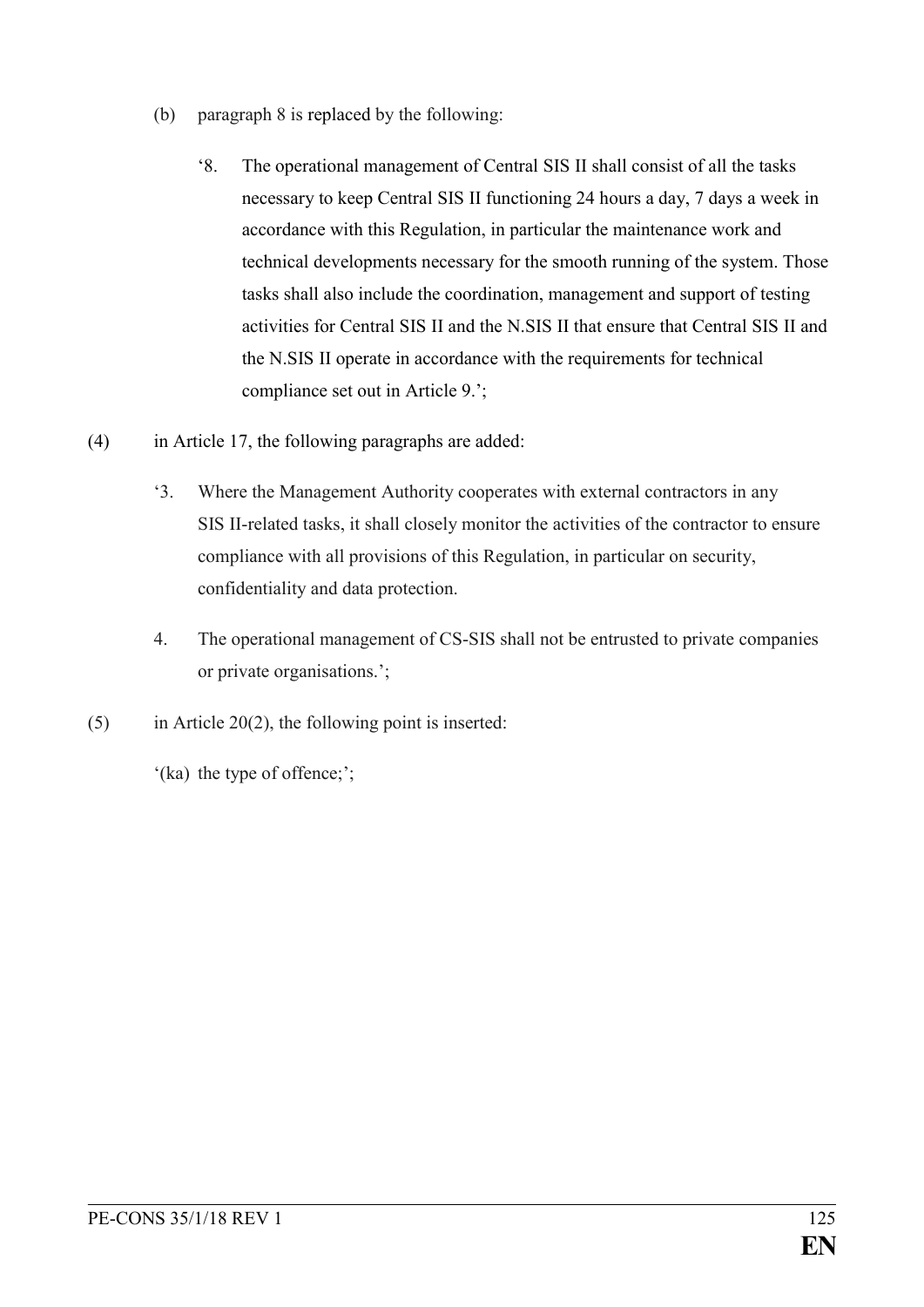(6) in Article 21, the following paragraph is added:

'Where the decision to refuse entry and stay referred to in Article 24(2) is related to a terrorist offence, the case shall be considered adequate, relevant and important enough to warrant an alert in SIS II. For public or national security reasons, Member States may exceptionally refrain from entering an alert when it is likely to obstruct official or legal inquiries, investigations or procedures.';

(7) Article 22 is replaced by the following:

#### '*Article 22*

### *Specific rules for entering, verification or search with photographs and fingerprints*

- 1. Photographs and fingerprints shall only be entered following a special quality check to ascertain whether they fulfil minimum data quality standards. The specification of the special quality check shall be established in accordance with the procedure referred to in Article 51(2).
- 2. Where photographs and fingerprint data are available in an alert in SIS II, such photographs and fingerprint data shall be used to confirm the identity of a person who has been located as a result of an alphanumeric search made in SIS II.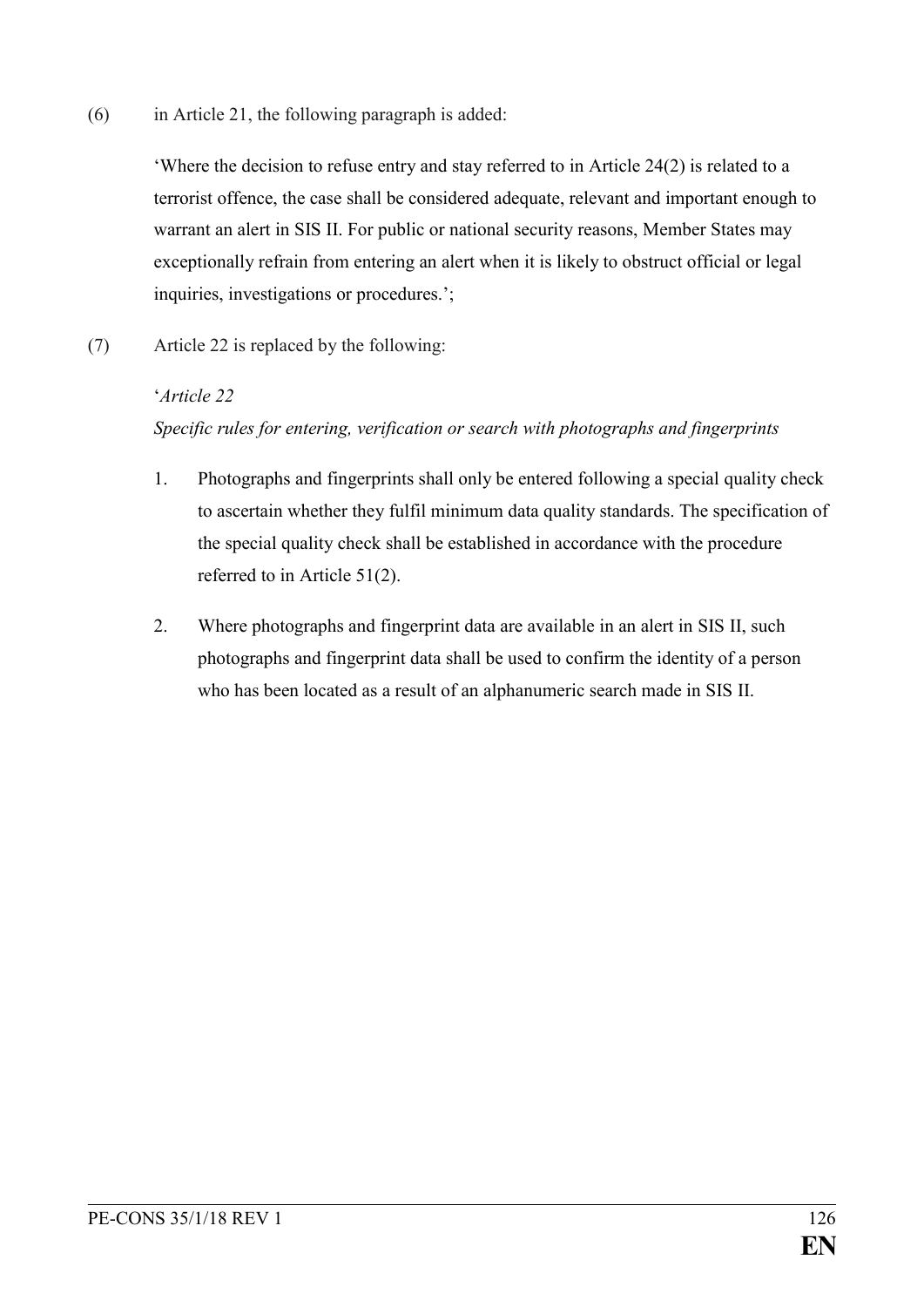- 3. Fingerprint data may be searched in all cases to identify a person. However, fingerprint data shall be searched to identify a person where the identity of the person cannot be ascertained by other means. For that purpose, the Central SIS II shall contain an Automated Fingerprint Identification System (AFIS).
- 4. Fingerprint data in SIS II in relation to alerts entered in accordance with Articles 24 and 26 may also be searched using complete or incomplete sets of fingerprints discovered at the scenes of serious crimes or terrorist offences under investigation, where it can be established to a high degree of probability that those sets of prints belong to a perpetrator of the offence and provided that the search is carried out simultaneously in the Member State's relevant national fingerprints databases.';
- (8) Article 26 is replaced by the following:

### '*Article 26*

*Conditions for entering alerts on third-country nationals subject to restrictive measures*

1. Alerts on third-country nationals who are the subject of a restrictive measure intended to prevent entry into or transit through the territory of Member States taken in accordance with legal acts adopted by the Council, including measures implementing a travel ban issued by the Security Council of the United Nations, shall, insofar as data-quality requirements are satisfied, be entered into SIS II for the purpose of refusing entry and stay.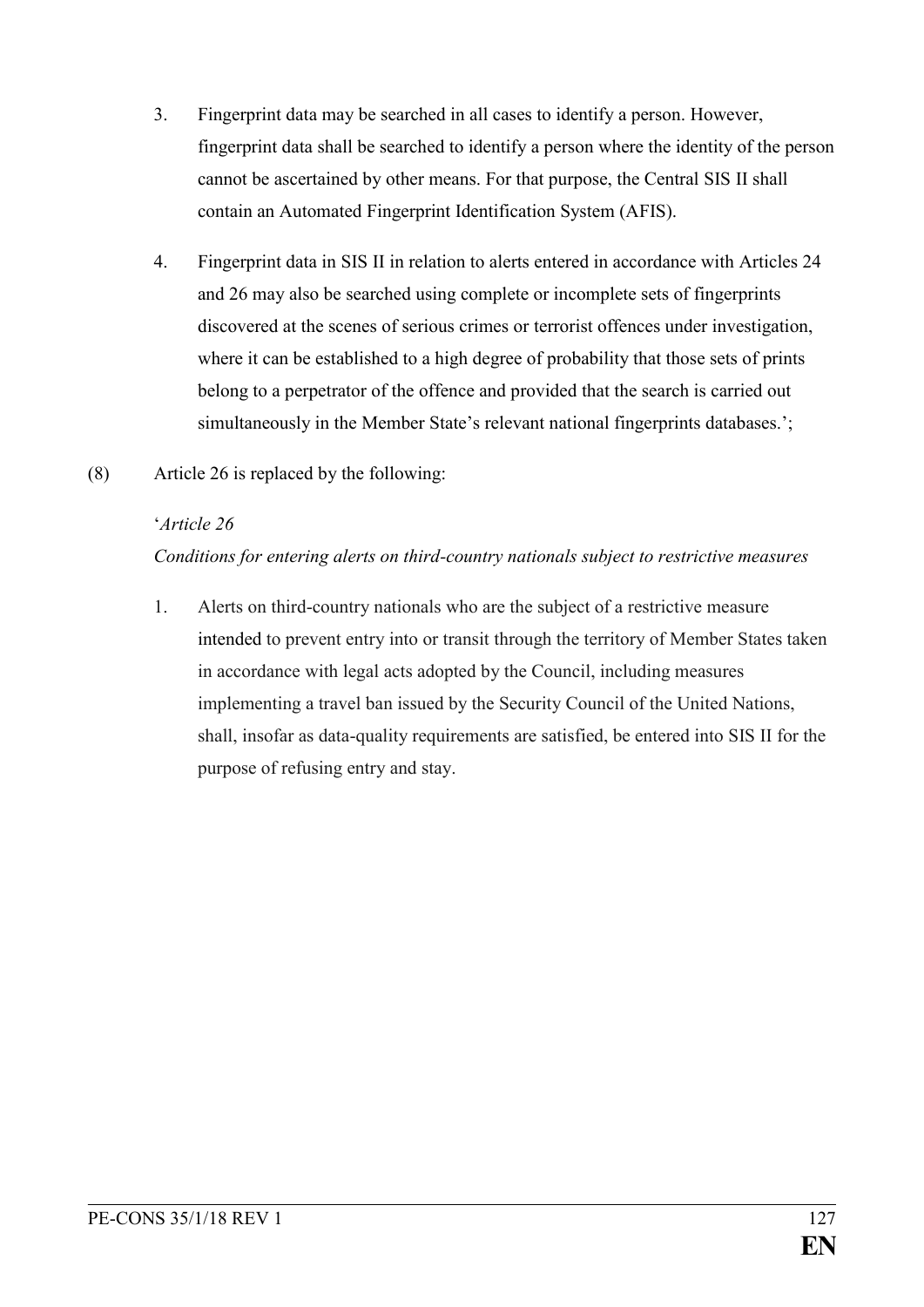2. The alerts shall be entered, kept up-to-date and deleted by the competent authority of the Member State which holds the Presidency of the Council of the European Union at the time of the adoption of the measure. If that Member State does not have access to SIS II or to alerts entered in accordance with this Regulation, the responsibility shall be taken up by the Member State which holds the subsequent Presidency and which has access to SIS II, including to alerts entered in accordance with this Regulation.

Member States shall put in place the necessary procedures for entering, updating and deleting such alerts.';

(9) the following Articles are inserted:

## '*Article 27a Access to data in SIS II by Europol*

1. The European Union Agency for Law Enforcement Cooperation (Europol), established by Regulation (EU) 2016/794 of the European Parliament and of the Council\*, shall, where necessary to fulfil its mandate, have the right to access and search data in SIS II. Europol may also exchange and further request supplementary information in accordance with the provisions of the SIRENE Manual.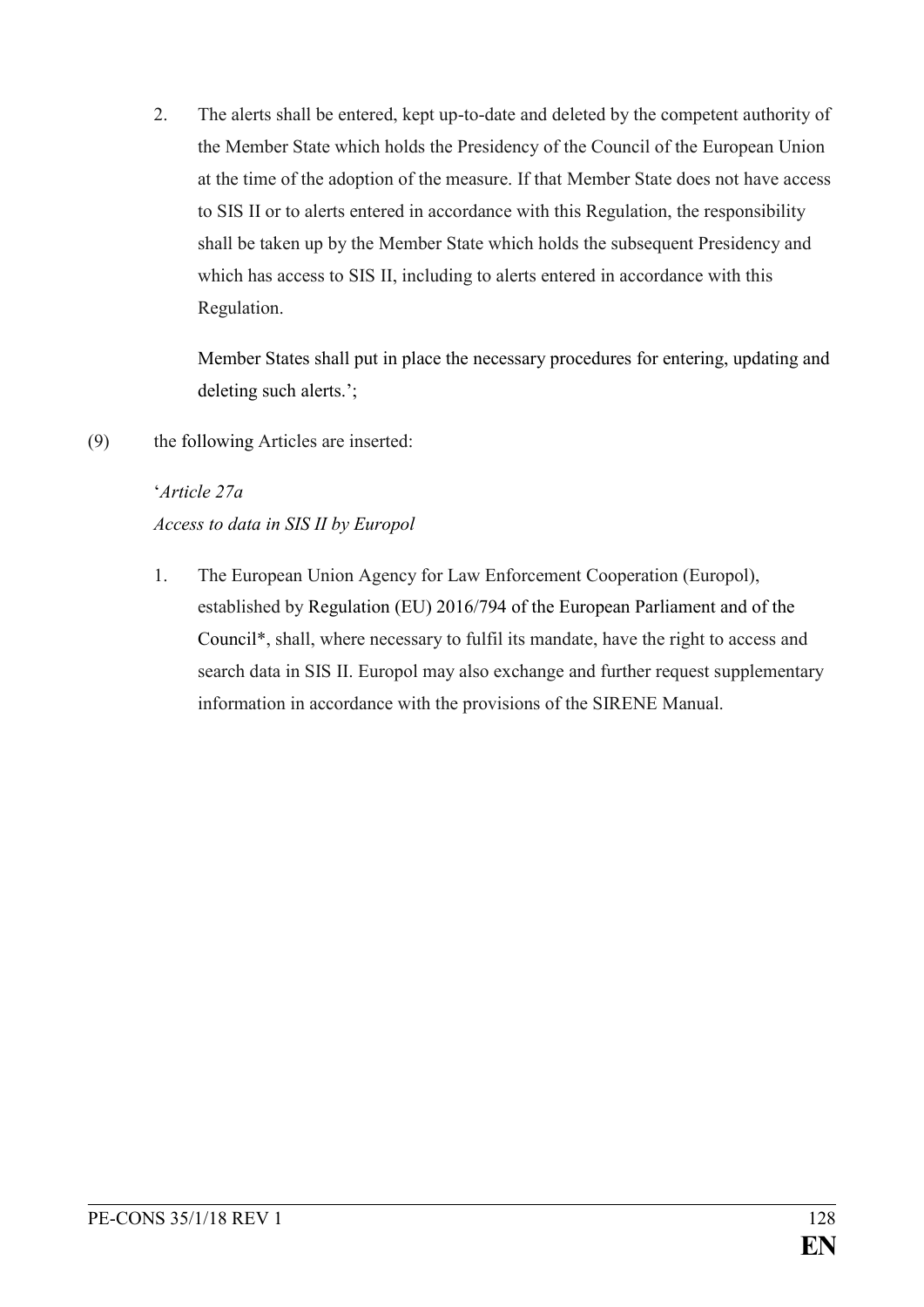- 2. Where a search by Europol reveals the existence of an alert in SIS II, Europol shall inform the issuing Member State through the exchange of supplementary information by means of the Communication Infrastructure and in accordance with the provisions set out in the SIRENE Manual. Until Europol is able to use the functionalities intended for the exchange of supplementary information, it shall inform issuing Member States through the channels defined by Regulation (EU) 2016/794.
- 3. Europol may process the supplementary information that has been provided to it by Member States for the purposes of comparing it with its databases and operational analysis projects, aimed at identifying connections or other relevant links and for the strategic, thematic or operational analyses referred to in points (a), (b) and (c) of Article 18(2) of Regulation (EU) 2016/794. Any processing by Europol of supplementary information for the purpose of this Article shall be carried out in accordance with that Regulation.
- 4. Europol's use of information obtained from a search in SIS II or from the processing of supplementary information shall be subject to the consent of the issuing Member State. If the Member State allows the use of such information, its handling by Europol shall be governed by Regulation (EU) 2016/794. Europol shall only communicate such information to third countries and third bodies with the consent of the issuing Member State and in full compliance with Union law on data protection.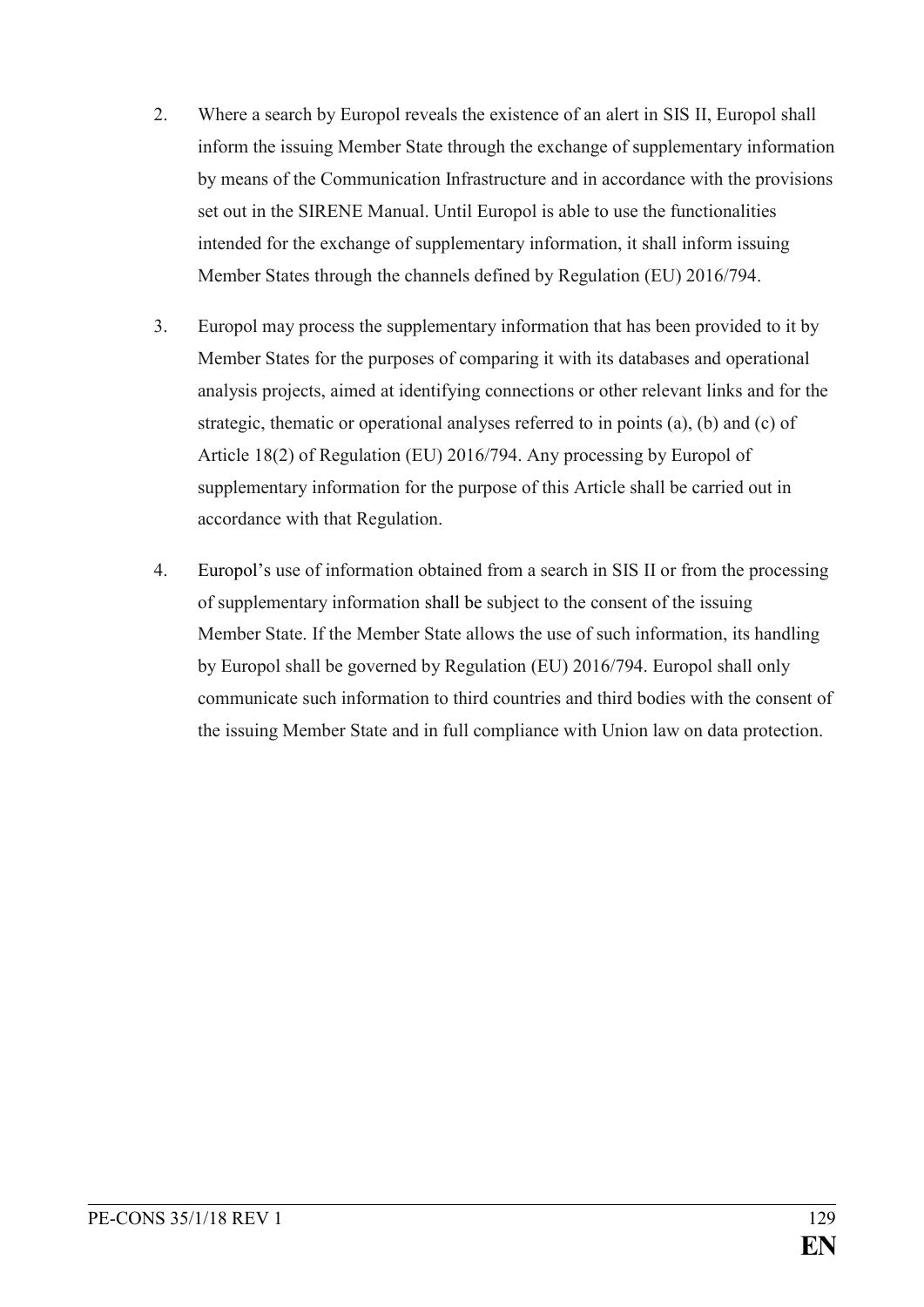- 5. Europol shall:
	- (a) without prejudice to paragraphs 4 and 6, not connect parts of SIS II nor transfer the data contained in it to which it has access to any system for data collection and processing operated by or at Europol, nor download or otherwise copy any part of SIS II;
	- (b) notwithstanding Article 31(1) of Regulation (EU) 2016/794, delete supplementary information containing personal data at the latest one year after the related alert has been deleted. By way of derogation, where Europol has information in its databases or operational analysis projects on a case to which the supplementary information is related, in order for Europol to perform its tasks, Europol may exceptionally continue to store the supplementary information when necessary. Europol shall inform the issuing and the executing Member State of the continued storage of such supplementary information and present a justification for it;
	- (c) limit access to data in SIS II, including supplementary information, to specifically authorised staff of Europol who require access to such data for the performance of their tasks;
	- (d) adopt and apply measures to ensure security, confidentiality and selfmonitoring in accordance with Articles 10, 11 and 13;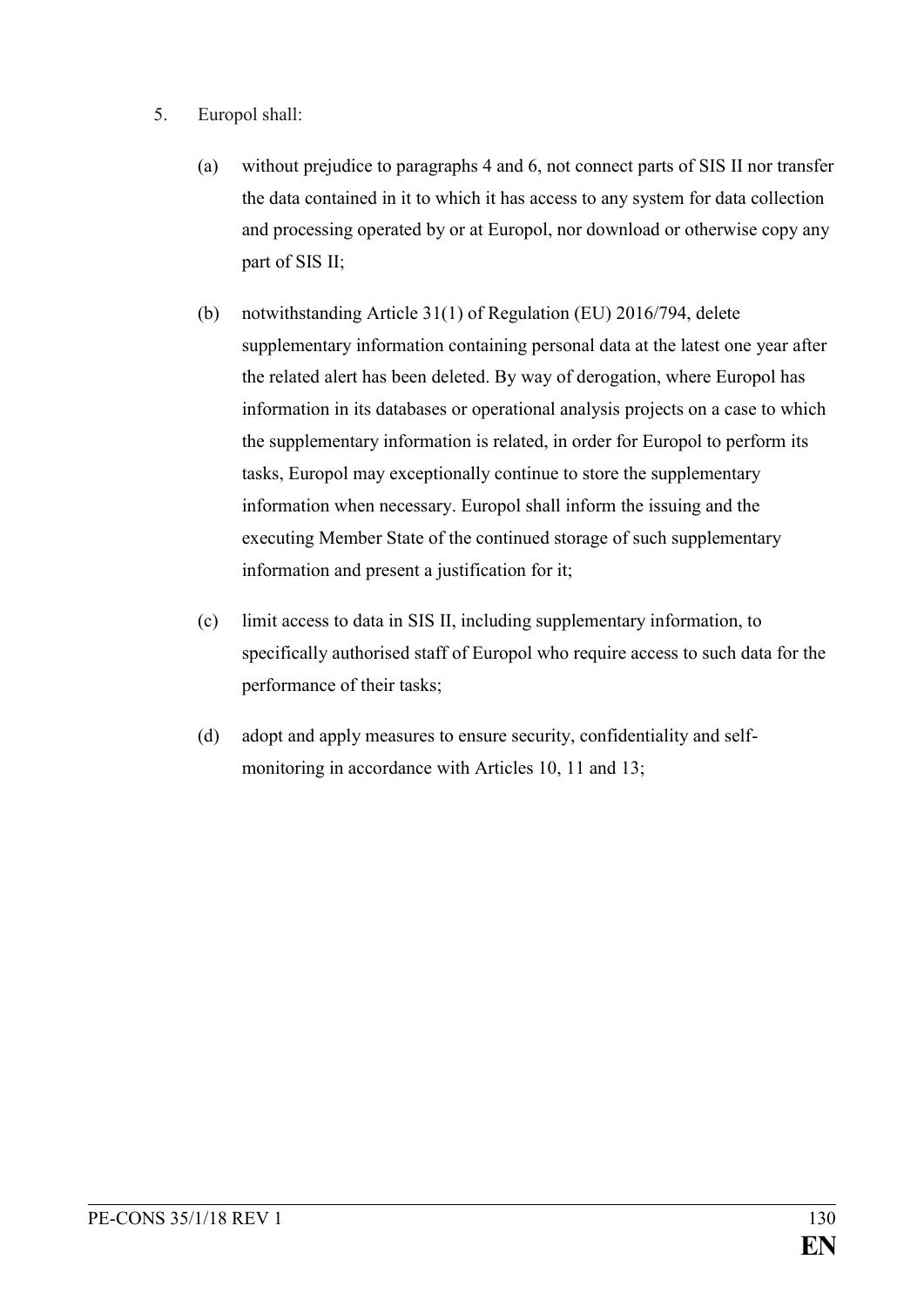- (e) ensure that its staff who are authorised to process SIS II data receive appropriate training and information in accordance with Article 14; and
- (f) without prejudice to Regulation (EU) 2016/794, allow the European Data Protection Supervisor to monitor and review the activities of Europol in the exercise of its right to access and search data in SIS II and in the exchange and processing of supplementary information.
- 6. Europol shall only copy data from SIS II for technical purposes where such copying is necessary in order for duly authorised Europol staff to carry out a direct search. This Regulation shall apply to such copies. The technical copy shall only be used for the purpose of storing SIS II data whilst those data are searched. Once the data have been searched they shall be deleted. Such uses shall not be considered to be unlawful downloading or copying of SIS II data. Europol shall not copy alert data or additional data issued by Member States or from CS-SIS II into other Europol systems.
- 7. For the purpose of verifying the lawfulness of data processing, self-monitoring and ensuring proper data security and integrity, Europol shall keep logs of every access to and search in SIS II in accordance with the provisions of Article 12. Such logs and documentation shall not be considered to be unlawful downloading or copying of part of SIS II.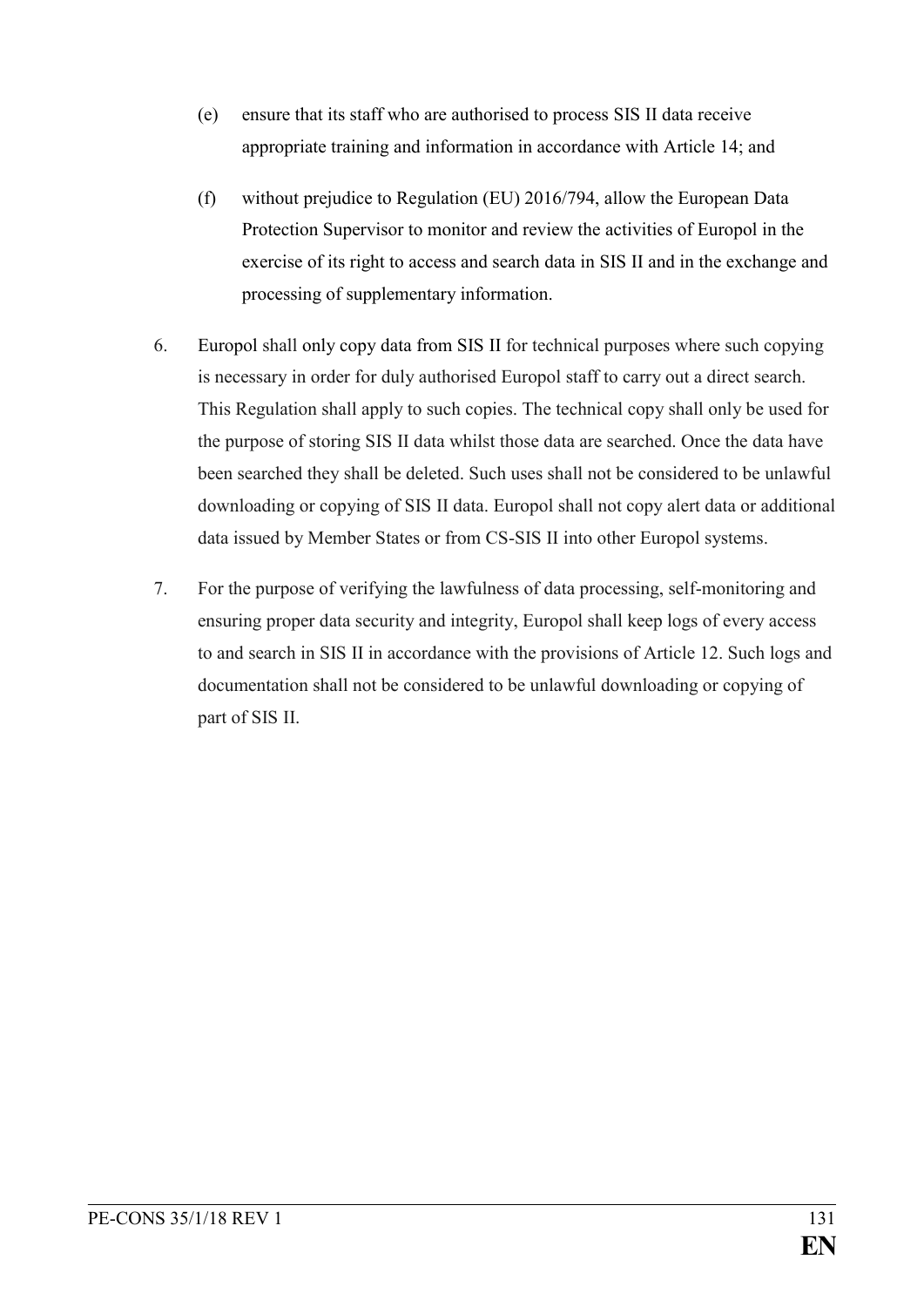- 8. Member States shall inform Europol through the exchange of supplementary information of any hit on alerts related to terrorist offences. Member States may exceptionally not inform Europol if doing so would jeopardise current investigations, the safety of an individual or be contrary to essential interests of the security of the issuing Member State.
- 9. Paragraph 8 shall apply from the date that Europol is able to receive supplementary information in accordance with paragraph 1.

#### *Article 27b*

*Access to data in SIS II by the European Border and Coast Guard teams, teams of staff involved in return-related tasks, and members of the migration management support teams*

1. In accordance with Article 40(8) of Regulation (EU) 2016/1624 of the European Parliament and of the Council<sup>\*\*</sup>, the members of the teams referred to in points (8) and (9) of Article 2 of that Regulation shall, within their mandate and provided that they are authorised to carry out checks in accordance with Article 27(1) of this Regulation and have received the required training in accordance with Article 14 of this Regulation, have the right to access and search data in SIS II insofar it is necessary for the performance of their task and as required by the operational plan for a specific operation. Access to data in SIS II shall not be extended to any other team members.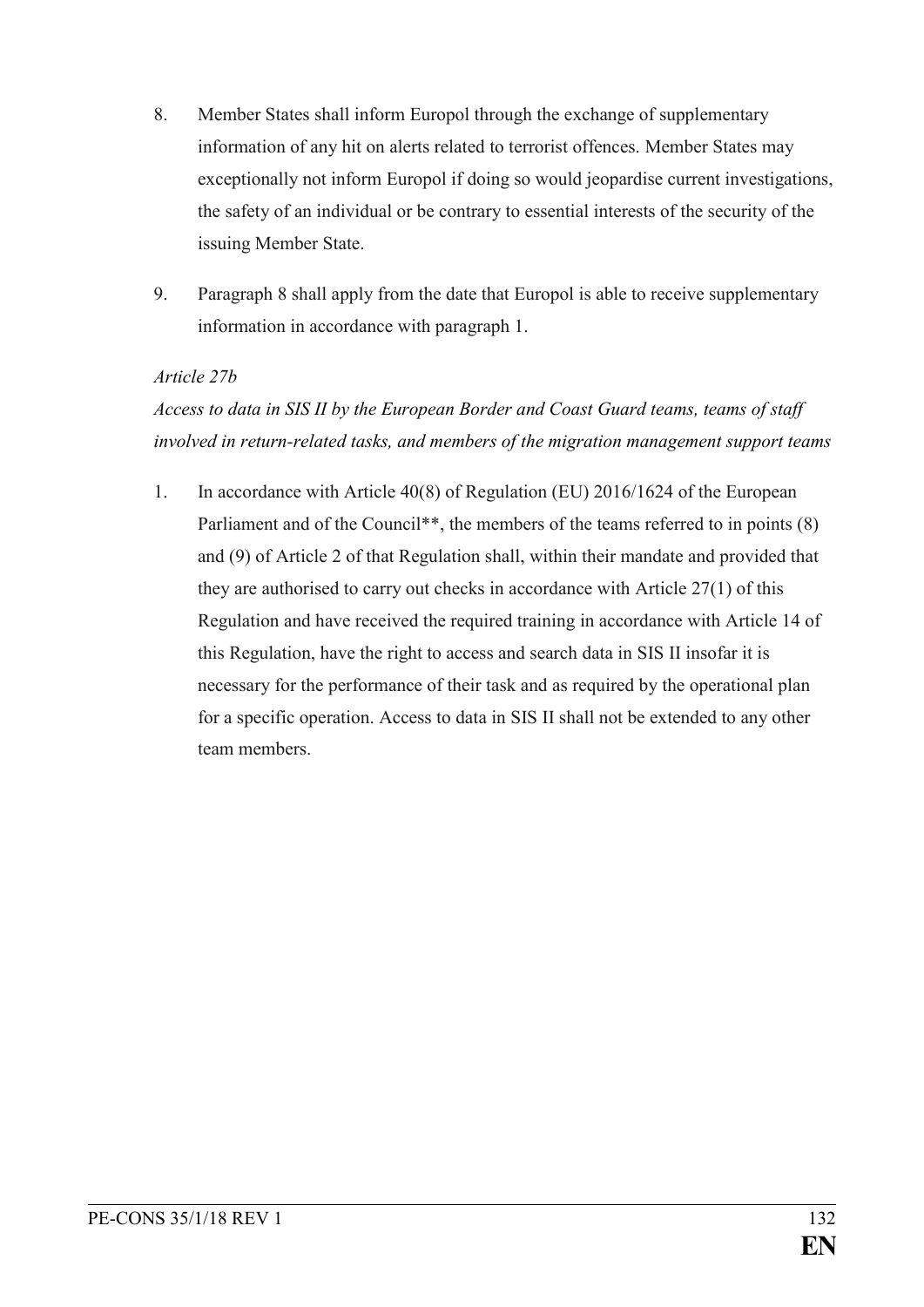- 2. Members of the teams referred to in paragraph 1 shall exercise the right to access and search data in SIS II in accordance with paragraph 1 through a technical interface. The technical interface shall be set up and maintained by the European Border and Coast Guard Agency and shall allow direct connection to Central SIS II.
- 3. Where a search by a member of the teams referred to in paragraph 1 of this Article reveals the existence of an alert in SIS II, the issuing Member State shall be informed thereof. In accordance with Article 40 of Regulation (EU) 2016/1624, members of the teams shall only act in response to an alert in SIS II under instructions from and, as a general rule, in the presence of border guards or staff involved in return-related tasks of the host Member State in which they are operating. The host Member State may authorise members of the teams to act on its behalf.
- 4. For the purpose of verifying the lawfulness of data processing, self-monitoring and ensuring proper data security and integrity, the European Border and Coast Guard Agency shall keep logs of every access to and search in SIS II in accordance with the provisions of Article 12.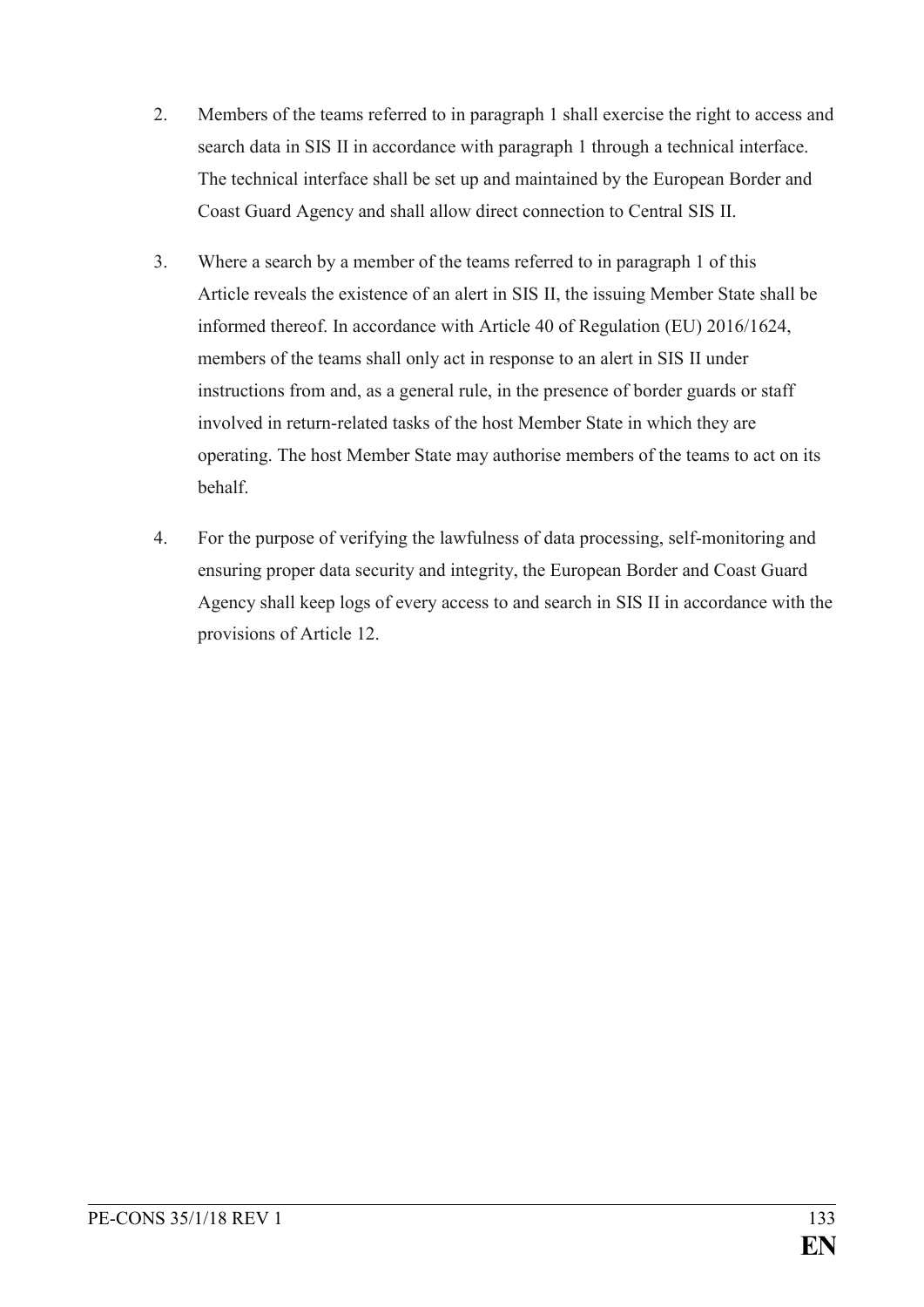- 5. The European Border and Coast Guard Agency shall adopt and apply measures to ensure security, confidentiality and self-monitoring in accordance with Articles 10, 11 and 13 and shall ensure that the teams referred to in paragraph 1 of this Article apply those measures.
- 6. Nothing in this Article shall be interpreted as affecting the provisions of Regulation (EU) 2016/1624 concerning data protection or the European Border and Coast Guard Agency's liability for any unauthorised or incorrect processing of data by it.
- 7. Without prejudice to paragraph 2, no parts of SIS II shall be connected to any system for data collection and processing operated by the teams referred to in paragraph 1 or by the European Border and Coast Guard Agency, nor shall the data in SIS II to which those teams have access be transferred to such a system. No part of SIS II shall be downloaded or copied. The logging of access and searches shall not be considered to be unlawful downloading or copying of SIS II data.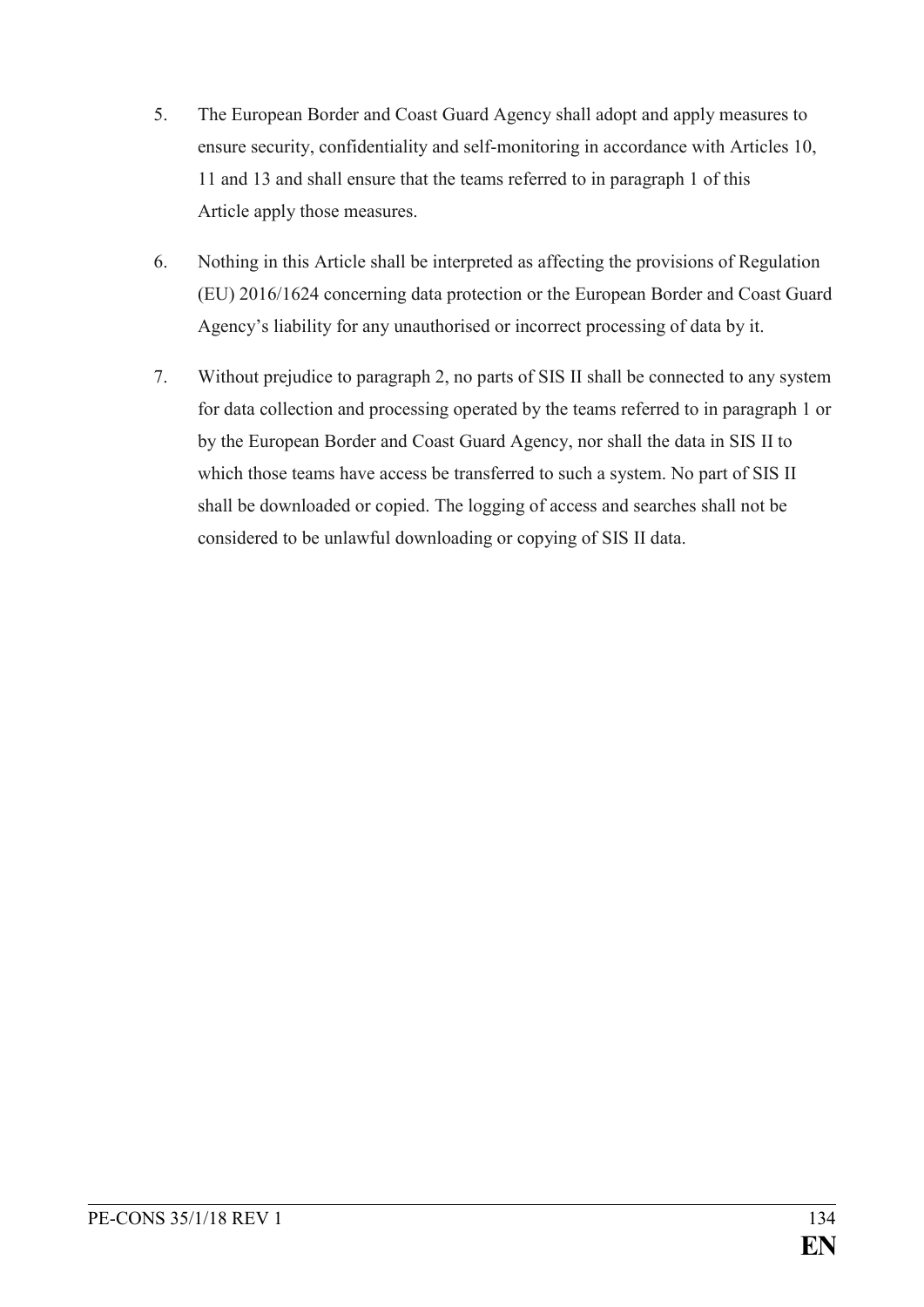8. The European Border and Coast Guard Agency shall allow the European Data Protection Supervisor to monitor and review the activities of the teams referred to in this Article in the exercise of their right to access and search data in SIS II. This shall be without prejudice to the further provisions of Regulation (EU) 2018/… of the European Parliament and of the Council\*\*\***<sup>+</sup>** .

 $\frac{1}{2}$ 

<sup>\*</sup> Regulation (EU) 2016/794 of the European Parliament and of the Council of 11 May 2016 on the European Union Agency for Law Enforcement Cooperation (Europol) and replacing and repealing Council Decisions 2009/371/JHA, 2009/934/JHA, 2009/935/JHA, 2009/936/JHA and 2009/968/JHA (OJ L 135, 24.5.2016, p. 53).

<sup>\*\*</sup> Regulation (EU) 2016/1624 of the European Parliament and of the Council of 14 September 2016 on the European Border and Coast Guard and amending Regulation (EU) 2016/399 of the European Parliament and of the Council and repealing Regulation (EC) No 863/2007 of the European Parliament and of the Council, Council Regulation (EC) No 2007/2004 and Council Decision 2005/267/EC (OJ L 251 of 16.9.2016, p. 1).

<sup>\*\*\*</sup> Regulation (EU) 2018/… of the European Parliament and of the Council of … on the protection of natural persons with regard to the processing of personal data by the Union institutions, bodies, offices and agencies and on the free movement of such data, and repealing Regulation (EC) No 45/2001 and Decision No 1247/2002/EC  $(0J \dots)$ .

 $\ddot{+}$ **<sup>+</sup>** OJ: Please insert the number in the text and complete the publication reference in the footnote for Regulation contained in PE-CONS 31/18.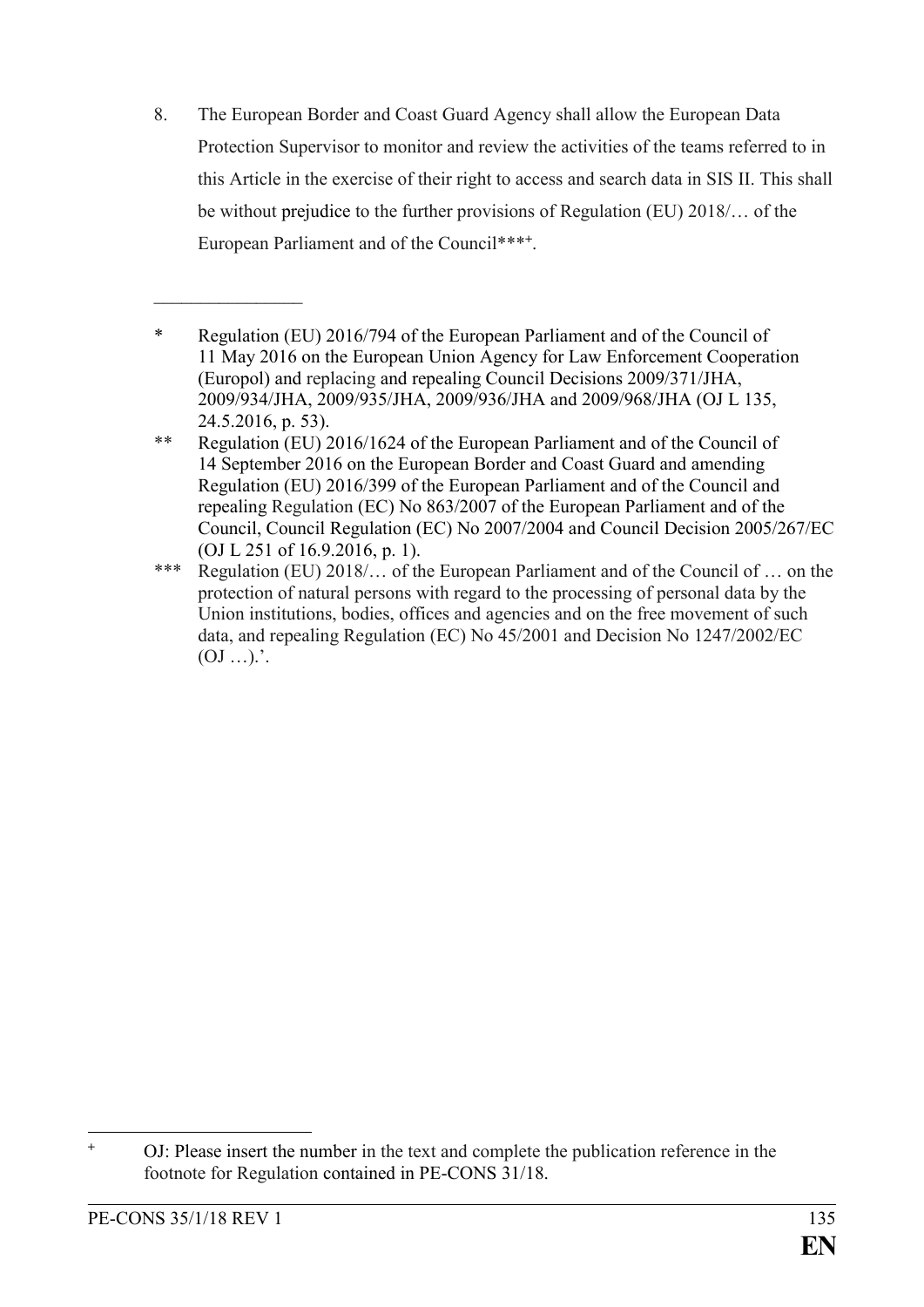#### *Article 64*

### *Amendment to the Convention implementing the Schengen Agreement*

Article 25 of the Convention implementing the Schengen Agreement is deleted.

### *Article 65*

### *Repeal*

Regulation (EC) No 1987/2006 is repealed from the date of application of this Regulation as set out in the first subparagraph of Article 66(5).

References to the repealed Regulation shall be construed as references to this Regulation and shall be read in accordance with the correlation table in the Annex.

### *Article 66*

### *Entry into force, start of operation and application*

1. This Regulation shall enter into force on the twentieth day following its publication in the *Official Journal of the European Union*.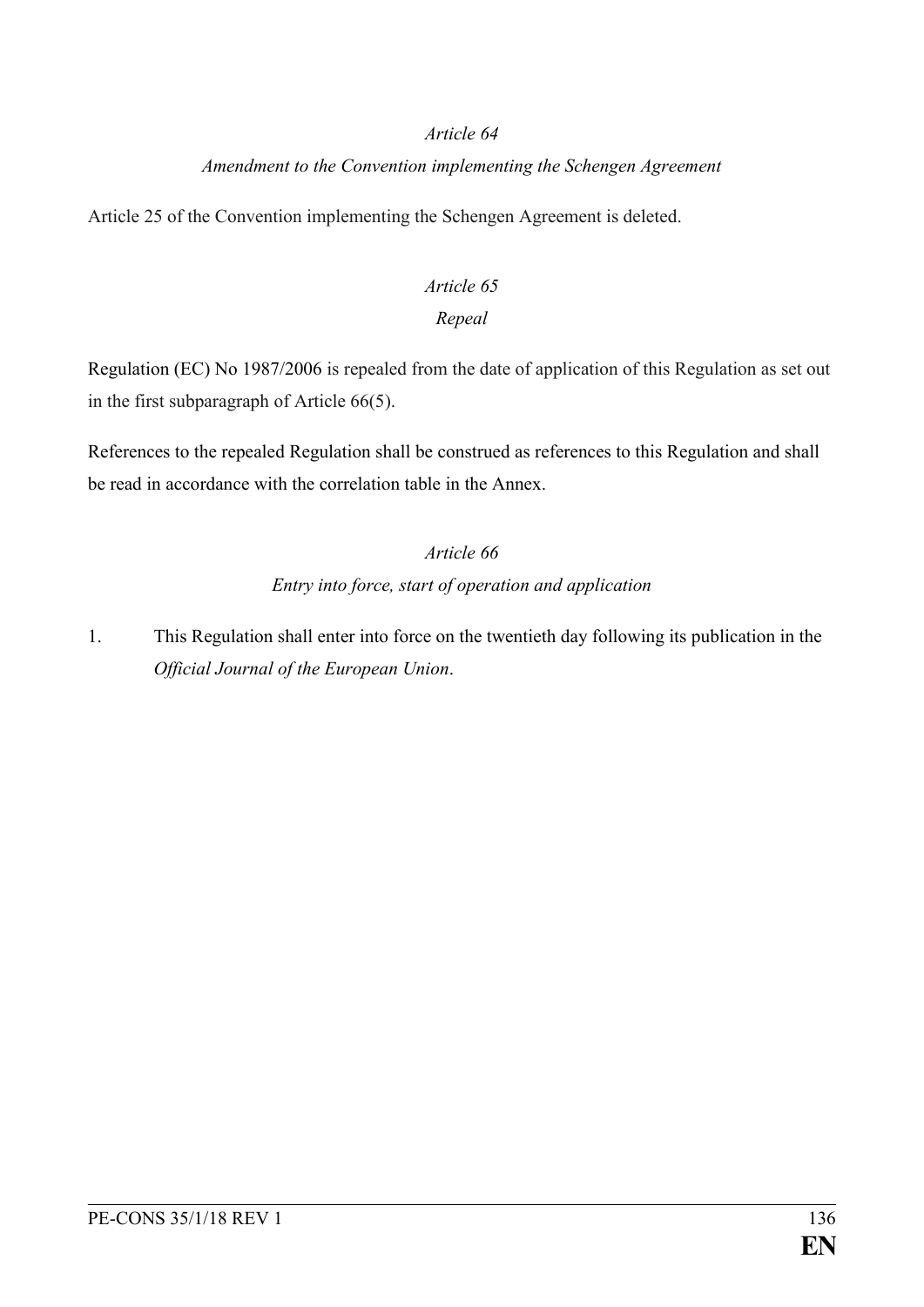- 2. No later than … [3 years after the entry into force of this Regulation], the Commission shall adopt a decision setting the date on which SIS operations start pursuant to this Regulation, after verification that the following conditions have been met:
	- (a) the implementing acts necessary for the application of this Regulation have been adopted;
	- (b) Member States have notified the Commission that they have made the necessary technical and legal arrangements to process SIS data and exchange supplementary information pursuant to this Regulation; and
	- (c) eu-LISA has notified the Commission of the successful completion of all testing activities with regard to CS-SIS and to the interaction between CS-SIS and N.SIS.
- 3. The Commission shall closely monitor the process of gradual fulfilment of the conditions set out in paragraph 2 and shall inform the European Parliament and the Council about the outcome of the verification referred to in that paragraph.
- 4. By … [one year after the entry into force of this Regulation] and every year thereafter until the decision of the Commission referred to in paragraph 2 has been taken, the Commission shall submit a report to the European Parliament and to the Council on the state of play of preparations for the full implementation of this Regulation. That report shall contain also detailed information about the costs incurred and information as to any risks which may impact the overall costs.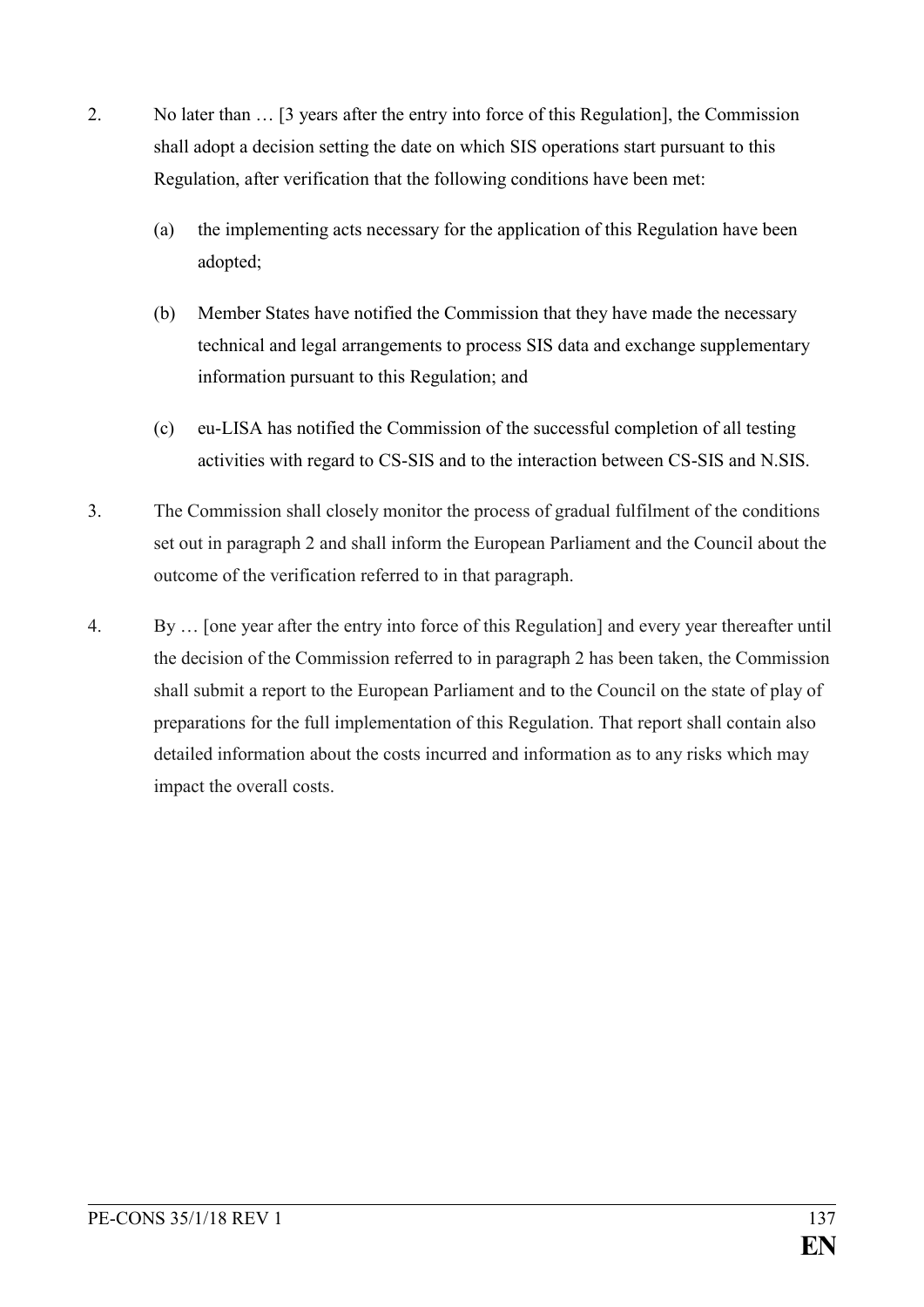- 5. This Regulation shall apply from the date determined in accordance with paragraph 2. By way of derogation from the first subparagraph:
	- (a) Article 4(4), Article 5, Article 8(4), Article 9(1) and (5), Article 15(7), Article 19, Article 20(3) and (4), Article 32(4), Article 33(4), Article 47(4), Article 48(6), Article 60(6) and (9), Article 61, Article 62, points (1) to (6) and point (8) of Article 63, and paragraphs 3 and 4 of this Article shall apply from the date of entry into force of this Regulation;
	- (b) point (9) of Article 63 shall apply from … [one year after the entry into force of this Regulation];
	- (c) point (7) of Article 63 shall apply from … [two years after the entry into force of this Regulation].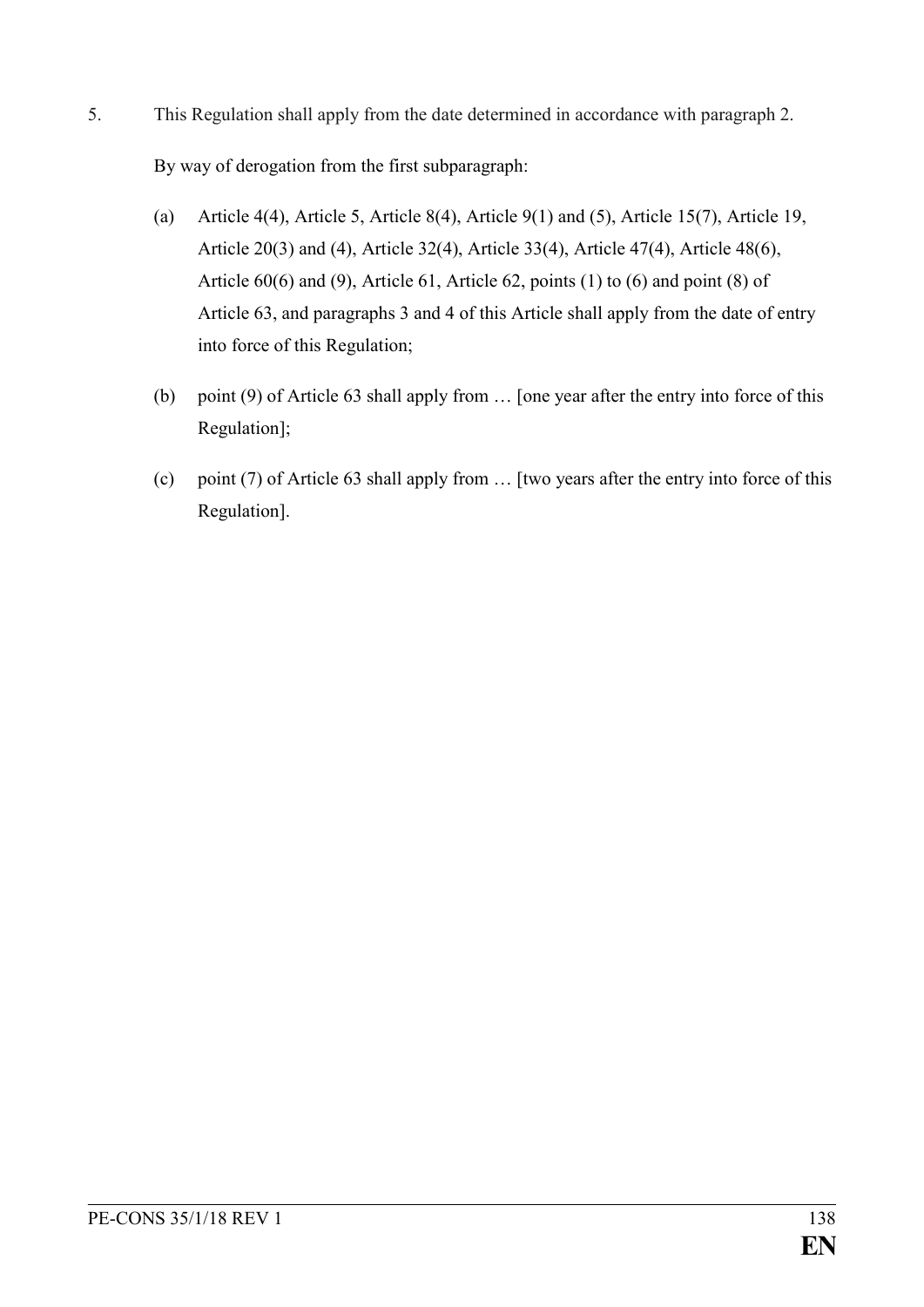6. The Commission decision referred to in paragraph 2 shall be published in the *Official Journal of the European Union*.

This Regulation shall be binding in its entirety and directly applicable in the Member States in accordance with the Treaties.

Done at Brussels,

*For the European Parliament For the Council The President The President*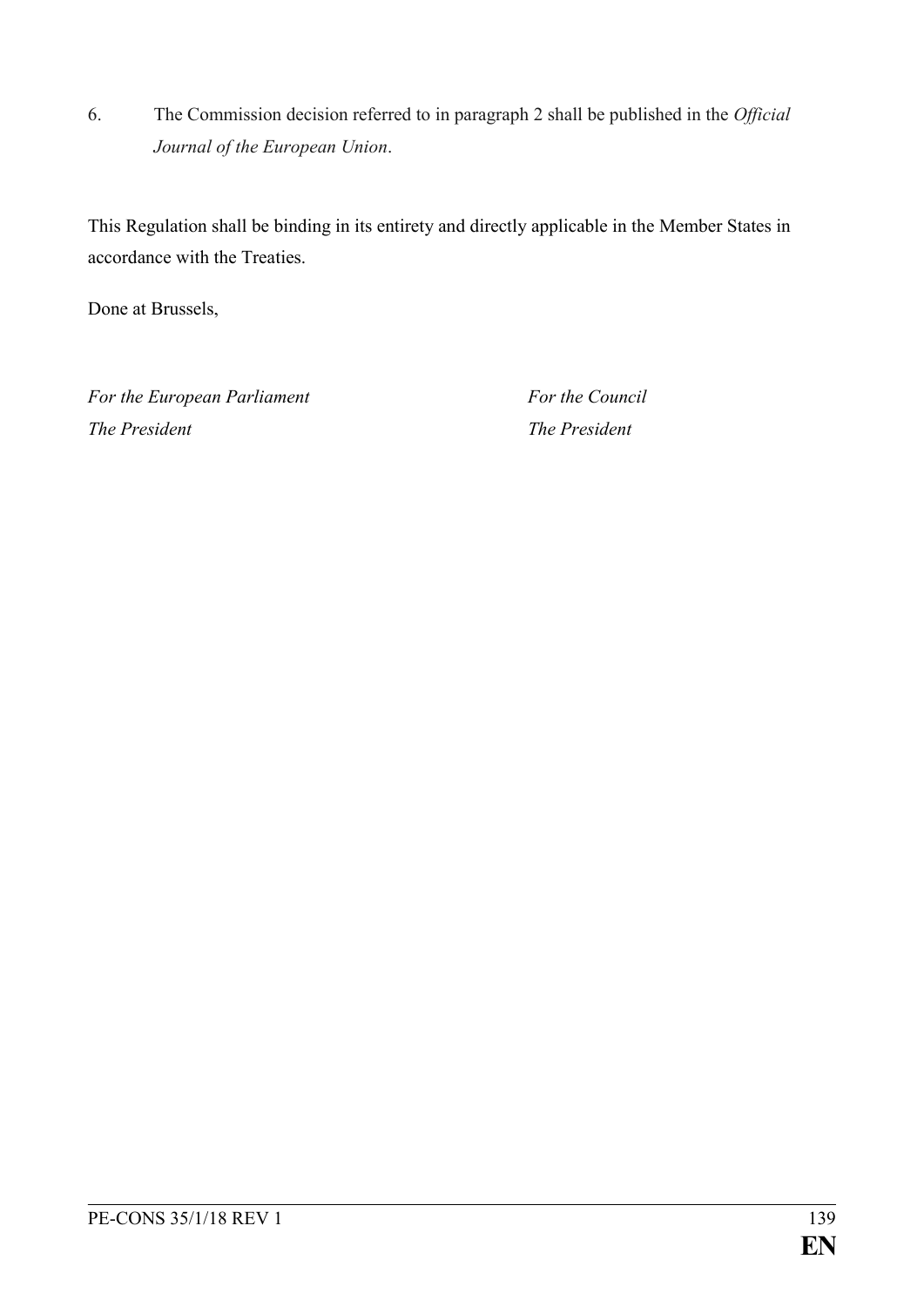## **ANNEX**

### Correlation table

| Regulation (EC) No 1987/2006 | This Regulation |
|------------------------------|-----------------|
| Article 1                    | Article 1       |
| Article 2                    | Article 2       |
| Article 3                    | Article 3       |
| Article 4                    | Article 4       |
| Article 5                    | Article 5       |
| Article 6                    | Article 6       |
| Article 7                    | Article 7       |
| Article 8                    | Article 8       |
| Article 9                    | Article 9       |
| Article 10                   | Article 10      |
| Article 11                   | Article 11      |
| Article 12                   | Article 12      |
| Article 13                   | Article 13      |
| Article 14                   | Article 14      |
| Article 15                   | Article 15      |
| Article 16                   | Article 16      |
| Article 17                   | Article 17      |
| Article 18                   | Article 18      |
| Article 19                   | Article 19      |
| Article 20                   | Article 20      |
| Article 21                   | Article 21      |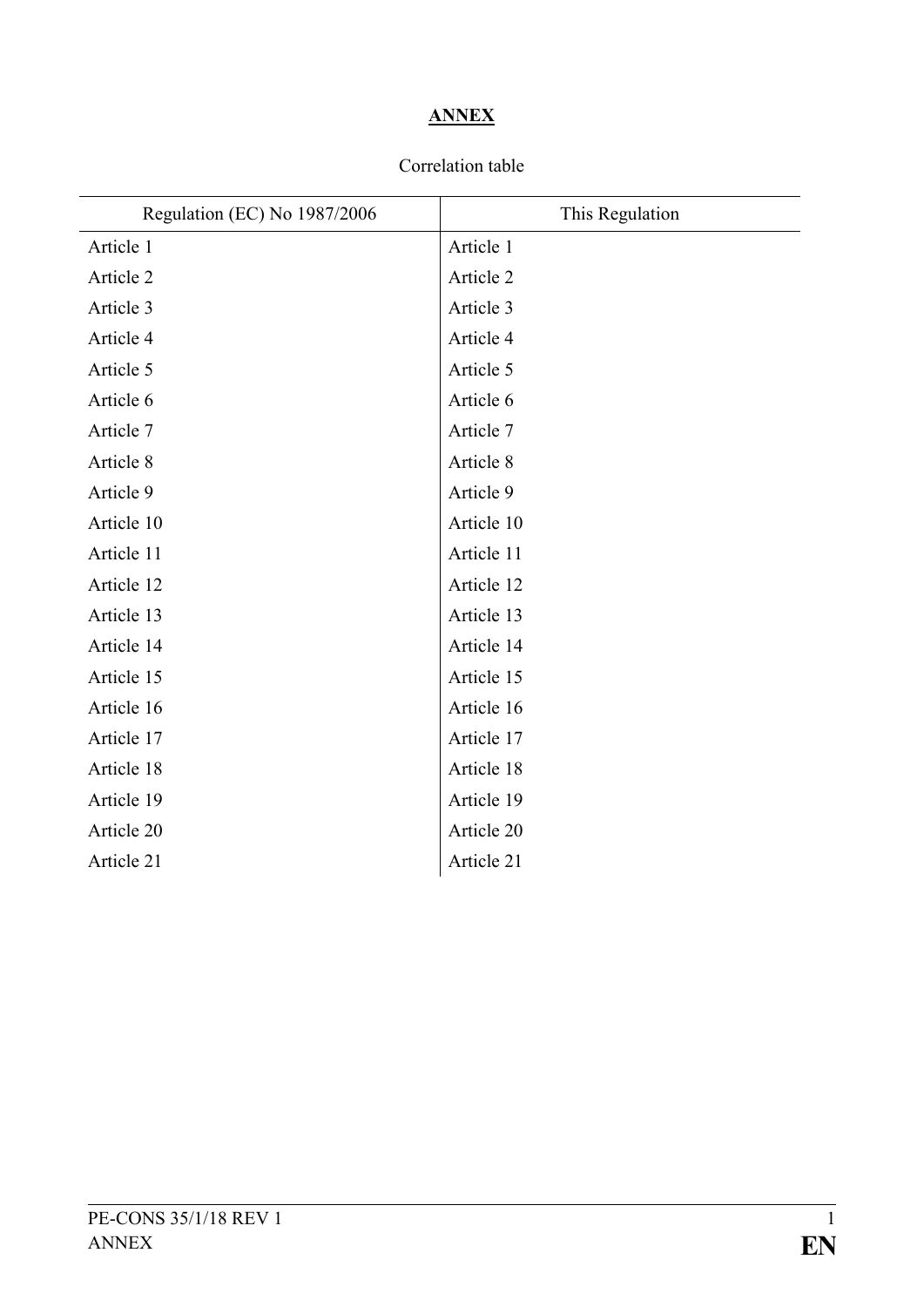| Regulation (EC) No 1987/2006 | This Regulation    |
|------------------------------|--------------------|
| Article 22                   | Articles 32 and 33 |
| Article 23                   | Article 22         |
|                              | Article 23         |
| Article 24                   | Article 24         |
| Article 25                   | Article 26         |
| Article 26                   | Article 25         |
|                              | Article 27         |
|                              | Article 28         |
|                              | Article 29         |
|                              | Article 30         |
|                              | Article 31         |
| Article 27                   | Article 34         |
| Article 27a                  | Article 35         |
| Article 27b                  | Article 36         |
|                              | Article 37         |
| Article 28                   | Article 38         |
| Article 29                   | Article 39         |
| Article 30                   | Article 40         |
| Article 31                   | Article 41         |
| Article 32                   | Article 42         |
| Article 33                   | Article 43         |
| Article 34                   | Article 44         |
|                              | Article 45         |
| Article 35                   | Article 46         |